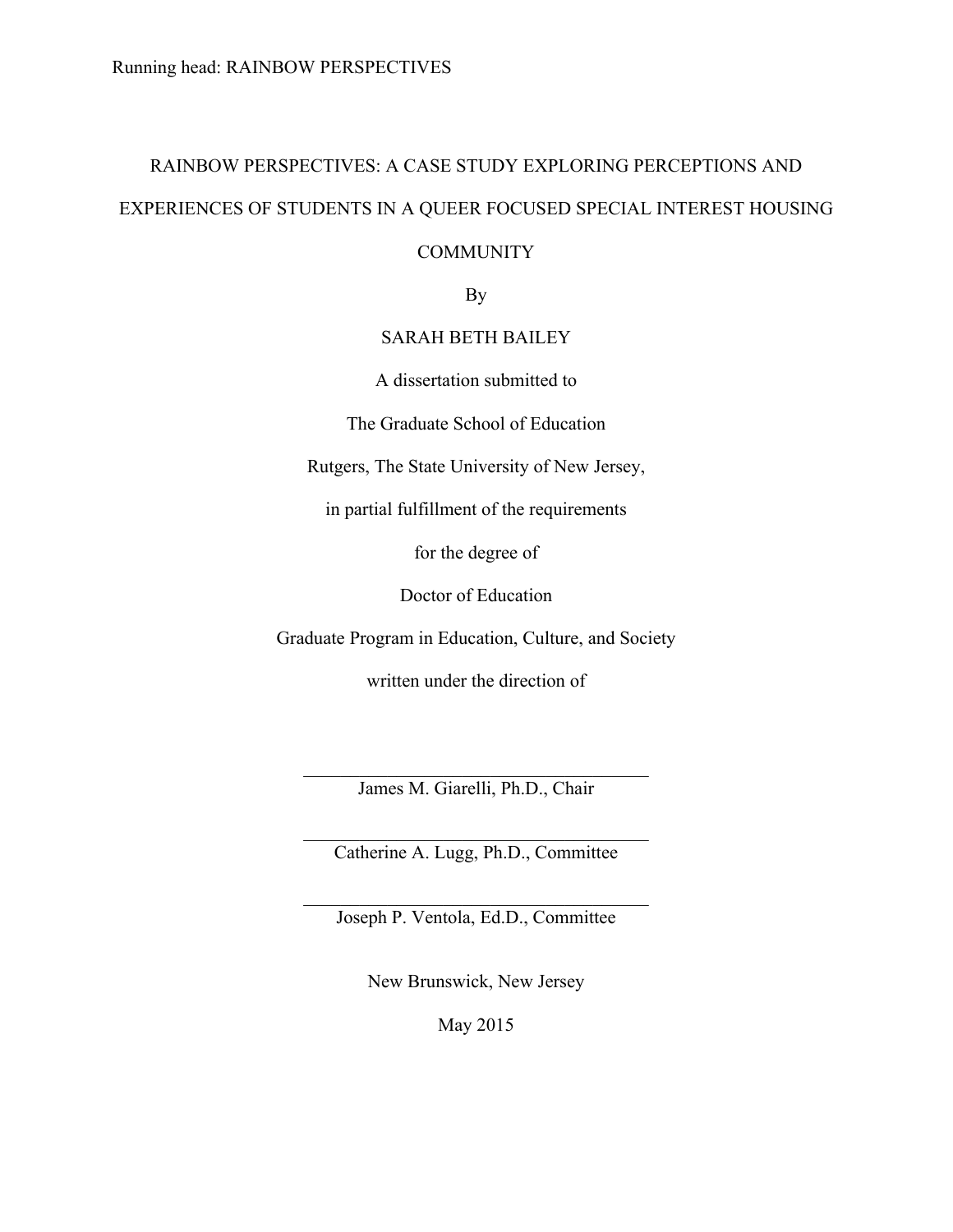## RAINBOW PERSPECTIVES

Copyright @ 2015 by Sarah Beth Bailey All rights reserved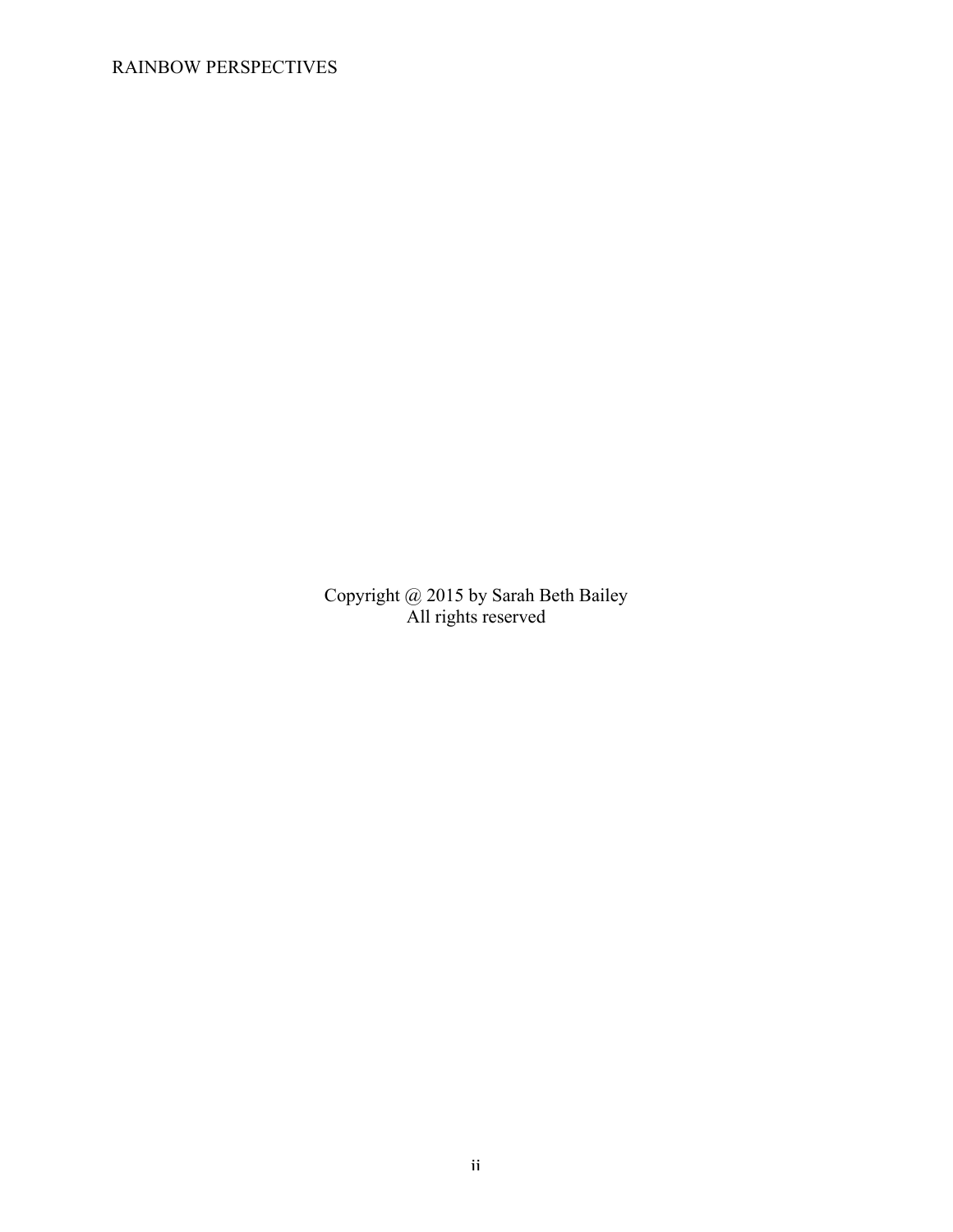#### **ABSTRACT OF THE DISSERTATION**

#### **RAINBOW PERSPECTIVES: A CASE STUDY EXPLORING PERCEPTIONS AND EXPERIENCES OF STUDENTS IN A QUEER FOCUSED SPECIAL INTEREST HOUSING COMMUNITY**

#### **By**

#### **SARAH BETH BAILEY**

#### **Dissertation Chair: James Giarelli, Ph.D.**

There are more out queer undergraduate students stepping foot onto colleges campuses across the nation than ever before (D'Augelli & Hershberger, 1993; Grov, Bimbi, Nanin, & Parsons, 2006; PFLAG, 2001; Sanlo, 2005). Although the college experience is designed to be a time of great challenge and development resulting in considerable reward, queer students are working towards this reward with added complexity. The importance of visible and easily accessible support networks is heightened as queer students are feeling isolated and alone on college campuses. Campus climate statistics have gone a long way in describing the chilly campus environments queer students face (Rankin, 2003). However, there is not as much information about specific institutional support strategies designed to support and provide awareness about the queer community. Special interest housing communities are one such strategy. This qualitative case study examined the experiences and perceptions of queer students living in a queer focused special interest housing community at a large research extensive university in the northeast United States. The purpose of this study is to provide real voices and stories to campus climate statistics and to inform the practice of student affairs professionals.

iii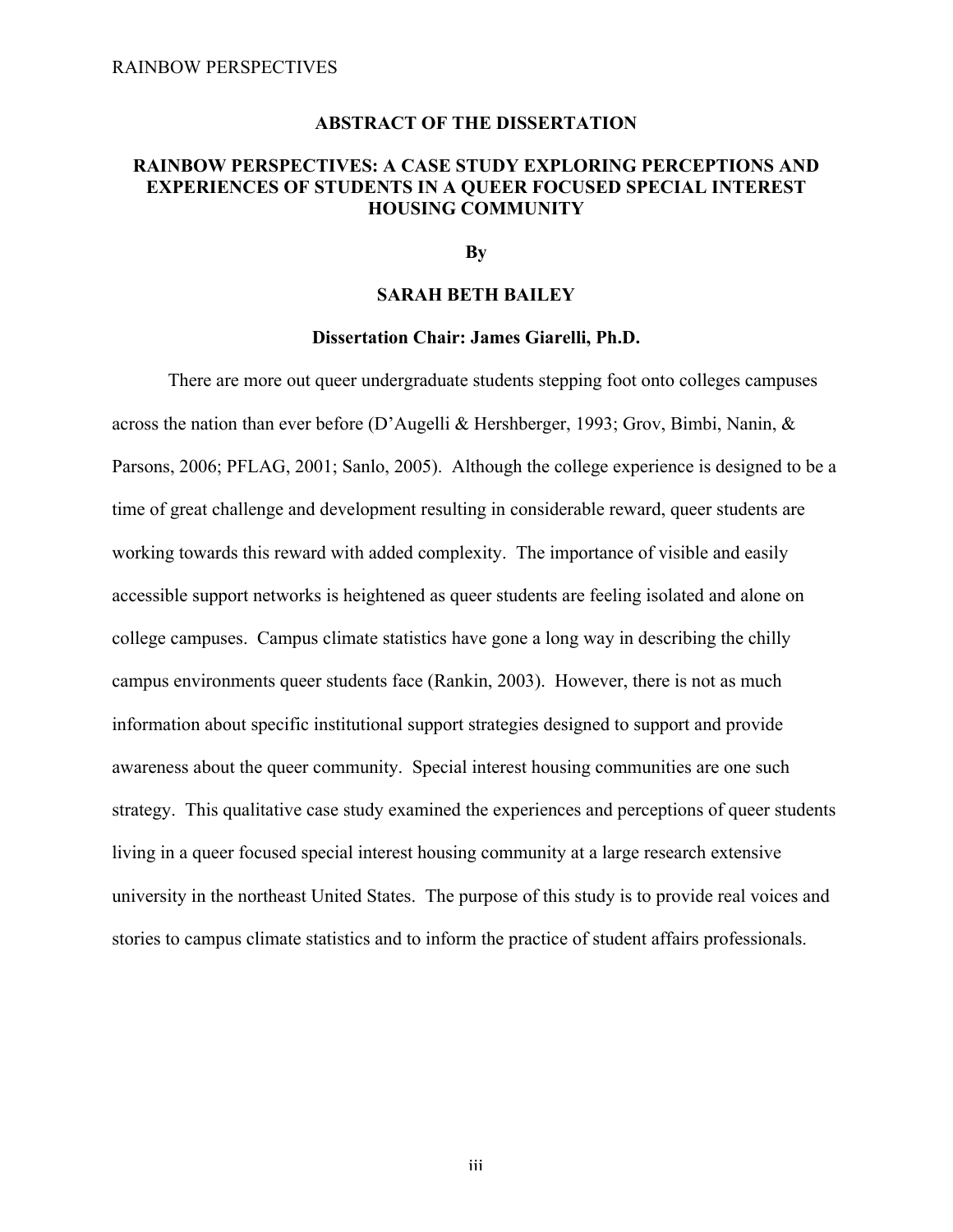RAINBOW PERSPECTIVES

## **DEDICATION**

I dedicate my dissertation to young queer kids that are told through words, action or inaction that they do not fit and they should just "be more normal." I tell you this: Do not just *be* anything you do not believe. Be honest, be authentic, and write your own story using your own words and everyone else will need to catch-up later.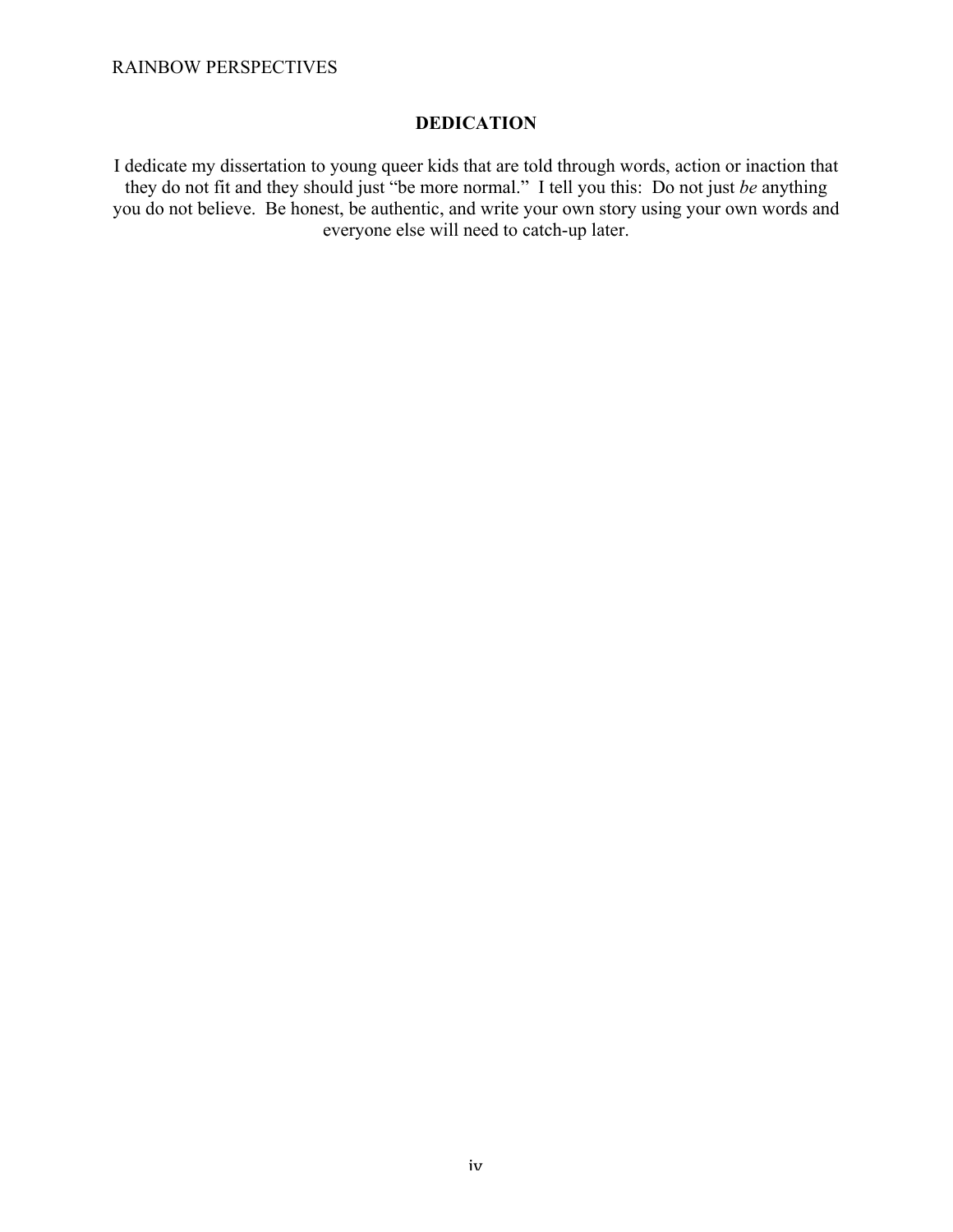#### **ACKNOWLEDGEMENTS**

My dissertation would have never been completed without the unyielding support of my partner in all things, Becky Sierp. Your patience for planning all things around my classes, interviews, and writing for the last four years is appreciated beyond measure. You are my rock; you are my calm; you are my love. Thank you for never giving up on me. Please remember I was nice to you in this section next time I cannot find my phone or keys and ask for your help.

To the participants in this study, thank you for sharing your stories with me. I have learned so much through our conversations and I wish you every success in life.

I must acknowledge the wonderful work of educators and advocates across the country who's work supports the queer community. No community is perfect, we have a long way to go, but there are so many doing so much and this should receive more recognition.

Lastly, thank you to my dissertation committee. Dr. James Giarelli, your guidance and direction has been critical to my success. Thank you for being a guiding force through the dissertation process, but also for being a professional mentor. Dr. Catherine Lugg. thank you for helping me begin this paper during a summer independent study several years ago and pushing me past all the tiny questions floating around in my head towards a larger project. Dr. Joseph Ventola, thank you for providing a practitioner scholar prospective and allowing me to learn from your experiences completing your doctorate while working fulltime.

v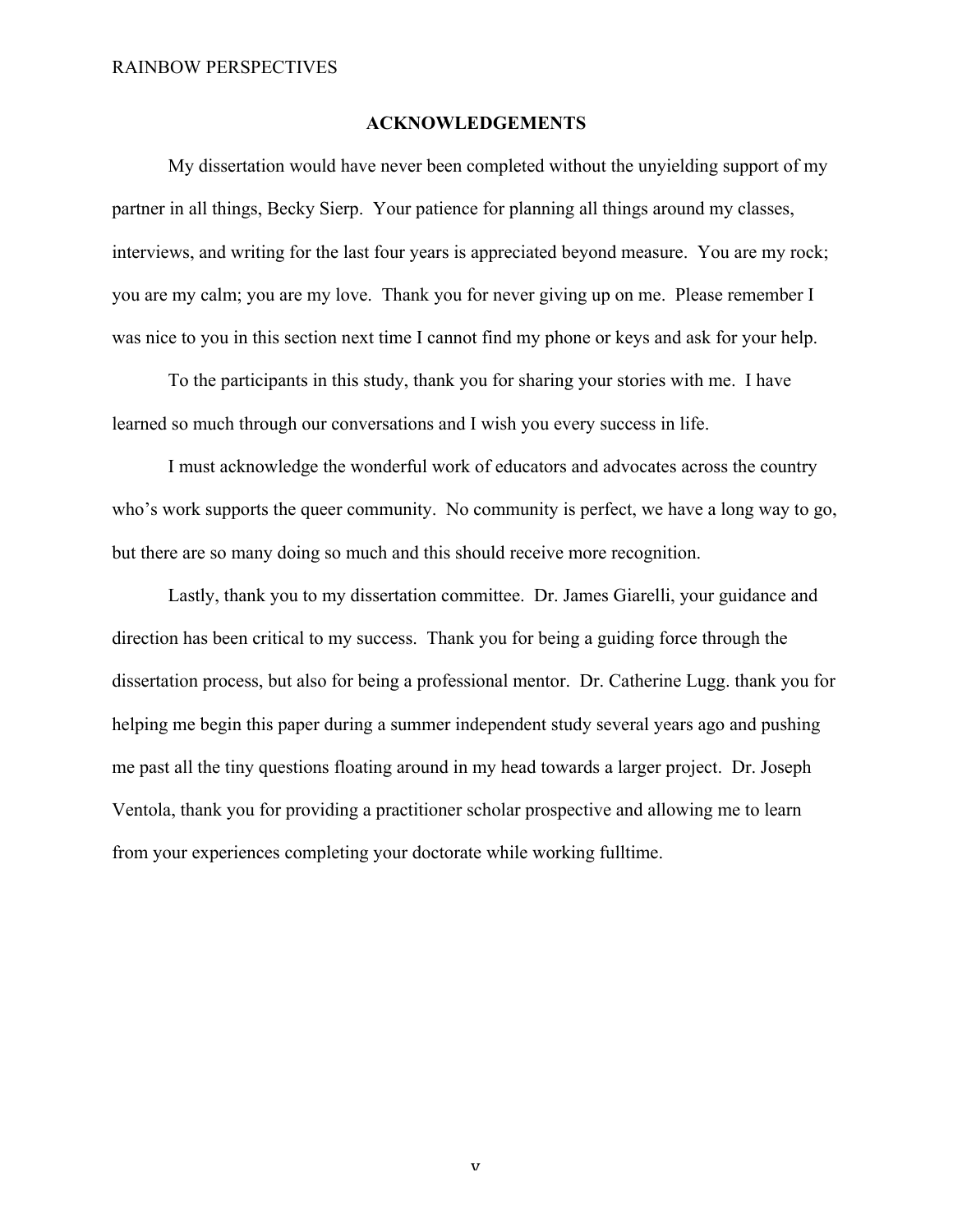## **TABLE OF CONTENTS**

| LGB Identity Development Models Utilized in Higher Education12 |  |  |
|----------------------------------------------------------------|--|--|
|                                                                |  |  |
|                                                                |  |  |
| Examples of Using Queer Theory as an Analytic Tool21           |  |  |
|                                                                |  |  |
|                                                                |  |  |
|                                                                |  |  |
|                                                                |  |  |
|                                                                |  |  |
|                                                                |  |  |
|                                                                |  |  |
|                                                                |  |  |
|                                                                |  |  |
|                                                                |  |  |
|                                                                |  |  |
|                                                                |  |  |
|                                                                |  |  |
|                                                                |  |  |
|                                                                |  |  |
|                                                                |  |  |
|                                                                |  |  |
|                                                                |  |  |
|                                                                |  |  |
|                                                                |  |  |
|                                                                |  |  |
|                                                                |  |  |
|                                                                |  |  |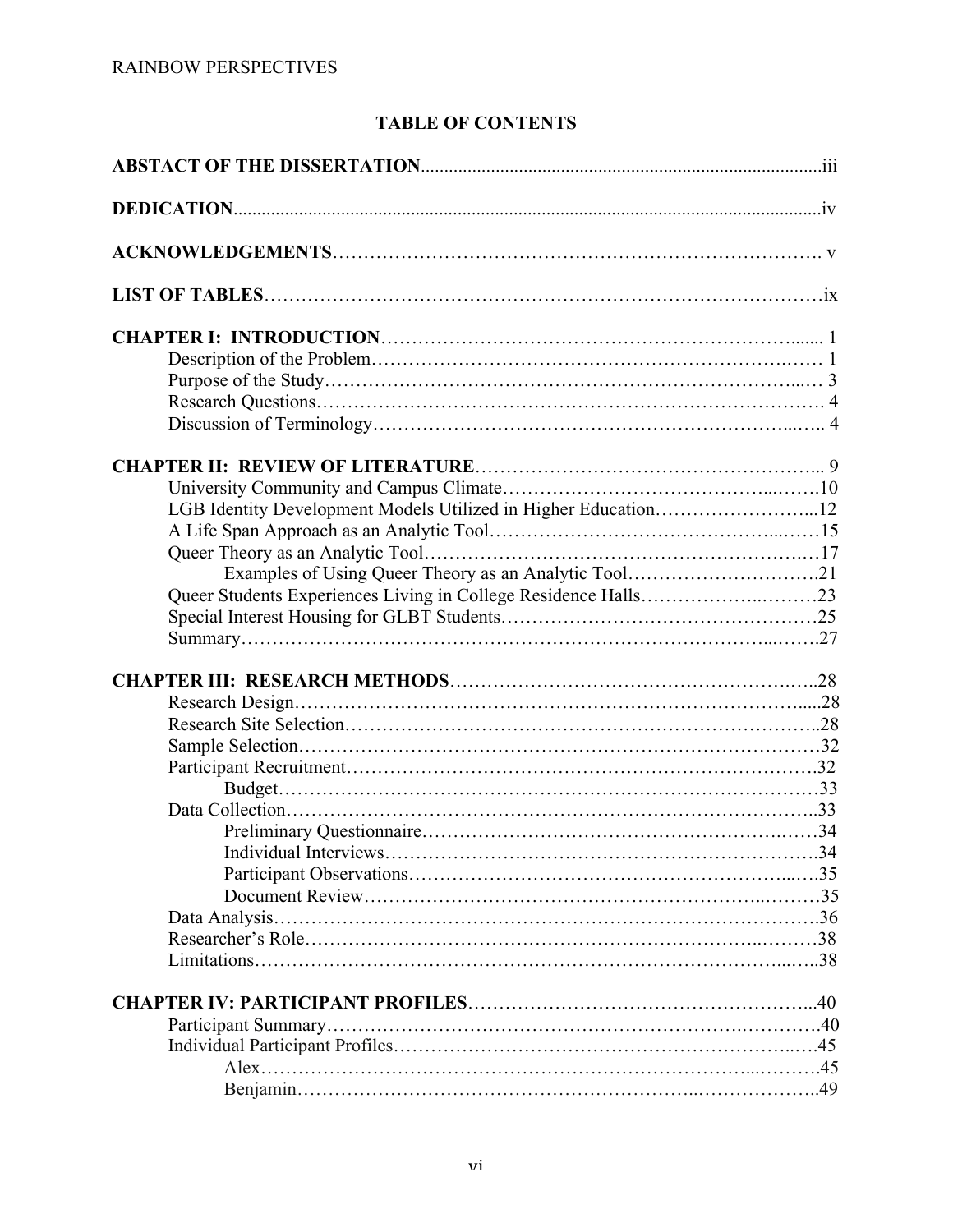| Research Question One: How do Rainbow Perspectives Students Perceive and                                                                                                    |  |
|-----------------------------------------------------------------------------------------------------------------------------------------------------------------------------|--|
|                                                                                                                                                                             |  |
|                                                                                                                                                                             |  |
|                                                                                                                                                                             |  |
|                                                                                                                                                                             |  |
| Research Question Two: How have Perceptions of Students' Own Sexuality or Gender                                                                                            |  |
| Identity Been Influenced by Experiences or Elements of the Rainbow Perspectives                                                                                             |  |
|                                                                                                                                                                             |  |
| Research Question Three: How can institutions and student affairs professionals improve<br>practices that support queer undergraduate students based on this research-based |  |
| Practices to Improve Support of Queer Students Campus Wide106                                                                                                               |  |
| Practices to Improve Queer Focused Special Interest Housing Communities110                                                                                                  |  |
|                                                                                                                                                                             |  |
|                                                                                                                                                                             |  |
| CHAPTER VI: DISCUSSION, IMPLICATIONS, AND CONCLUSION119                                                                                                                     |  |
|                                                                                                                                                                             |  |
|                                                                                                                                                                             |  |
| Students' Perceptions and Experiences of Rainbow Perspectives120                                                                                                            |  |
| Students' Perceptions of Queer Identity Influenced by Rainbow                                                                                                               |  |
|                                                                                                                                                                             |  |
|                                                                                                                                                                             |  |
|                                                                                                                                                                             |  |
|                                                                                                                                                                             |  |
|                                                                                                                                                                             |  |
|                                                                                                                                                                             |  |
|                                                                                                                                                                             |  |
|                                                                                                                                                                             |  |
|                                                                                                                                                                             |  |
|                                                                                                                                                                             |  |
|                                                                                                                                                                             |  |
|                                                                                                                                                                             |  |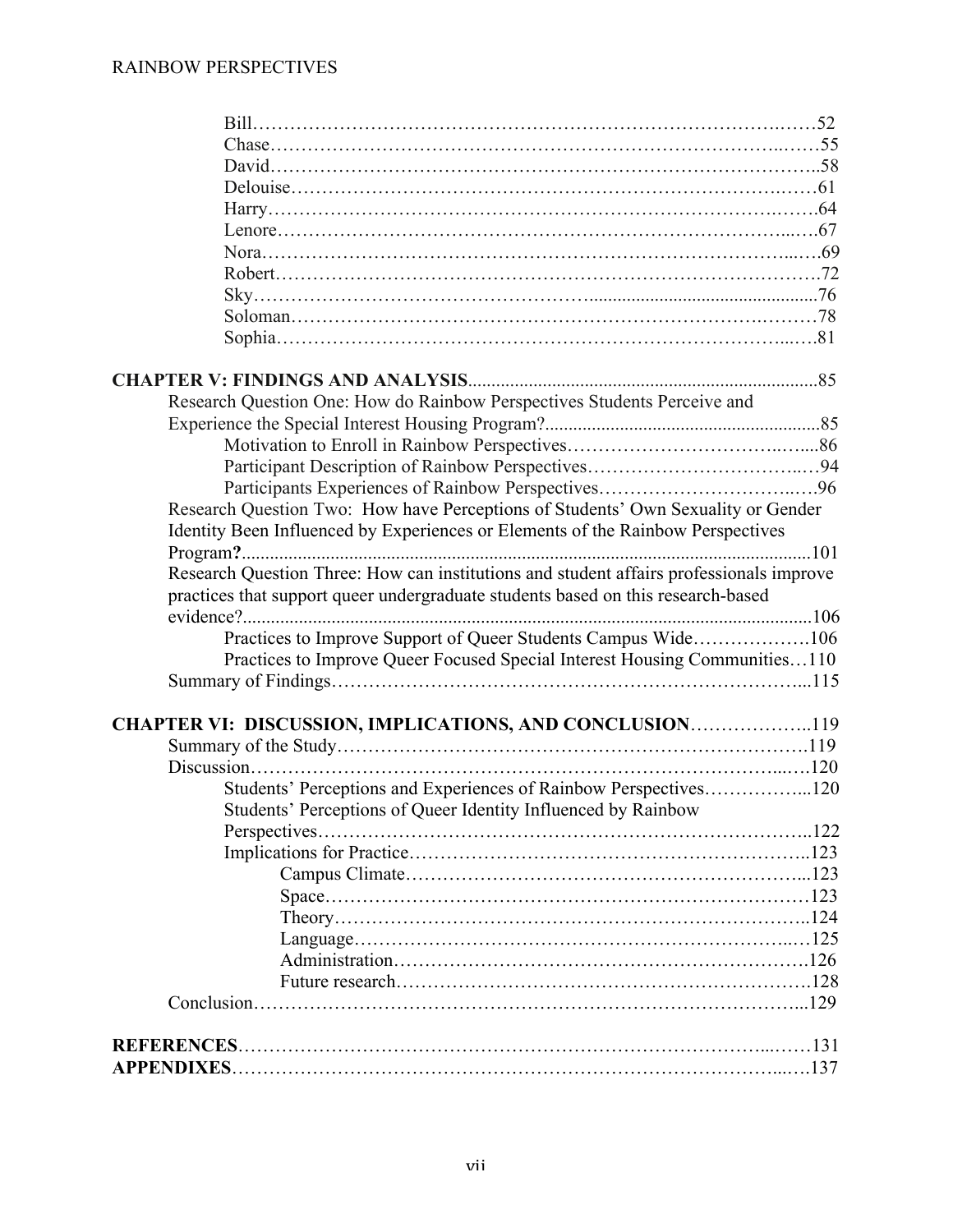## RAINBOW PERSPECTIVES

| D. Individual Interview Protocol for First Individual Interview145 |  |
|--------------------------------------------------------------------|--|
|                                                                    |  |
|                                                                    |  |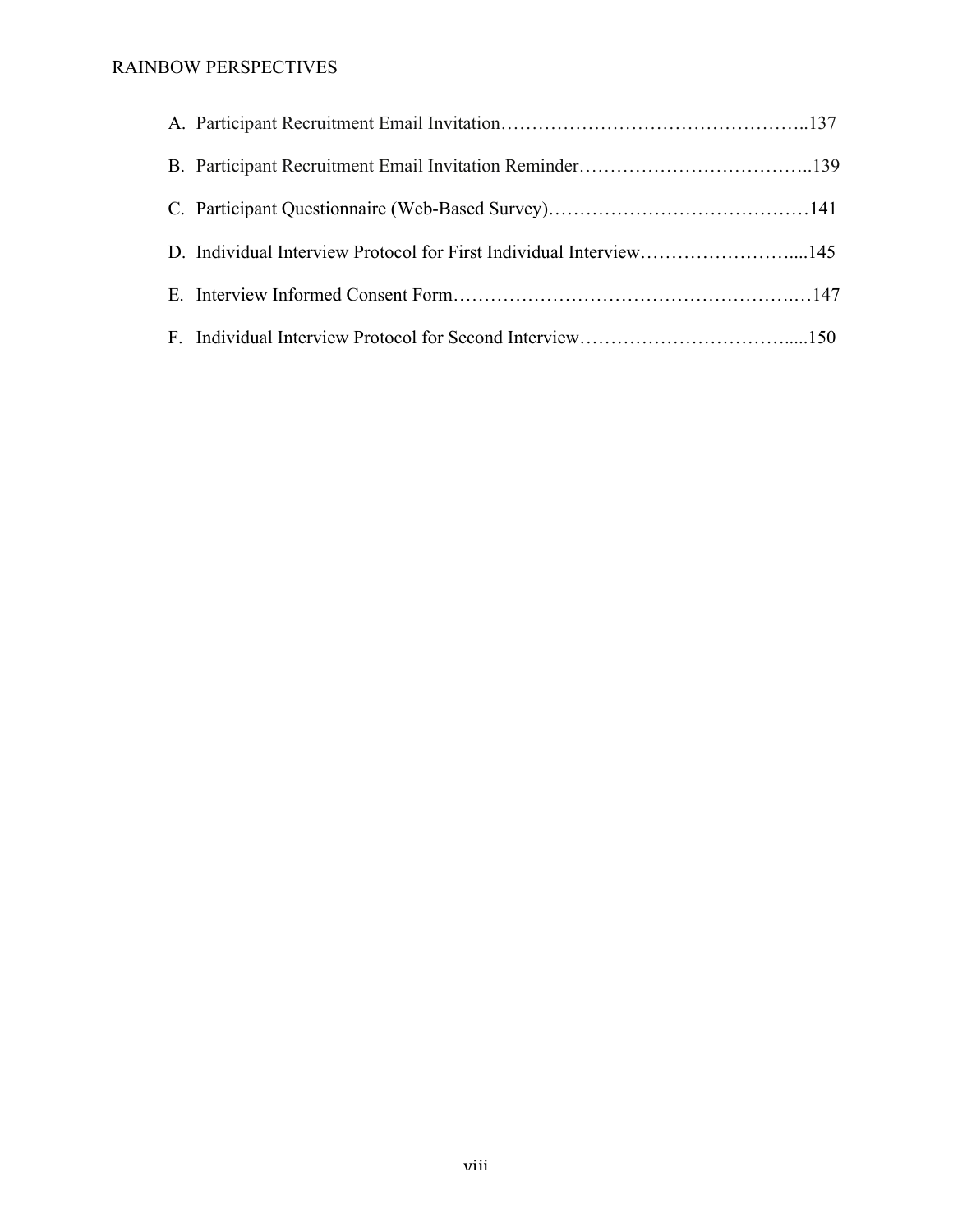## RAINBOW PERSPECTIVES

## LIST OF TABLES

| Table |                                                                                  |
|-------|----------------------------------------------------------------------------------|
|       |                                                                                  |
|       |                                                                                  |
|       |                                                                                  |
|       |                                                                                  |
|       |                                                                                  |
|       | 6. Influence of Rainbow Perspectives Program on Participants' Perceptions of own |
|       | 7. Areas Rainbow Perspectives Participants' Report Improvement Needed112         |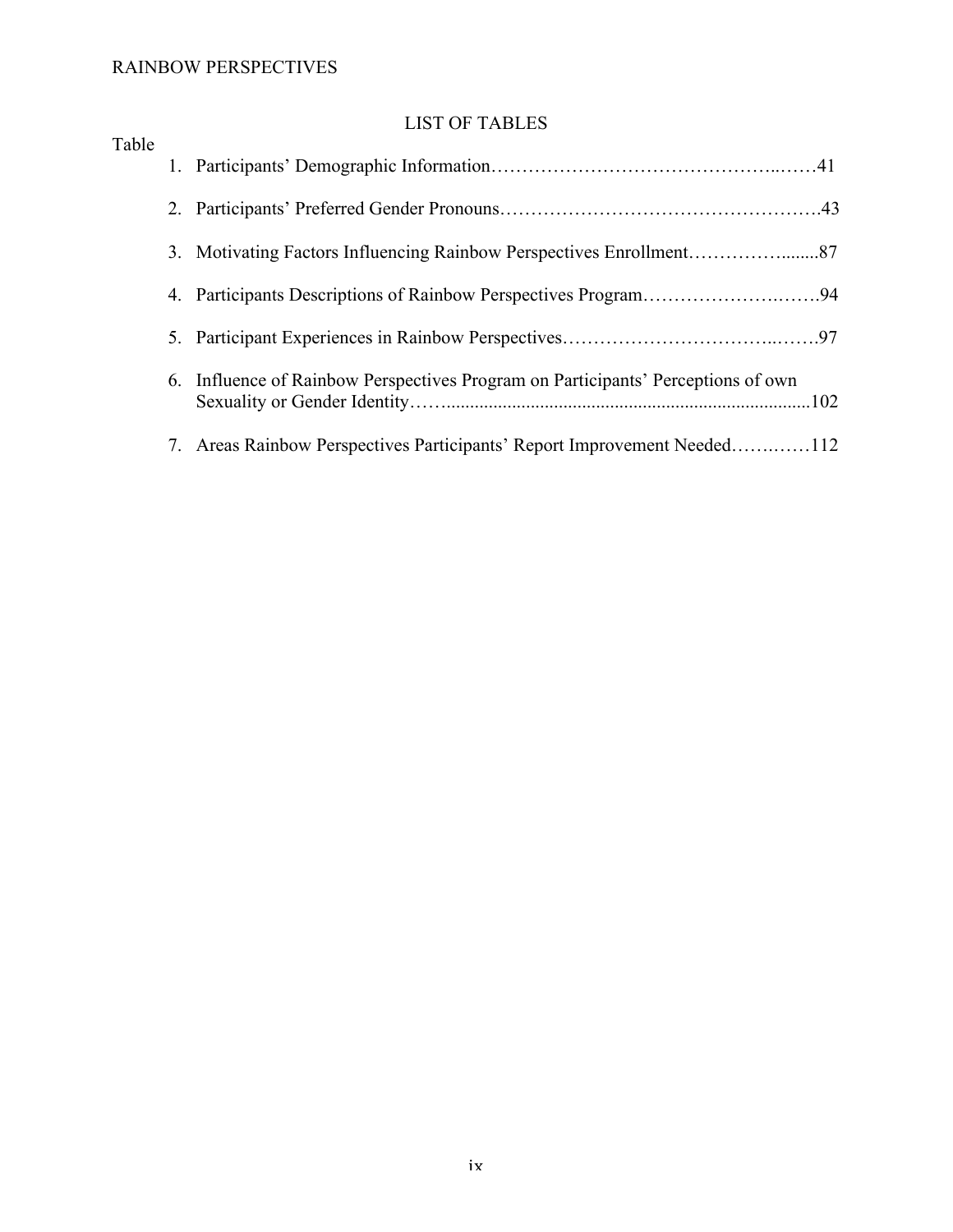#### **CHAPTER I**

#### **INTRODUCTION**

#### **Description of Problem**

The college years are a journey of social, personal, and intellectual development. Students are grappling with new concepts, meeting new and different people, and adapting to new environments, all while working towards successful degree completion. Many students are asking themselves difficult questions about who they are and who and what they want to become throughout these experiences. While this time of self-exploration is challenging to all students, there is an added complexity for queer students who are developing into the people they will become while working through the realities of how they may be negatively perceived and treated as a result of their sexual identity (D'Augelli, 1993).

More college students than ever are openly identifying as queer before they step foot onto campuses across the nation. In the past 30 years the approximate age of an individual *coming out* – the process of questioning and/or revealing their sexual identity (Evans & Broido, 1999) has dropped from 19-22 years old to 13-16 years (D'Augelli & Hershberger, 1993; Grov, Bimbi, Nanin, & Parsons, 2006; PFLAG, 2001; Sanlo, 2005). This reality demonstrates the need for better understandings of the issues that queer students encounter and more thoughtful policies and intentional strategies that colleges and universities can use to support them.

Queer students also report feeling isolated and alone on campus (Evans, 2001). In addition, queer students describe experiences of oppression on campus such as harassment, fearing for their personal safety, and concealing their sexual orientation to avoid intimidation (Rankin, 2003). Thus, queer students must then balance the development of their personal identity, which may be perceived as deviant or abnormal, while working to be successful in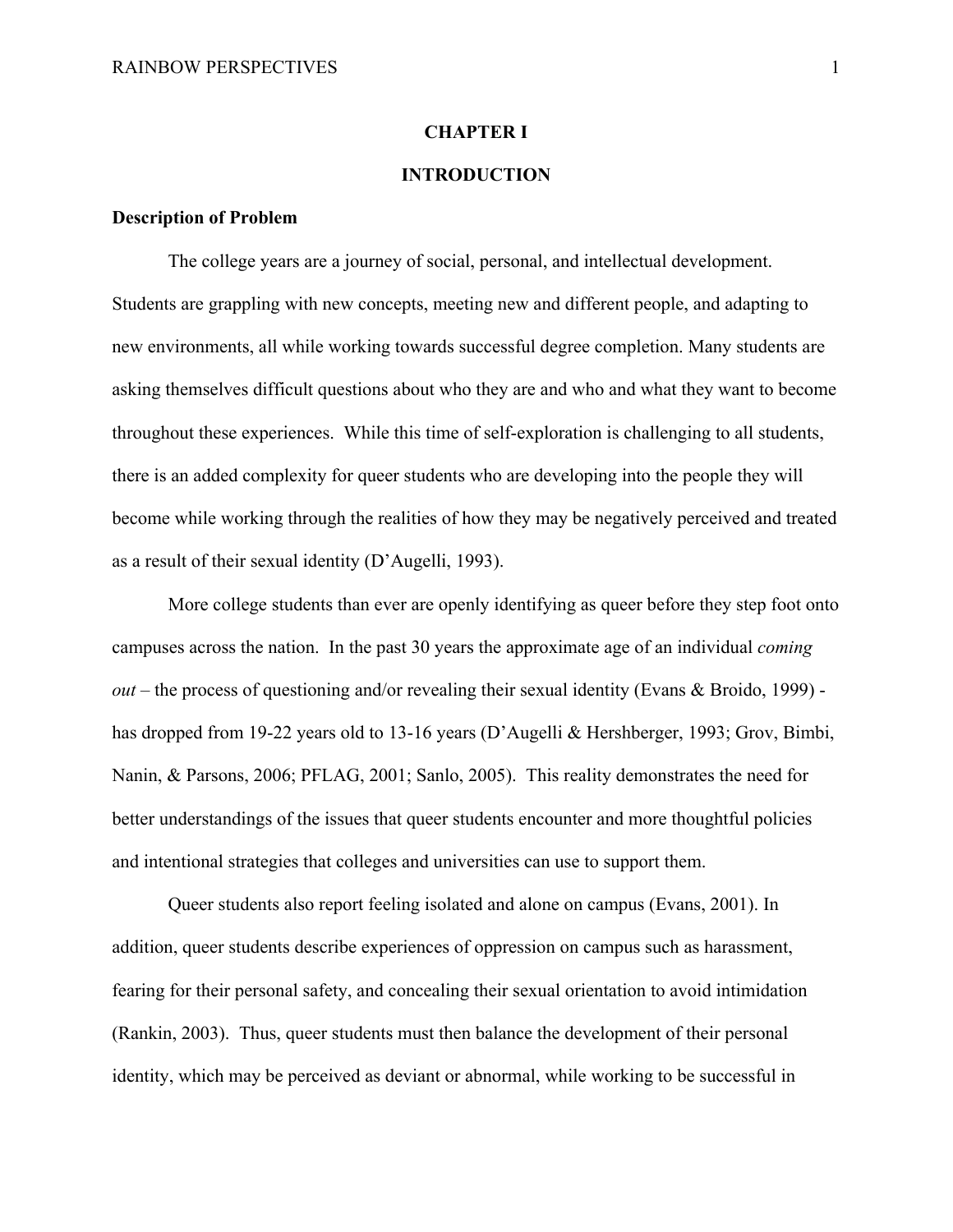academic and social settings (D'Augelli, 1993). Findings indicate these chilly or hostile college or university campus environments lead queer students to have difficultly focusing on learning inside and outside the classroom (Lucozzi, 1998).

One difficulty higher education institutions have in supporting queer students involves identification. Students need to self-identify with the queer community to be visible to the college or university and some may not feel ready or comfortable identifying in this way. Additionally, there are very few institutions that have systematic mechanisms in place through the admission process or other methods where students can report their identification with the queer community even if the student would like to self-identify. Queer students are largely an invisible population on campus specifically in regards to institutional data (Sanlo, 2005). As the use of data becomes more important in higher education as a basis for allocating resources and defining priorities, the lack of data puts institutional supports efforts for queer students at a great disadvantage (Sanlo, Rankin & Schoenberg, 2002).

Some colleges and universities are now beginning to recognize the basic presence of queer students on campus and their most fundamental needs, but there is still a long way to go to fully supporting this population. For example, of the approximately 5,500 total higher education institutions in the United States 206 have a dedicated lesbian, gay, bisexual, and transgender (LGBT) Resource Center. An LGBT Resource Center is defined as a university staff position (at least 20 hours per week) with primary responsibility of providing LGBT services (Consortium of Higher Education LGBT Resource Professionals, 2012, paragraph 2). Having a campus LGBT Center is considered a "best practice" to support queer students (Sanlo et al., 2002), so this is a reasonable measure of how many resources a college or university is willing to allocate to support queer students.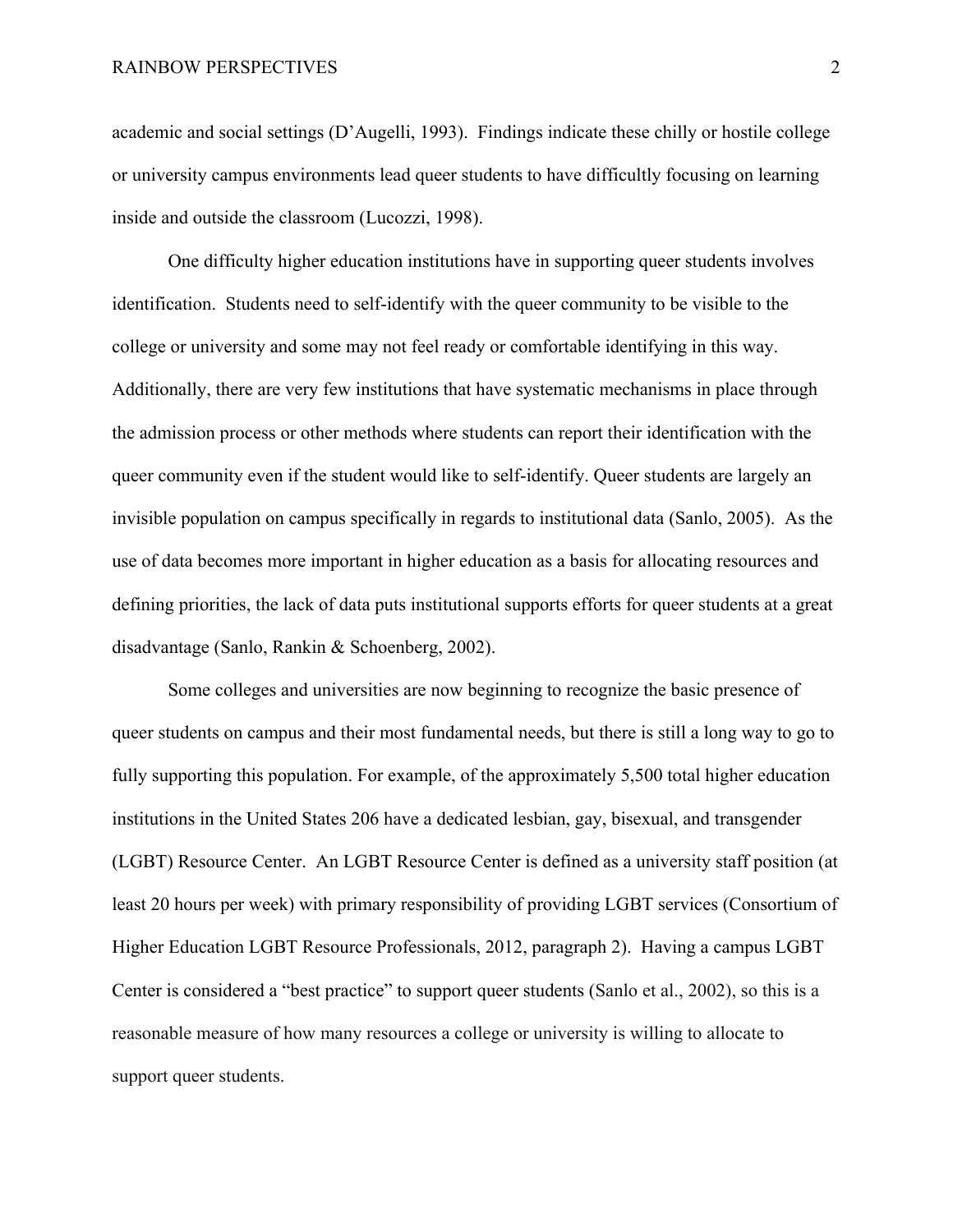LGBT Resource Centers are not the only support systems being used by colleges and universities nationally to support queer students and raise awareness of queer issues. In fall of 2011 the Rainbow Perspectives special interest housing program was opened at a large research extensive university in the northeast United States. Special interest housing is described as, "a living experience in a floor or wing of a campus residence that is centered on a particular theme that students have a common interest in and can live work, play and study together" (Herbst  $\&$ Malaney, 1999, p. 107). Rainbow Perspectives is a section of on campus student housing in a residence hall explicitly labeled to be "ideal" for students interested in expanding their knowledge of lesbian, gay, bisexual, transgender, queer, questioning, intersex, and ally (LGBTQQIA) issues. The community is designed to be welcoming and provide opportunities for students to connect to others, and participate in programs, dialogues, and community projects (Center of Social Justice and LGBT Communities, 2012, paragraph 1). Researchers and practitioners have reported for years that living in residence halls is a significant part of the college experience and students building community together is essential to these environments (Boyer, 1987; Chickering, 1974; Schroeder & Mable, 1994). Yet, "while special interest residential areas are certainly not new, there is a dearth of literature on the subject and no research that investigates either the perceived or actual value of such a designated space. (Herbst & Malaney, 1999, p. 107).

#### **Purpose of the Study**

The purpose of this qualitative multiple case study is to examine the perceptions and experiences of undergraduate students who have self-selected to participate in the Rainbow Perspectives special interest housing program and explore how students' perceptions of their own sexuality or gender identity have been influenced by participating in the program. My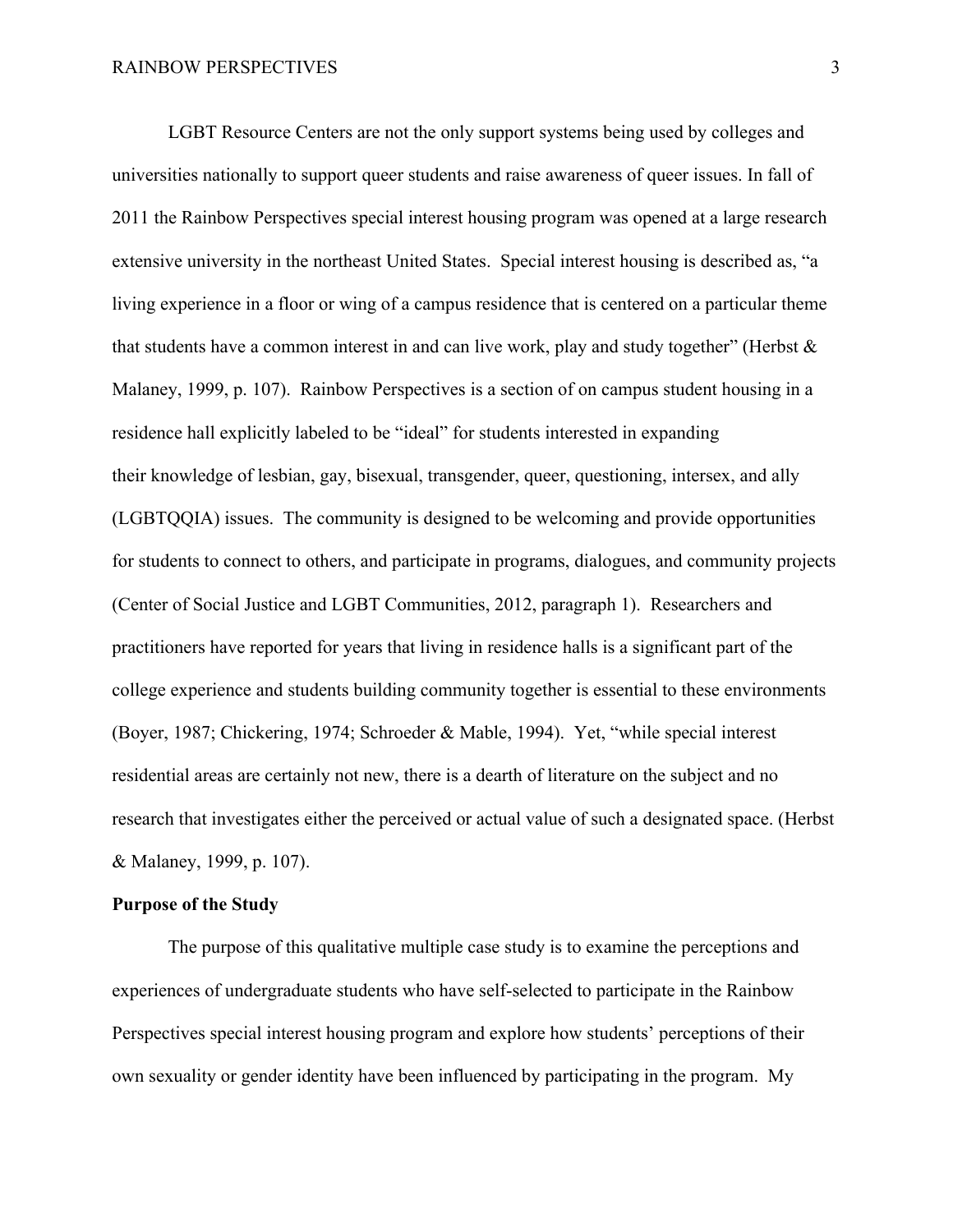intention is to contribute to the lack of information about special interest housing, specifically for queer students, as an institutional strategy for support and awareness to inform practices that support queer undergraduate students by student affairs professionals.

#### **Research Questions**

This study will examine the following questions:

- 1. How do Rainbow Perspective students perceive and experience the special interest housing program?
- 2. How have perceptions of students' own sexuality or gender identity been influenced by experiences or elements of the Rainbow Perspectives program?
- 3. How can institutions and student affairs professionals improve practices that support queer undergraduate students based on this research-based evidence?

#### **Discussion of Terminology**

It is important to dedicate time and attention to the words utilized in this study. Researchers and study participants in the scholarly literature in this domain, use a variety of different terms to identify sexual and gender identity. Since human identity is complex, personal, and highly politicized (Rankin, 2005), identifying definitions for sexualities and gender identities is difficult. I will combine categories of sexualities (lesbian, gay, bisexual) and gender identities (transgender, gender queer, gender fluid ) and use *queer* to include the diverse and personal sexualities and gender identities commonly and not so commonly recognized to describe identities outside the heterosexual and binary gender categories. It is important to note that although *queer* is widely utilized, there is not full agreement within the field of higher education or the queer community to embrace this term. For my purposes, *queer*, is far more inclusive than a list of terms that may or may not capture the sexualities and gender identities of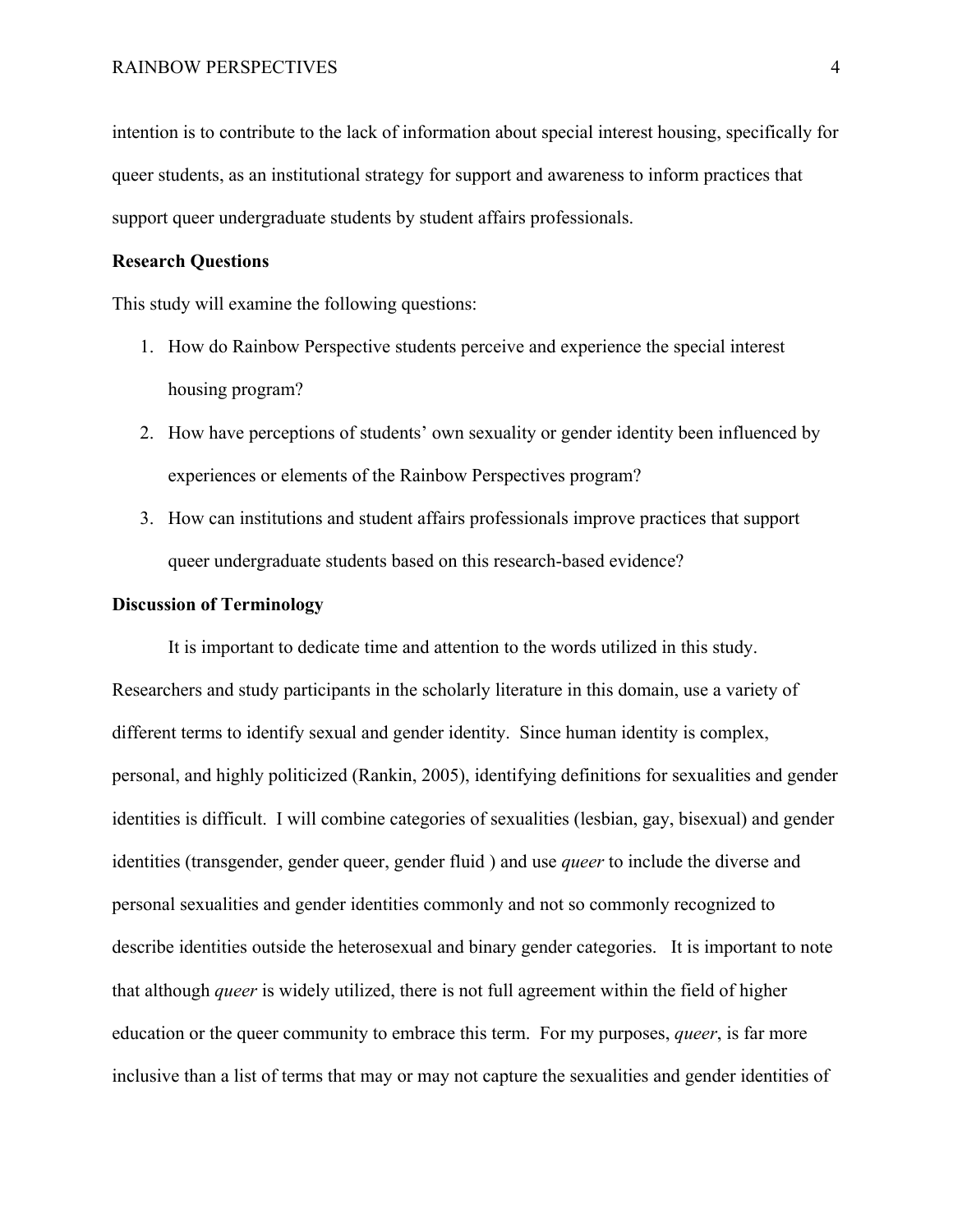undergraduate students. It is my belief that individuals should have the freedom to self-identify however they would like regardless of stipulated definitions. Thus for the purpose of this study 'queer' will be used as an inclusive term for a wide range of sexual and gender identities.

To better understand the words that study participants used to describe their own gender identity, sexuality, and experiences and researchers and scholars have employed to inform this topic, I have provided a list of definitions in this section. It must be noted that although these definitions are helpful in providing baseline knowledge to readers about gender, sexuality, and realities impacting the queer community, this is not an all encompassing list and each term or phrase may be interpreted differently based on context and individual experience. The list below is living language that is changed and updated based on human experiences and cultural realities and should not be interpreted as universal truth. The information is this section serves as a key on a map that points the reader in a particular direction, but as the terrain and environment change, evolve, and is interpreted by a variety of perspectives so must the words we use to describe and navigate it.

**Ally.** "Someone who confronts heterosexism, homophobia, biphobia, transphobia, heterosexual and genderstraight privilege in themselves and others; a concern for the well-being of lesbian, gay, bisexual, trans, and intersex people; and a belief that heterosexism, homophobia, biphobia and transphobia are social justice issues" (UCLA LGBT Center, LGBTQI Terminology, 2014, p. 1).

**Asexual.** "Person who is not sexually attracted to anyone or does not have a sexual orientation" (UCLA LGBT Center, LGBTQI Terminology, 2014, p. 1).

**Bisexual.** "A person emotionally, physically, and/or sexually attracted to males/men and females/women. This attraction does not have to be equally split between genders and there may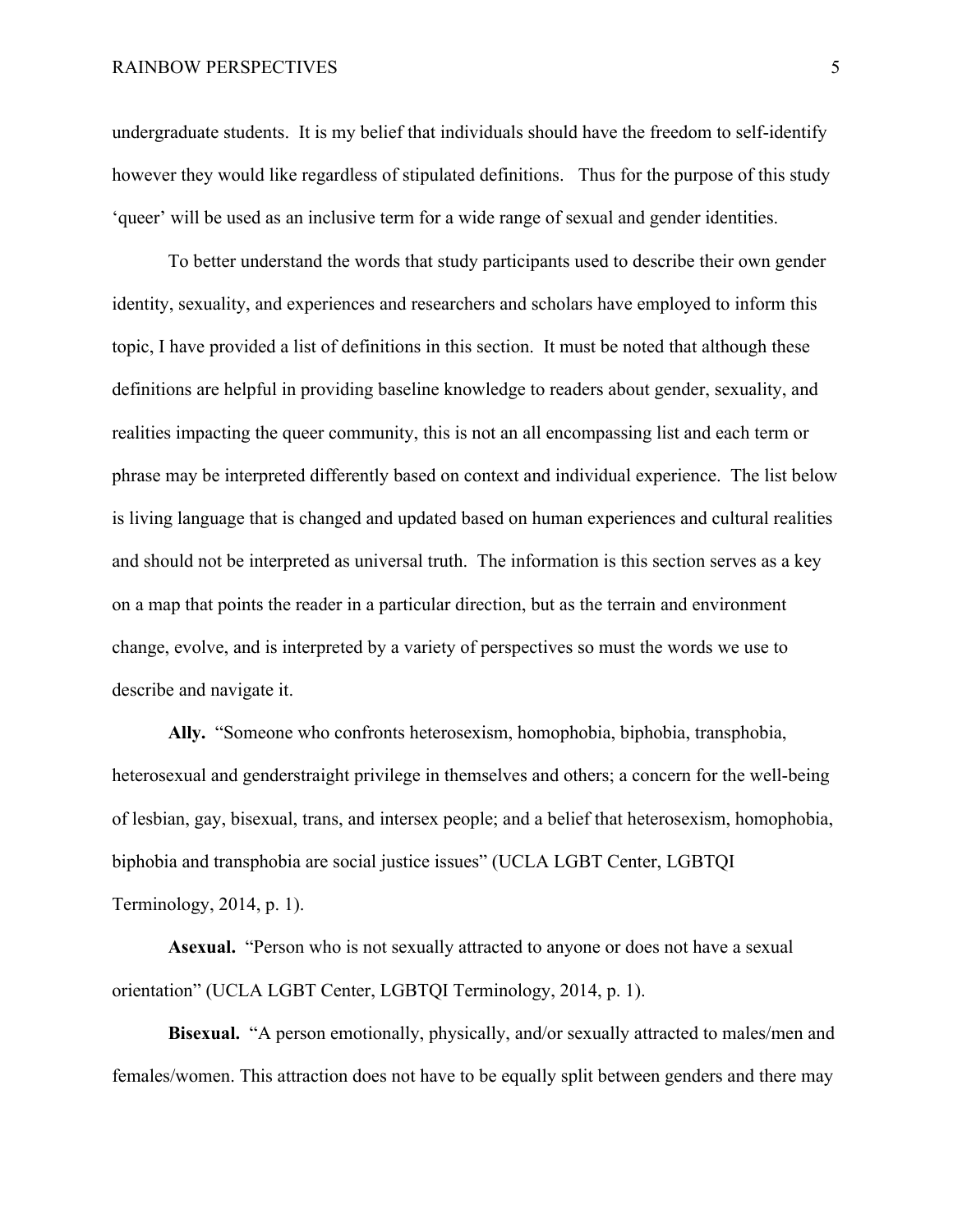be a preference for one gender over others" (UCLA LGBT Center, LGBTQI Terminology, 2014, p. 2).

**Butch**. "A person who identifies themselves as masculine, whether it be physically, mentally or emotionally. 'Butch' is sometimes used as a derogatory term for lesbians, but it can also be claimed as an affirmative identity label" (UCLA LGBT Center, LGBTQI Terminology, 2014, p. 2).

**Cisgender.** "The term describes someone who feels comfortable with the gender identity and gender expression expectations assigned to them based on their physical sex" (UCLA LGBT Center, LGBTQI Terminology, 2014, p. 2).

**Demisexual.** "A person who does not experience sexual attraction unless they form a strong emotional connection with someone, more commonly seen in but by no means confined to romantic relationships" (UCLA LGBT Center, LGBTQI Terminology, 2014, p. 3).

**Coming Out.**The process of questioning and/or revealing one's sexual identity (Evans & Broido, 1999). Being 'out' is the reality that an individual has revealed their sexual identity to themselves or others.

**Gay.** "Term used in some cultural settings to represent males who are attracted to males in a romantic, erotic and/or emotional sense. This term used to refer to the LGBTQQAI community as a whole, or as an individual identity label for anyone who does not identify as heterosexual" (UCLA LGBT Center, LGBTQI Terminology, 2014, p. 3).

Gender identity. "A person's sense of being masculine, feminine, or other gendered" (UCLA LGBT Center, LGBTQI Terminology, 2014, p. 4).

**Genderqueer/Genderfluid.** "A gender variant person whose gender identity is neither male nor female, is between or beyond genders, or is some combination of genders. Often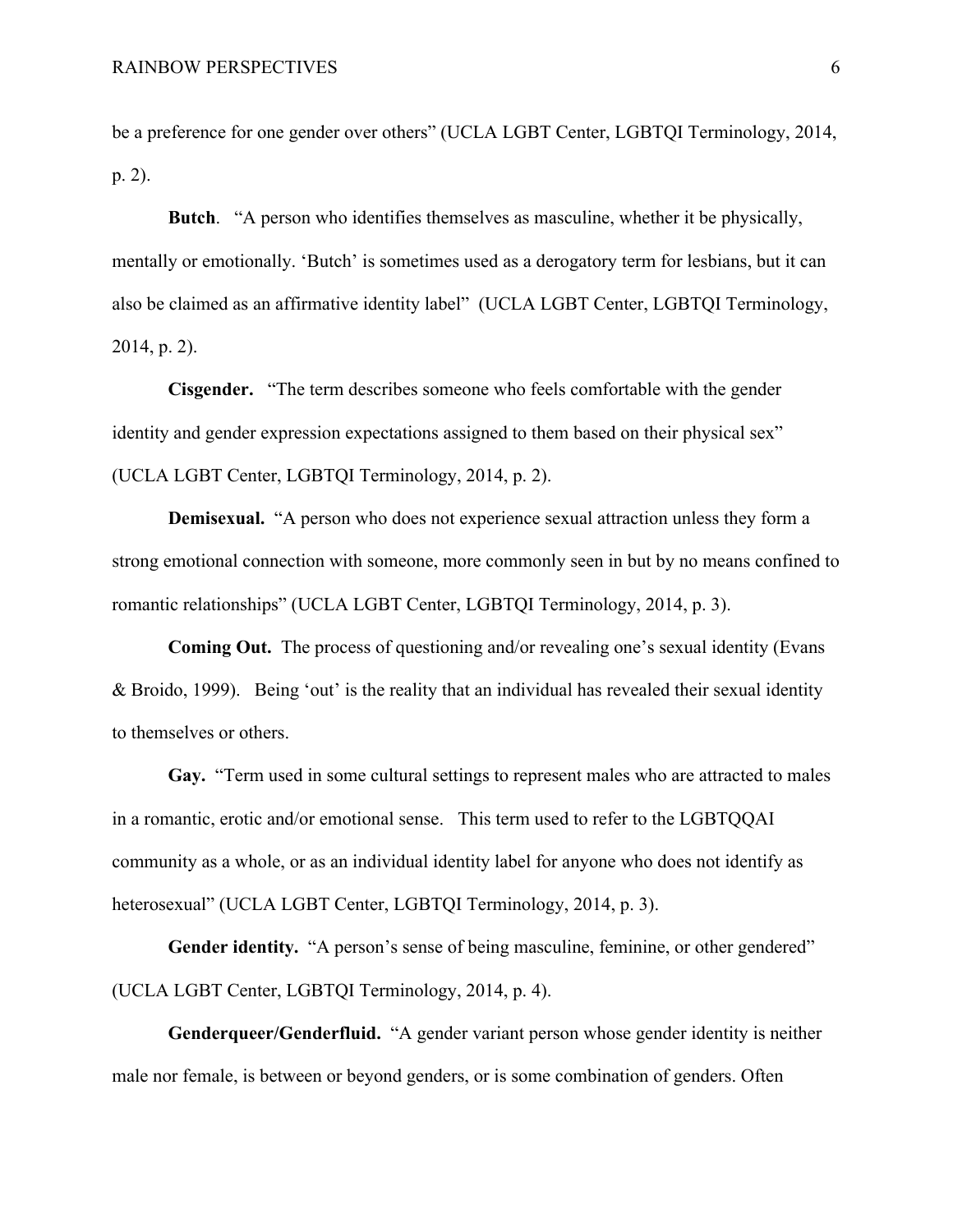includes a political agenda to challenge gender stereotypes and the gender binary system" (UCLA LGBT Center, LGBTQI Terminology, 2014, p. 4).

**Heteronormativity. "**The assumption, in individuals or in institutions, that everyone is heterosexual, and that heterosexuality is superior to homosexuality and bisexuality" (UCLA LGBT Center, LGBTQI Terminology, 2014, p. 4).

**Lesbian.** "Term used to describe female-identified people attracted romantically, erotically, and/or emotionally to other female-identified people" (UCLA LGBT Center, LGBTQI Terminology, 2014, p. 6).

**LGBTQQAI**. "A common abbreviation for lesbian, gay, bisexual, transgender, queer, questioning, ally/asexual and intersex community" (UCLA LGBT Center, LGBTQI Terminology, 2014, p. 6).

**Preferred gender pronouns.** "A pronoun an individual chooses to identify with and would prefer others use when talking to or about that individual" (MSU LGBT Resource Center, Preferred Gender Pronouns: A Guide for Faculty, Staff, and Allies at Michigan State, 2014, p. 1).

**Queer.** "An umbrella term that embraces a matrix of sexual preferences, orientations, and habits of the not-exclusively- heterosexual-and-monogamous majority. Queer includes lesbians, gay men, bisexuals, transpeople, intersex persons, the radical sex communities, and many other sexually transgressive explorers. Also, a reclaimed word that was formerly used solely as a slur but that has been semantically overturned by members of the maligned group, who use it as a term of defiant pride. 'Queer' is an example of a word undergoing this process'' (UCLA LGBT Center, LGBTQI Terminology, 2014, p. 7).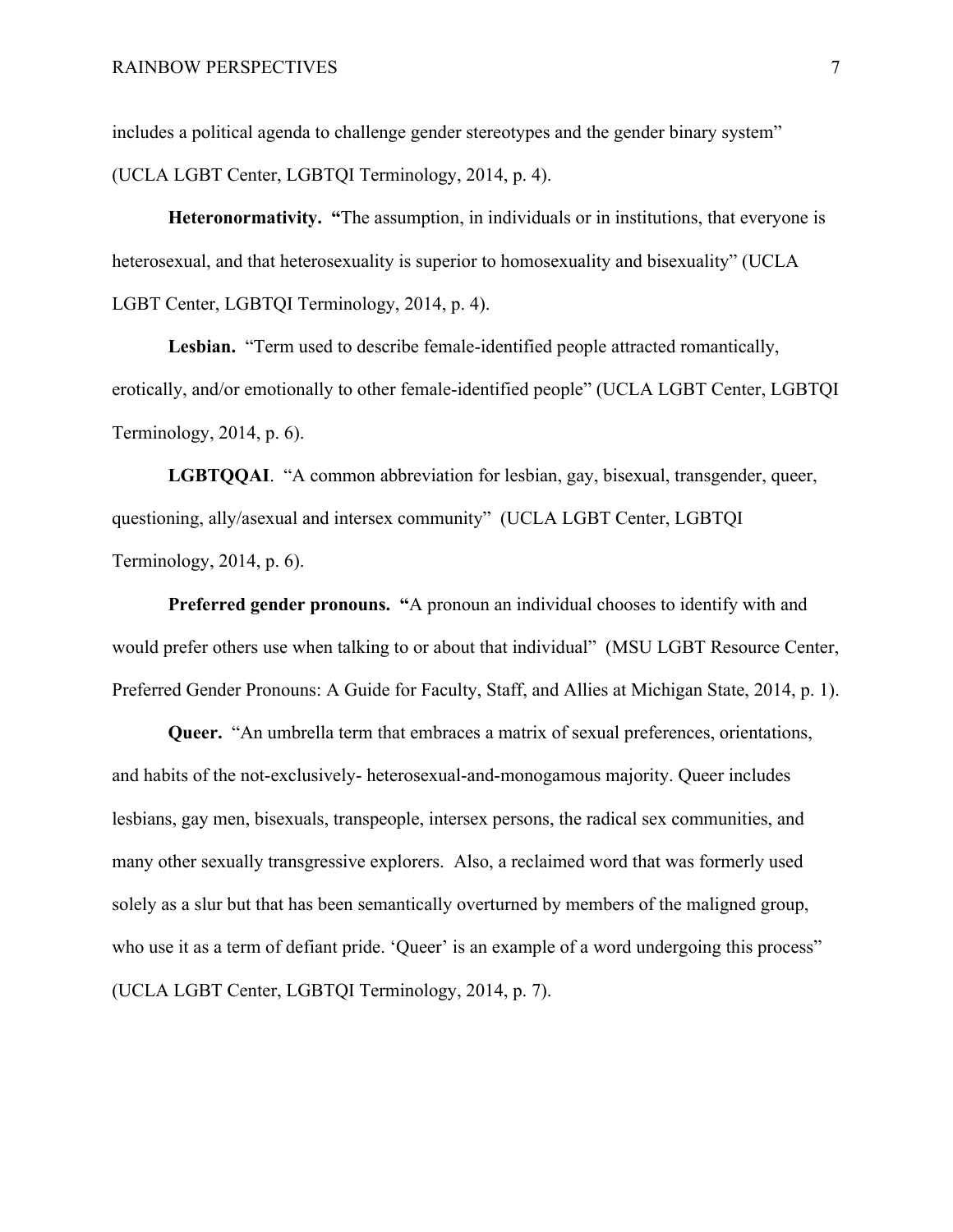**Transgender man.** "An identity label sometimes adopted by female-to-male transsexuals to signify that they are men while still affirming their history as females. " (UCLA LGBT Center, LGBTQI Terminology, 2014, page 9).

**Transgender woman.** "An identity label sometimes adopted by male-to-female transsexuals to signify that they are women while still affirming their history as males" (UCLA LGBT Center, LGBTQI Terminology, 2014, p. 9).

**Woman loving.** "A person emotionally, physically, and/or sexually attracted to individuals who identify as women" (UCLA LGBT Center, LGBTQI Terminology, 2014, p. 9).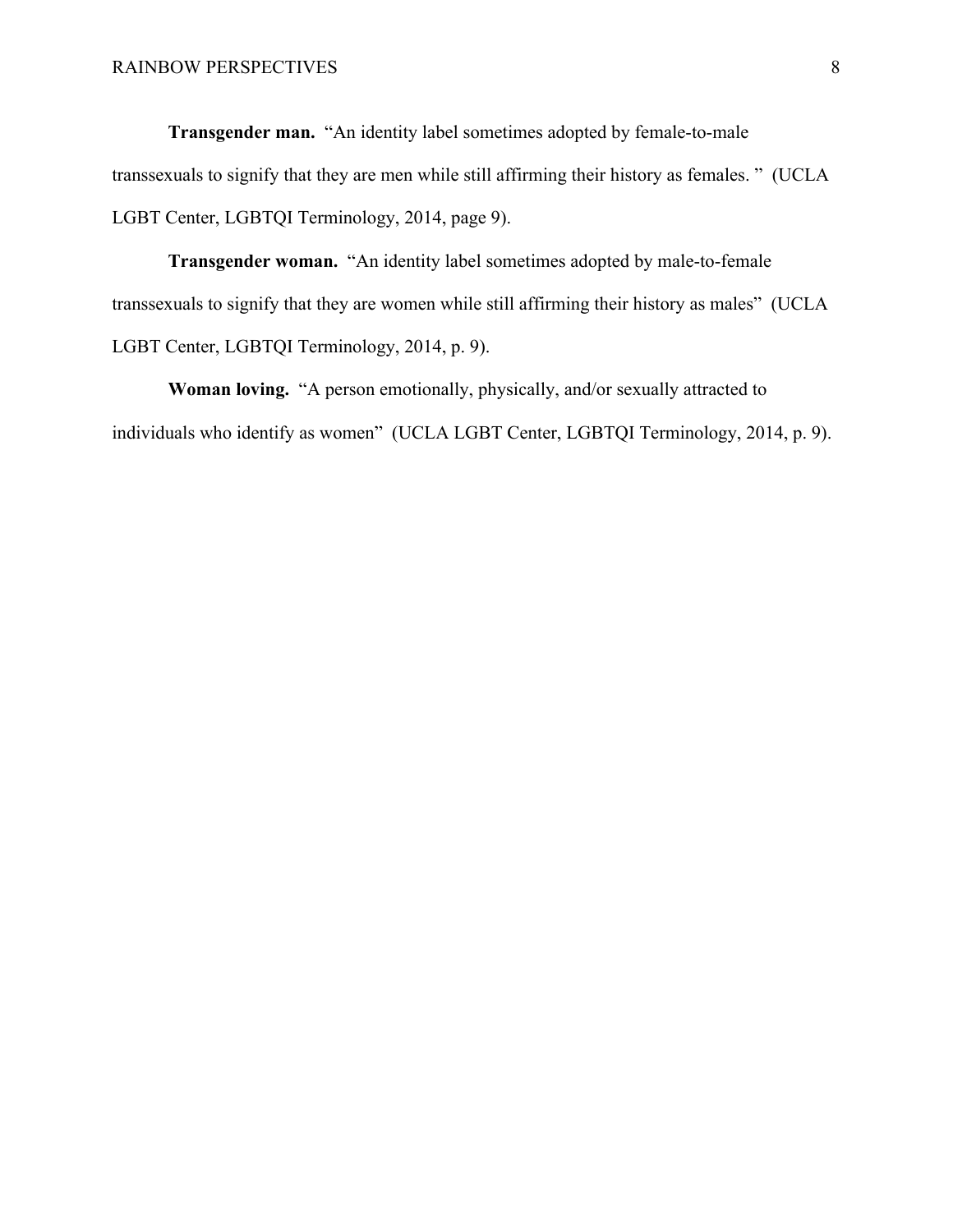#### **CHAPTER II**

#### **REVIEW OF LITERATURE**

The research that informs this study was reviewed in six sections – university community and campus climate, lesbian, gay, and bisexual (LGB) identity development models utilized in higher education**,** a life span approach as an analytic tool, queer theory as an analytic tool to inform practice, queer students experiences living in college residence halls, and special interest housing for gay, lesbian, bisexual, and transgender (GLBT) students.

In the first section, I discuss the principles that define the kind of community which every college and university *should* strive for (Boyer, 1990) and the valuable campus climate studies demonstrating the contrasting realities for queer individuals on college and university campuses today. I also highlight the strengths and limitations of large national campus climate data sets. The second section demonstrates the strengths and limitations of stage and life span models for queer identity development. The third section reviews empirical studies that use D'Augelli's (1994) life span approach as a conceptual framework providing insight into queer students as leaders and spiritual beings. This section provides strengths and limitations of lifespan models as a conceptual framework. The next section discusses queer theory as an analytic tool to contribute to the conceptual framework of this study and provide examples of how queer theory has been used in other studies in higher education. Next, I review scholarship that describes student experiences coming out and existing in college residence halls. This builds a foundation to understand the realities queer students face when living in college residence halls. Finally, the sixth section provides in depth review of the only study published exploring any aspect of a special interest housing program for gay, lesbian, bisexual and transgender (GLBT) students.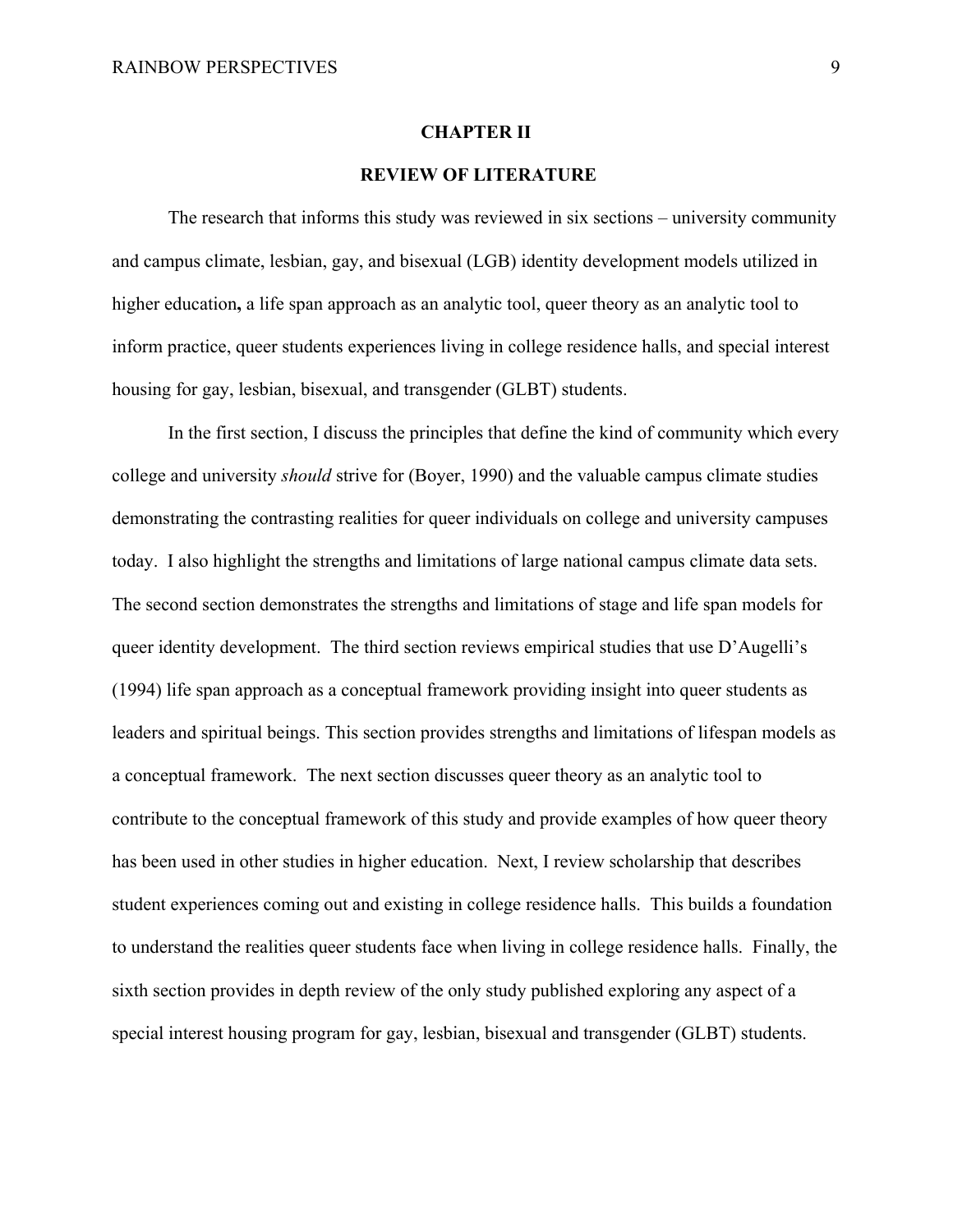This overview points to gaps in research surrounding special interest housing programs for queer students, identifies stage and lifespan approaches to LGB development in conjunction with queer theory as three analytic tools that frame the study, and highlights the need for further research indicating the significance of this study.

#### **University Community and Campus Climate**

Every college and university has distinct aspects of community. Indications of the community may even be apparent the moment an individual steps foot onto campus. Through surveying college and university presidents across the nation six principles for community on college campuses were developed that define the kind of community which every college and university *should* strive to embody (Boyer, 1990). These six principles are

- Building a purposeful community where faculty and students share goals and work together to foster rich teaching and learning
- Creating an open community where freedom of expression and civility is valued
- Constructing a just community where the importance of the whole person is recognized and diversity is aggressively pursued
- Forming a disciplined community of individuals that accept and embrace their rights and responsibilities
- Fostering a caring community where individual well-being is supported and service to others is a priority,
- Embracing a celebrative community in which the history of the institution is remembered and tradition is embraced (Boyer, 1990, p. 17).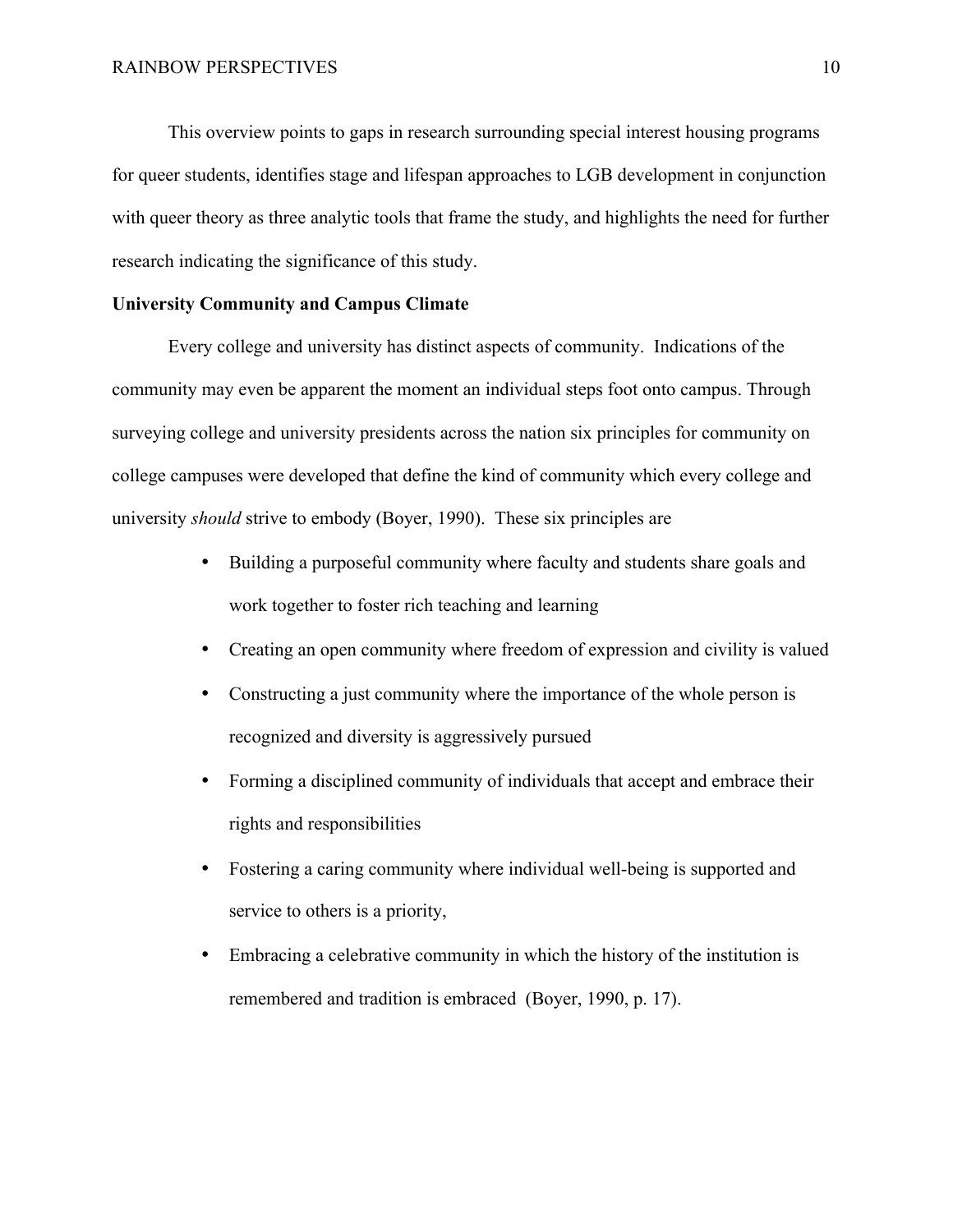Although these principles are embraced in higher education, campus climate information focused on the realities of queer individuals reveals communities devoid of many of these principles on campuses across the nation.

Campus climate is defined as "the overall ethos or atmosphere of a college campus mediated by the extent individuals feel a sense of safety, belonging, and engagement within the environment and value as members of the community" (Renn & Patton, 2010, p. 248). The chilly and sometimes even hostile campus climate faced by queer students on college campuses has been well documented since the mid-1980s (Rankin, 2003). Several large-scale campus climate studies provide evidence identifying and describing the environments for queer students on college and university campuses. In a study of over 1,000 queer students at 14 universities, more than 36% experienced harassment within a year period, 22% of respondents feared for their physical safety because of their sexuality or gender identity, 51% concealed their sexual orientation to avoid intimidation, and 60% felt that queer students were likely to be targets of harassment on campus (Rankin, 2003).

The 14 universities surveyed were not representative of most higher education institutions in the United States since all the institutions surveyed had a LGBT Resource Center and most had queer-friendly nondiscrimination policies. Although this study is the second largest campus climate survey focusing on the experiences of queer students ever published, only 14 out of the 5,500 colleges and universities in the United States were represented in the study.

Similar findings were reported more recently in a campus climate study with more than 5,149 students, faculty, and staff respondents at colleges and universities in all fifty states and representing all the Carnegie Basic Classifications of Institutions in Higher Education. It is the most comprehensive national research study of its kind to date. The findings show queer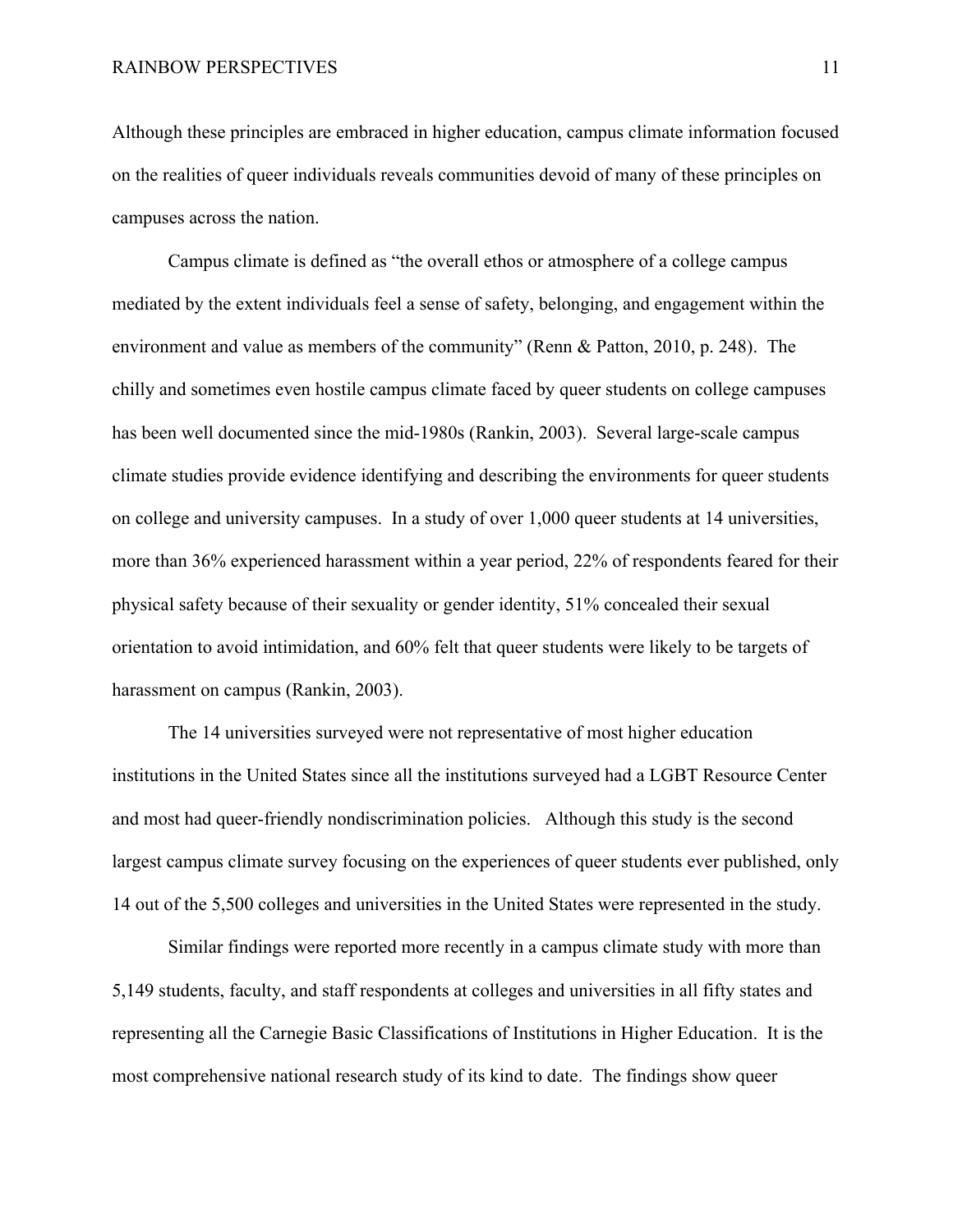respondents were significantly more likely (23%) to experience harassment when compared with their heterosexual identified counterparts. Additionally, queer respondents were more than twice as likely to be to be targets of derogatory remarks (61%) and stared at compared with their heterosexual counterparts (29%) (Rankin, Weber, Blumenfeld, & Frazier, 2010). These findings reinforce Rankin's (2003) study and demonstrate the pervasiveness of discrimination and oppression of queer students on college and university campuses today. This study also provides further detail into the campus climate for queer students, faculty, and staff by providing comparisons with heterosexual identified participants.

Campus climate studies can be useful in providing generalizable data about the experiences of and attitudes towards queer people. These types of data are reported to be effective when advocating for creating, improving, and expanding queer programs and services on college campuses (Sanlo, et al., 2002). Although useful to make a case for increasing or creating resources for queer individuals in higher education, drawling broad generalizations about the experiences of queer individuals nationally on college campus cannot completely and authentically represent the rich and nuanced individual realities, identities, and experiences of queer students on campus. My study using qualitative research strategies is intended to provide deeper insight into lived experiences of students at a large research extensive university in the northeast United States in the Rainbow Perspectives program. This lived phenomenological evidence used in conjunction with national campus climate data will provide a more comprehensive research base for understanding the needs of queer students on campus.

#### **LGB Identity Development Models Utilized in Higher Education**

There are several prominent models of queer identity development employed by student affairs professionals to help understand and serve this student population on college campuses.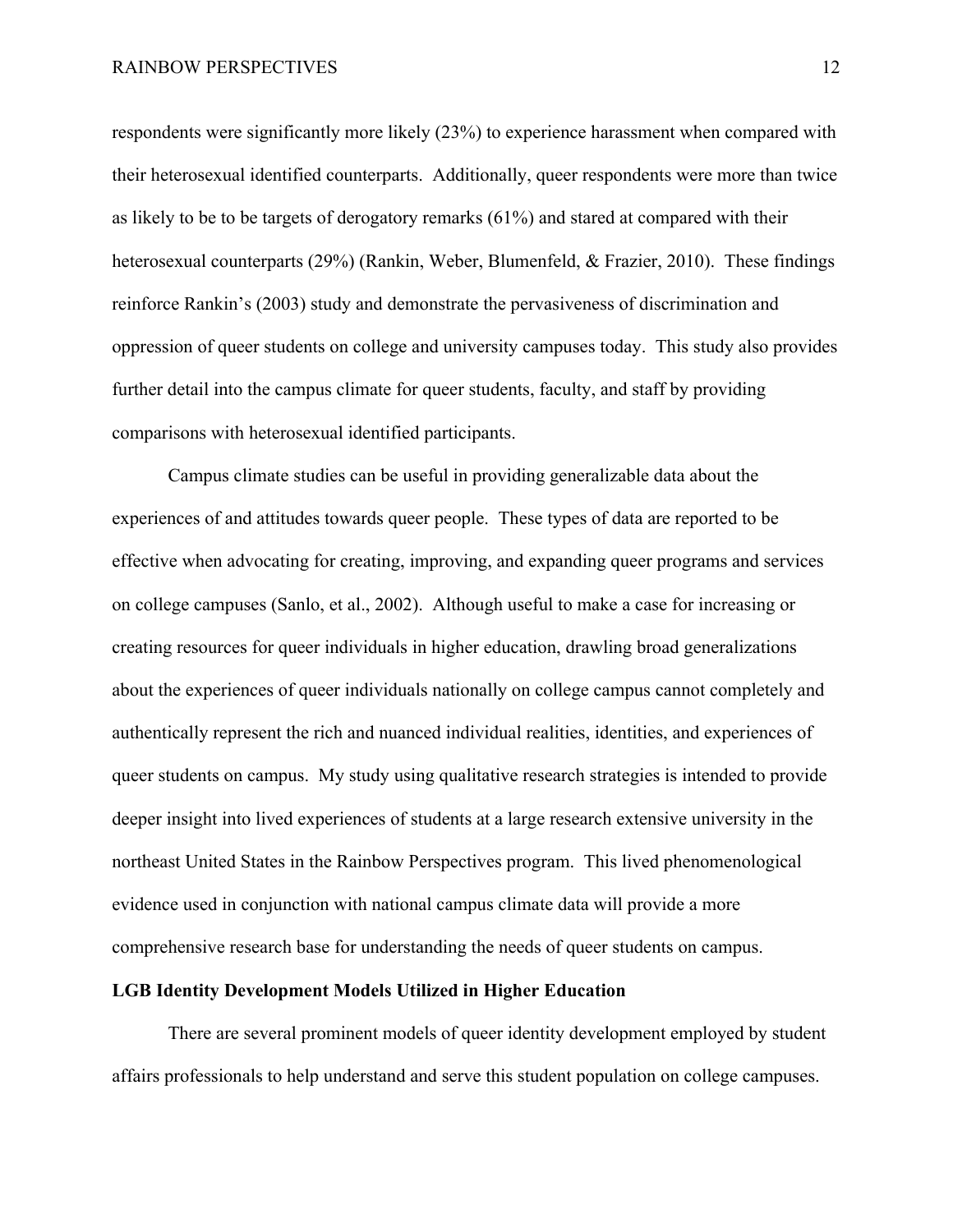In the last thirty years professionals working in students affairs have accepted psychological models of sexual orientation identity development (Cass, 1979, 1984) and relied on other scholars that have endeavored to describe LGB identity development in higher education settings (D'Augelli, 1994). These prevalent approaches can be divided into two categories - stage models and life span approaches. Cass (1979, 1984) offers a stage model for "homosexual" identity formation. The model was created during "several years of clinical work with homosexuals" (p. 219) in Australia and was designed for application with both gay and lesbian individuals. Although created for use in clinical psychology settings with adults and based on a small same sample of only men, student affairs professionals have adopted the model in an attempt to describe LGB identity development in higher education settings (Bilodeau & Renn, 2005).

Cass (1979) outlines a six-stage model including:

- Stage one identity confusion
- Stage two identity comparison
- Stage three identity tolerance
- Stage four identity acceptance
- Stage five  $-$  identity pride
- Stage  $six$  identity synthesis

The model begins by describing stages in which the individual attempts to deny or resist the recognition of homosexual feelings. This may have negative consequences for psychological health. Next, a gradual acceptance of same-gendered feelings is realized and experimentation and exploration within the queer community may take place. Finally, Cass's stage model describes "a growing sense of personal normalcy" (Bilodeau & Renn, 2005, p. 26). As an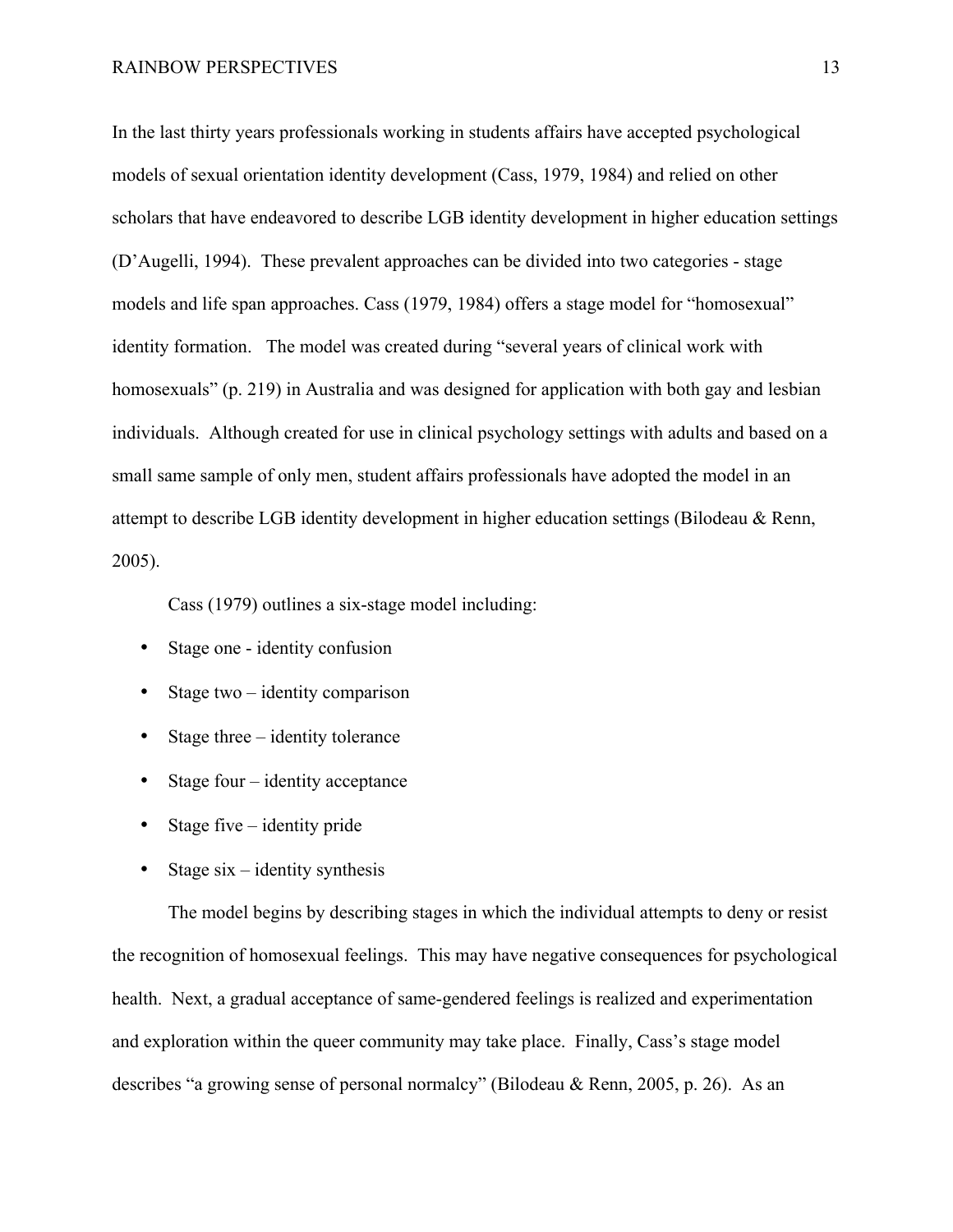individual moves through the stages there is an emergence of accepting non-heterosexual personal feelings and LGB identity begins to be viewed as a positive part of the individual. The stage model primarily assumes the queer identity development process occurs in stages and an individual moves through these stages in a linear pattern and they are not complete until they work through all stages. Although Cass (1979; 1984) helps student affairs professionals conceptualize queer identity development in a way that can be understood and applied to the college setting, it ignores individual differences – gender, race, ethnicity, and culture. Stage models are rooted in Eurocentric concepts of culture, sexual orientation, and gender identity that do not align with the realities and experiences in a non-western context (Espin, 1993). Additionally, stage models are not able to provide the fluidity that is needed to account for human development that is specifically important when studying college students (Bilodeau & Renn, 2005).

An alterative psychological model to stage theories employed by student affairs administrators is a life span approach. D'Augelli's (1994) life span approach to lesbian, gay, and bisexual (LGB) identity development was based on D'Augelli (1991) empirical study of gay men in college and earlier work with queer populations in and outside of the higher education setting. D'Augelli (1994) describes six identity interactive processes that affect LGB identity development. The processes are not ordered stages and may even occur concurrently depending on environmental and biological factors. This allows for fluidity within the model that can account for human growth and environmental and biological factors. This framework is inclusive of issues such as person's self-concept, relationships with family, and connections with peer groups and community (Bilodeau & Renn, 2005). The six processes include - exiting heterosexual identity, developing a LGB identity status, developing a LGB social identity,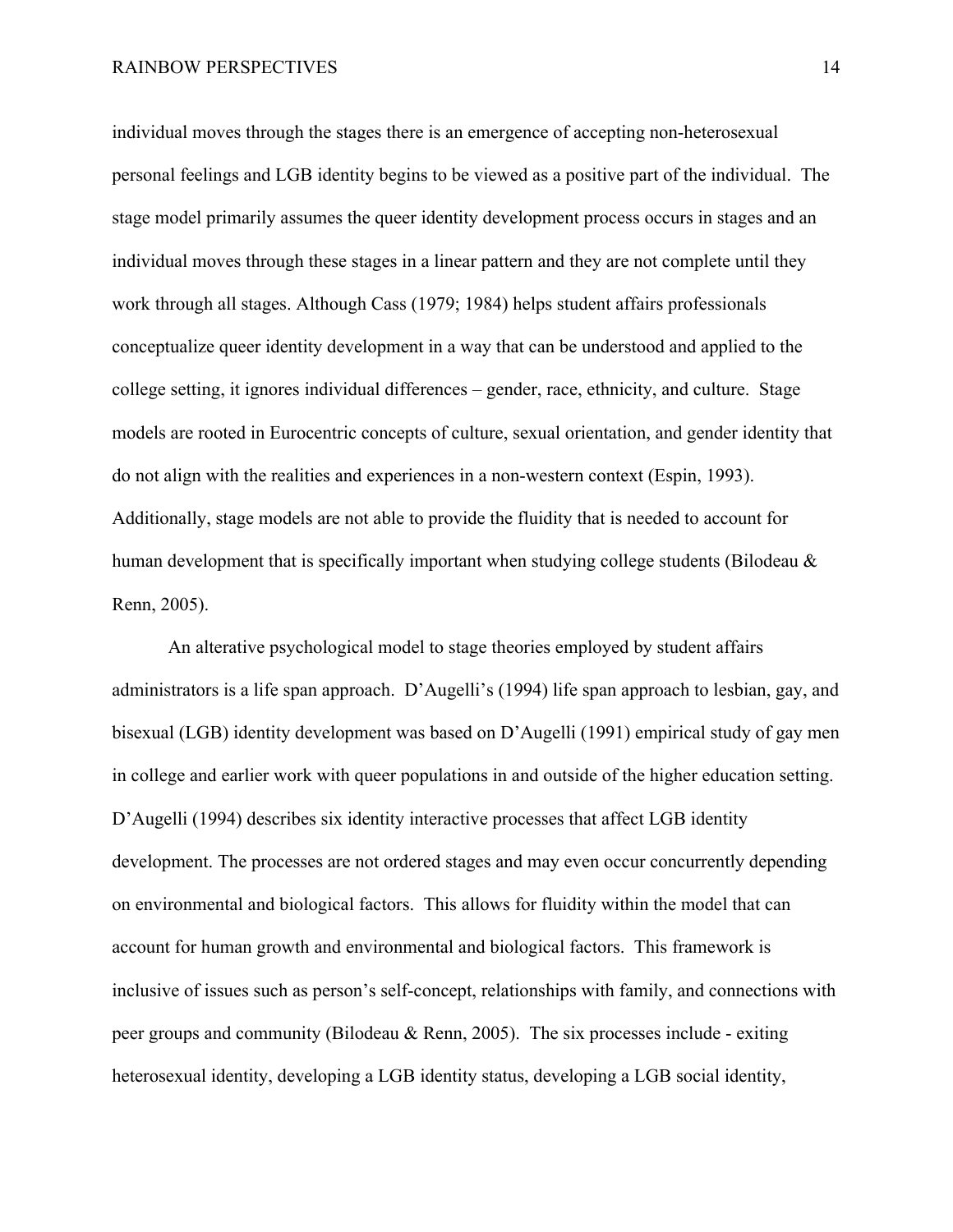becoming a LGB offspring, developing a LGBT intimacy status, and entering a LGB community. Individuals may be developing in one process more than another based on the realities of their life.

The life span model describes LGB identity development as a life long process recognizing the importance of individual choice and the context in which development takes place. As such, the model includes consideration of a wider rage of experiences including, racial, ethnic, gender, or religious. This flexibility provides a framework that allows representation of multiple dimensions of identity and their relationship to queer identity. Although the model focuses on LGB development, which is a major limitation, it has been utilized for understanding the formation of transgender identity. Bilodeau's (2005) findings reveal that that transgender-identified participants described their individual gender identity in ways that are consistent with the six processes of the model. Additionally, these models still ignore the realities of almost all women. Although the language prescribed is limiting, the tool has been used in several empirical studies demonstrating justification the model (Love, Bock, Jannarone, & Richardson, 2005; Renn & Bilodeau, 2005).

#### **A Life Span Approach as an Analytic Tool**

Many of the realities that queer students face are not represented in large scale campus climate studies. In response, there is a research literature that studies the diverse experiences of queer students and how these relate to queer identity. The role of queer student involvement on campus in LGBT identity development was explored in a select group of college students in a longitudinal study of seven student leaders affiliated with the 2002 Midwest Bi-, Lesbian, Gay, Transgender and Allies College Conference. The participants consisted of three white women one identifying as pansexual and two as lesbians, one African American lesbian women, one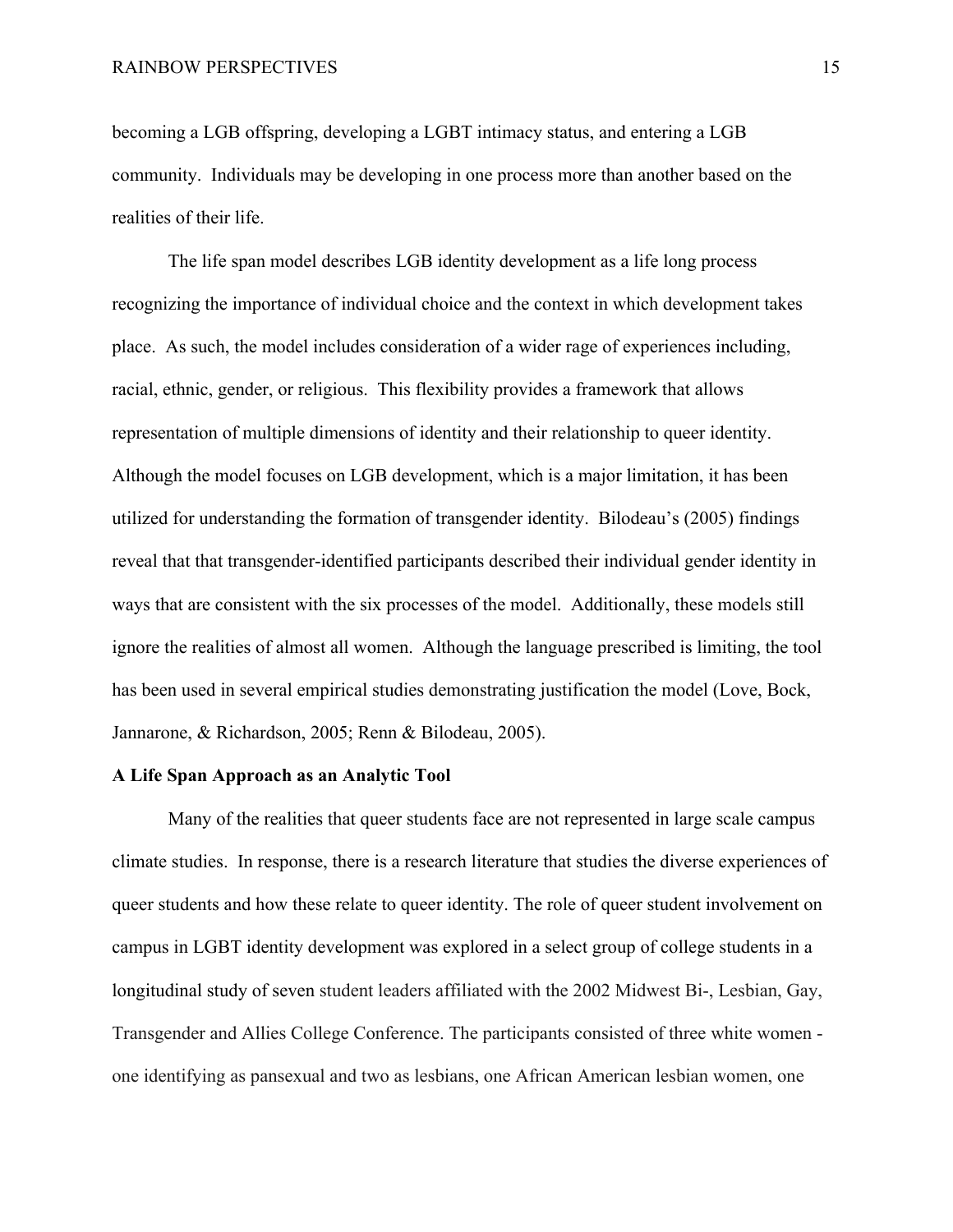#### RAINBOW PERSPECTIVES 16

international transgender person (race or ethnicity was not identified) and one white gay man. Findings suggest that student communities matter in and outside of institutional structures. Two students report peer relationships at work and in the residence hall setting contributed to them getting involved as leaders. Findings also promote student leadership should be viewed as a way to develop identity (Renn & Bilodeau, 2005).

The study also used the six interactive processes of D'Augelli's (1994) model as a conceptual tool, and found it "generally captures the diverse experiences of student leaders who identify with a variety sexual identities" (Renn & Bilodeau, 2005, p. 68). The need for updated terminology to include transgender students was noted, but Renn & Bilodeau find merit in D'Augelli's model through emphasis on interactive processes rather than developmental stages.

Spiritual experiences of lesbian and gay college students have also been explored using D'Augelli's (1994) model as a theoretical framework. This inquiry provides insight to another aspect of student identity and focused on spiritual identity and sexual identity and how the participants experienced interactions between these two dimensions of identity. The study consisted of 7 lesbians and 5 gay college students. Race and ethnicity were not factors studied given the racial homogeneity of the participants. Findings demonstrate the complex relationship between multiple dimensions of identity, specifically spiritual and sexuality. This complexity "inevitably leads to a breakdown in linear development models" (Love et al., 2005, p. 207). This provides justification for D'Augelli's life cycle model of LGB development since it provides for flexibility and fluidity in the sexuality identity development process.

The findings in both of these studies show justification in D'Augelli's (1994) life cycle model of LGB development to understand queer identity and influencing factors. Renn and Bilodeau (2005) specifically highlight community as an important aspect of the queer student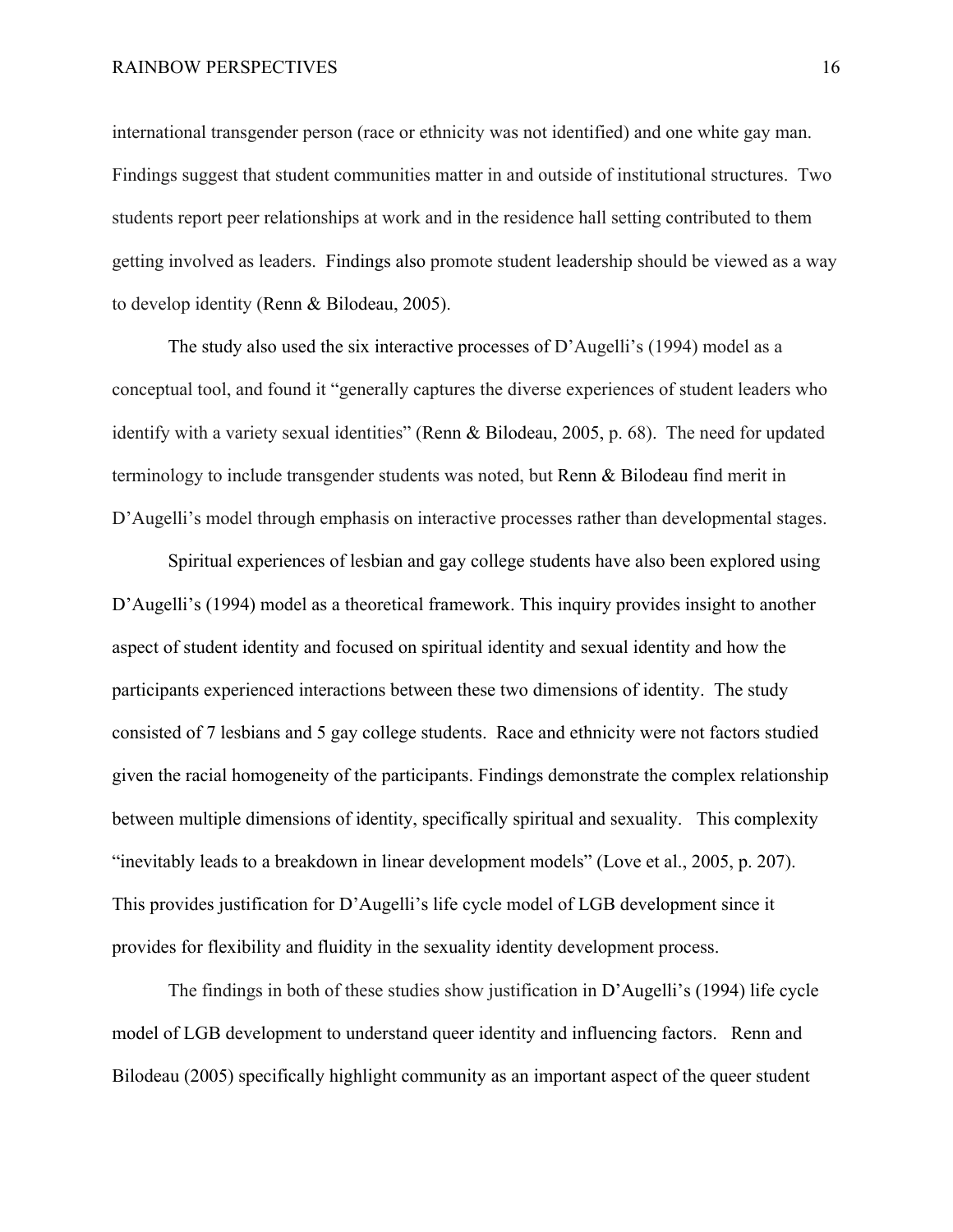leader experience and demonstrate the model is useful when looking at formal and informal campus communities. Although, D'Augelli's life cycle model of LGB development is more appropriately focused on individual development and both understanding the social construction of identity as well as recognizing the reality of choosing or not choosing the interactive process that affects identity formation than stage models (Cass, 1979, 1984), the normative presumptions of heterosexuality remain. D'Augelli states,

A revision of our operational definition of sexual orientation must occur, allowing for study of the continuities and discontinuities, the flexibilities and cohesiveness, of sexual and affection feelings across the life span, in diverse contexts, and in relationship to life and culture. (D'Augelli, 1994, p.331)

The call for reframing sexual identity theory has been made, but "most gay identity development theories have presumed a fixed non-heterosexual identity fitting within the binary distinction between "normal" or heterosexual, and "different" or homosexual; one is either heterosexual or one is gay (or lesbian or bi-sexual)" (Dilley, 2002, p. 36). Both stage models and life span approaches to queer student development depict students as queer first or developing only one identity in a specific way. But what about the different ways to be human that psychologically based approaches to queer identity do not capture? Additionally, stage and lifespan models do not account for heterosexism that reinforces heterosexual privilege. Not recognizing the complexity and diversity of human identity in this study would inhibit the illustration of the participants' experiences and perceptions.

#### **Queer Theory as an Analytic Tool**

Since this study seeks to understand students' experiences and perceptions within the Rainbow Perspectives program on a university campus utilizing stage and lifespan models of LGB identity development as analytic tools helps inform the problem of practice. Yet, it is important to employ a lens that allows students to illustrate who they really are. Stage and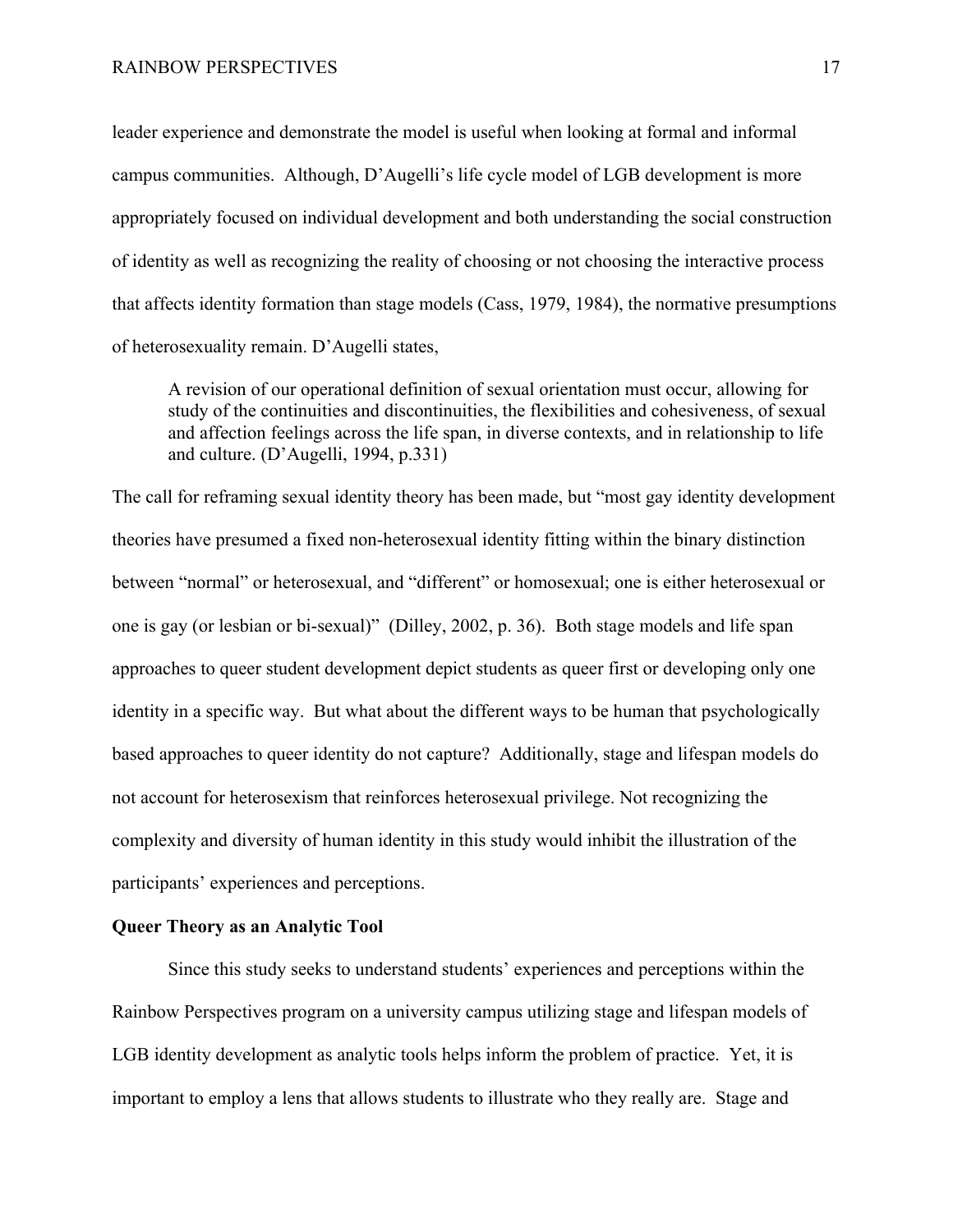lifespan approaches provide insight into the knowledgebase of many college student affairs administrators, but in seeking to understand student experiences and realities of being queer on campus I must recognize there are different ways to be human and queer than are outlined in stage and lifespan models of LGB development. In this study, I offer queer theory as a component of the conceptual framework and analytic tool to examine and understand the experiences and perceptions of students in this case study. Queer theory is not the only theory that can support the study of queer students on a college campus, but it is an important piece to include so authentic dialog can be allowed and encouraged.

Queer theory critically analyses the meaning of identity emphasizing the political nature of language, power, and difference. Through this analysis, the intersectionality and social construction of sexuality and gender is evident (Wilchins, 2002). Elements of the foundation of queer theory are rooted in the post-structural theories of Derrida (1967/1978) and Foucault (1976/1978) (in Abes & Kasch, 2007). Derrida focuses attention on language and its relationship to power and privilege and explores gender as a language system. As language is a system of definitions that provides meanings, symbols, and rules to entire societies, it is apparent how much power can be exercised with its use (Wilchins, 2004). "Derrida pointed out that Western thought has always overvalued or *privileged* language – so much that we mistake language for the Real. What is named is real, and what is not has no existence" (Wilchins, 2004, p. 38). But there are no words that are commonly accepted for how some individuals identify their gender and or sexual identity, so these individuals are denied the ability, the words, and the language to tell their story. This means individuals are not able to authentically convey and describe how they are human. Utilizing queer theory as an analytic tool for this study raises the consciousness of language in relation to queer identity and provides a space for individuals to employ their own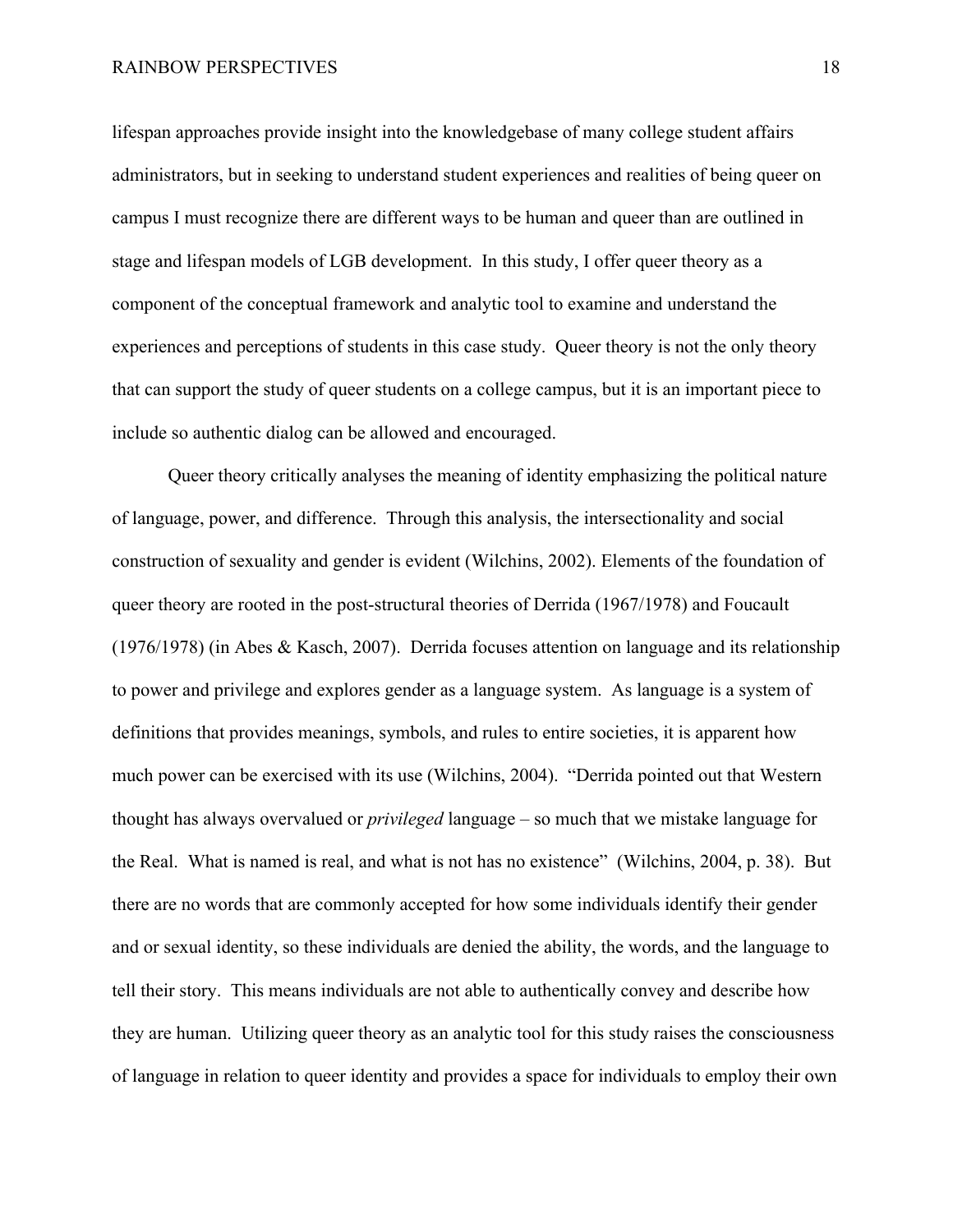vocabulary. This is essential as I am asking college students to share their experiences and perceptions. As it relates to practice, queer theory is an essential tool to employ to challenge student affairs administrators to move beyond LGB identity development models when conceptualizing the needs of queer undergraduate students.

As Derrida (1967/1978) focuses on language, Foucault (1976/1978) draws attention to who is utilizing the language and in what settings and thus highlighting the power of discourse – not just a dialog or a conversation between two people, but how society makes meaning through everyday practices and interactions (Wilchins, 2004).

The central issue […] is not to determine whether one says yes or no to sex […] but to account for the fact that it is spoken about, to discover who does the speaking, the positions and viewpoints from which they speak, the institutions which prompt people to speak about it and which store and distribute the things that are said. What is at issues [is] the way in which sex is put into discourse." (Foucault,  $1978$ , p. 11)

Foucault (1976/1978) emphasizes the power of discourse by defining it as rules that guide what type of information is discussed in society. The discourse on gender says is only makes sense to talk about "two kinds of bodies" (Wilchins, 2004, p. 59) or two genders. This does not align with individual realities, but the discussion of the third gender is considered far-fetched and ridiculous (Wilchins, 2004). These judgments are the result of how society makes meaning through discourse. Through being mindful of the power of discourse, in this study I hope to learn important lessons about the rules that guide the type of information that is circulated and interpreted by college students in the Rainbow Perspectives program by what they say, what they do not say, and who they feel does the talking and where they sit.

Through the discussion of language and the power of discourse it becomes clear that a tenet of queer theory is the argument that gender identity is not unequivocally linked to biological sex assigned at birth, but is formed through the complexities of social interactions and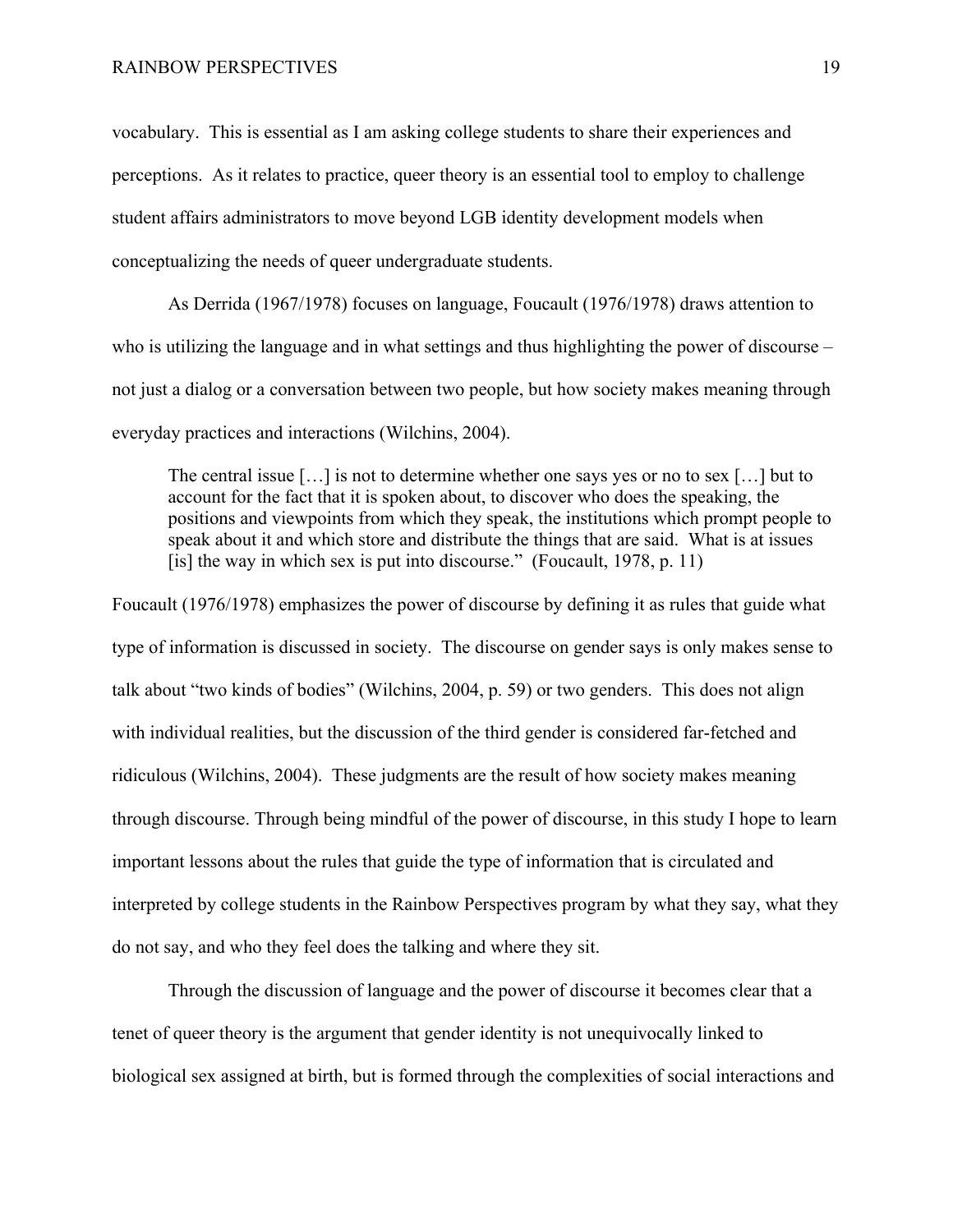inequitable institutionalization of power (i.e. language, discourse). The framework takes aim at the binary male or female construction of gender, (Butler, 1990; Wilchins 2002). Butler moves this argument forward through showing how defining and forming our politics based on who belongs to what gender is problematic and even reinforces the very issues political organizations and advocates contend they are fighting against.

[T]he identity [gender] categories often presumed to be foundational to feminist politics [...] in order to mobilize feminism as an identity politics, simultaneously work to limit…in advance the very cultural possibilities that feminism is suppose to open up. (Butler, 1990, p. 147)

Butler serves as one of the founders of queer theory as she challenges the typical categories used to define identity – gender, sex, sexual orientation, and race (Wilchins 2004). Embracing this important tenet of queer theory is integral to this study. This study will be cognizant of the forced categorization of identity and work to show the limitations of this reality.

Stage and life cycle approaches to LGB identity development utilized by student affairs professionals seek to normalize queer student development, but Warner (1999) dedicates time and attention to detailing the danger and *trouble* with this ideal embraced in every facet of society that "heterosexual desire and romance are the very core of humanity" (p. 47). This is celebrated in every element of cultural including film, television, and media and demonstrates a "loathing for queer sex and gender nonconformity" (p.48). These realities are important to account for in this case study as I seek to, "understand the real-life phenomenon" (Yin, 2009, p. 18) of students living in a queer special interest housing program in depth while taking into account *contextual conditions* the study participants are living in and this study is being constructed within (Yin, 2009). Using queer theory as an analytic tool to understand and describe students' experiences and perceptions and context is essential to telling the entire story and providing a venue for students' true voices and experiences. Employing student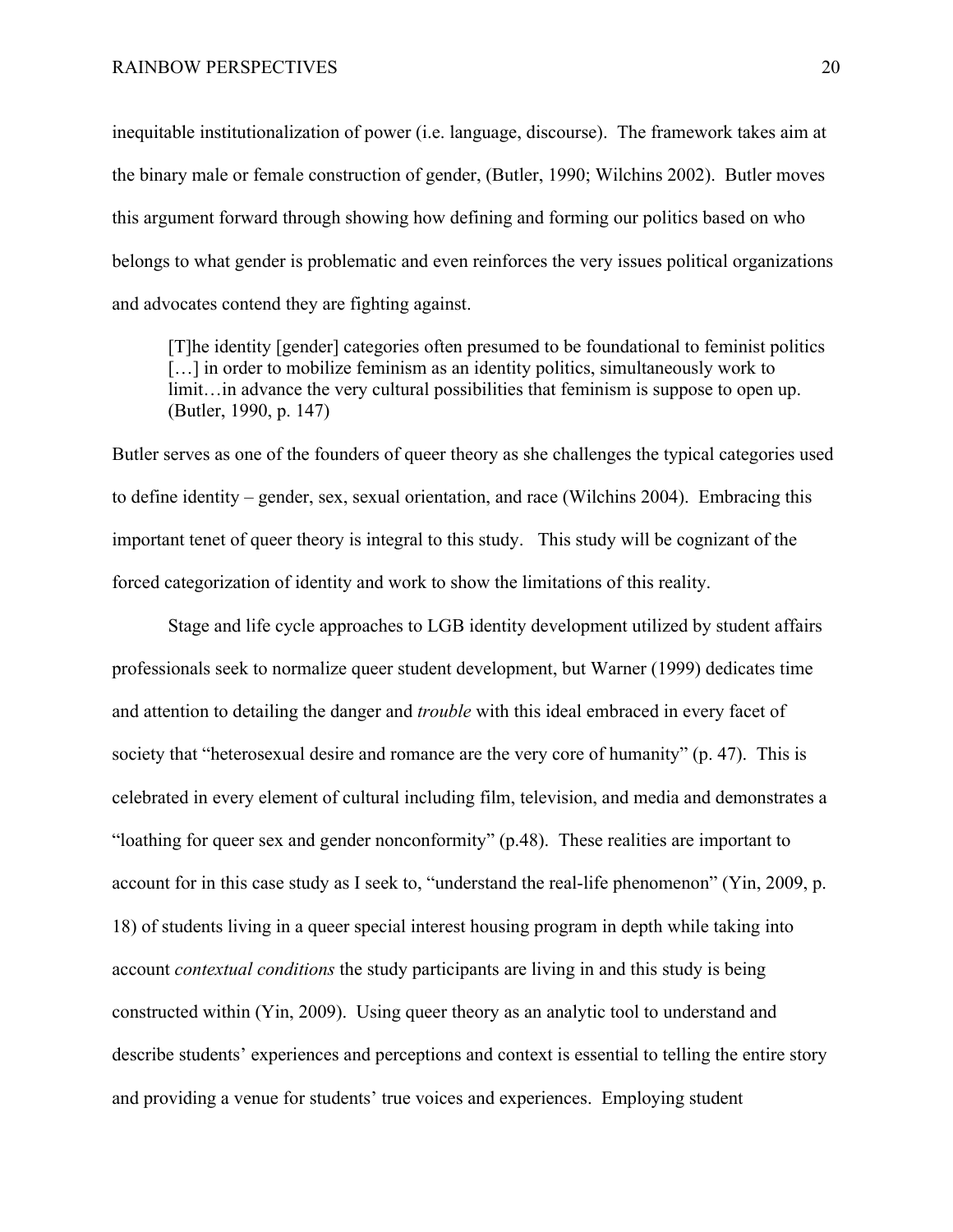development approaches devoid of discussing the tension of language, power, and difference within these models would inhibit the reach, application, and honesty of this research.

#### **Examples of using queer theory as an analytic tool.**

Recently, there has been a call for higher education researchers to employ queer theory as a framework for design, analysis, and interpretation. The call encourages researchers to move beyond psychological and sociological studies of LGB identity development and incorporate queer theory as a meaningful framework that supports more contextual and less categorical study, exploration, and discovery related to queer students (Renn, 2010). Elisa Abes (2009, 2007) is cited as the best example of a researcher using queer theory to better understand student identity in the college setting (Renn, 2010). Abes and Kasch (2007) introduce queer theory through a case study of one lesbian student exploring perceptions of her own multiple identities. The study tells of the developmental narrative of this student by describing how she navigates her sexuality, religion, gender, and social class. The study demonstrates how identities are constantly forming and reforming and highlight the heteronormative assumptions of student development theory and the challenges associated. The study specifically focuses on the idea of self-authorship and encourages student affairs professions to refocus practice around students' agency and resistance (Abes & Kasch, 2007). Although this study only focuses on telling and analyzing the story of one student it underlines the potential and practical applications of queer theory in higher education.

Using Abes and Kasch (2007) as a foundation, Abes (2009) emphasizes the possibilities and potential for using queer theory in conjunction with constructivist theories in higher education to challenge inequitable power structures in student development theory. Challenges related to this partnering of contradictory ideas are cited as – "the politics of representation and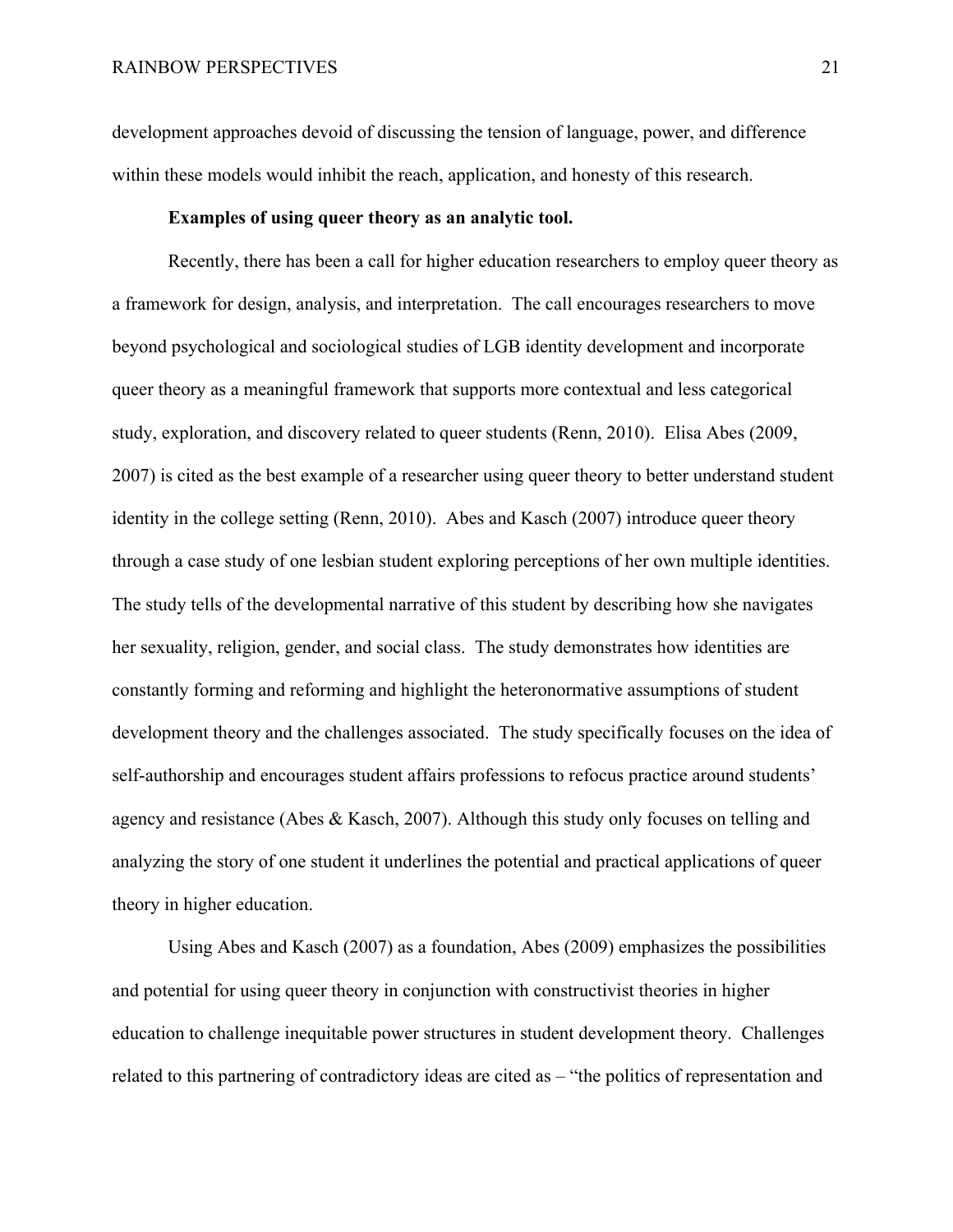personal and professional implications for the researcher who partners theoretical perspectives" (Abes, 2009, p. 141). Abes reminds us that, "all theoretical perspectives that guide research are incomplete" (Abes, 2009, p. 141). Traditional compensations researchers make due to this reality are to align all remaining aspects of the research process with the theoretical framework, but Abes advocates *experimenting with choice* and partnering several conflicting theoretical perspectives to discover new ways of understanding and representing data. This freedom brings together multiple theoretical perspectives and enables new opportunities and ways of knowing.

Dilley (2002) serves as another higher education researcher pairing both LGB student development approaches and queer theory as a conceptual framework or analytic lens in a qualitative ethnographical study of fifty-seven men who were undergraduates between 1945 and 2000. The research seeks to provide a new viewpoint on male sexual identity by focusing on how non-heterosexual males and their identities can be understood through their college years and question, "existing notions of what we know about 'gay college students': their experiences, their identities, and their history" (p. 4). Dilley argues for an alternative viewpoint of nonheterosexual male college students explained and clarified by sharing his personal connection to the argument and topic, the framework he is working from, methodologies employed, voices of study participants, historical context, and connections to practice. Important incongruity, problems, and disagreement with terminology, definitions, and understanding of current ideas of sexual identity and identity development related to college students are highlighted. This emphasis on incongruity demonstrates support and deep personal understanding for why pulling from different and conflicting bases of knowledge to frame queer identity research in higher education is useful and valid.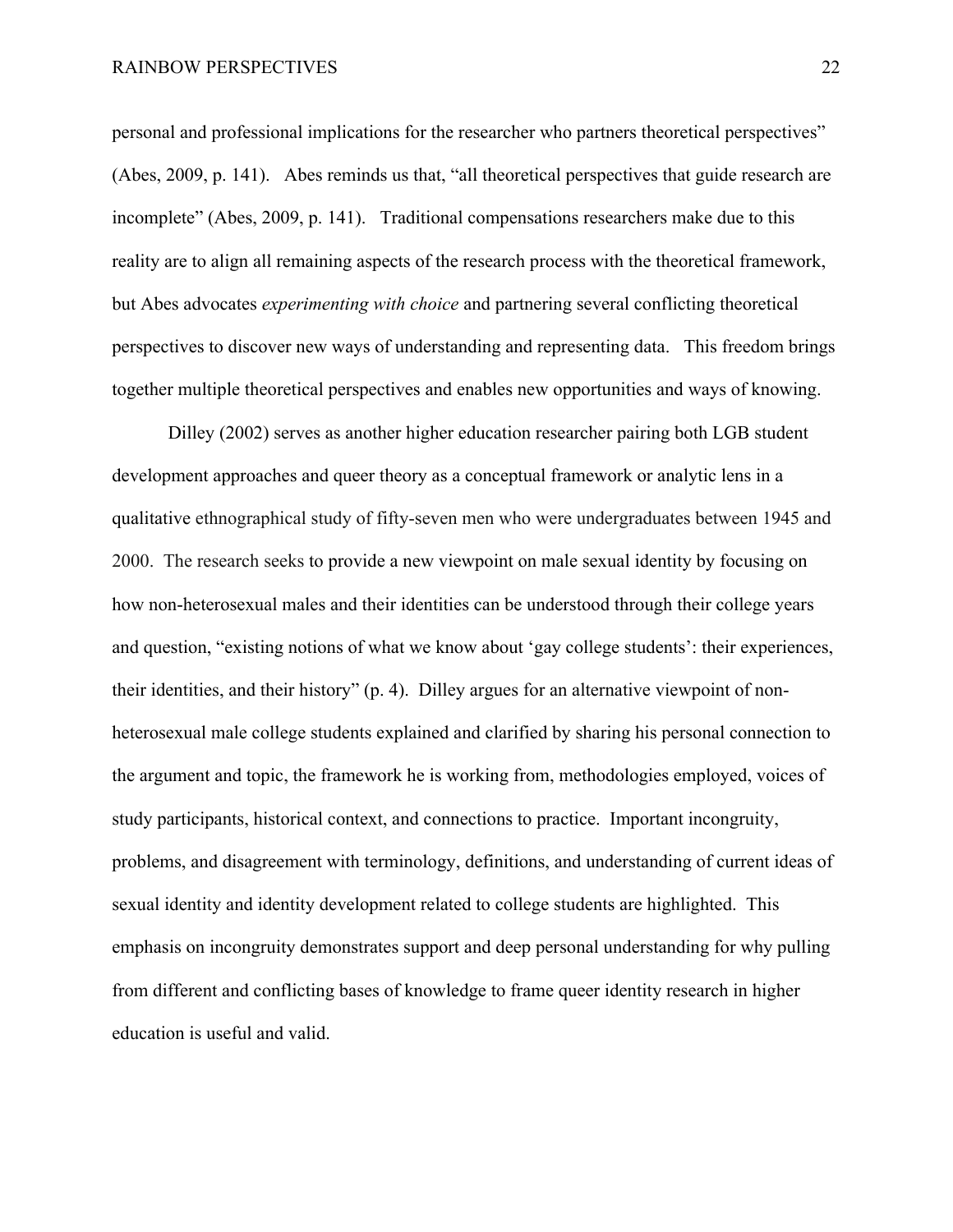Historical and empirical works concerning non-heterosexuals on college campuses, student identity theory, gay identity development theory, and queer theory as essential elements of his framework are discussed and detailed. Dilley's findings call into question the validity of the dominant developmental models for non-heterosexual males utilized in higher education and the ramifications of this on practice, while advocating for a multi - lens approach to the study of queer identity development in higher education.

If identity development theorists do not incorporate the incongruities of this student population [non-heterosexual students], not only will these theories not be as valid as they could (and should) be but what theorists teach educational practitioners, programmers, and administrators will continue to be disconnected from the reality of non-heterosexual students, perpetuating the problems of representation and education. (2002, p. 14)

As Dilley clearly identifies problems with stage and life-cycle approaches being utilized in higher education he also clearly outlines a model for future researchers to incorporate a multilens approach, including queer theory, to understand the experiences and perceptions of queer college students to consider meaningful and intentional institutional support strategies.

#### **Queer Students Experiences Living in College Residence Halls**

There are many types of communities on a college or university campus, but very few hold as many possibilities for student development as residence halls and on campus housing facilities. "Residence halls have the potential to challenge and educate students as they connect their learning to their living realities" (Schroder & Mabel, 1994, p. 1). On campus students spend a significant amount of time their time living, interacting, learning, and working in their residence hall (Herbst & Malaney, 1999). It is important to recognize that queer student have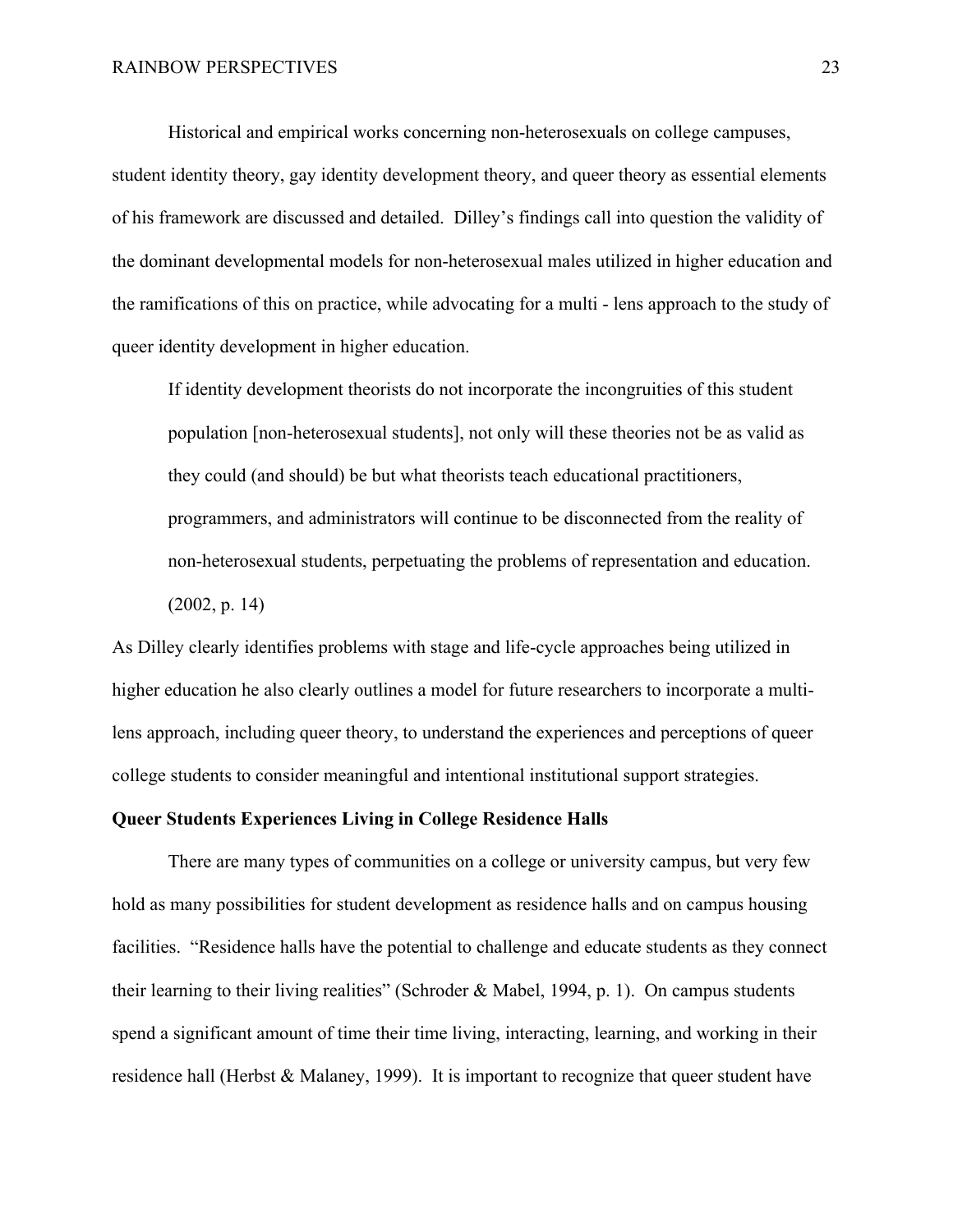specific living realities as highlighted through examining the coming out process of 10 men and 10 women living in college residence halls (Evans & Broido, 1999).

Although not all queer students' experiences in residence halls are the same, findings identify coming out to a roommate to be an area of particular challenge for students due to feelings of vulnerability. If a roommate was not comfortable with the queer student's sexuality queer students conveyed concerns about being potential victims of harassment or at least an uncomfortable living environment due to the close proximity of living arrangements in residence hall living. The strong influence of environment on a student's decision to come out was another theme identified. Specific factors of environment reported discouraging students from coming out include, lack of community in the residence hall, lack of support perceived in students and staff, and blatant hostility seen and/or experienced in residence by students (Evans & Broido, 1999).

Additionally, participants demonstrated a high level of awareness of the complexities of life (Evans & Broido's, 1999). Evidence displays students engaging in thoughtful consideration and contemplating questions such as, "Am I being harassed because I am gay, or because they don't like me for other reasons?", or " Is it better to come out or remain closeted?" (Evans & Broido, p. 664). It is not surprising that students are having these considerations, but is important to state and restate the complexity of emotions, realities, and developmental processes that students are working through about their sexuality and gender identity.

Using this same data set, Evans and Broido, (2002) sought to provide greater insight into the experiences of specifically lesbian and bisexual women living in college residence halls and provide insight into how to best support queer students in the residence halls. Students stressed the importance of awareness and education about queer student issues in residence to combat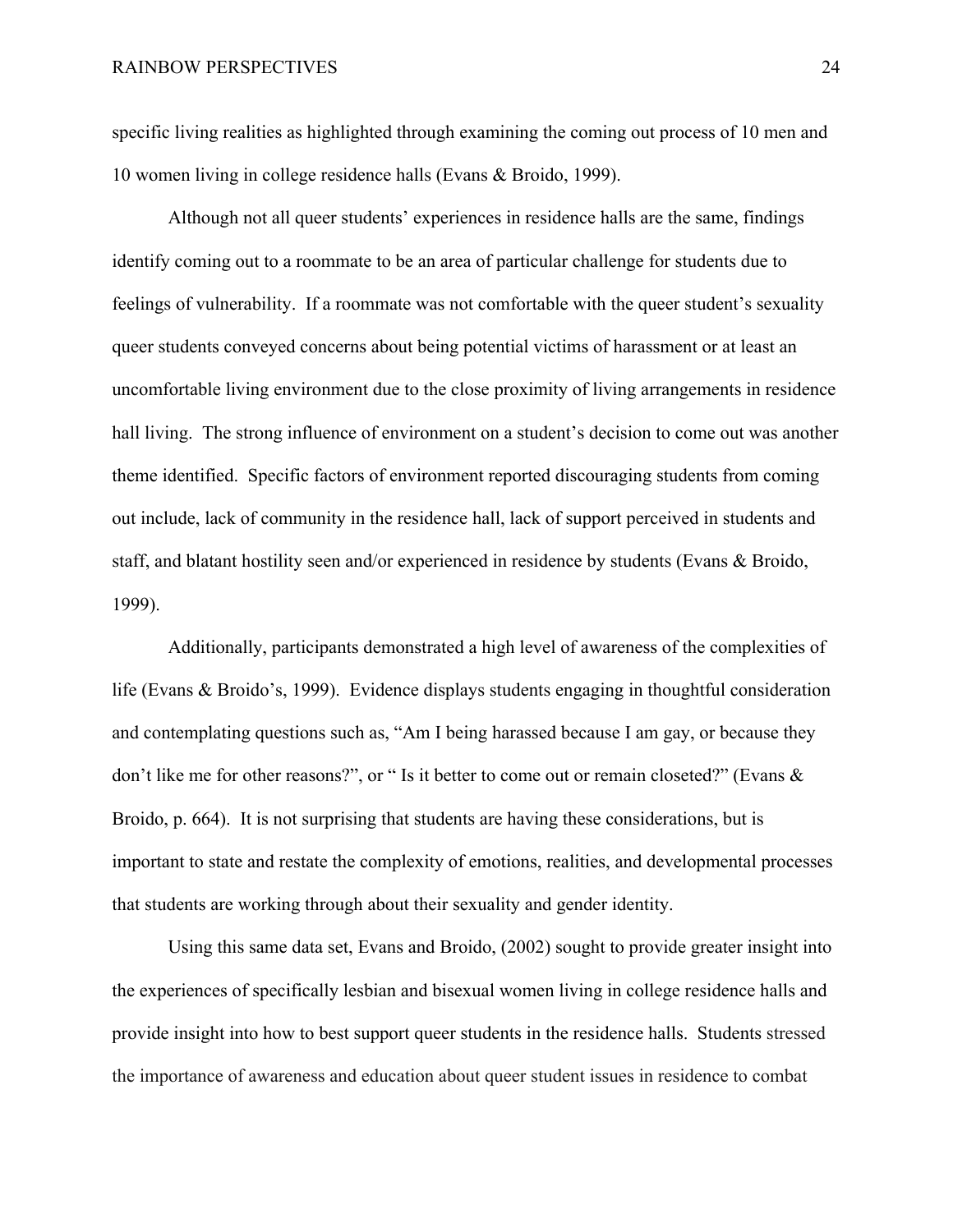harmful stereotypes that inhibit strong communities and relationships. Additionally, queer students report wanting to be seen and heard and felt there was lack of visibility. Recommendations for creating positive residence hall climates include intentional student and professional staff trainings about queer student development, specific needs, and support strategies. Inclusive programming and dialog should also be encouraged.

#### **Special Interest Housing for GLBT Students**

Special interest housing or "theme" housing has been in existence for many years (Herbst & Malaney, 1999). The first and only study examining special interest housing for students interested in gay, lesbian, bisexual, and transgender (GLBT) issues was conducted at the University of Massachusetts examining the perceived value of the special interest housing program, 2-in-20. The evaluation study focuses on both students and staff affiliated with the program and provides a historical record of the program and uses Boyer's (1990) principles for community on college campuses to frame the study – shared learning, openness, justness, discipline, caring, and a celebration of tradition and heritage (Herbst & Malaney, 1999).

The 2-in-20 program was developed in 1991 and approved for implementation in 1992 after one unsuccessful attempt for approval. At the time of approval the community was marketed to those students interested in gay, lesbian and bisexual issues. In April of 1994, ally and transgender were added to description of the program and the charter and constitution for the floor were completed. At this time 32 residents were living in the community. The charter laid out clear focus areas for residential programming and stated requirements for residents and staff. For example, "both the resident assistant and the resident director should be strong "out" members of the GLBT community" (Herbst & Malaney, 1999, p. 111). The historical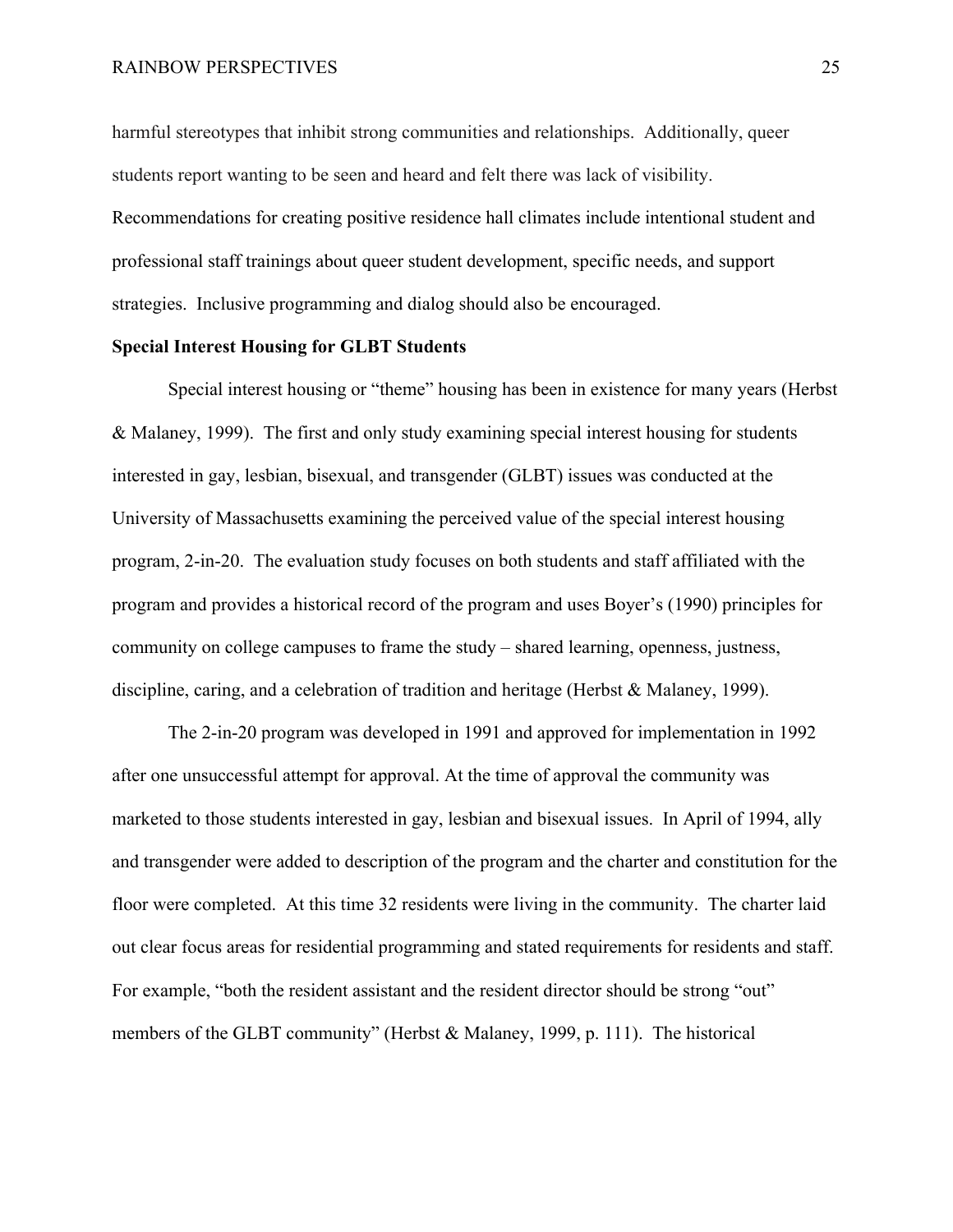background provide in the study demonstrates the many considerations when institutionalizing such a program.

Regarding the value perceived by residents and staff affiliated with the 2-in-20 program, findings indicated that both students and staff valued the program positively. Staff members were more pleased with the program than the residents. A possible rationale noted for this finding was that staff was doing significant work to keeping the program in operation, so they hoped it was well received. Students expressed appreciation and value in the program, but they also reported feeling like there they are, "under a microscope, being closely watched by administrators" (Herbst & Malaney, 1999, p. 115). Herbst and Malaney also argue that since the program was relatively new at the time of the study there were constant conversations about how to improve the program. Although not noted in the discussion of the study to provide insight to this finding, student participation in this particular study could have contributed to students feelings of being under a microscope if this was one more type of evaluation in which students were asked to participate. This is an important consideration for future studies.

Students reported feeling safe on the residence hall floor, largely supported by staff members, but were evenly divided in the area of "working together to end homophobia." (Herbst & Malaney, 1999, p. 113). Students reported the communities meet most of their expectations, but reported being disappointing in the lack of community on the floor. Some students noted there should be more social programming and attempts to help students get connected to others on the floor.

Herbst and Malaney's study is only one example of a special interest housing communities for those interested in GLBT issues, so it is difficult to draw larger conclusions about its value and impact. Although additional studies do not exist, specific housing programs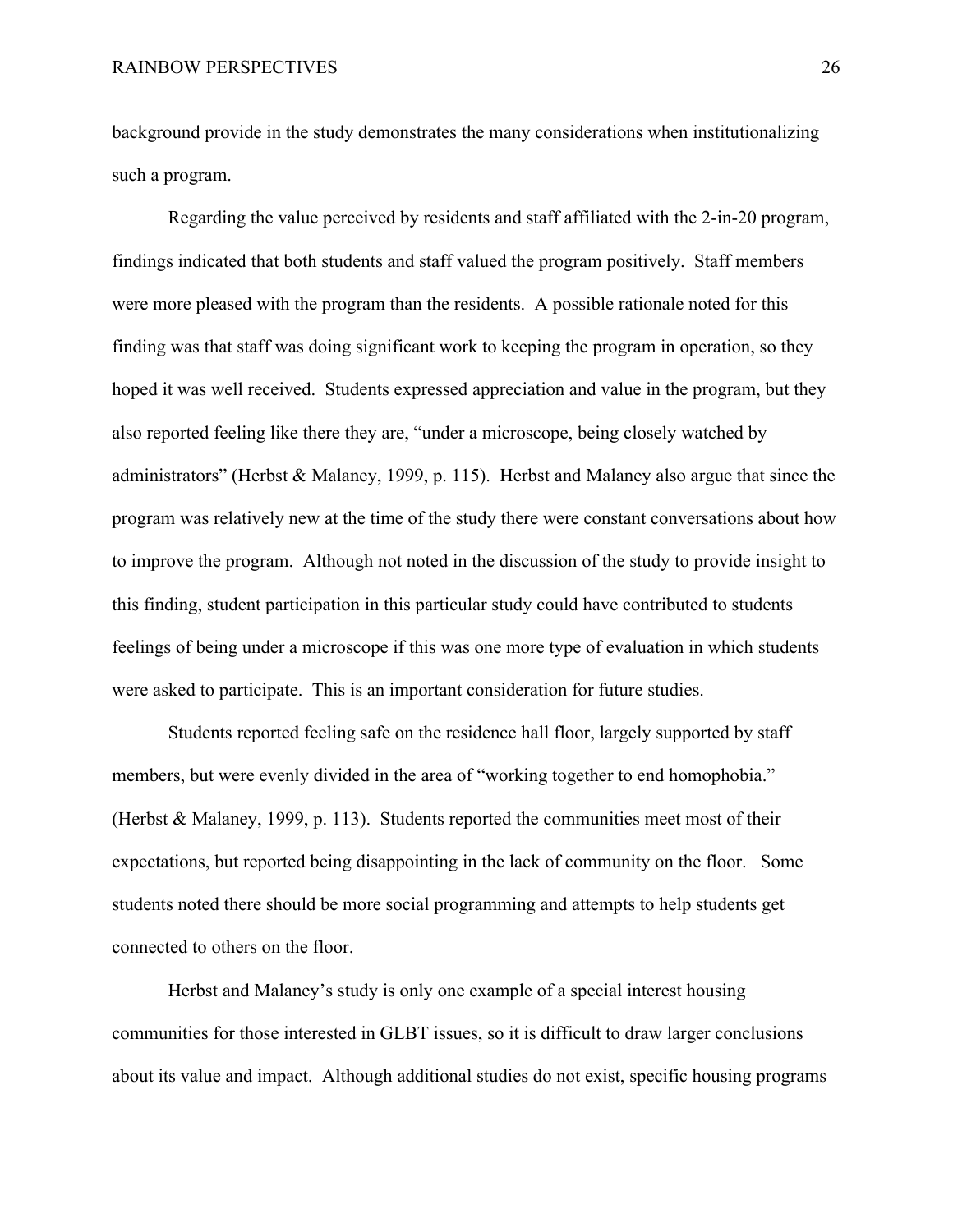for queer students have been suggested as strategies to foster environmental inclusiveness for queer students (Rankin et al., 2010; Schueler, Hoffman, Peterson, 2009). This demonstrates the need for further study and inquiry regarding special interesting housing for queer students.

#### **Summary**

The research reviewed highlights the principles for community on college campuses (Boyer, 1990) that should be tirelessly pursued while illuminating the harsh realities of the oppression and discrimination that queer students face. These experiences may include realities such as being a student leader or identifying as spiritual. The discussion of stage and lifespan student development models and queer theory provides a theoretical framework that allows for fluidity and flexibly taking into account self-concept and connections with peer groups and community when discussing the needs of queer students. Furthermore, the literature provides insights into the experiences of queer students living in residence halls on campus and challenges of coming out and simply existing in these spaces. Finally, the lack of scholarship in all of these areas, specifically in the area of special interest housing, highlights the importance of this study and learning more about special interest housing programs to support queer students on college campus.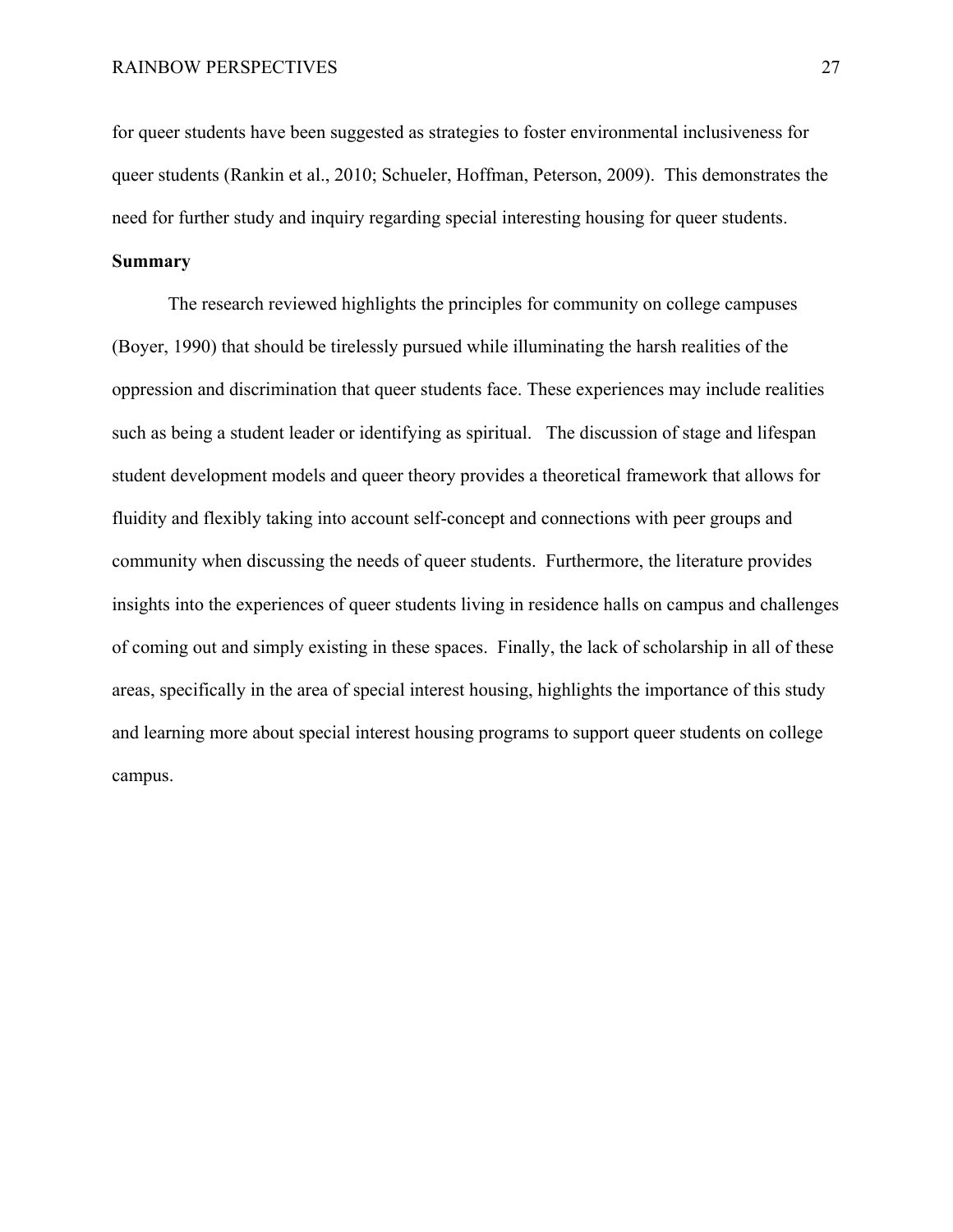## **CHAPTER III**

## **RESEARCH METHODS**

## **Research Design**

This research study sought to understand the how Rainbow Perspectives' students perceived and experienced the program, how perceptions of their own sexuality or gender identity was influenced by the program, and how higher education institutions and student affairs professionals can improve practices that support queer undergraduate students. I used qualitative methodology to examine the experiences and perceptions of Rainbow Perspectives students to provide individual voices to individual experiences not represented in the literature (Creswell, 2009). Specifically, a multiple case study research design, meaning that it included more than one case - this was fitting for this study because I wanted to understand "real-life phenomenon in depth" (Yin, 2009, p.18) by recognizing contextual realities as an important element. Utilizing a multiple case study design allowed me to capture and honor the authenticity of meaningful events and characteristics of real-life events that informed my findings (Yin, 2009). Additionally, multiple case study methods allow me to gather a deep understanding of the experiences of students in queer special interest housing. There is much complexity when discussing sexuality and gender identity and this type of study accounted for multiple meanings of students' experiences shared through rich description. To allow for this description, I conducted, two semi-structured individual interviews with each participant during the 2013-2014 academic year, utilized participant-observation, and analyzed documents associated with the program.

### **Research Site Selection**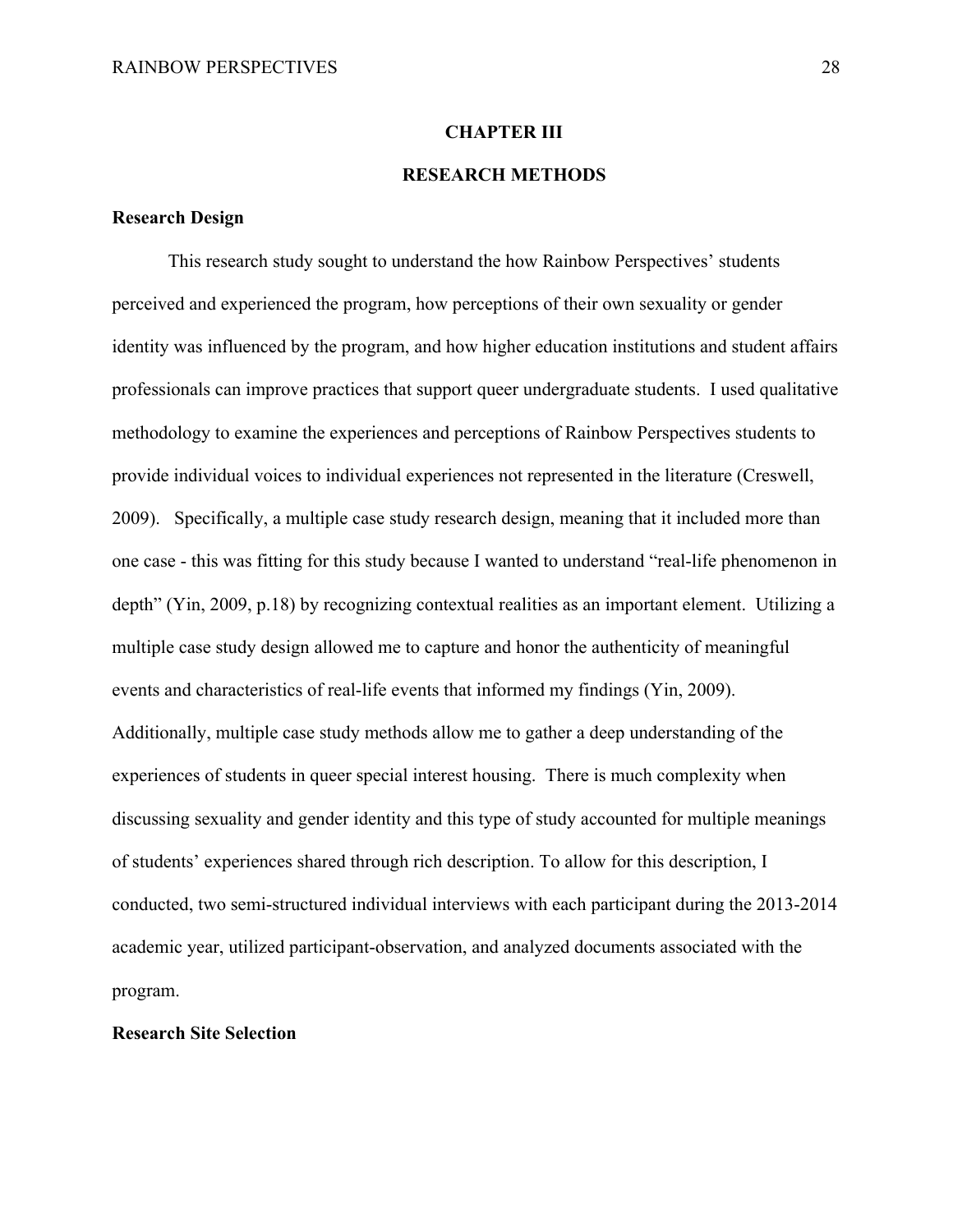Research for this study was conducted a large public research extensive university with three campuses and a student population of over 50,000 students. Over 15,000 students live in on-campus housing. The university operates one of the largest college housing programs and bus networks in the country. Research took place at the main campus. The Office of Social Justice and LGBT Communities in conjunction with University Housing coordinates the Rainbow Perspectives special interest housing for LGBTQQAI students. The program launched in the fall of 2011 in the wake of the suicide of a freshman student in September 2010 that received national news coverage. The student jumped off the George Washing Bridge after discovering his roommate, in his on campus residence hall, secretly used a webcam to stream video of him and another man in a romantic scene over the internet. The University responded in part by implementing on campus gender-non-specific housing and the Rainbow Perspectives program (Foderaro, 2012).

Rainbow Perspectives is located in the traditional style residence hall, meaning student rooms are single and double occupancy and bathrooms are located outside of student rooms and are shared by the entire community. There are single sex and gender-neutral bathrooms available for student use. The community is contained on two floors of a four-story building. The other parts of the building are open and used to place students not in the program. There is an undergraduate Resident Assistant RA (for) the community in addition to other students living in the building. The RA is employed by the Office of Residence Life and is a resource for students about any issue they may be experiencing. The RA has responsibility for enforcing policies and procedures in the building, creating programming for all students, and the authority to submit incident reports. The RA reports to a professional Residence Life Coordinator that lives on campus and reports to the Office of Residence Life. The RA has no additional or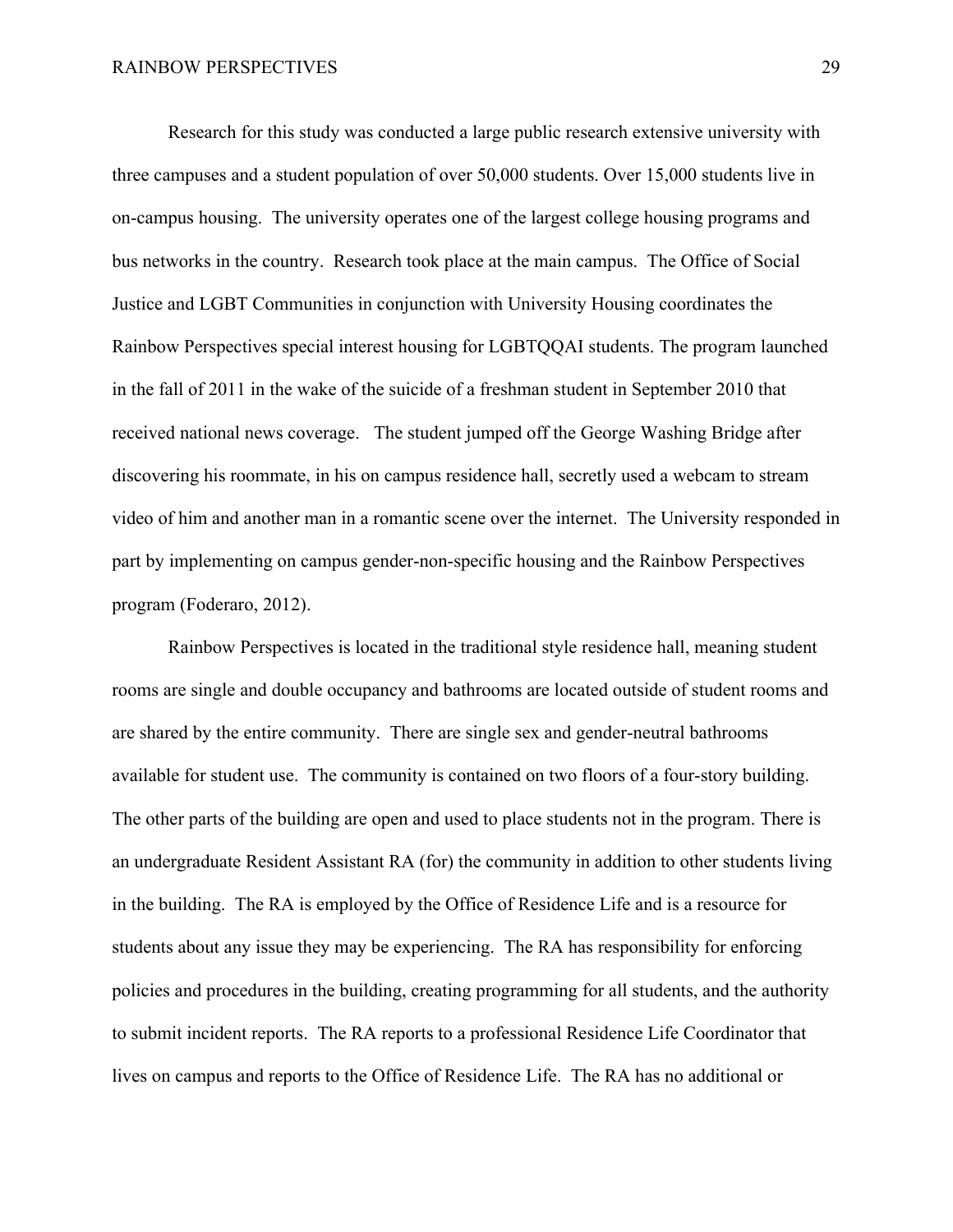specific training for the placement in Rainbow Perspectives program. Two undergraduate Peer Mentors live in Rainbow Perspectives (one on each floor). The Peer Mentors are undergraduate students employed by the Center for Social Justice and LGBT Communities. Their role is designed to support students and create meaningful programming and dialog for Rainbow Perspectives students.

The hall in which Rainbow Perspectives is located is open to students from September through May. While students are not required to stay on campus during Thanksgiving, winter and spring breaks the option is available. This location was specifically chosen to support students that do not have a safe or comfortable home to go to during the time periods the university housing is traditionally closed due to lack of acceptance or support of their sexuality or gender identity by family members. Rainbow Perspectives is closed during the summer (June-August). The housing complex has no physical identifies (e.g. signage) labeling it as the Rainbow Perspectives program so students can live there without disclosing their membership in the community to family or friends.

Rainbow Perspectives is a housing option open to any undergraduate student eligible to live on campus. Students in the program need to meet on campus housing requirements such as being in good judicial and financial standing with the University, being up-to-date on all state required vaccinations, and pay the costs associated with living in on campus housing. Students identified interest in the program by checking a box on the electronic university housing application. This data is sent to Rainbow Perspectives program staff who make email or phone contact with students confirming their interest and understanding and support of the program. After contact is made students are provided with an application they need to complete to be considered for the program. If students do not report interest on the housing application they can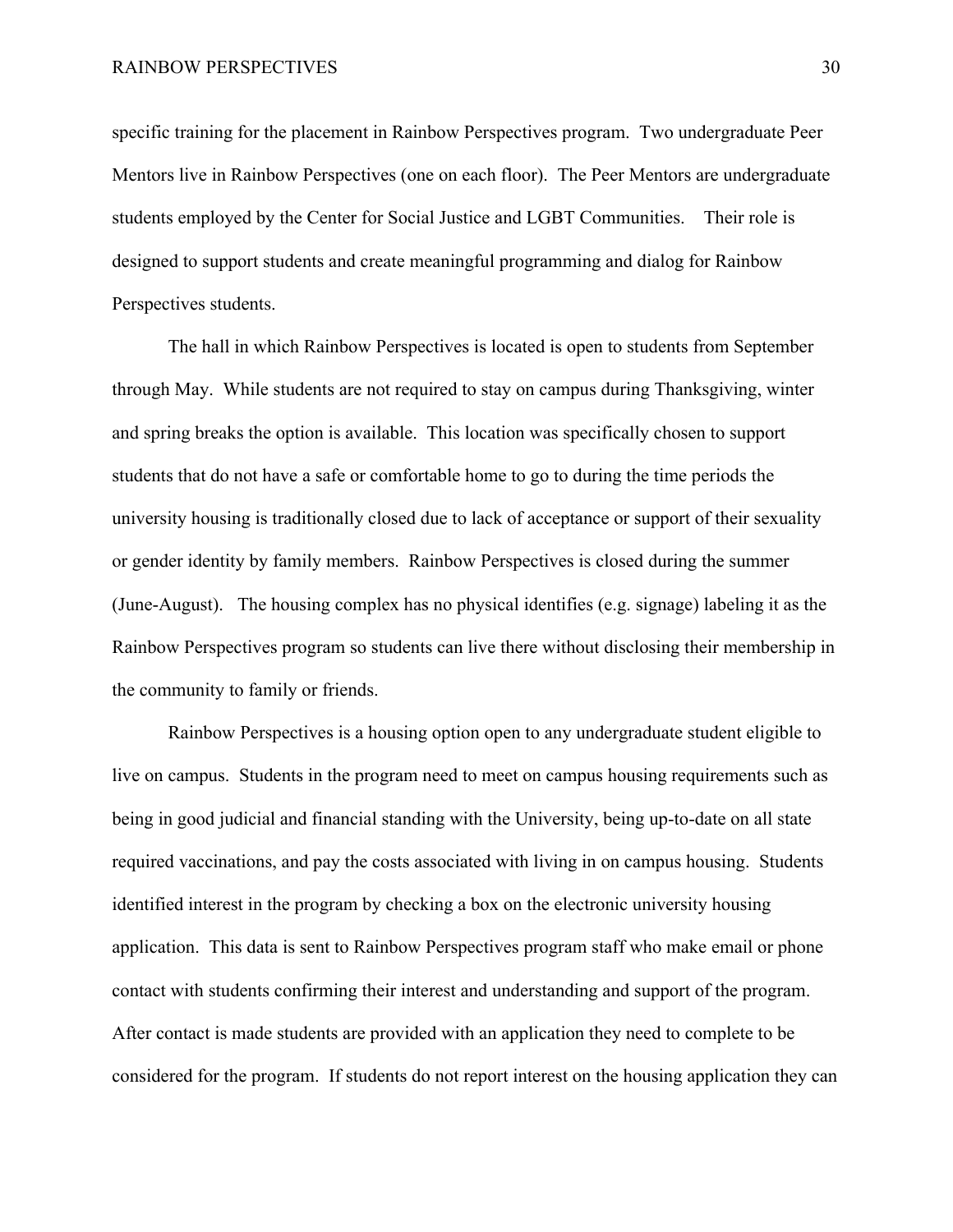also apply directly through The Office of Social Justice and LGBT Communities. If contact is not made by program staff with the interested student and/or if there is not a mutual understanding of program goals and objectives the student will not be assigned to the Rainbow Perspectives community by University Housing. Additionally, Rainbow Perspectives is used as emergency housing for students experiencing challenges (such as bullying or isolation) in on or off campus housing or a difficult home situation due to their sexuality or gender identity. This means there are student spaces intentionally left vacant to house students in this type of a need, this maybe short term or long-term housing for these students. Students are able to choose a known roommate of any gender identity or be placed with another student interested in living in the community.

Rainbow Perspectives is described as a vibrant community providing opportunities for students to connect with each another through participation in regular programs, dialogs, and a community project. Through these opportunities students are encouraged to explore through multiple lenses how race, nationality, religion, ability, socio-economic status and politics impact sexuality and gender identity. Requirements for students living in the program are attendance at all section meetings, programs, and projects; being an active presence in the floor/hall community; assisting with and/or organizing at least one major project or program each semester; actively contributing to and participating in recruitment and selection activities; abiding by all rules, regulations, policies, and procedures outlined by the Office of Residence Life. These requirements are listed on the application for the program and also on the "contract" that each student signs when they move into the community.

Additional support mechanisms in place for queer students at the University are the Center for Social Justice Education and LGBT Communities, faculty/staff liaison program for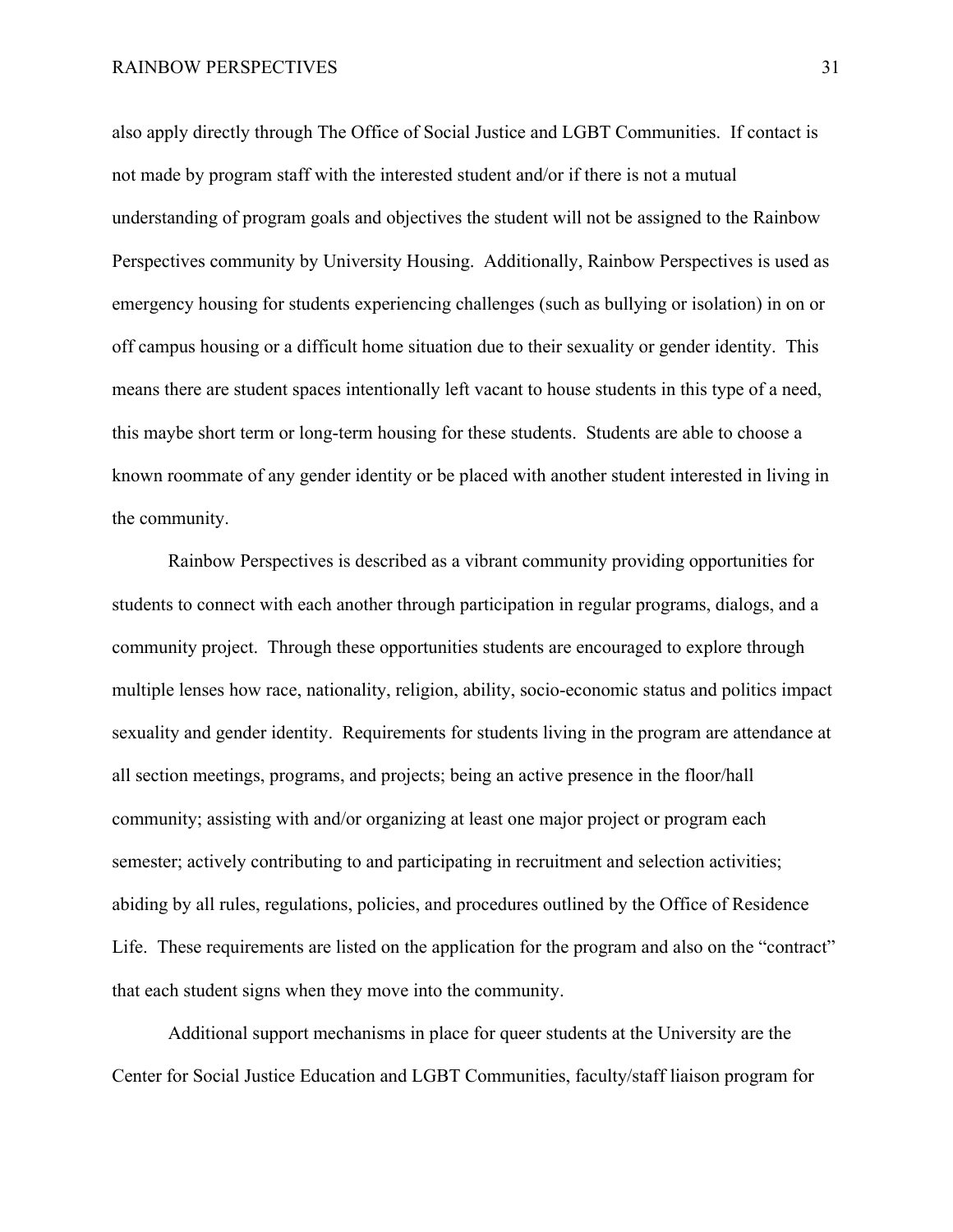LGBT students, specific freshman orientation program for queer students (Community), ten university recognized student organizations, a queer focused Greek Letter Organization - Delta Lambda Phi, a lavender graduation ceremony, a LGBT student scholarship program, gender nonspecific housing options and sexual orientation and gender identity are included in the nondiscrimination policy for the university. Additionally, I chose this site for the study because until spring 2013 I was staff member. This close relationship and proximity to the University allowed for convenient access to the student population and site. Additionally, program staff members were willing to grant me permission to this population of students for this case study.

## **Sample Selection**

I used purposeful sampling to select participants. Purposeful sampling is to specifically and intentionally consider – whom to select, the sampling strategy, and the size of the sample (Creswell, 2013). This sampling strategy supports the selection of cases, "from which one can learn a great deal about issues of central importance to the research" (Patton, 1990, p. 230). I selected cases that show different perspectives and experiences of students living in Rainbow Perspectives special interest housing (Creswell, 2013).

## **Participant Recruitment**

Participants were recruited through direct emailing. Following IRB approval, I requested a list of names and university emails for all students living in the Rainbow Perspectives program during the 2013 fall semester from The Center for Social Justice and LGBT Communities. I sent all 39 students living in the community an email (Appendix A) inviting them to participate in this study. Each email provided a link to a preliminary questionnaire. I sent an e-mail reminder to all students on the list that did not fill out the questionnaire a week after the first email was sent out (Appendix B).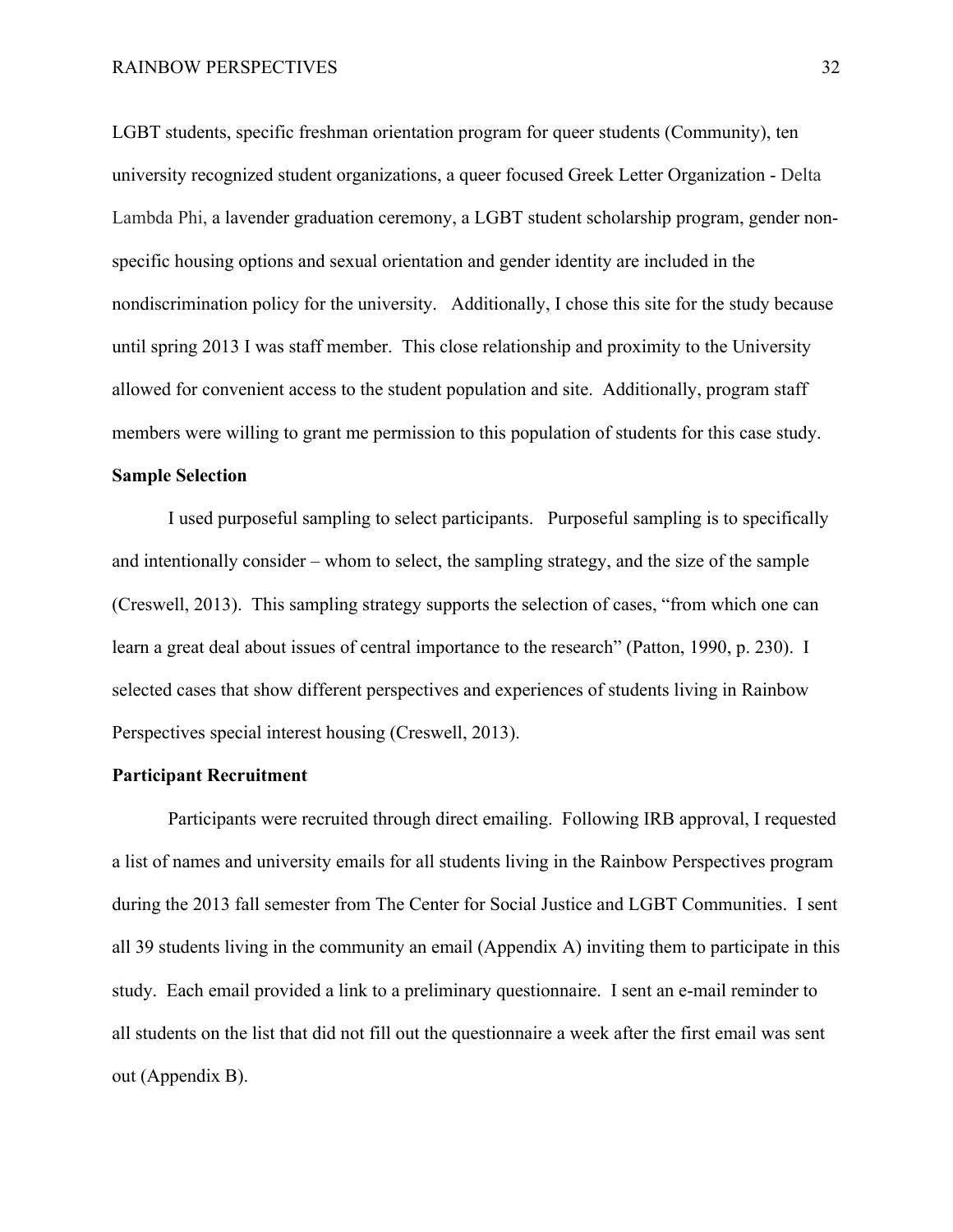As an inducement to participate in the study, all students who submitted a completed preliminary questionnaire had the chance to win a Barnes and Noble gift card worth 200.00 dollars. Additionally, students who were purposefully selected and completed each individual interview received 25.00 dollars in cash as financial compensation for completing each interview. The private sector traditionally provides financial compensation or incentives for participation in interviews or focus groups. This practice has been adapted by some educational researchers (Patton, 2002). There are conflicting opinions on if researchers should compensate participants as they inform findings and practice, but the practice of reciprocity, is an ethical concern that takes precedence in this study.

Patton (2002) challenges researchers to be mindful of what the interviewee is being provided with or taking away from the experience of being a part of a research study. Reciprocity does not mandate financial compensation, but based on the difficulty I faced recruiting students for the pilot study it was essential to pay participants to boost participation in the study. College students face significant financial obstacles and although I do not know what students spent the money on I needed them to know their time and perspectives were valuable to my research and I believe financial compensation for individual interviews in part achieved this.

**Budget.** The total cost of the financial incentive provided to student participants in the study was 850.00 dollars. I conducted 26 individual interviews providing each student with 25.00 dollars after each interview. I used 650.00 dollars of my own money for this incentive. The Center for Social Justice and LGBT Communities provided the 200.00 dollar Barnes and Nobel gift card for the preliminary questionnaire raffle to demonstrate their support of the study and off-set my financial burden.

### **Data Collection**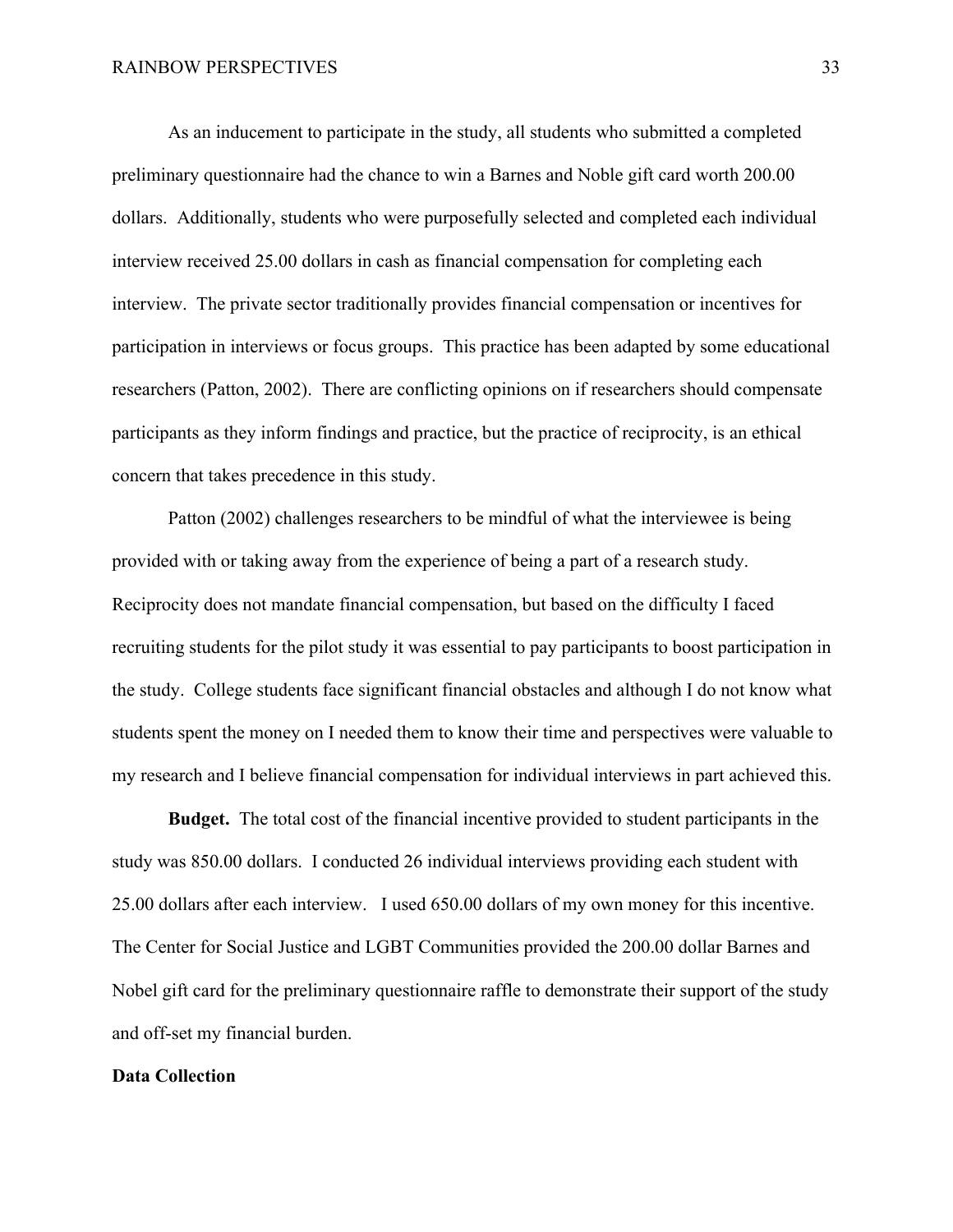Yin (2009) maintains that case studies rely on multiple sources of evidence. Thus, I employed several different data collection techniques - a questionnaire, two individual interviews with each student (one in the fall semester and one in the spring semester), participant-observation, and document analysis.

## **Preliminary questionnaire.**

I designed and utilized an electronic questionnaire (Appendix C) to collect background and demographic data from the participants. Students expressed their interest in participating in the study by completing the questionnaire. In addition to gathering background/demographic information about students in the Rainbow Perspectives Program, I used the questionnaire to purposely select the cases for the study. 24 students filled out the questionnaire and noted interest in participating in the study. 13 participants were selected based on the information provided in the questionnaire – self-identified gender identity, self-identified sexuality, selfidentified race, class year, number of years in the Rainbow Perspectives program, and enrollment type (freshman/transfer). This number of participants allows for redundancy and saturation and "reasonable coverage of the phenomenon" (Patton, 202, p. 246). This allowed for sufficient opportunity to identify themes as well as conduct cross-case analysis.

### **Individual interviews.**

The purpose of interviewing is "to find out from them [interviewee] those things we cannot directly observe" (Patton, 1990, p. 278). Individual interviews were used to gain insight into the individual experiences and perceptions of students in Rainbow Respective and how they perceived the program influencing their gender or sexual identity. Prior to beginning the first individual interview (Appendix D) in fall 2013 students read and agreed to the information outlined in the informed consent form (Appendix E). Second individual interviews (Appendix F)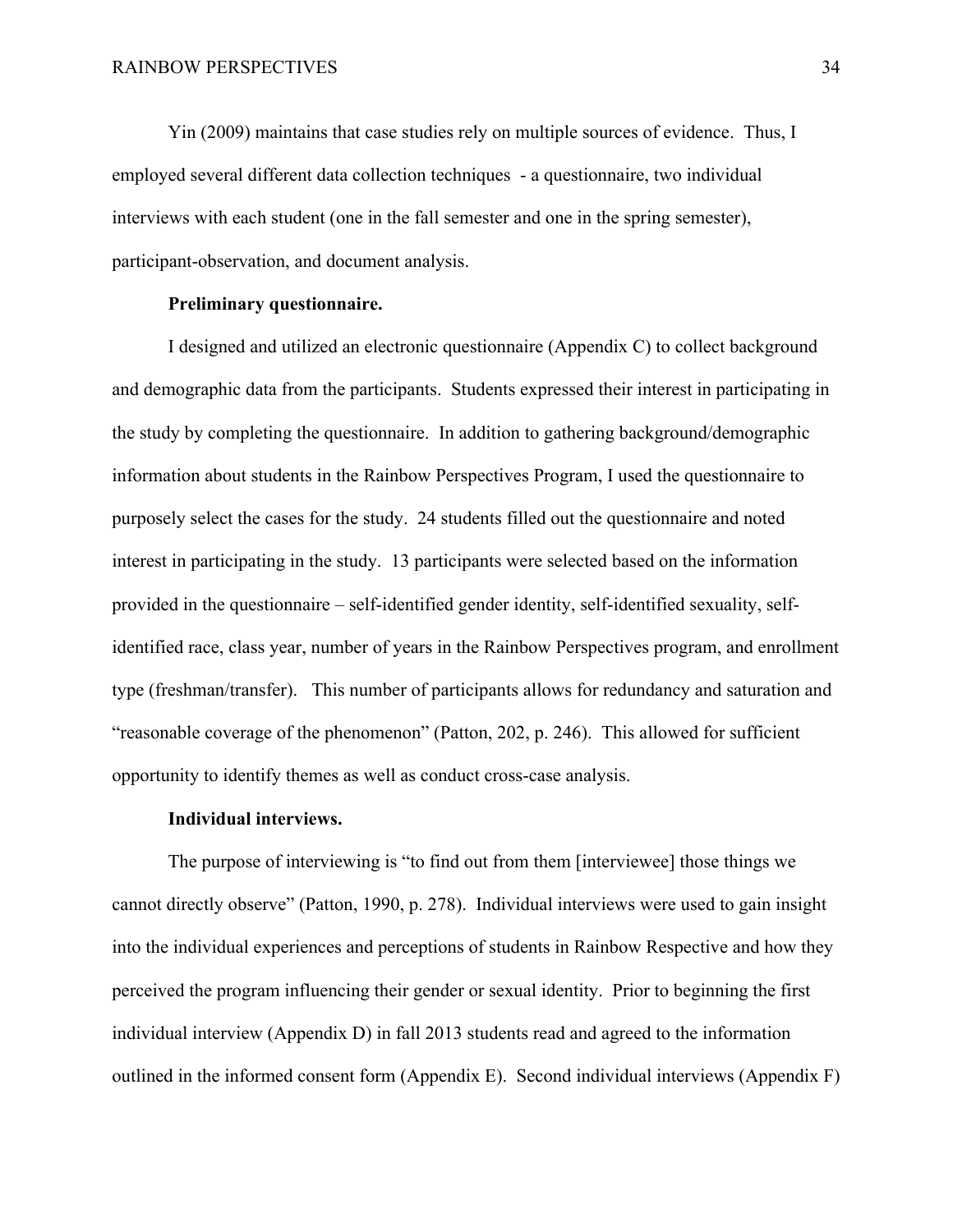took place in the spring 2014 semester. All interviews will took place at a private quiet location on campus that was convenient for the student.

## **Participant observations.**

Participant - observation, "a special mode of observation in which you are not merely a passive observer," (Yin, 2009, p. 111) were used in this study to learn about the culture and context of the Rainbow Perspectives program. I attended the Rainbow Perspectives opening activity, Center for Social Justice and LGBT Communities Welcome Reception, and two staff meetings to learn about Rainbow Perspectives through the course of the study. I attempted to engage in casual social interactions with students in these types of settings to learn more about the Rainbow Perspectives program as a community of individuals living together. Participantobservation will helped me gain understanding of the social norms and realities of students living in the Rainbow Perspectives program. To maintain my credibility as a researcher, I only attended events that were open to me or I had been invited to since I do not want to intrude into the housing community inappropriately. Additionally, I will took notes to document important things I noticed after the event so I do not set myself apart from the other attendees at events, but while also documenting important interactions and observations.

### **Document review.**

Yin (2009) states, "the most important use of documents is to corroborate and augment evidence from other sources" (p. 103). I reviewed documents as an approach to gaining supplemental data to inform the study and learn more about the program. I reviewed the Rainbow Perspectives application, website, and contract provided to each student in attendance at the Rainbow Perspectives opening activity. These documents were useful in understanding how the program is represented to potential students and the requirements and expectations laid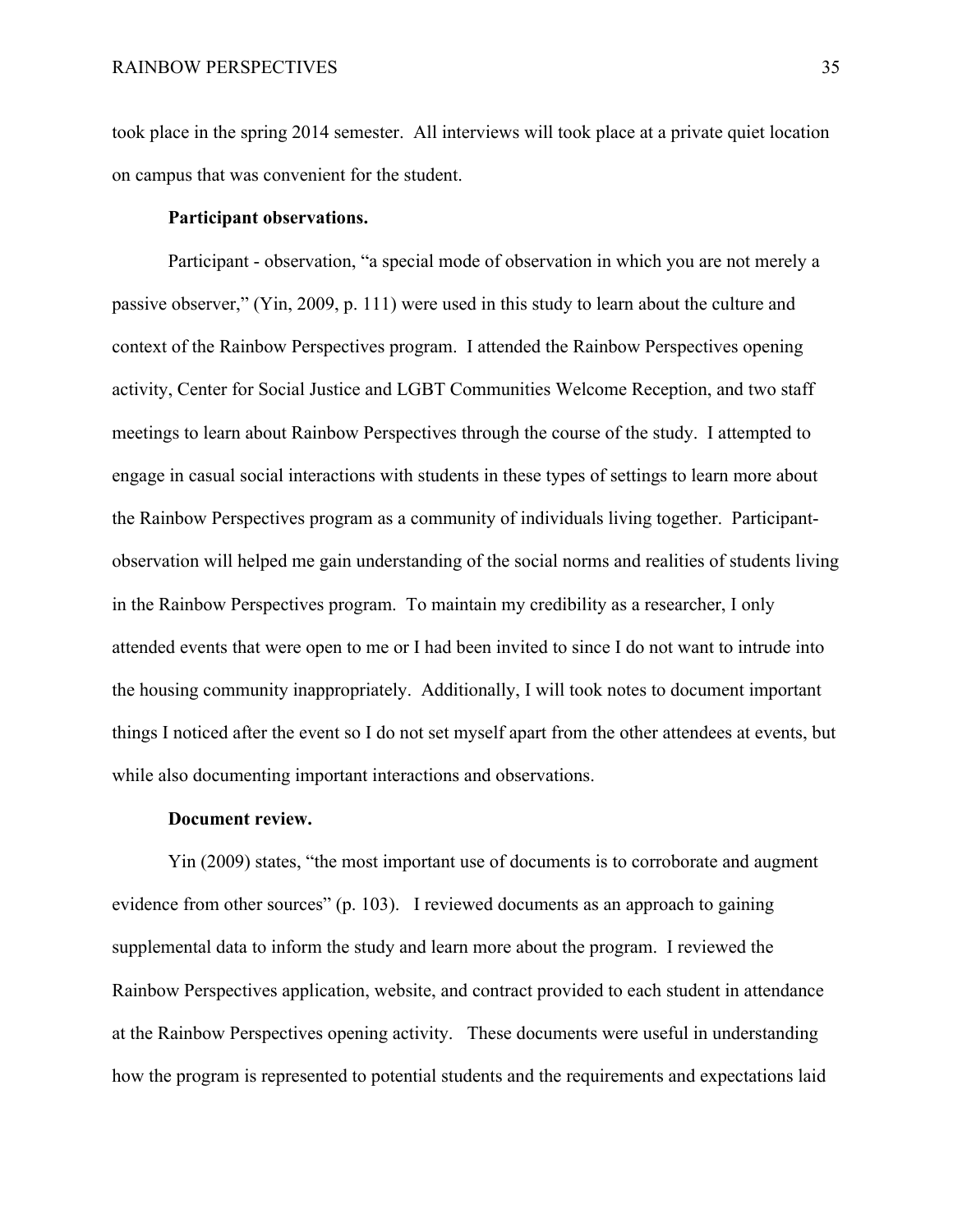out by the Office of Social Justice and LGBT communities. I used document review to learn about the background and foundation of the program while designing interview protocols and informing participant-observations to compare and contrast what students described the program to be with descriptions of the program on public documents reviewed.

### **Data Analysis**

Through qualitative data analysis looked for emerging regularities, irregularities, and patterns to sort the data into categories. This process of data analysis involved careful review and reading of the data (Merriam, 2009). First, all individual interview transcripts, participant observation notes, and documents will be converted into word processing files and uploaded to Dedoose. This process occurred on a rolling basis as data was collected to allow interviews and observations to be informed by the data that had already been collected. Interview questions were generated from earlier trends, possible themes, and the general sense of the information after reading through the data and notes several times.

Second, I checked the interview transcripts for accuracy and provided the individual interview transcript to the student participant in another effort to confirm accuracy. Once all data from the individual interviews was transcribed and checked for accuracy, interview transcripts, field notes, and documents were organized and coded. I began to explore the data by reading through it several times, writing memos about potential themes and categories, and developing ideas for potential codes. This was the beginning of developing a qualitative codebook (Creswell & Plano-Clark, 2007). As I developed the codebook, notes and memos were written and reflected on to inform future steps. Creswell (2009) describes the process of qualitative data analysis as, "making sense out of text and image data" (p. 183). The codebook played a significant role in understanding and making sense out of the data. After initial ideas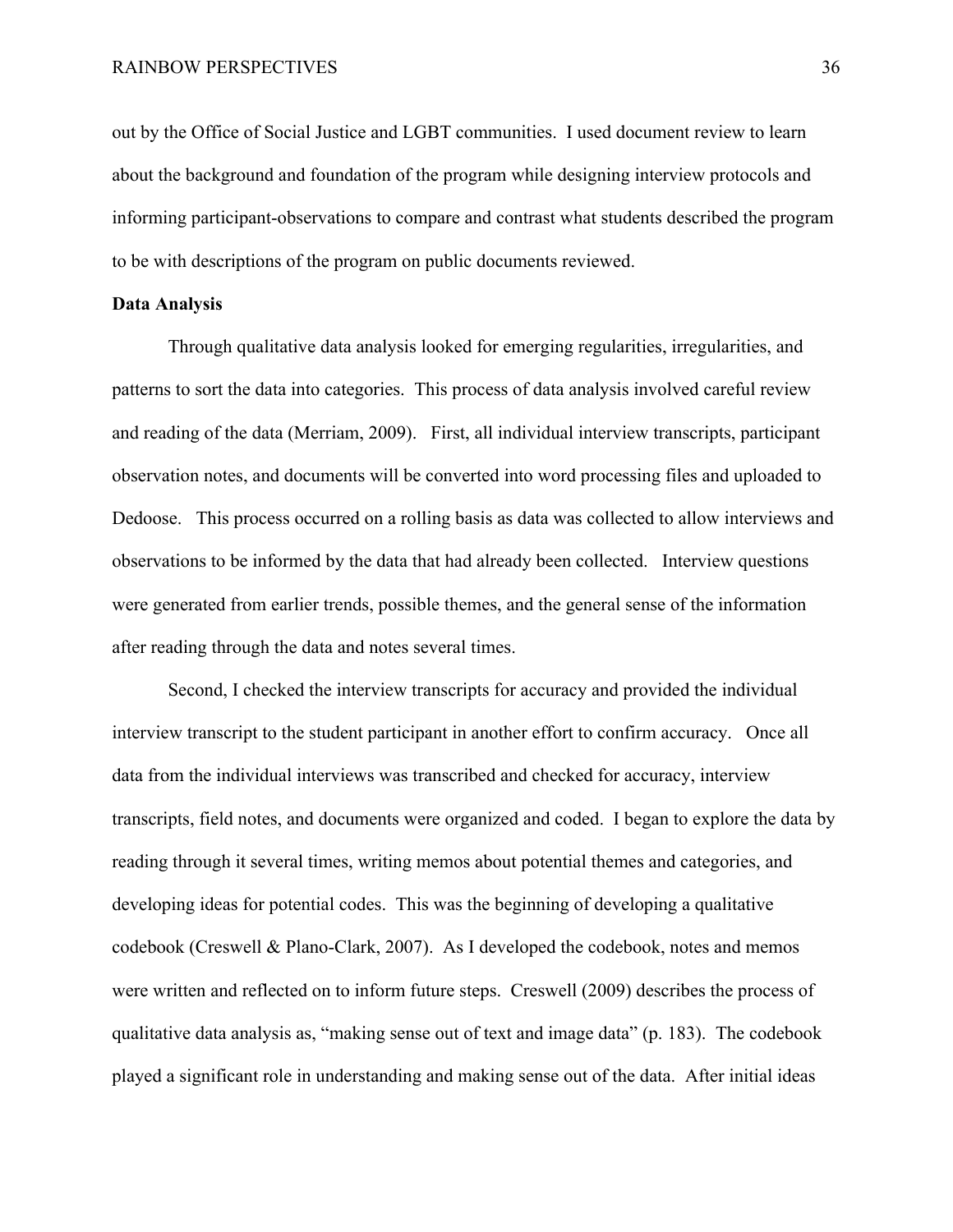for the codebook were established the data was coded. Codes were expanded and refined as was necessary to respond to information revealed by the study participants. The codes were grouped, counted, categorized and sorted to reveal larger themes. Inductive and deductive coding was utilized.

While I worked to make sense of the data, I was cognizant of the dominant heterosexist and heteronormative research and cultural paradigms that limit and misrepresent the lives, lived experiences, and perceptions of queer students. I coded the data while being mindful of the myriad of ways to be authentically human and critically think about queer identity. I did not manipulate my data into a prescribed model or way of thinking, but allowed the words and experiences of the students to speak for themselves through detailed data analysis. As language, power, and difference are political and contribute to the social construction of sexuality and gender I paid particular attention to how students authentically self- identify, describe, and interpret themselves, their communities, and their world. "As an individual never repeats actions precisely the same; identity is therefore always changing" (Abes, p. 148, 2009). Thus, I recognized the fluidity and changing nature of the students' identities, experiences and perceptions.

Themes, quotes, and gaps in the data will began to tell the story of students' experiences and perceptions in the Rainbow Perspectives program. I represented findings through creating a profile for each case or participant and represent cross-case analysis highlighting perceptions of students in Rainbow Perspectives that spoke to resounding themes or findings.

To ensure the validity of these findings I utilized member checking (Creswell & Plano-Clark, 2007). Participants were provided with a summary of the study's findings and asked if they feel they accurately reflect their experiences. Additionally, other peers were asked to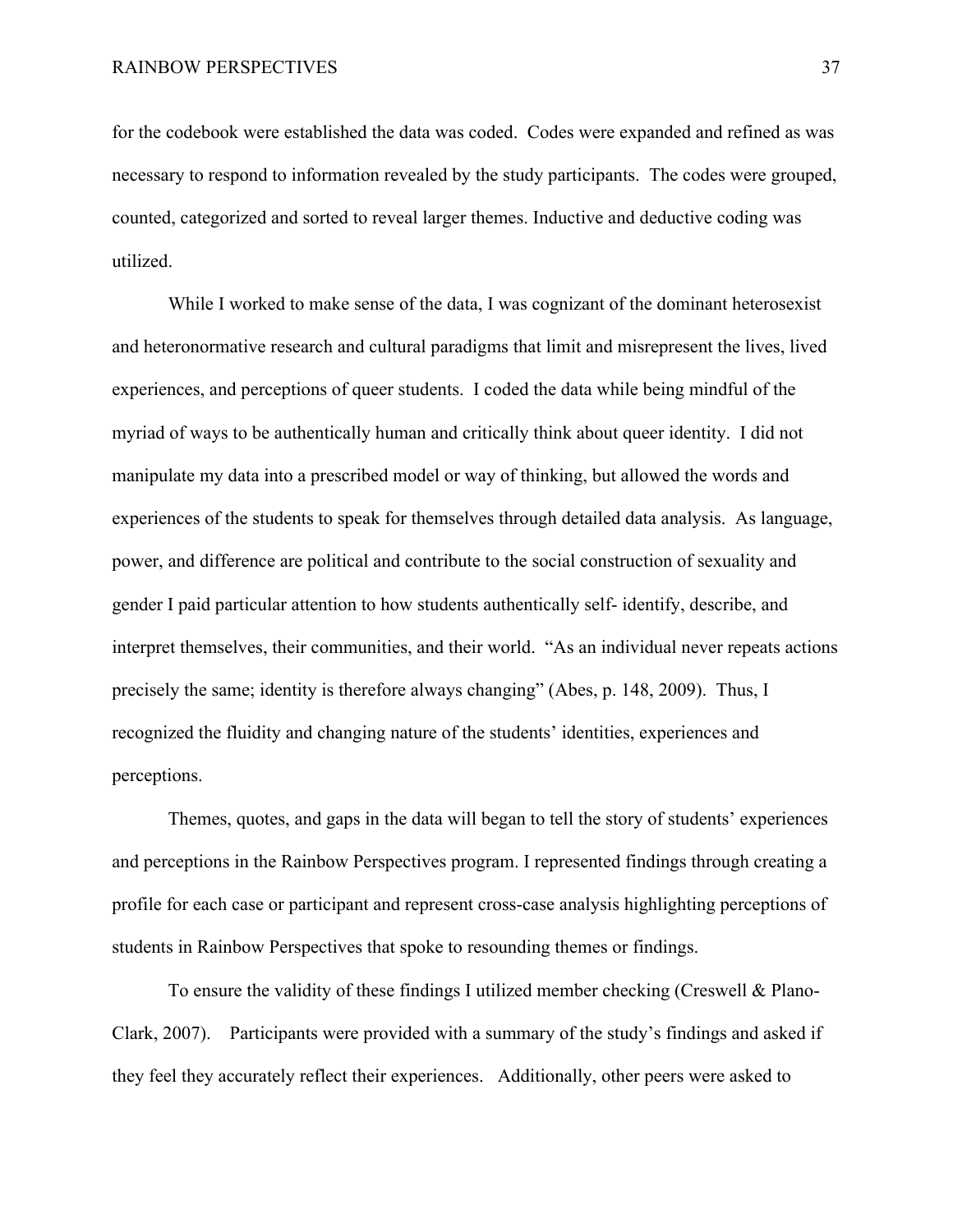examine the data. Lastly, since I am employed multiple research methods I triangulated the data to increase reliability. Triangulation always entails finding common themes in patterns in multiple sources (Yin, 2009).

## **Researcher's Role**

In this study I was not strictly an outside researcher. I worked at the University that was used as the research site for four years and left in spring of 2014. I am still actively engaged in the queer community on campus by attending university programs and events even though I am not longer an employee. Although, I did not have a relationship with any of the study participants, my professional role at the university may have influenced my role as a researcher. I worked to mitigate this challenge by reassuring students that I would represent their perceptions and experiences as they conveyed them and that students would suffer no consequences for whatever they choose to share and their name would remain confidential. Additionally, I identify as queer and have a personal connection to this research. I went through the difficult developmental process of coming out during my time as an undergraduate student. Although this provides me with insight into this topic, I recognize my bias and was conscious not to assert my opinion or experiences over my findings.

### **Limitations**

As with any research study, there are limitations that need to be addressed. As Patton (1990) notes, "There is no perfect research design. There are always tradeoffs" (p.162). This study only focused on one special interest housing program at one institution. The study would be stronger if looked at several programs at different institutions to compare and contrast the programs. Another limitation of the study is the short time frame in which it was conducted one academic year, limited this study. This limited the amount of individual interviews and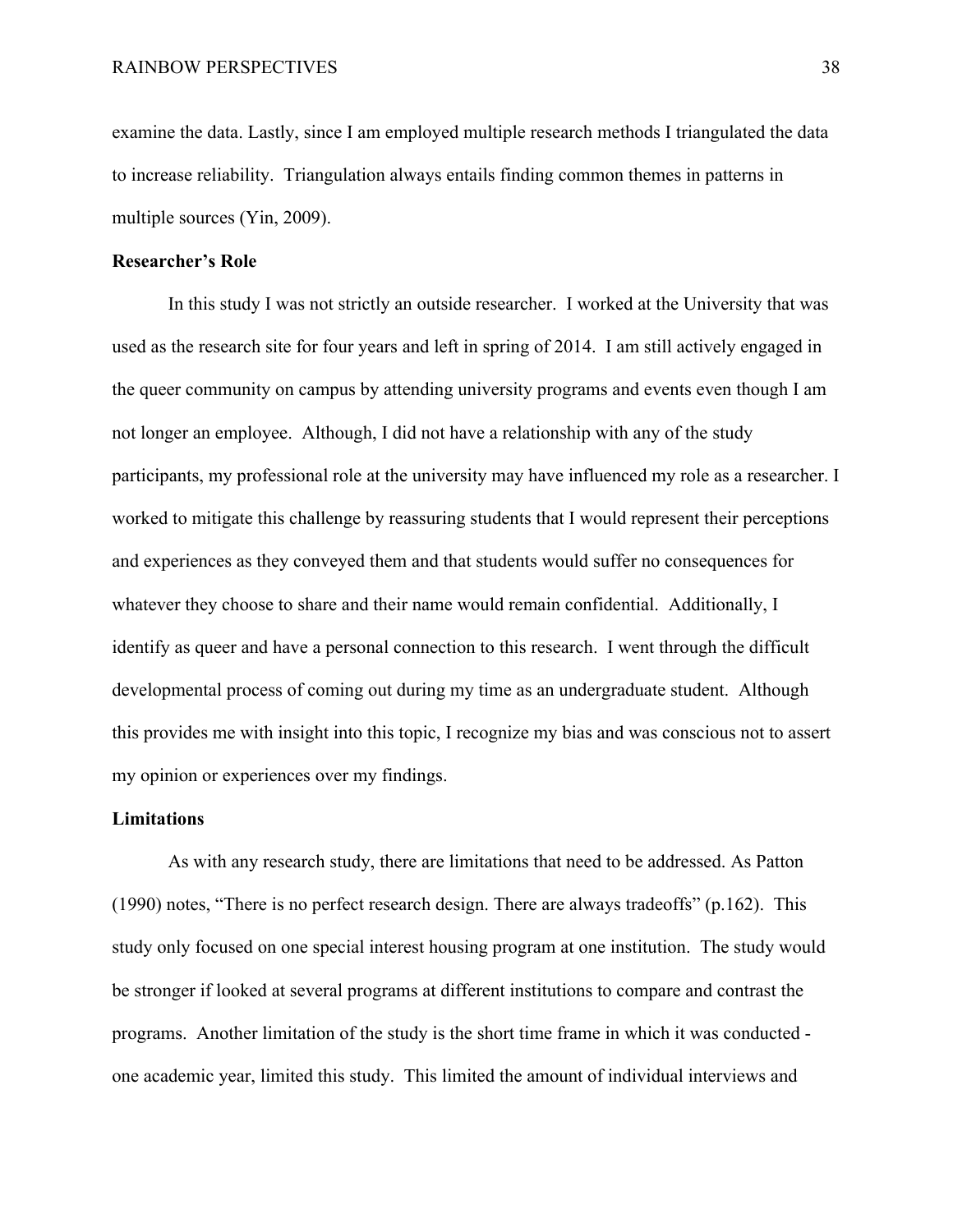participant observation that could be conducted. I was also the sole interpreter of the study, which limits the amount of perspectives involved in the research and analysis process. Additionally, in this study I was not strictly an outside researcher. I worked at the university chosen to be the research site and am actively engaged in the queer community on campus through attending university programs and events. Although, I did not have a relationship with any of the study participants my professional role at the University may have unconsciously shaped my role as a researcher. To mitigate this I worked to build trust with the participants, so this could be interpreted as strength as well. Moreover, I identify as queer and have a personal connection to this research as I went through the difficult developmental process of coming out during my time as an undergraduate student. Although this provides me with important insight into this topic I also was mindful not assert my opinion or experiences over my findings by recognizing this bias.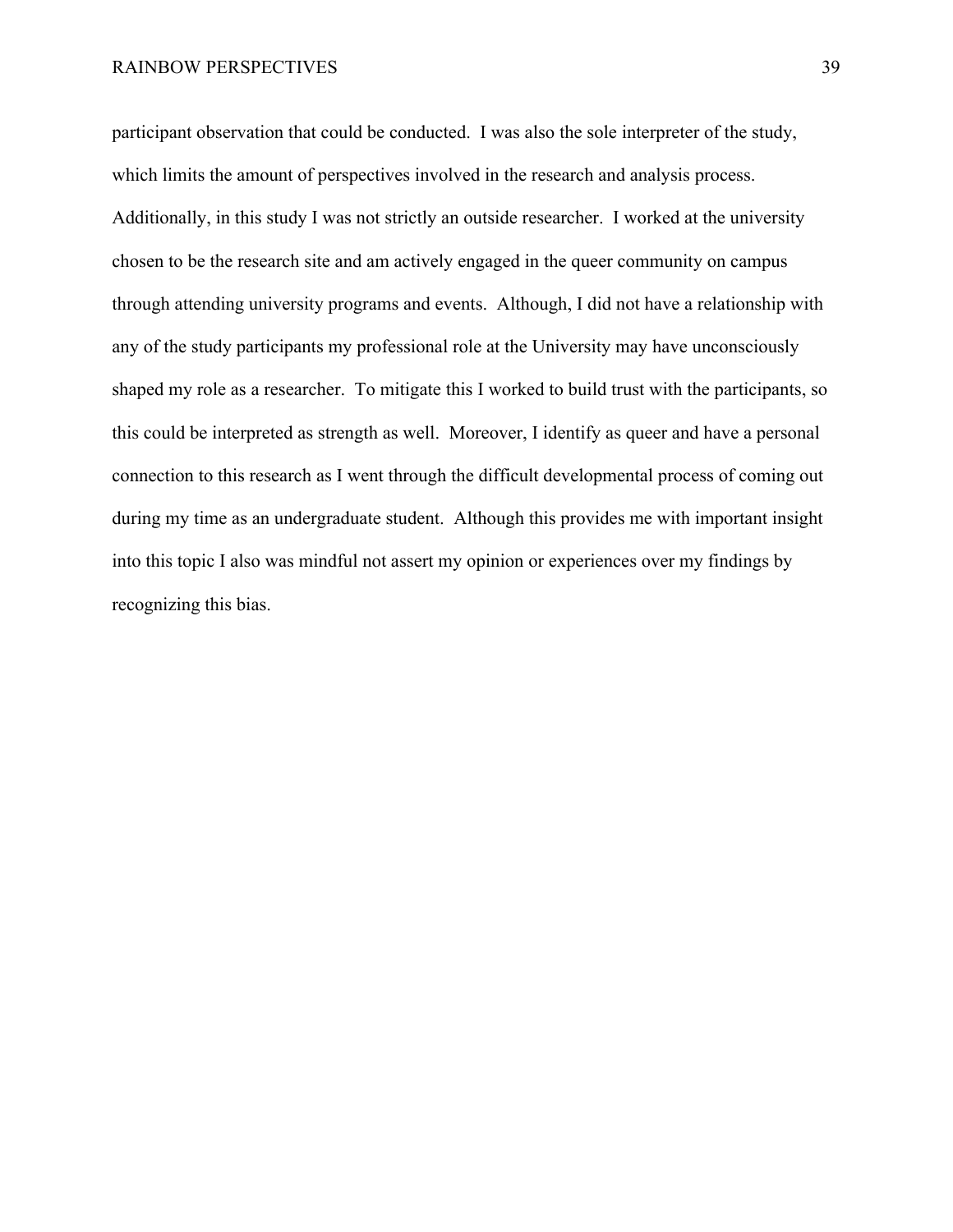#### **CHAPTER IV**

## **PARTICIPANT PROFILES**

This study utilized a multiple case study methodology to describe and analyze student perspectives and experiences of a queer focused special interest housing community. The research questions guiding this study were:

- 1. How do Rainbow Perspective students perceive and experience the special interest housing program?
- 2. How have perceptions of students' own sexuality or gender identity been influenced by experiences or elements of the Rainbow Perspectives program?
- 3. How can institutions and student affairs professionals improve practices that support queer undergraduate students based on this research-based evidence?

This chapter provides demographic information for each participant and 13 individual profiles (or cases). Each profile was complied with information shared by students through individual interviews and the online questionnaire. Each profile was organized to respond to the research questions outlined above and showcase students' real life experiences to provide possible answers to the research questions.

## **Participant Summary**

Detailed demographic information is provided on the following page.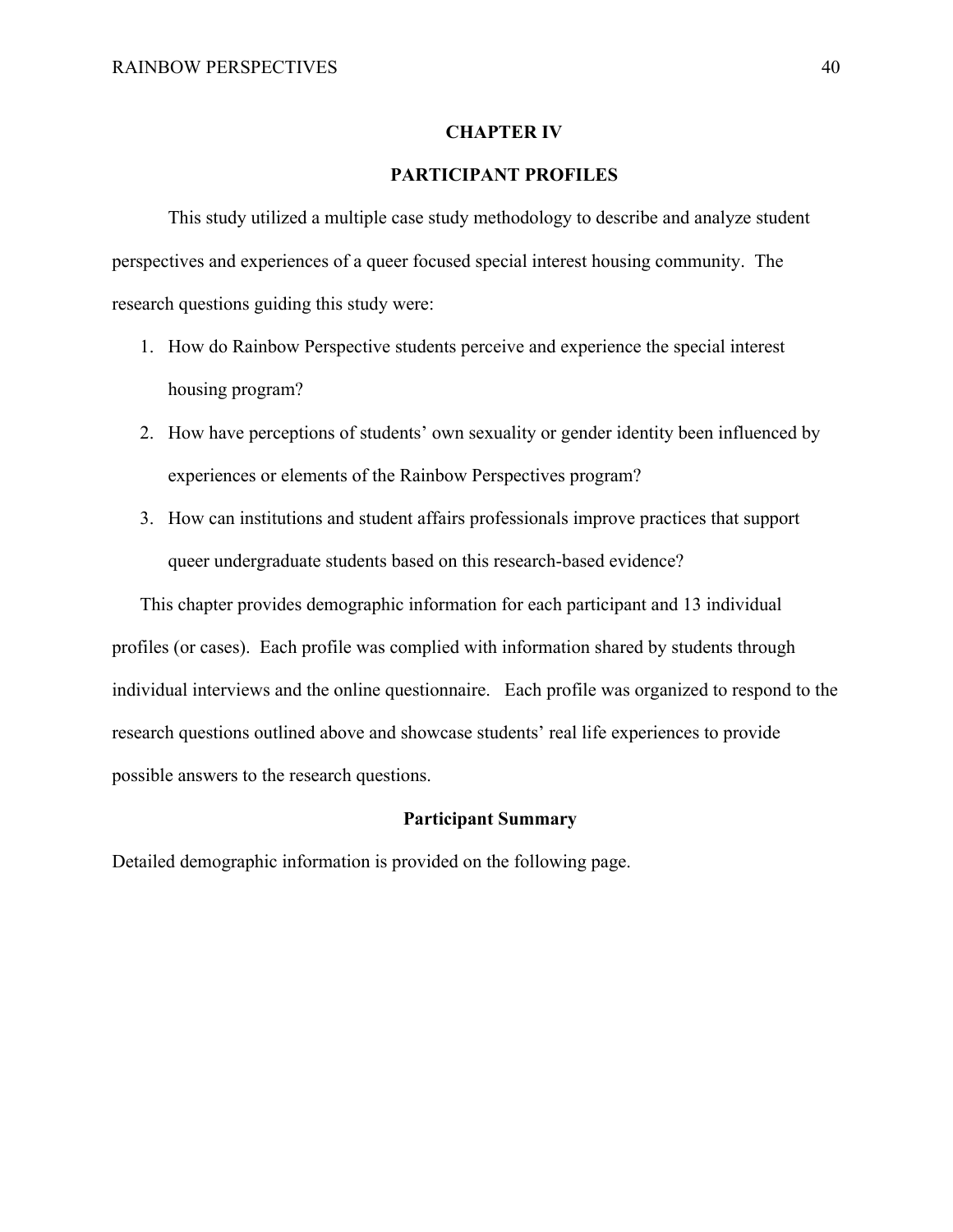# Table 1

# *Participants' Demographic Information*

| Participant | Gender                       | Sexuality               | Race                | Class Year | Semesters<br>in Program | Enrollment<br>Type |
|-------------|------------------------------|-------------------------|---------------------|------------|-------------------------|--------------------|
| Alex        | Ciswoman                     | Queer                   | <b>Biracial</b>     | Sophomore  | $\overline{2}$          | Transfer           |
| Benjamin    | Male                         | Gay                     | White               | Freshman   | $\overline{2}$          | Freshman           |
| <b>Bill</b> | Man                          | Straight                | White               | Senior     | 6                       | Freshman           |
| Chase       | Man                          | <b>Bisexual</b>         | White               | Sophomore  | $\overline{2}$          | Freshman           |
| David       | Genderfluid                  | Demisexual              | White               | Senior     | 3.5                     | Transfer           |
| Delouise    | Genderqueer/<br>Gender fluid | Queer                   | Multiracial         | Freshman   | 1.5                     | Freshman           |
| Harry       | Transgender<br>Man           | Woman<br>Loving         | Multiracial         | Sophomore  | $\overline{2}$          | Freshman           |
| Lenore      | Woman                        | Questioning             | White               | Junior     | $\overline{2}$          | Transfer           |
| Nora        | Female                       | Queer                   | White               | Senior     | 6                       | Freshman           |
| Robert      | Male                         | Gay                     | White               | Senior     | 6                       | Transfer           |
| Sky         | Female                       | <b>Butch</b><br>Lesbian | White               | Sophomore  | $\overline{2}$          | Transfer           |
| Soloman     | Male                         | Bisexual                | African<br>American | Sophomore  | $\overline{2}$          | Freshman           |
| Sophia      | Transgender<br>Woman         | Queer                   | Multiracial         | Sophomore  | 2.5                     | Freshman           |

*Note.* Semesters In Program = number of semesters students participated in Rainbow Perspectives at the end of the 2013-2014 academic year. This was the academic year the study took place. Enrollment Type = Freshman (entered as a first time freshman student in the fall and has never attended another higher education institution); Transfer (entered in a fall or spring semester from another higher education institution where they earned credit). The gender and sexuality represented in the table represent how students identified during the second individual interview in spring 2014. Some students identified their sexuality and gender identity differently than they did during the first individual interview.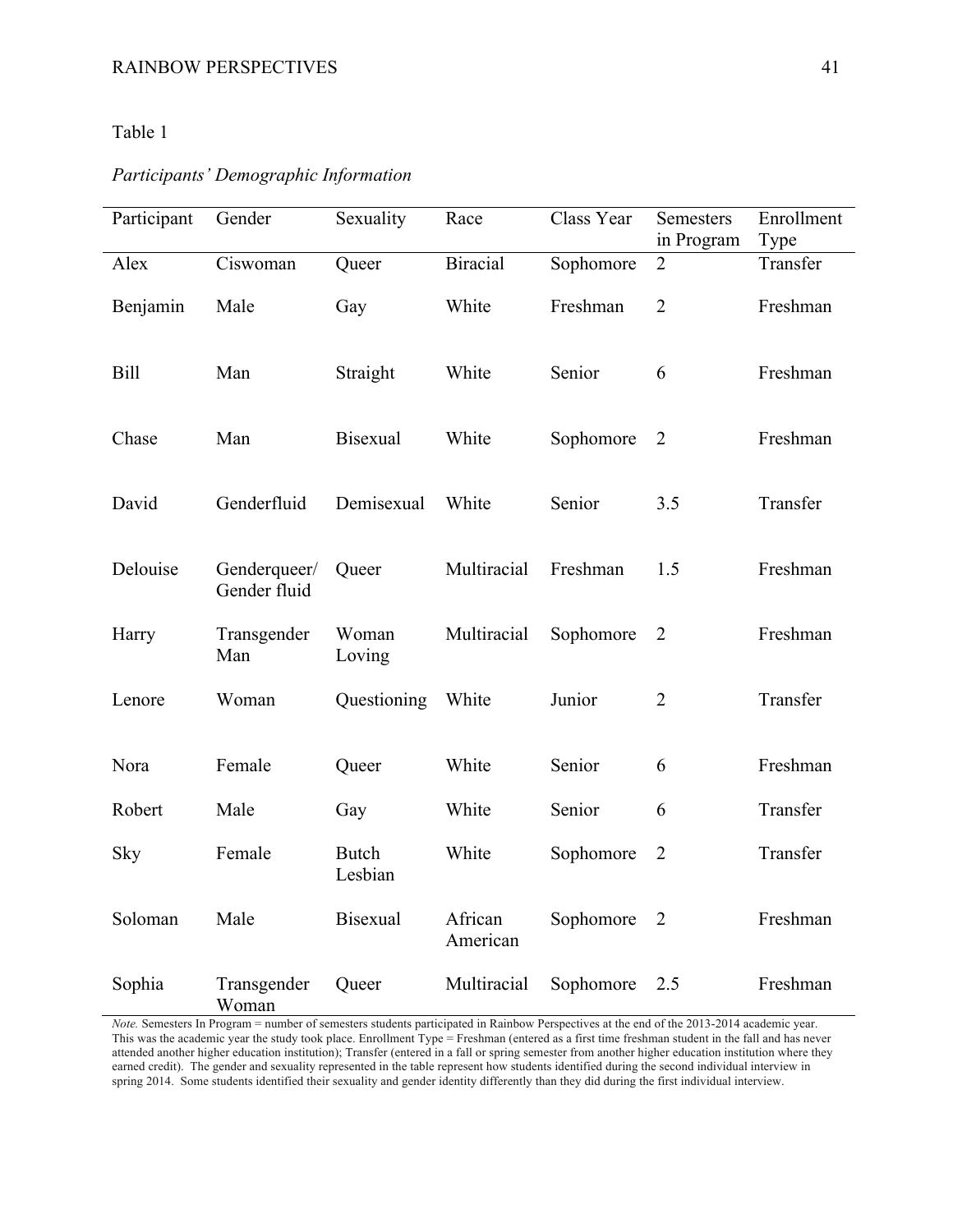The 13 participants were asked to self identify demographic information to ensure they had the room to express their multiple identities in language that made sense to them without reinforcing societal norms. This was facilitated through allowing students to provide this information in "open box" format in the online preliminary questionnaire instead of using prepopulated identity groups in which students had to select. In individual interviews I followed-up with students about the demographic information they provided in the preliminary questionnaire. Specific attention was paid to gender identity and sexuality to ensure I understood the language they provided and we discussed how they arrived at identifying with these terms. Most students in the study shared in the interviews that they did not feel a great connection to any of the terminology or words they provided and shared they wished they did not have to identify their gender and sexuality as specifically I was asking them to because it felt arbitrary or outdated. One student stated on the online preliminary questionnaire, "gender and sexuality is a social construct I no longer ascribe to, but I understand the importance of demographic information for research."

To ensure participants were provided the room to authentically represent their gender identity they were asked their preferred gender pronouns. Participants preferred gender pronouns are represented in Table 2 and are used in the participant profiles to authentically represent each participant.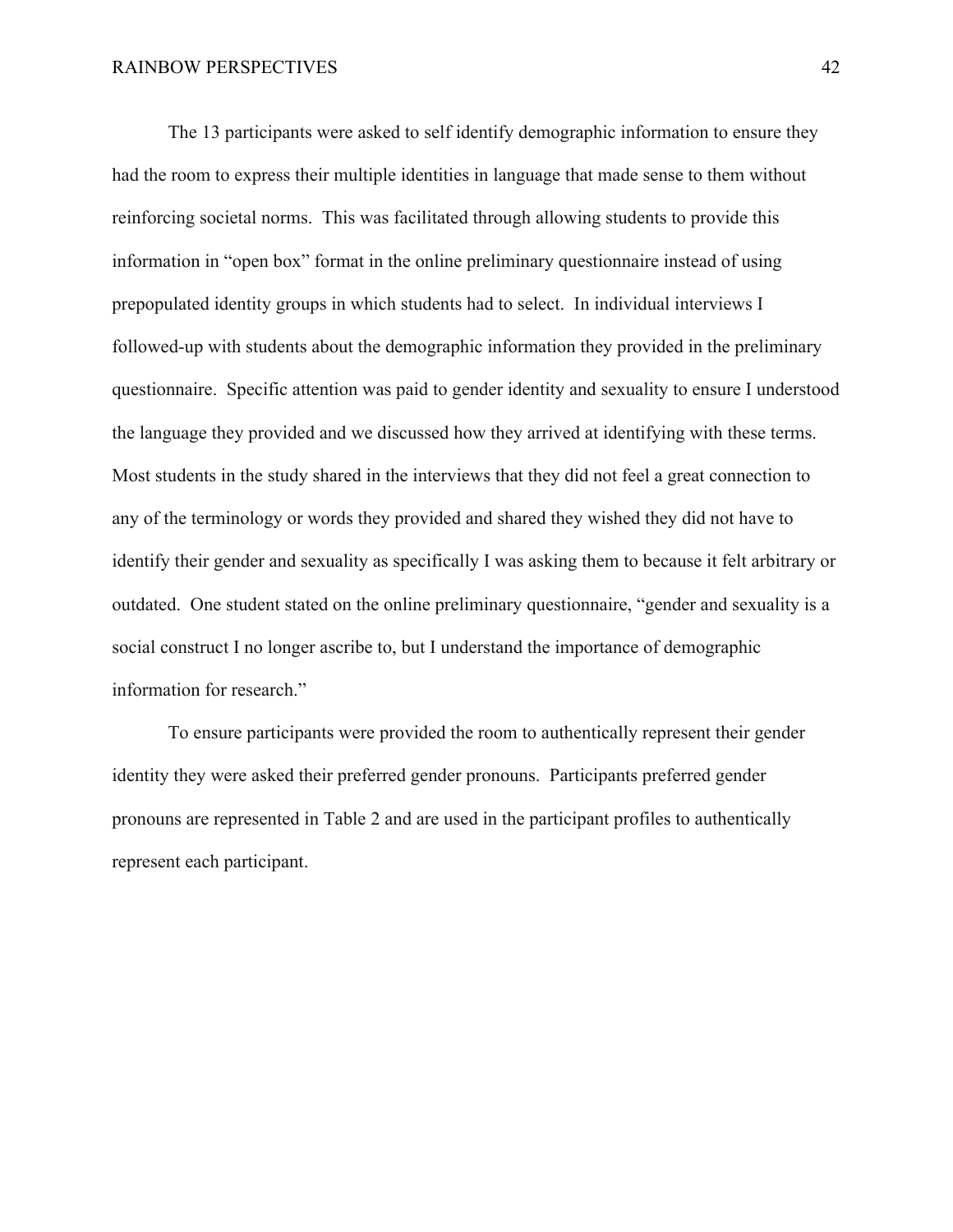## RAINBOW PERSPECTIVES 43

Table 2

| Participant | Preferred Gender Pronoun    |
|-------------|-----------------------------|
| Alex        | She, her, hers, herself     |
| Benjamin    | He, him, his, himself       |
| <b>Bill</b> | He, him, his, himself       |
| Chase       | He, him, his, himself       |
| David       | They, them, their, themself |
| Delouise    | They, them, their, themself |
| Harry       | They, them, their, themself |
| Lenore      | She, her, hers, herself     |
| Nora        | She, her, hers, herself     |
| Robert      | He, him, his, himself       |
| <b>Sky</b>  | She, her, hers, herself     |
| Soloman     | He, him, his, himself       |
| Sophia      | She, her, hers, herself     |
|             |                             |

*Participants' Preferred Gender Pronouns* 

For the purpose of the study and understanding who is comprised in the sample, I summarize the demographic make-up of the participants (or cases) below, but this should not be interpreted as hard and fast information. There are an infinite amount of ways to be human and things like power, identity, language, and difference cannot be captured in a list of terms and percentages (Wilchins, 2004).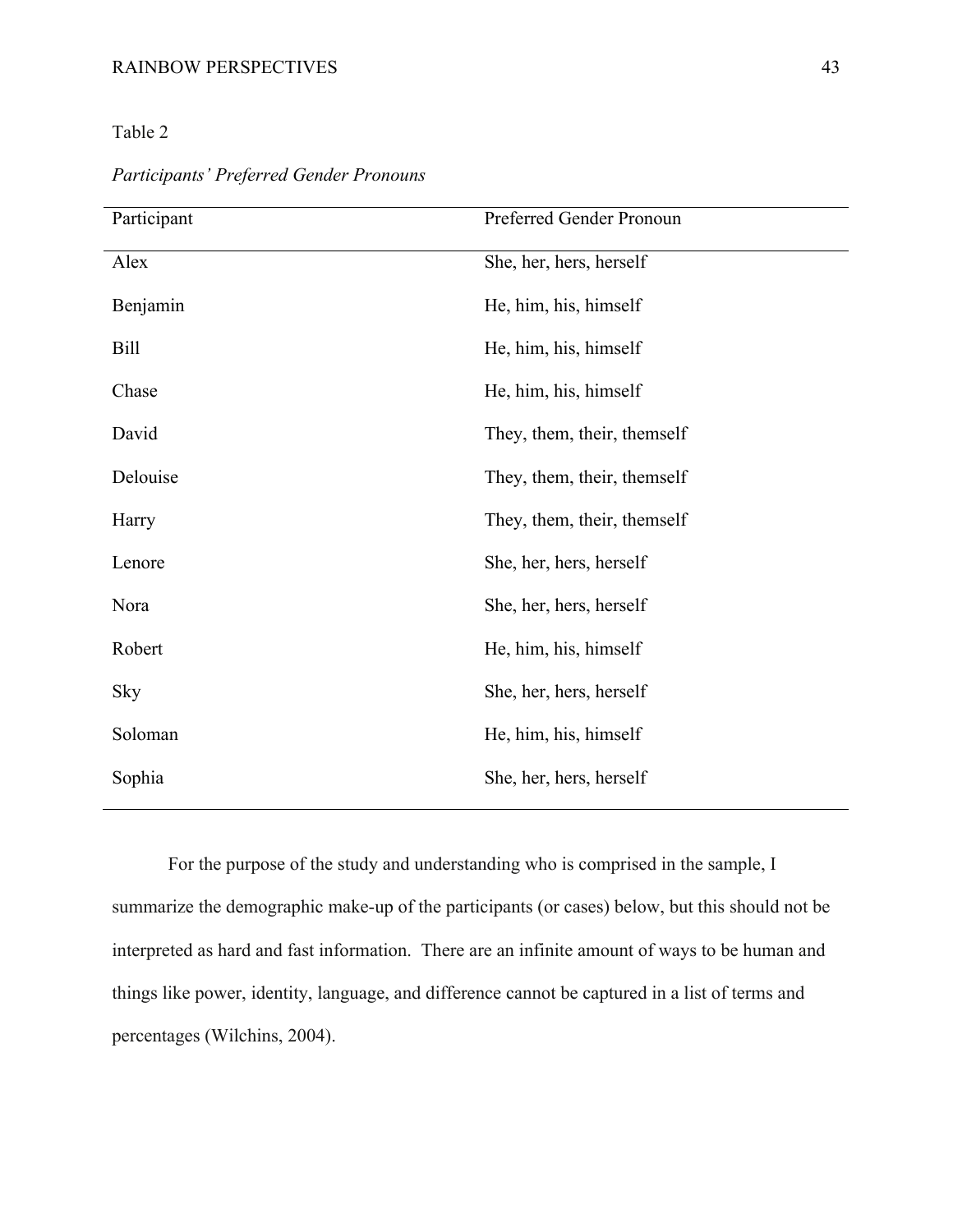The 13 participants were living in the Rainbow Perspectives during the fall and spring of the 2013-2014 academic year. 8% (1) of the participants lived in Rainbow Perspectives for approximately one and a half semesters, 54% (7) two semesters, 8% (1) for approximately two and a half semesters, 8% (1) for three and a half semesters, and 23% (3) for six semesters. 23% (3) of participants entered mid-semester due to reasons that will be explained through the participant profiles and 77% of participants entered during the traditional fall move-in. Of the 13 participants 15% (2) were freshman, 46% (6) sophomores, 8% (1) juniors, and 31% (4) seniors during the time of the study. A majority of the participants (62%) entered the University as first time freshman students in the fall and have never attended another higher education institution and 38% entered in a fall or spring semester from another higher education institution where they earned credit.

The following breakdown provides a snap shot of the multiple identities that participants identified with at the end of the 2013-2014 academic year. A majority of the participants (62%) identified their race as white and 38% identified as non-white (bi-racial, multi-racial, or African American). Participants' gender and sexuality is represented in Table 1 using their own words. It should be noted that two participants shared during the spring semester interview that they self-identified their gender and sexuality differently than they did during our interview in the fall semester and would like to update their demographic information in the study. The information in Table 1 represents the information students confirmed or updated in the spring 2014 interview.

Of the 13 participants 39% (5) identify as male or man, 31% (4) as woman, cis-woman, or female, 15% (2) as transgender (1 participant as transgender man and 1 as transgender woman), and 15% (2) as genderqueer and/or gender fluid. Participants also identified their sexuality using their own words. Four (31%) participants self-identified their sexuality by using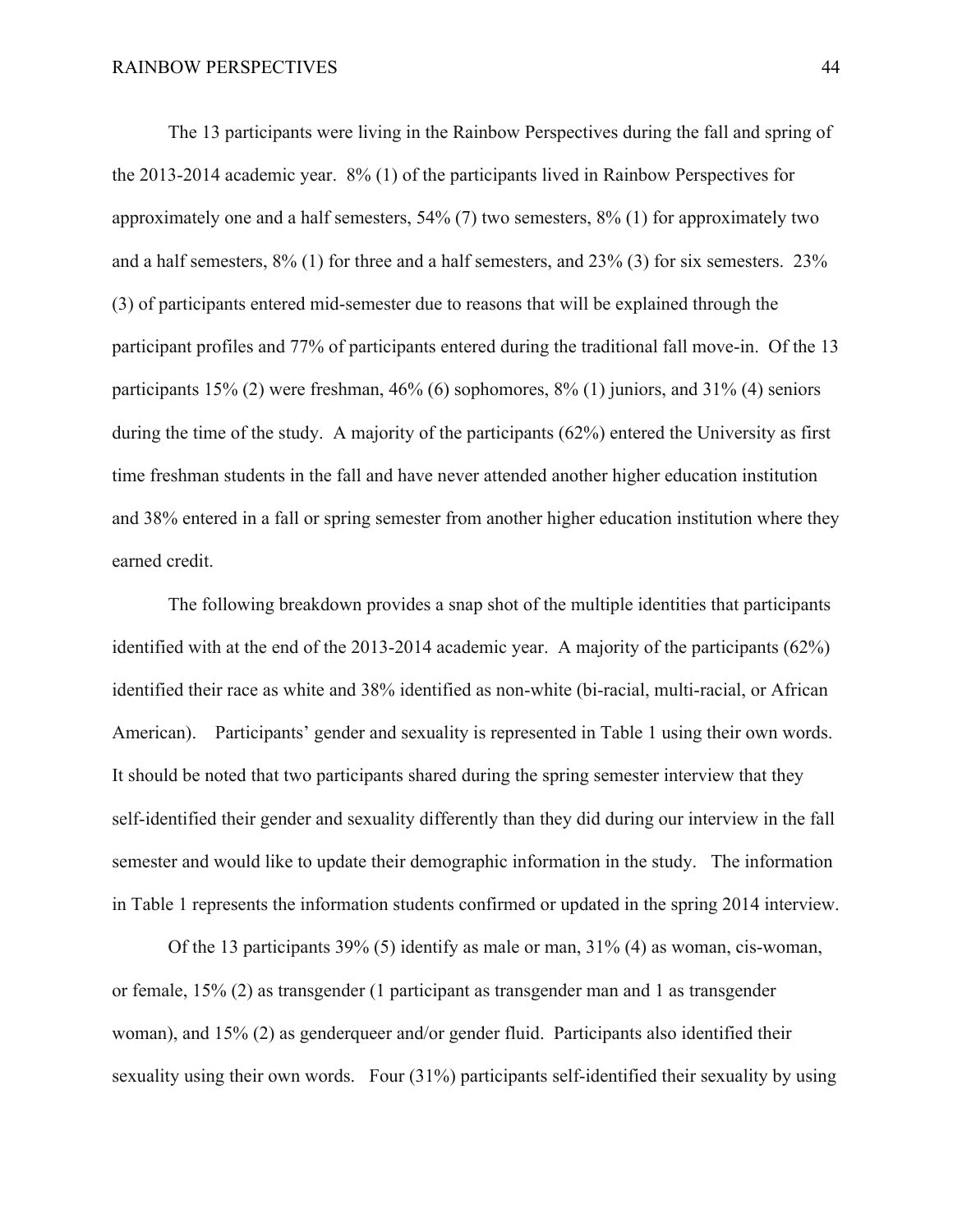the word queer, 2 (15%) participants used the word gay, 1 (8%) participant used the word straight, 2 (15%) participant used the word bisexual, 1 (8%) participant used the word demisexual, 1 (8%) participants used the words woman loving, 1 (8%) participant used the word questioning, and 1 (8%) participant used the words butch lesbian.

Next, I present 13 individual participant profiles or case studies. In the profiles there is detailed information about how each participant perceives and experiences the Rainbow Perspectives Program, how perceptions of participants' own gender of sexuality have been influenced by the program, and information that may inform the issue of how higher education institutions and the people that work there can support queer students.

#### **Individual Participant Profiles**

## **Alex**

Alex was a sophomore transfer student from a mid-sized private university in New York City in Fall 2013. She was a new student and new to living in Rainbow Perspectives. At the end of the 2013-2014 academic year she lived in Rainbow Perspectives for two semesters. She self identified her gender as ciswoman, sexuality as queer, and as biracial. She learned about Rainbow Perspectives after the tragic suicide of a queer freshman student attending the research site in 2010 through national news coverage. She was considering attending the research site as a freshman, but said she was "scared away" when she heard about the student's suicide and circumstances surrounding it. Also through news coverage, she learned how the research site responded to the tragedy and said it was "less intimidating" to attend since she knew Rainbow Perspectives existed. When Alex made the decision to transfer to the research site, living in Rainbow Perspectives seemed to be a natural step. "They [the University] made a point to try, so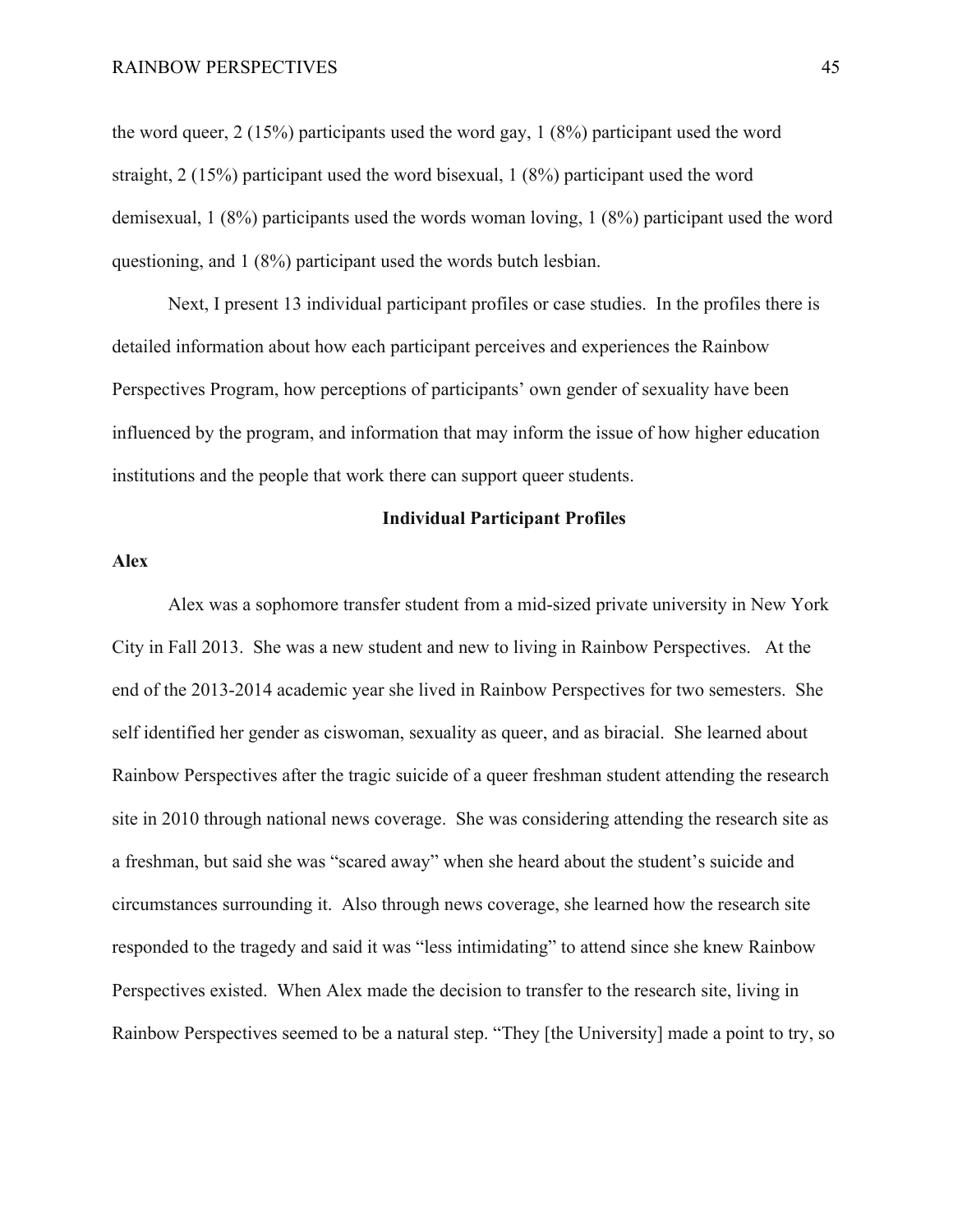I thought I should live there." She applied through the Enrollment Pathway and was accepted into the program.

She was not out to her mother and father during the fall semester, but was during the spring semester. She did not tell her mother and father she lived in Rainbow Perspectives, but her mother "figured it out" on her own in a visit to her residence hall room. Some students had rainbow flags or pins on their doors or simply dressed or expressed their gender identity or sexuality in ways that lead people to make assumptions about them being part of the queer community. Alex thought this is how her mother put the pieces together that she lived in a queer focused residence hall. Alex was not bothered by her mother finding out because she felt is was important for students to put whatever they wanted on their doors and present however they were most comfortable. Alex said, "my mother hates it, absolutely *hates* it [her living in Rainbow Perspectives]. She thinks I ostracize myself from everyone that is not in the queer community." Again, Alex knew her mother did not approve of her sexuality or living situation, but felt she "reached an age where I don't care what she [her mother] thinks."

Alex's expectation of the program was that it would be a "safe" place to live and go to school.

The biggest thing I was worried about was living in a dorm. This is a state school, so there are a lot of different types of people here and I had heard bad stories […] I was like, you know what? I don't even want to allow myself to be in that situation. Being here [Rainbow Perspectives] is just nice because […] you can trust everyone. Everyone is here for a reason. Everyone intentionally signed up for this type of an environment.

She felt this was ironic because people assume she is straight based on her physical appearance so she typically does not have to "worry" about anyone "saying anything to her." Alex conveyed this was bittersweet because instead fellow students said things like, "You do not look gay" and even though this may not be intended to be negative it was hurtful to her.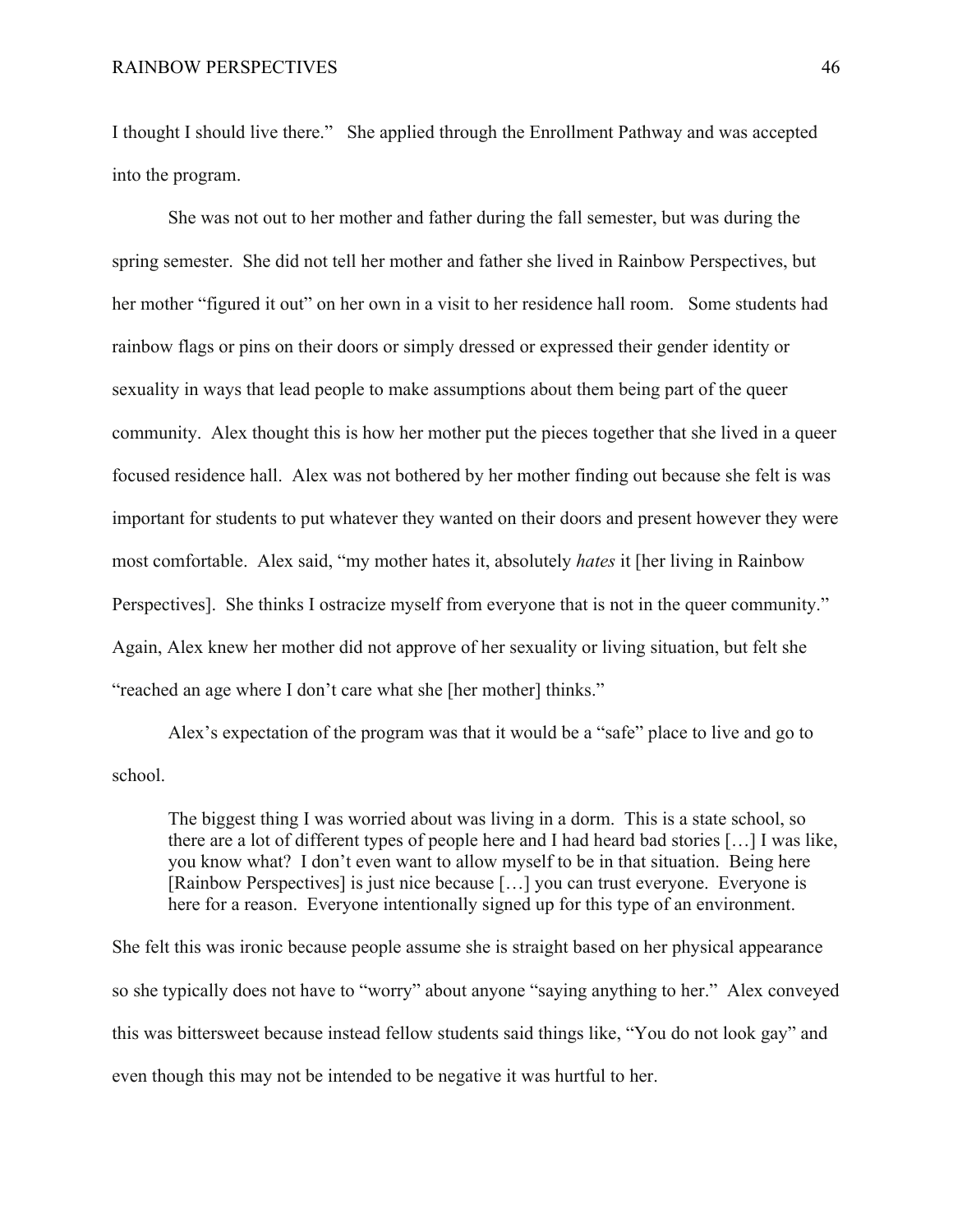Alex described Rainbow Perspectives like a family; even though not everyone was close, there was a shared understanding and care for each other. She made three of her best friends through the program and shared was hard to explain Rainbow Perspectives because was different than she thought it would be. There was not a community project or programming students are working on together as the program description conveys, but it was more about supporting each other. "There are people living here [in Rainbow Perspectives] that have dealt with things that not everyone our age deals with. Not everyone at 19 or 20 has dealt with self-harm, suicidal ideations, depression, eating disorders, making decisions to start hormones or having surgeries." Alex has gotten to know students that battled these issues while being in the program and although it is a lot for any student to handle she believed it spoke to the need for the Rainbow Perspectives program.

Alex's favorite experiences in the program were just hanging out in her friend's room on a Saturday night around 11:00 p.m. and they decided on a whim to drive into New York City and just drive around. She showed her friends that were not as familiar with the city all her favorite places and it "just felt fun and free." She said there were not many specific experiences that she recalls from Rainbow Perspectives. What she valued most was the ability to have conversations she had never had before about gender, sex, and mental health, all topics she has never been able to discuss openly in depth.

Through being a part of the program Alex has learned that gender identity and sexuality does not always have to be labeled as specifically as she once thought. "I always hated people who were like, 'I don't like labels' because I do like labels." She was proud to be part of the queer community and in the past was proud to say she was a lesbian, but now she is dating someone that identifies as a transgender man and she better understands there is fluidity in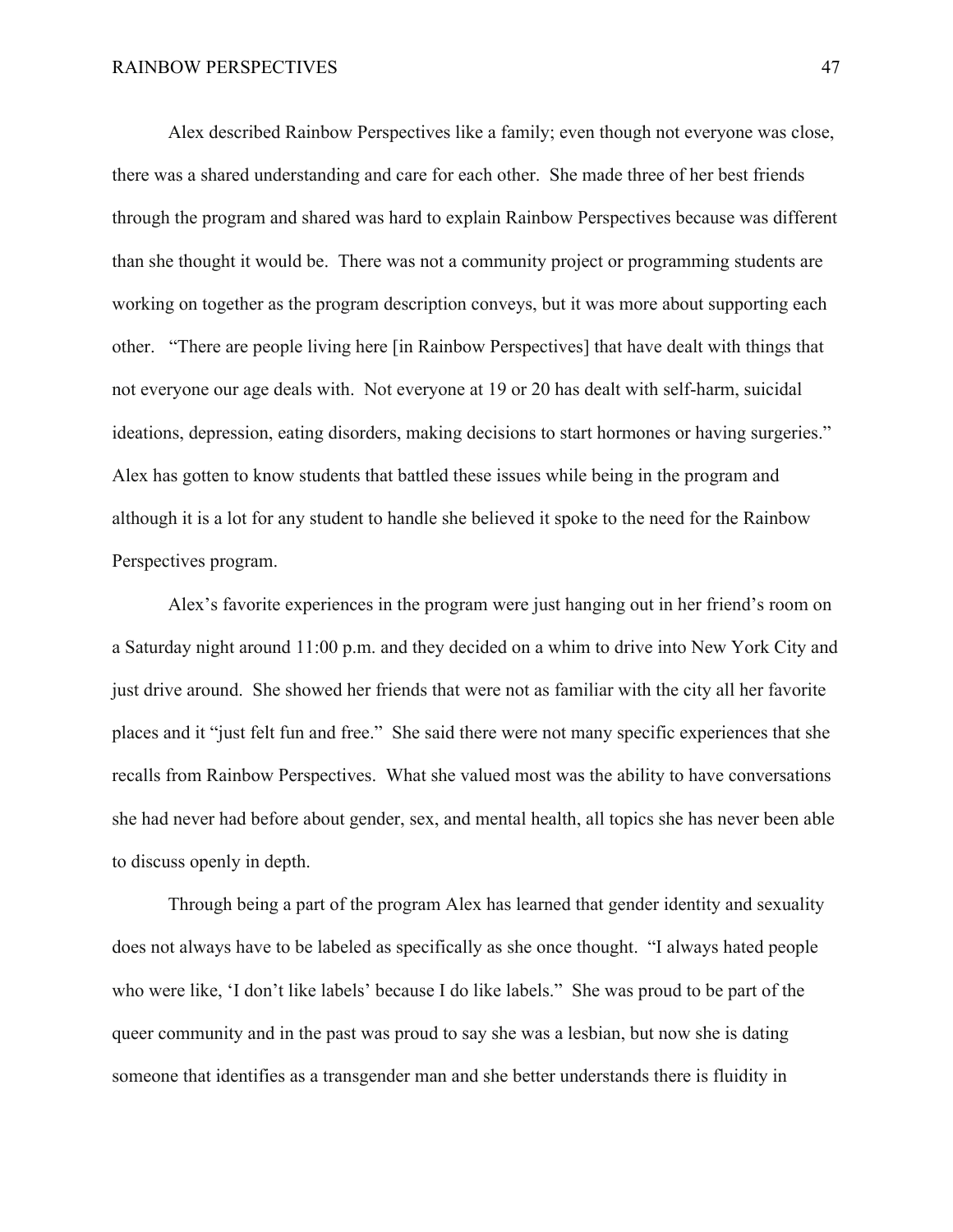gender identity and sexuality. Alex now identifies her sexuality as queer because the term lesbian no longer made sense as she is emotionally and physically attracted to a person that does not identify as a woman. Being part of Rainbow Perspectives has expanded how she thinks about gender identity and sexuality, but also the words she uses to describe her own identity. Alex is also more confident in talking about her sexuality. She has always had pride in whom she was, but now she feels more confident talking about it.

Alex would make the decision to live in Rainbow Perspectives as a new transfer student again, but is disappointed in the lack of connectedness there is between the students. "Being queer is not enough to bring people together." There needs to be additional components of the program to keep students connected and learning from each other. She felt safe in the community and an implied understanding between the students, but after the first couple weeks of everyone getting along well, strong cliques formed and students went in their separate directions. She knew some of this was natural, as it would be difficult for 40 people to hang out all the time, but felt what also contributed to this was a lack of staff involvement. She wished that staff were more involved in the community and specifically the RA was better prepared to support students working through gender and sexuality identity issues. Alex has had multiple experiences where students in Rainbow Perspectives were having "really intense, almost out-ofbody, self-hate" experiences that would last hours. Alex felt like there was no one to support these students so students had to "deal with it" on their own. She was frustrated because, "we cannot save each other all the time." Alex knew that the Peer Mentors were also supposed to be a resource for students, but "I do not get the point of them. They are just kind of there and get paid, you rarely see them." In general, Alex felt there were ways the program could be improved to support students. She did not plan on living in Rainbow Perspectives next year.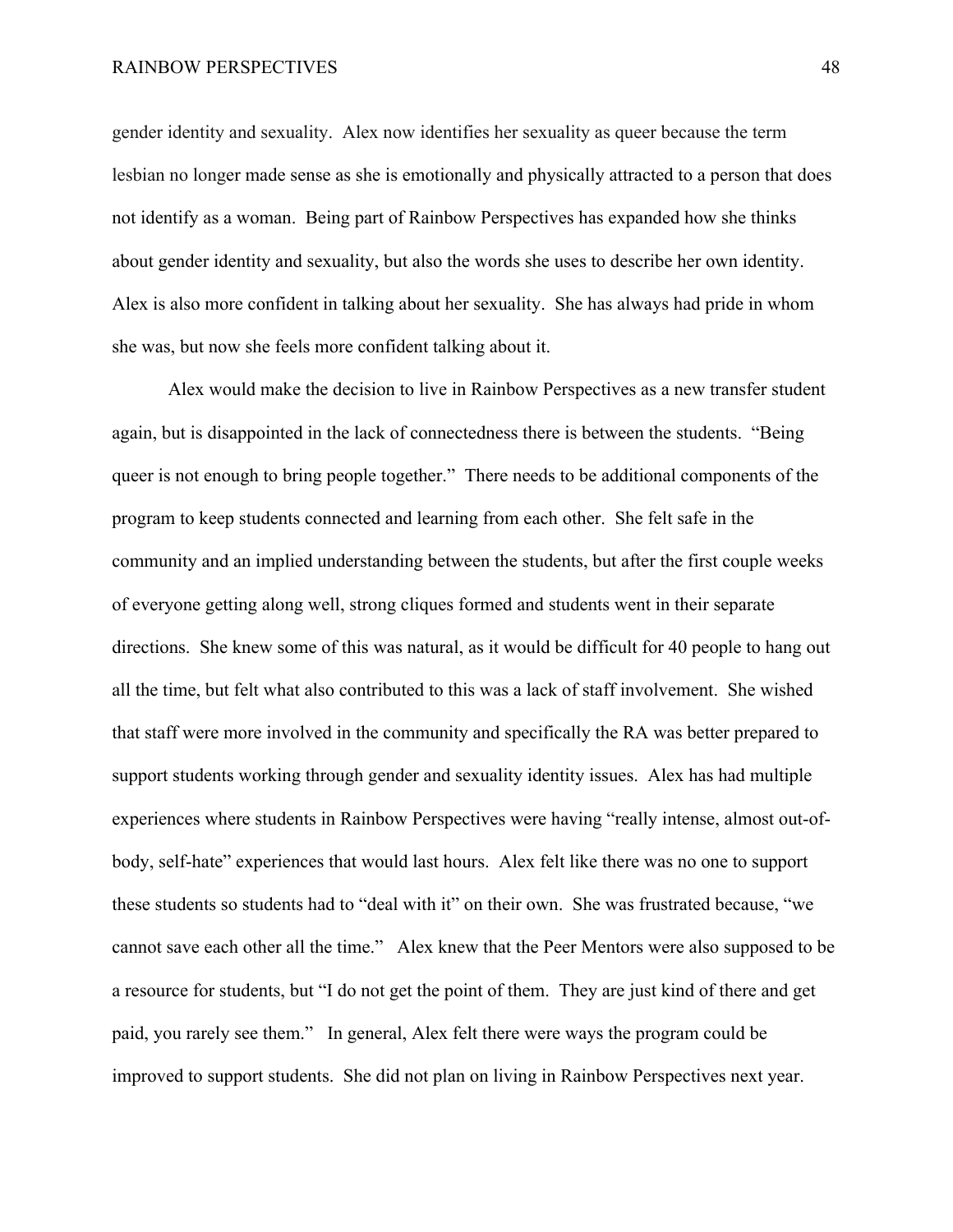She though it was a great experience for freshman or first-year transfer students, but not something she wanted to do again. She has chosen to live-off campus in fall 2014.

# **Benjamin**

Benjamin was a freshman student in Fall 2013. It was his first year in college and first year living in Rainbow Perspectives. At the end of the 2013-2014 academic year he lived in Rainbow Perspectives for two semesters. He self identified his gender as male, sexuality as gay, and race as white. He learned about Rainbow Perspectives after attending 'Accepted Students Day' in April of 2013. This was a University sponsored event where accepted students came to campus to learn about the University to help them decide if they would like to attend. The research site was not his first choice school, but he attended Accepted Students Day to take one last look before he made his final decision to attend another school. His mom saw in the program of events for the day the "LGBT Open Chat Room." Benjamin's mom nervously said to him, "Uh, like, do you want to do that?" Benjamin said, "we may as well check it out" and they went to the session together. Benjamin describes session as an, "ah-ha moment." At the session he picked up flyers for queer focused programming on campus, met the Director and Assistant Director for the Center for Social Justice and LGBT Communities, and learned about the queer new student orientation (Community) and Rainbow Perspectives. Before this time, Benjamin had not taken into consideration how queer friendly a campus felt in his college choice process, but now he was thinking about the importance of having a visible and accepting queer community at the school he selected.

He went home after the Accepted Student Day and searched the website of his first choice school for information for queer students. He could only find one school website with resources for queer students and it contained dead links and looked like it "had not been updated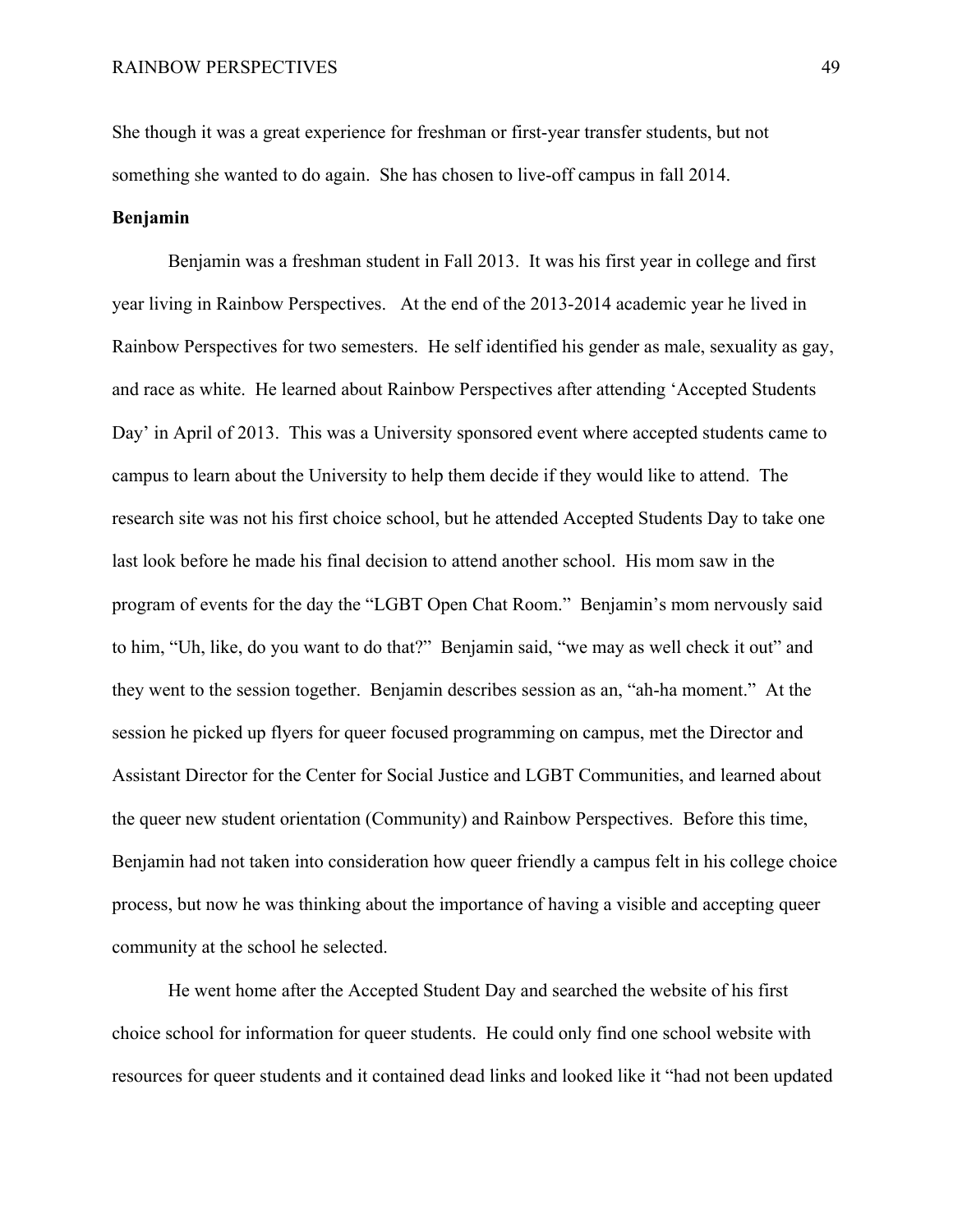in years." After this realization, Benjamin decided to attend the research site and live in Rainbow Perspectives because he perceived the community as being welcoming and accepting of the queer community. He applied for the Rainbow Perspectives through the Enrollment Pathway and was accepted.

Benjamin came out as gay during his senior year in high school, but coming to college he was "uncomfortable" with his sexuality. "I had anxiety thinking about, what if my roommate is homophobic and [...] I honestly did not know any other gay people or any queer people of any category and I wanted to throw myself into the culture and community." He made the choice to live in Rainbow Perspectives because he wanted to "come to terms" with himself. His parents were supportive of his sexuality and his choice to live in Rainbow.

Benjamin describes Rainbow Perspectives as "interesting […] it is very accepting and very open […] and a lot of the people here are so comfortable with themselves and just talking about anything." Benjamin enjoyed getting to know people in the community and the "no judgments" feel of the community. He especially appreciated getting to know students that on the first day were so nervous and "red-faced" (like himself), but were now more comfortable and open.

One of Benjamin's most memorable experiences was during the first two weeks of school when "all of us would pile into my friends room, we brought mattresses in from different rooms, and would watch TV and movies and of course talk about things that I have never talked about before." These experiences made Benjamin feel comfortable and empowered. Although he liked getting to know everyone during the first couple weeks, as the year progressed the larger group divided into smaller exclusive groups and it began to feel very "cliquey." This is why he explains it as an "interesting" experience, because it was "half a welcoming and accepting vibe"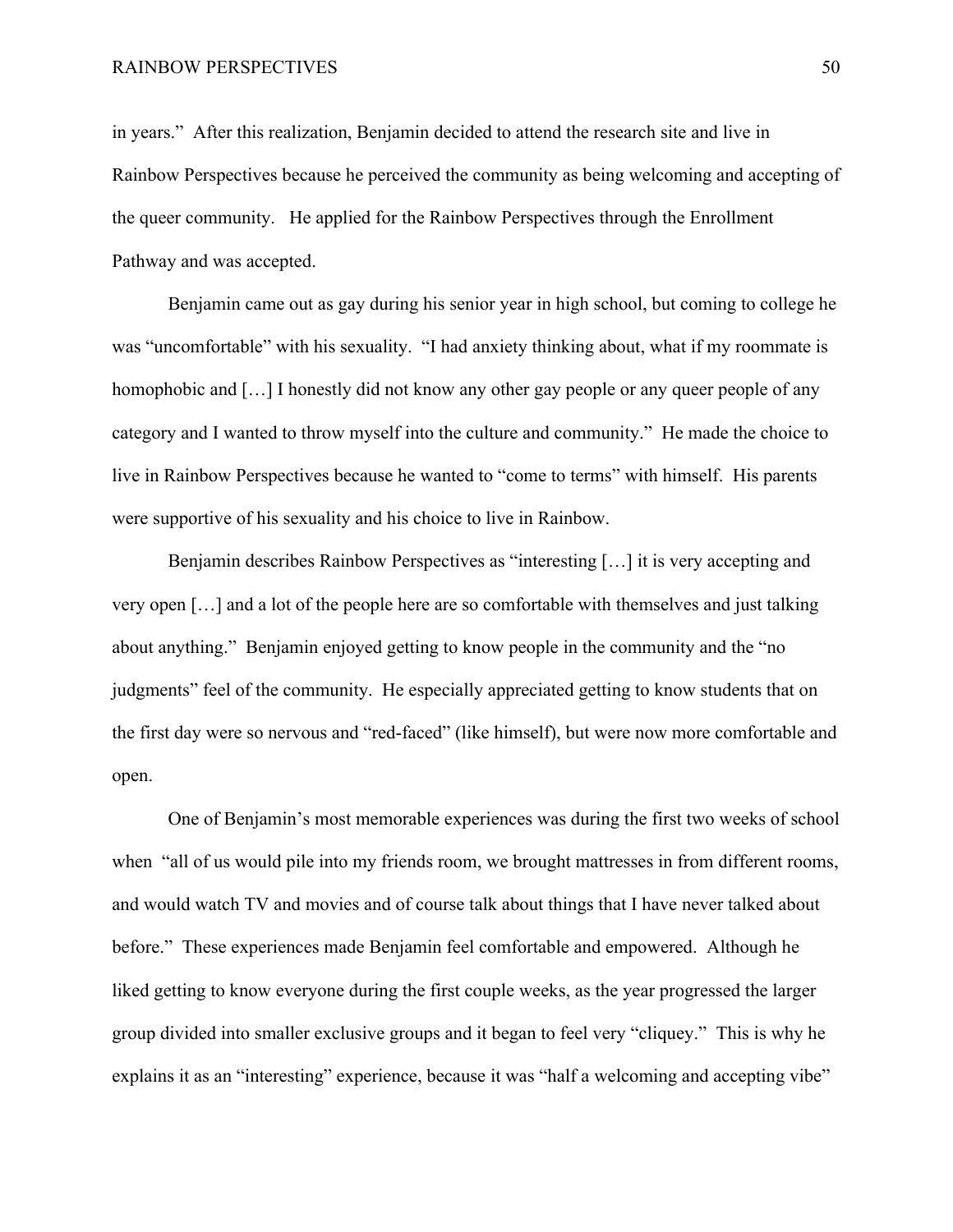and the other half made up of "fortified" small groups that did not associate with each other. Although, he did not enjoy the "cliqueiness" of the community he made two close friends. The community was different than what he thought it would be. There were events for queer students each day during the first week of classes and he went to all of them, but there were only five other students in attendance and they were the same students at each program. He knew there is a larger queer community, but would have liked for it was more active and visible outside of Rainbow Perspectives.

Benjamin came to Rainbow Perspectives seeking self-acceptance and felt like he found this. "I am now very open talking about these things [being queer] that I was kind of ashamed to talk about before […]. I am more comfortable with myself and I can approach people without having any worries." During the fall semester Benjamin dyed his hair blue and wore nail polish for the first time in his life. During the spring semester he got his eyebrow pierced. These were all things he never would have done in the past for fear of judgment. "This is me saying I do not care what people think, this is something I want." Benjamin explained that he felt, "satisfied, relieved, and much less stress" because he was not worried about what others thought about him. Although, Rainbow Perspectives had challenges Benjamin "dove into the queer community" head first and was proud of himself for doing this.

Benjamin would make the decision to live in Rainbow Perspectives as a freshman again, but looked forward to a different experience during his sophomore year. He found it difficult to commute to his classes because he was an Engineering student and these classes were on a different campus than where Rainbow Perspectives was located. The research site consisted of five campuses that made the main campus. Also, the entire Engineering freshmen class had the option to live in Engineering special interest housing together on the campus where the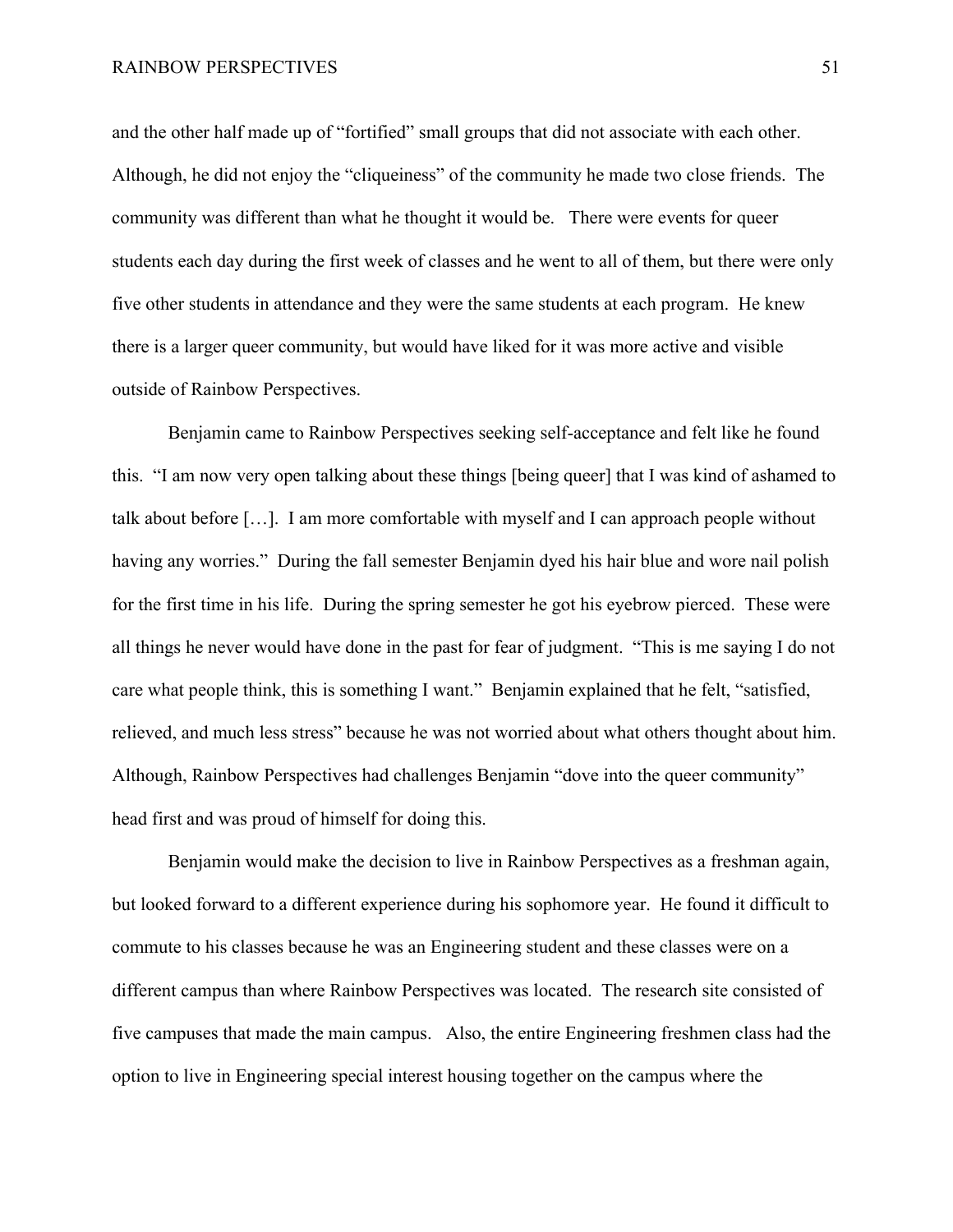Engineering school was located. Benjamin chose to live in the Rainbow Perspectives special interest housing, but this meant it took him further away from the Engineering community where students easily helped each other with homework, engaged in study groups, and simply got to know each other.

Benjamin was also disappointed there were not more programmatic aspects of Rainbow Perspectives. "I remember reading there would be monthly community discussions and programs, but there just hasn't been since the first week. There does not seem to be anyone pulling this program together." Benjamin felt like these types of activities and more staff involvement would bring people together and make the community stronger, instead of being, "a bunch of fortified groups."

Benjamin thought he made a good choice to live in Rainbow Perspectives, but wished he could have been closer to his Engineering classes and classmates. He planned to live in Rainbow Perspectives again because he wants to live with his friend whom identified as a woman and there are only specific places on campus that men and women are permitted to live together. Rainbow Perspectives is one these options, and their lottery number was not "good enough" to get into the other locations that were closer to their academic buildings. Although Rainbow Perspectives was not his first choice housing option he was glad he would be able to live with his friend.

#### **Bill**

Bill was a senior student living in Rainbow Perspectives in Fall 2013. He entered the University as a freshman in Fall 2010 and began living in Rainbow Perspectives in Fall 2011 as a sophomore when it was created and opened its doors. At the end of the 2013-2014 academic year he had lived in Rainbow Perspectives for six semesters. He self identified his gender as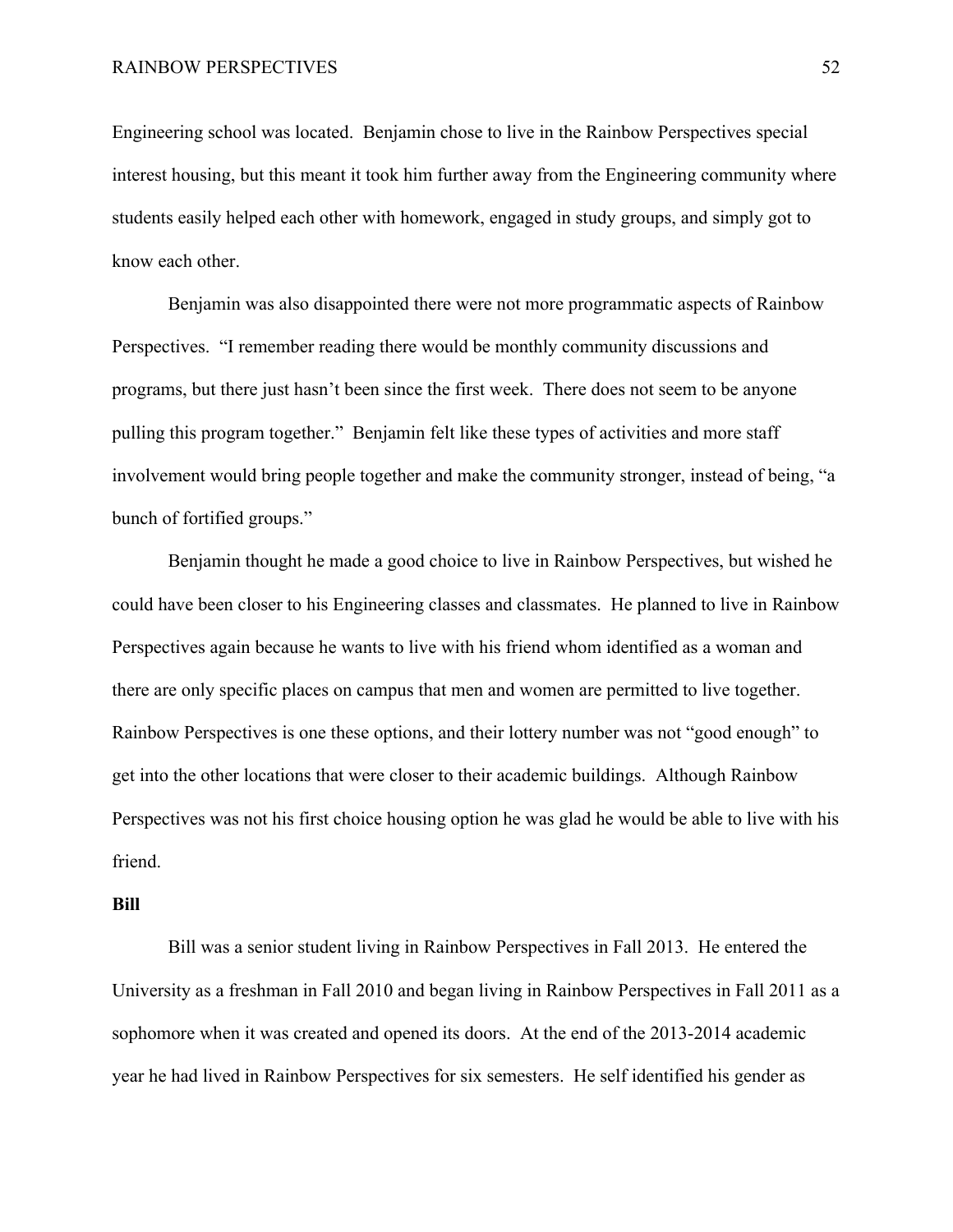man, sexuality as straight, and race as white. He learned about Rainbow Perspectives in the spring 2011 semester of his freshman year. He had a tough experience in his freshman residence hall. There were lots of loud parties, vomit on the floor in the hall at least once a week, and he found fellow students to be in general childish and inconsiderate. He and his good friend, that identified as a woman, wanted to live in the same residential hall on a particular campus, but that campus did not have much housing that was open to men. This was also the campus where New Gibbons (the hall that houses Rainbow Perspectives) was located.

He remembers receiving an email blast from the Director of the Center Social Justice and LGBT Communities promoting this new living option (Rainbow Perspectives) and it was located on the campus in which they wanted to live. Since there was an application process and not a lottery system this would guarantee that he and his friend could live close assuming their applications were accepted. Bill " saw it [living in Rainbow Perspectives] as an opportunity to be a part of a community with like-minded people while staying on the campus we both wanted to live." Bill was interested in the queer focus of the community because he had always considered himself an "ally" and someone that "cared about LGBT issues." "I had a lot of gay friends in high school and the queer community is just something I have always been exposed to." He and his friend filled out the application through the Center for Social Justice and LGBT Communities and they were accepted into the program.

Bill's family knew he lived in Rainbow Perspectives and thought it was a great opportunity, except a few strange looks they have given some residents on move-in days. Even then, Bill says his family and friends are very open-minded. Bill's expectation of the program was that it would be a "selective" place to live because you had to fill out a specific application to be considered to live in Rainbow Perspectives. He was hoping that the people living in the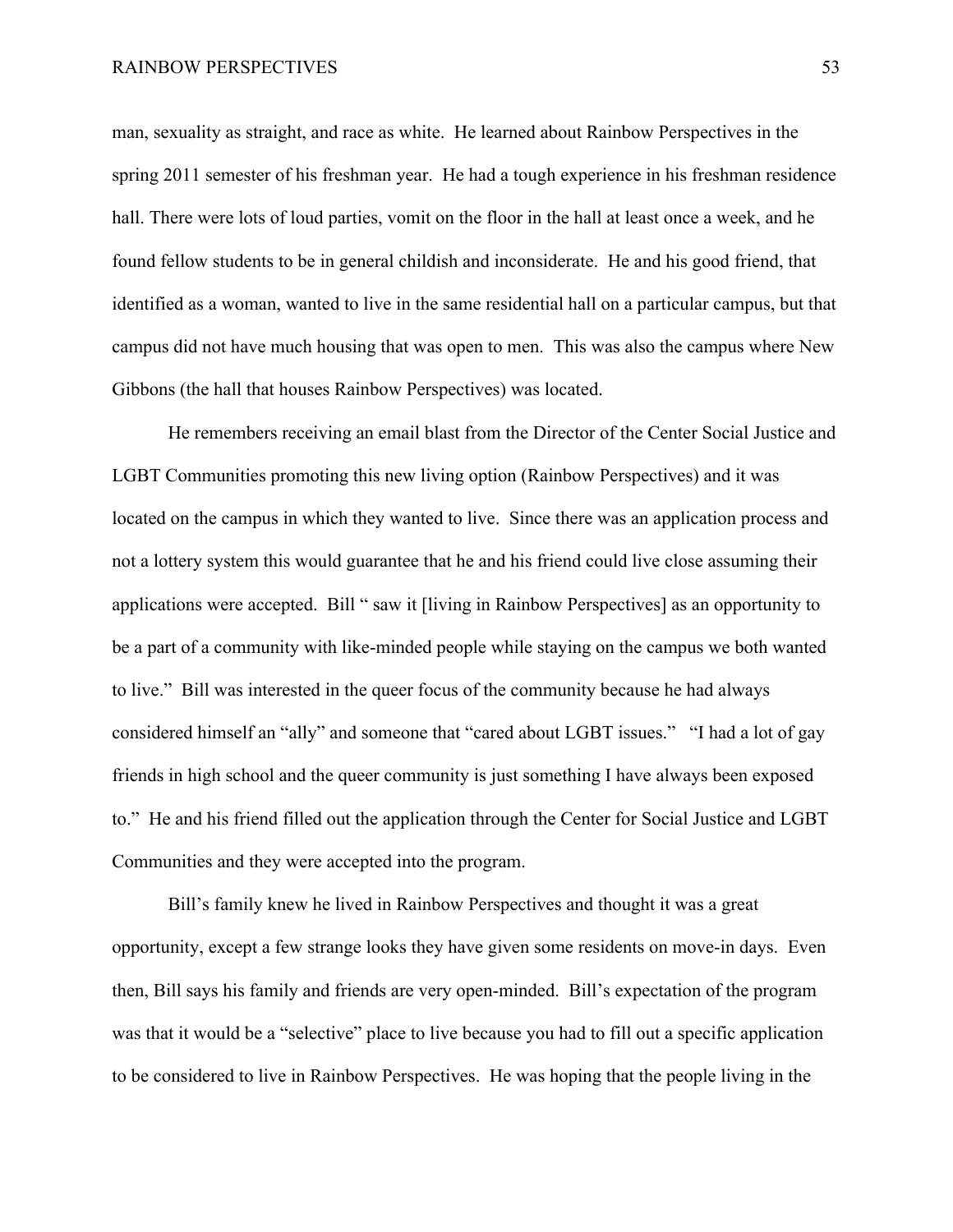community would be more mature and committed to the queer community than those living in a "freshman residence hall." He was also hoping to feel "a sense of community and talk with students" more than he did in his freshman residence hall.

For the most part his expectations were met the first year and he "met a lot of friends." Most of my best friends in college now, I met in Rainbow Perspectives." He explains his most memorable experiences in the programs as simply always having someone to go to the dining hall with or just engage in "real" discussions. Bill is a pre-health student and has appreciated the ability to walk out of his room after studying and just engage with interesting people about things far removed that what he was studying.

He decided to return for second year (Fall 2012) because he had a good experience the first year. Bill's second and third year in the program have brought positive experiences, but also frustration that there is not more investment in the program from staff. He was disappointed in the selection process and performance of the Peer Mentors in the community. He believed the mentors were supposed to help students stay connected and build community within Rainbow Perspectives, but each year there are programs and activities during the first couple weeks and then nothing specifically planned for the community for the remainder of the year.

Bill valued the wonderful conversations and relationships he built with students living in the community, but had hoped for more. He wanted to work on a social justice initiative together and make an impact on the University community. He returned each year because he liked the "open and safe atmosphere" that existed in the community and he enjoyed living with his friends, but felt the program never reached its full potential.

I think the way they advertise the program makes it seems more organized and has more of a purpose than it actually does. All three years at the first meeting, they make you sign a contract saying, 'I'm going to do this many things per moth, per semester, blah blah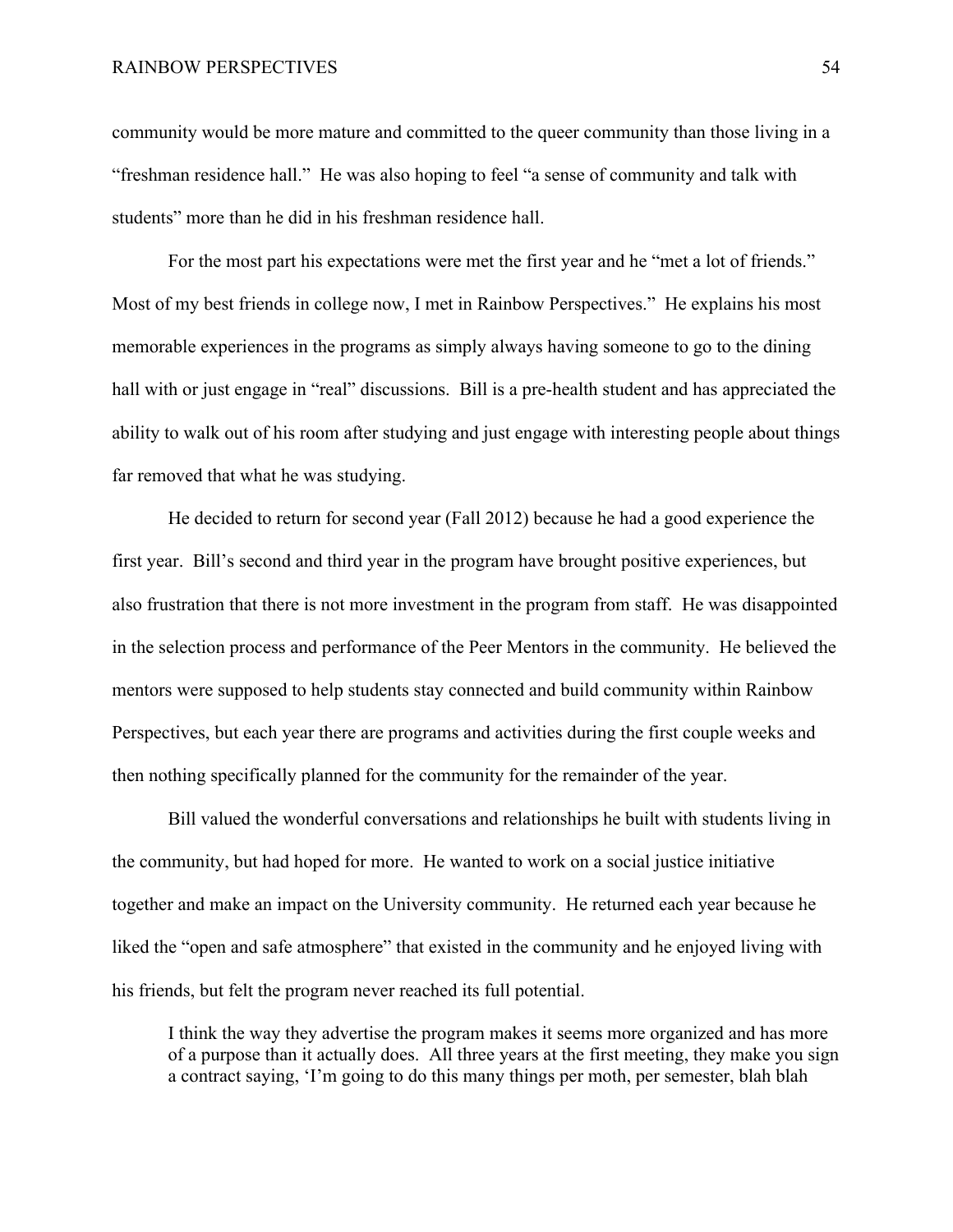blah.' Each year the program has gotten progress less organized and lacks institutional investment.

Through being a part of Rainbow Perspectives Bill felt he was more comfortable with his sexuality and feels more confident talking about queer issues because he "met so many people and seen so many things that don't fit into neat categories." Bill believed he had never met an out transgender person before living in Rainbow Perspectives. Living in Rainbow has made him reflect on his own gender and sexuality "more than any other straight person. You would have to be dead not to reflect on your sexuality and gender identity and live here." Bill thinks living in Rainbow has made him a better and more informed, "ally". He feels more comfortable speaking up against heterosexism and homophobia because of his own self-reflection and experiences in the program. "It has been eye-opening learning about so many different types of people."

Bill wants to be a medical doctor and thinks his experiences in Rainbow Perspectives will make him more sensitive to all his patients because he has heard about some of the terrible experiences queer people have had with medical professionals. Additionally, he has seen queer students struggle with mental health issues while living in Rainbow. He wrote about the lessons he has learned in his medical school personal statement and plans to attend medical school in fall 2014. Bill did not plan to return to Rainbow Perspectives because he planned to graduate in May 2014.

## **Chase**

Chase was a sophomore student in Fall 2013 living in Rainbow Perspectives for the first time. He enrolled as a freshman at the research site in Fall 2012 and lived on campus. At the end of the 2013-2014 academic year he lived in Rainbow Perspectives for two semesters. He self identified his gender as man, sexuality as bisexual, and race as white. He learned about Rainbow Perspectives in the spring 2013 semester around the same time University housing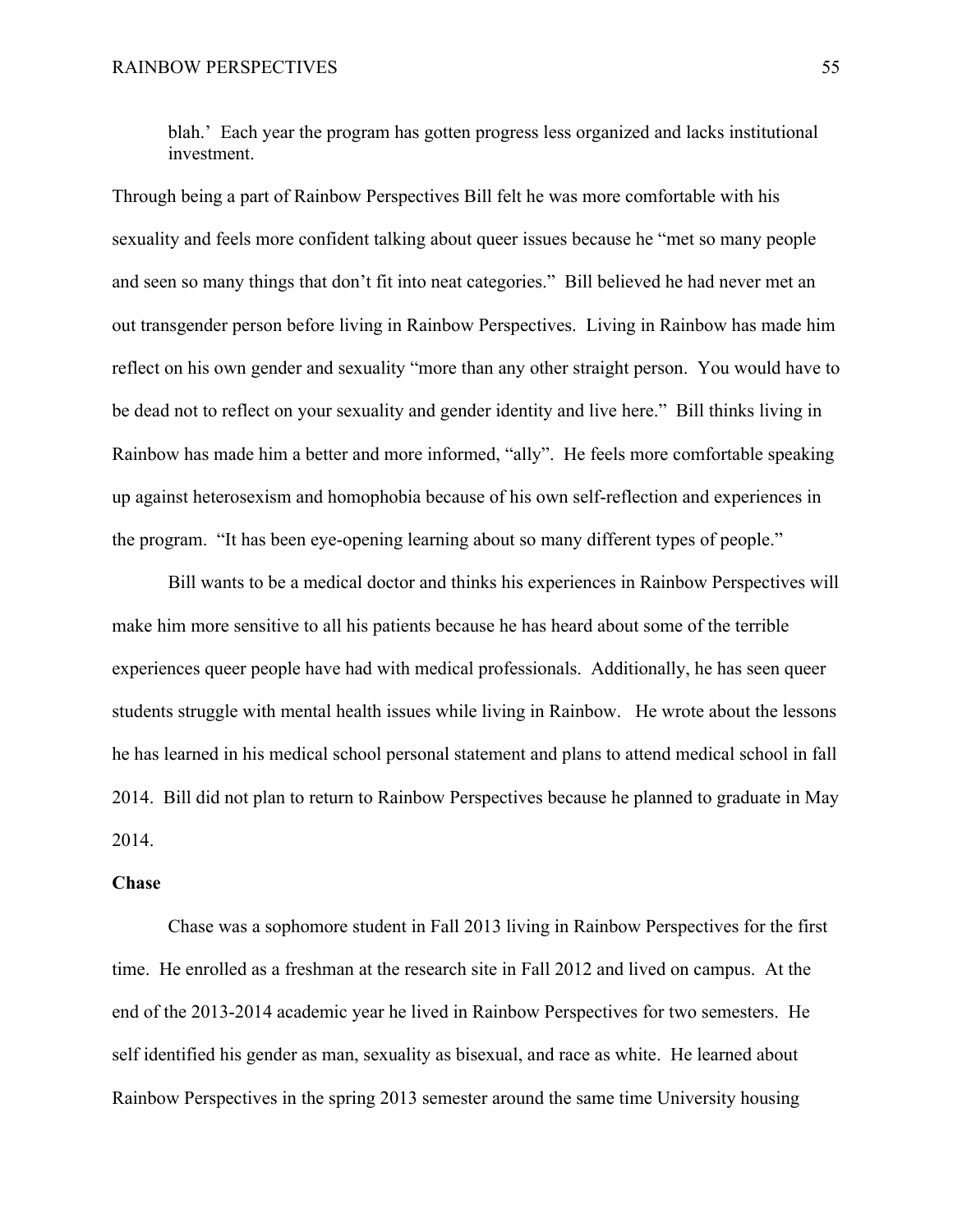applications were due. He was supposed to live with a group of friends, but at the last minute his friends let him know there was not room for him in their housing plan. Chase felt lost because he did not know whom he was going to live with and felt the housing lottery process was confusing and burdensome. His friend that was in the queer fraternity on campus, Delta Lambda Phi, told him about Rainbow Perspectives and that he was planning to live there in the fall. Chase thought, "perfect, I need housing and I fit in." He applied directly through the Office of Social Justice and LGBT Communities and was accepted after the housing deadline. Chase was excited about this opportunity because he did not know where else he was going to live, but he also, "didn't really have any other queer friends" except for the friend that told him about Rainbow Perspectives. Chase said he "could use a community that kind of understands." He was out to his most of his family and friends and they know he lives in Rainbow Perspectives and are supportive of him and his decision. He is not out to his father and grandfather and has no plans to come out to them or tell them about Rainbow Perspectives. He describes them as "homophobic and closed minded."

Chase did not have many expectations of Rainbow Perspectives coming into the program. He was simply grateful to have on campus housing and be live with other queer people. "It is a welcoming environment and there are people I enjoy being around, that is really all I need and that's all I thought it was […] we are all very unique in our own pretty awesome way." Chase felt his freshman dorm was chaotic and the students living there were very immature. He was relieved not to be in the environment anymore.

Chase described Rainbow Perspectives as a "really really great program and it gives a lot of people a nice and safe space to be. For me in particular, going somewhere else wouldn't be that difficult at the moment, I'm currently dating a female. So I appear to be straight […] but for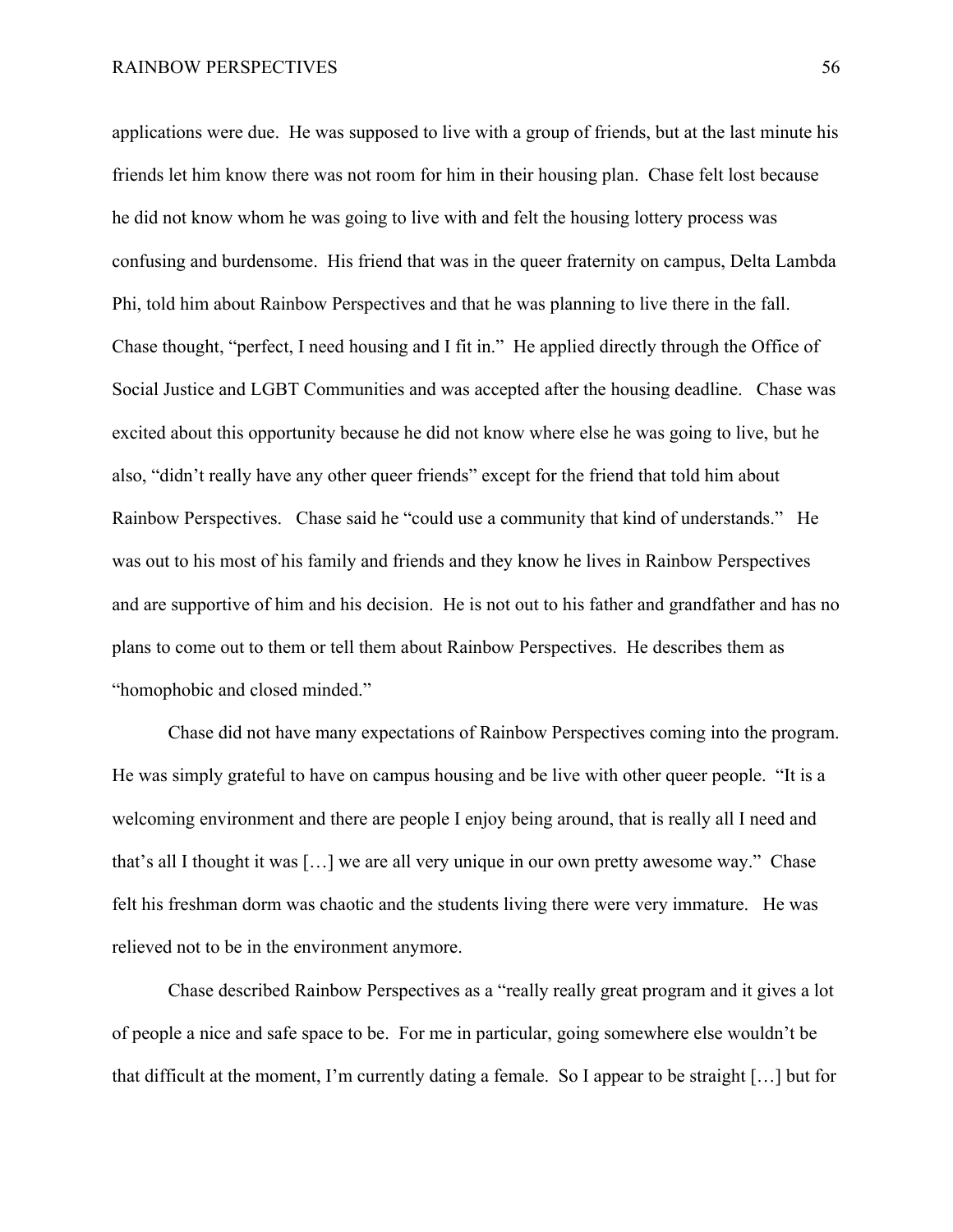some of my friends it wouldn't be easy." Chase described some of his friends' terrible experiences in high school (e.g. bullying, close-minded teachers) and describes Rainbow Perspectives as, "a beacon […] a kind of fortress, this safe community where people can kind of be themselves without fear of being judged."

Chase's favorite experiences in the program were just hanging out and having conversations that he had never had before. Chase said, " I have met people from different walks of life, backgrounds, experiences, and it is all mixed up in one. You do not have conversations like those outside of Rainbow Perspectives." Chase believed he had never met an out transgender person before living in Rainbow Perspectives. Chase reflected on the "big celebration" he had for his friend that started testosterone treatments. If he had not lived in Rainbow he does not believe he would have ever engaged in that "human experience."

Through being a part of the program Chase was, "a lot more confortable with it [his sexuality]" and it broadened his perspective. He now sees sexuality as, "just a big fluid thing." Chase did not fully accept himself until he lived in Rainbow Perspectives and "it makes me more comfortable with who I am, having other people that are also queer in my life." In general, he thinks that living in Rainbow has made him more accepting of his, "strengths, flaws, and just becoming comfortable in my own skin."

Chase has applied and was accepted to live in Rainbow Perspectives for the 2014-2015 academic year and hoped he could convince one of his friends not living in the program to apply and be his roommate. Chase hoped to return because enjoyed being part of the community and it was close to all of his classes, so it was the best of both worlds. He also hoped to take advantage of more of the programming. He knew it existed, but just had not had the time to attend. He also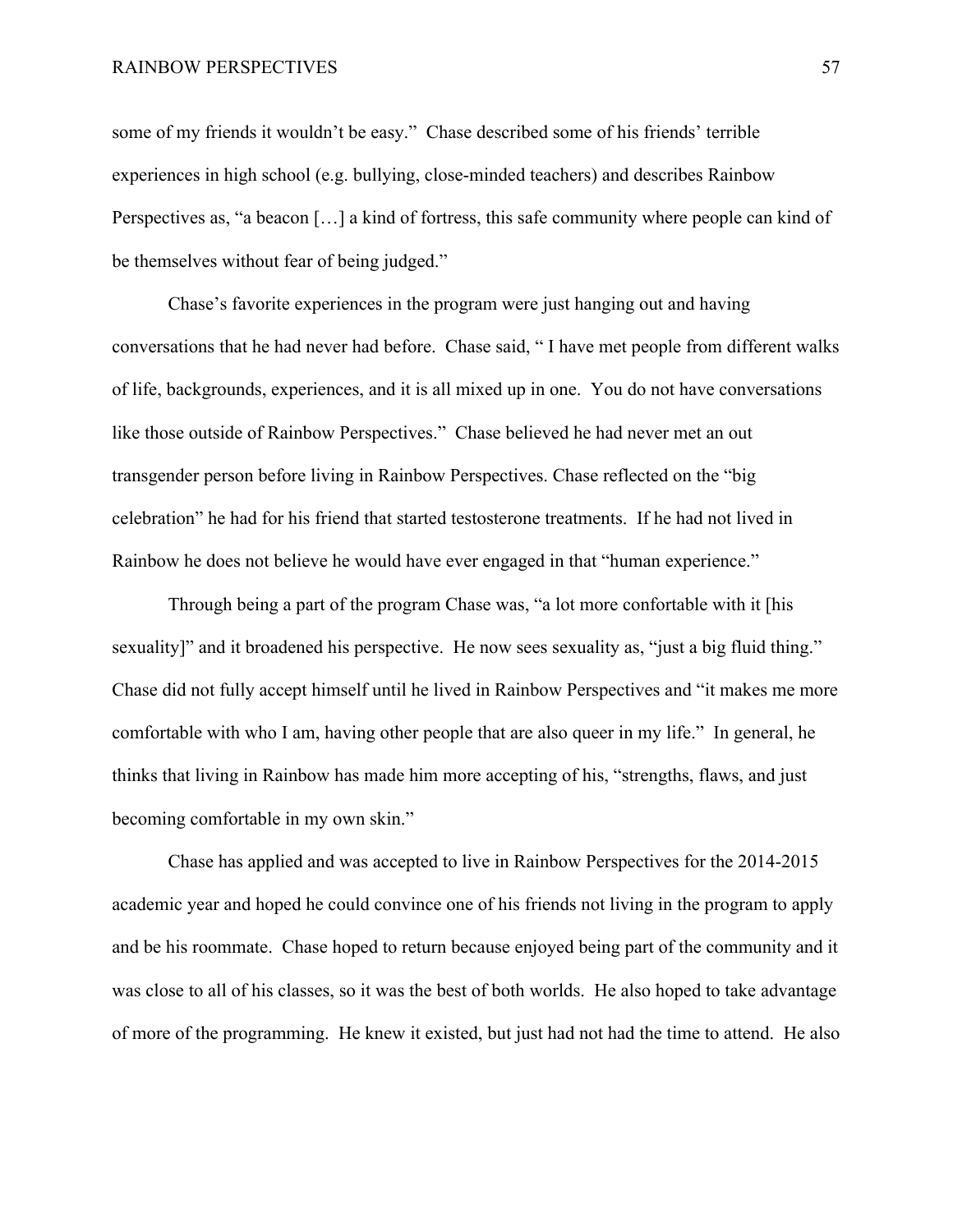found the housing lottery process overly cumbersome, so this choice allows him to not go through that process with thousands of other students.

## **David**

David was a senior transfer student from a community college in the same state as the research site. Before this they attended another four-year public institution in the same state. David transferred to the research site in Fall 2012 and moved into Rainbow Perspectives in mid-October of 2012. At the end of the 2013-2014 academic year David lived in Rainbow Perspectives for approximately three and a half semesters. David's self identified gender during our first interview (fall 2013) was transgender man, sexuality was demisexual, and race was white During the second interview (spring 2014) they self identified their gender as gender fluid, sexuality as demisexual, and race as white.

David began transitioning as a freshman at their previous institution. David described being a student at their previous institution. "A lot of my experiences during my freshman year were not pleasant." David described the difficulties of transitioning without institutional or familial support and being a victim of sexual assault related to gender identity. David asserts they were "kicked-out" of the previous four-year institution for being "suicidal" and ended up at the community college during the transitional period before attending the research site. Although, the research site was not David's first choice school they are glad they ended up here. David is in treatment for Post Traumatic Stress Disorder (PTSD) and intensive counseling on and off campus.

David became a student at the research site, at the beginning of the fall 2012 semester and was commuting from home. They moved into Rainbow Perspectives in mid-October when the relationship with their family had deteriorated to a point that they were not longer able to live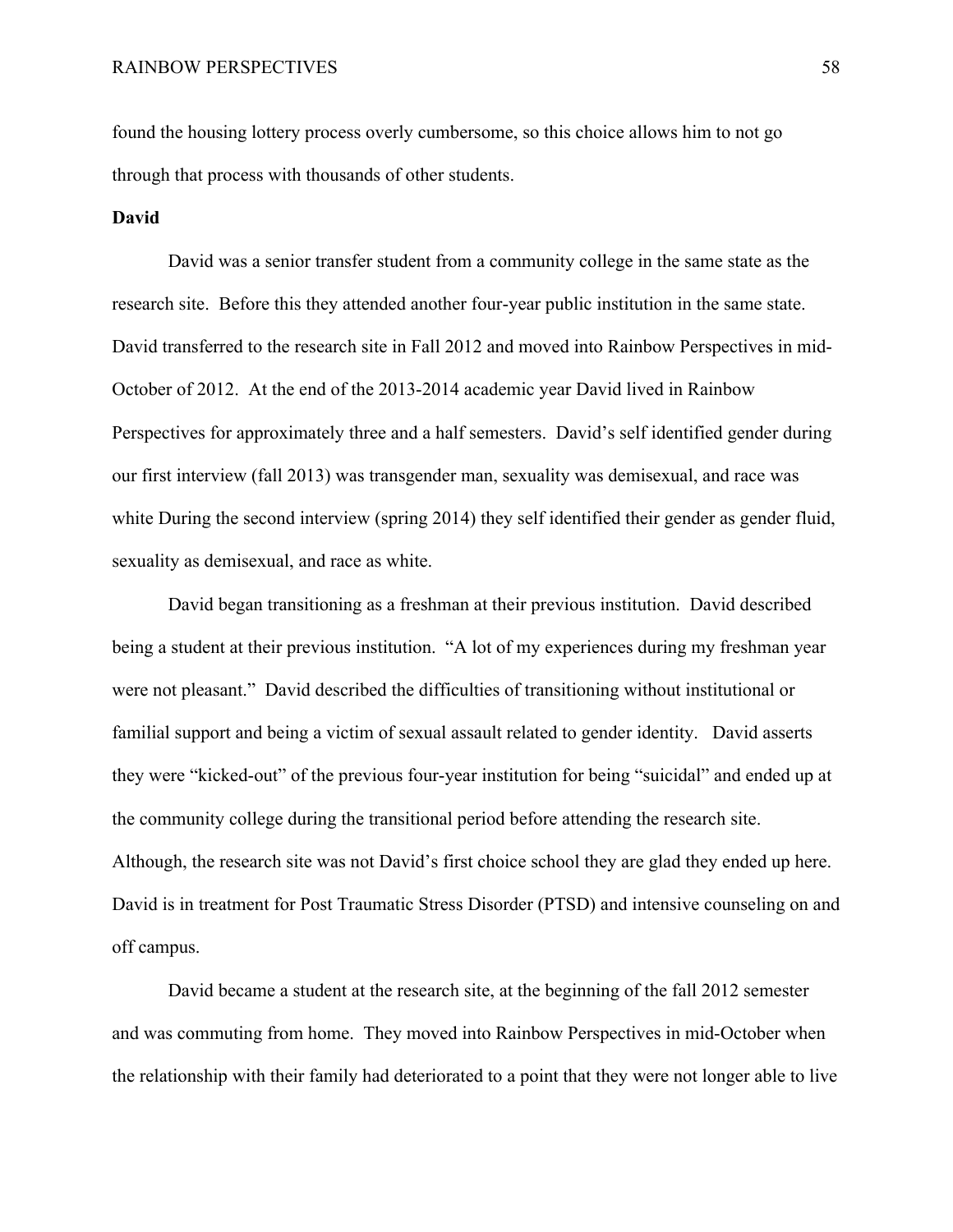at home. David met with the Director of The Center for Social Justice and LGBT Communities to talk about the possibility of living in Rainbow Perspectives and that same day they were provided with a space in the community. David knew about Rainbow Perspectives through attending other events on campus and visiting The Center for Social Justice and LGBT Communities regularly. They did not know anyone else that lived there, but was comforted to have, "a queer safe space, and more importantly a trans-inclusive, queer safe space." David's family knew they live in Rainbow Perspectives, but are not supportive of many aspects of their life. David was also open about where they lived with friends.

David's expectations of Rainbow Perspectives were impacted by the realities that brought them to the community. David explained the following expectations of Rainbow Perspectives during fall 2013 semester.

I've been homeless […] I've been in really bad home situations, and I've been in environments that were just so unsafe and so unbearable. I have other friends who have attended schools in other states and they've had death threats against them, and they had to drop out because they had nowhere else to go […] I'm just thankful to have this space that I like […] there is no way I was going to be disappointed with having this safe place to live.

Again, in the fall David, for the first time, felt safe to walk alone at night, wear on eyeliner in public, dress in drag without fear of physical violence or harassment, and walk with their shirtoff on the way to and from the shower. David explained that Rainbow Perspectives was not without drama, students "hooking-up" with another and then dealing with the emotional fallout, cliques within the community that badmouth each other, and roommates having disagreements, but David did not feel that any these issues took away from how important it was to have Rainbow Perspectives.

David described Rainbow Perspectives as a home that was more than a place. They said Rainbow Perspectives is "where you can be yourself." This was important to David as they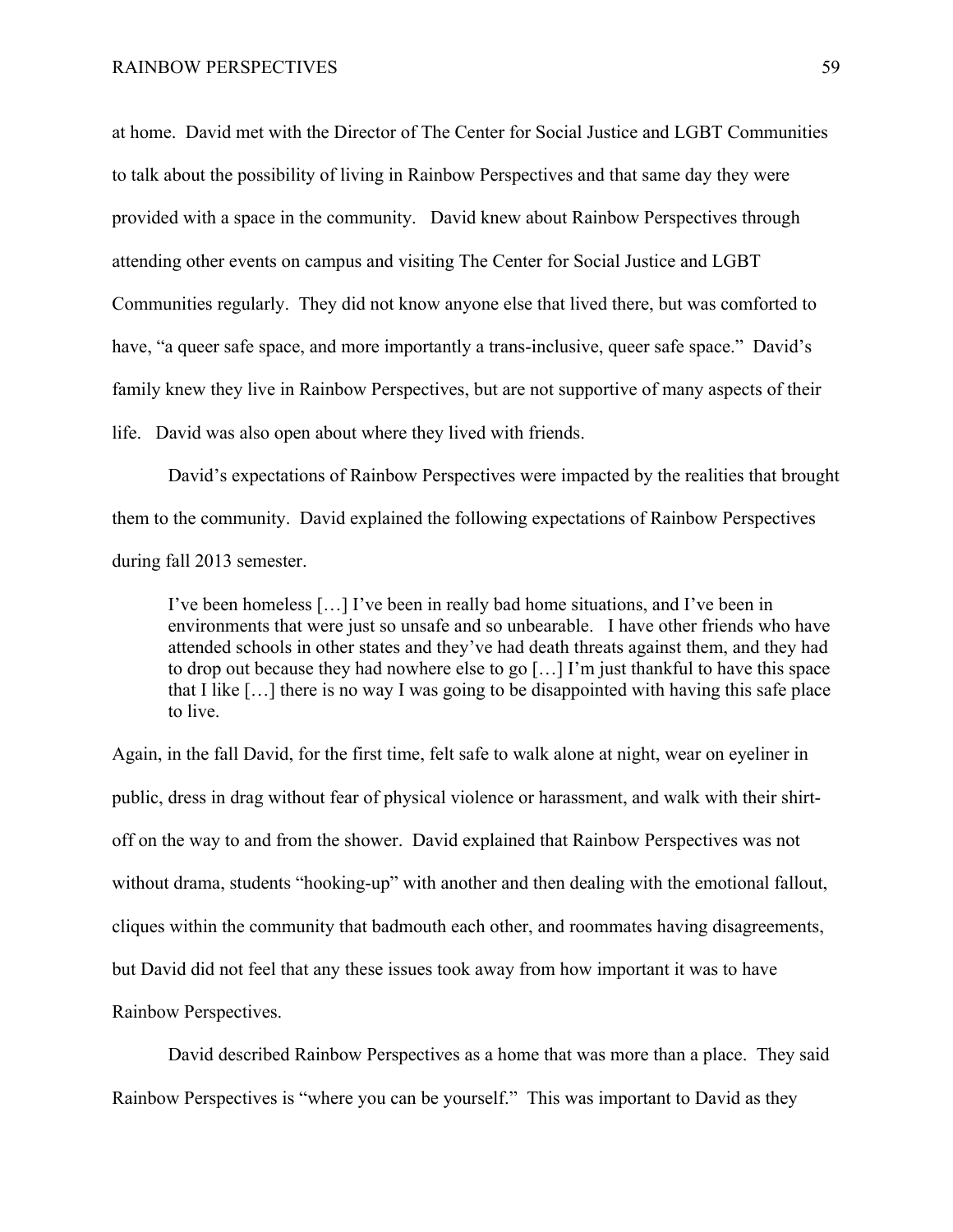described the unfriendly looks from fellow students on campus and ignorant comments from professors. Rainbow Perspectives served as an escape from these realities. David's most memorable experience from the program was super storm Sandy and how much fun all his friends had in Rainbow Perspectives when the power was out. David said it was scary, but it was comforting to go through it as a community. David said they had great conversations and really got to know each other quickly through the natural disaster and days after without power. Another favorite experience David talked about was going to *Rocky Horror* and dressing up. David felt empowered by, "seeing fellow residents embrace all aspects of their gender identity through drag."

Rainbow Perspectives shaped David's gender identity by making it okay to see gender as fluid. "It has helped me embrace the feminine aspects of my identity, even though I wanted to, I felt it would compromise my identity." In the past, David felt if they presented with any femininity they, "would not be seen as a guy anymore. Now I realize Rainbow Perspectives has played a role in me moving so far past that and realizing it just doesn't matter. Now I wear eyeliner a lot and I started bringing from home some of my old girl wardrobe."

In the spring semester David shared a completely different experience living in Rainbow Perspectives. David had grown close with another Rainbow Perspectives resident and they were confiding in each other about many personal things and David shared that they still had suicidal thoughts. David thought the friend would keep the information they shared in confidence, but the student was worried about David and brought the information to a University staff member that moved the incident up the leadership chain. David was mandated to go for physiological evaluation and the police and ambulance came to the residence hall. David perceived this disclosure of their personal information to the University as a clear violation of trust and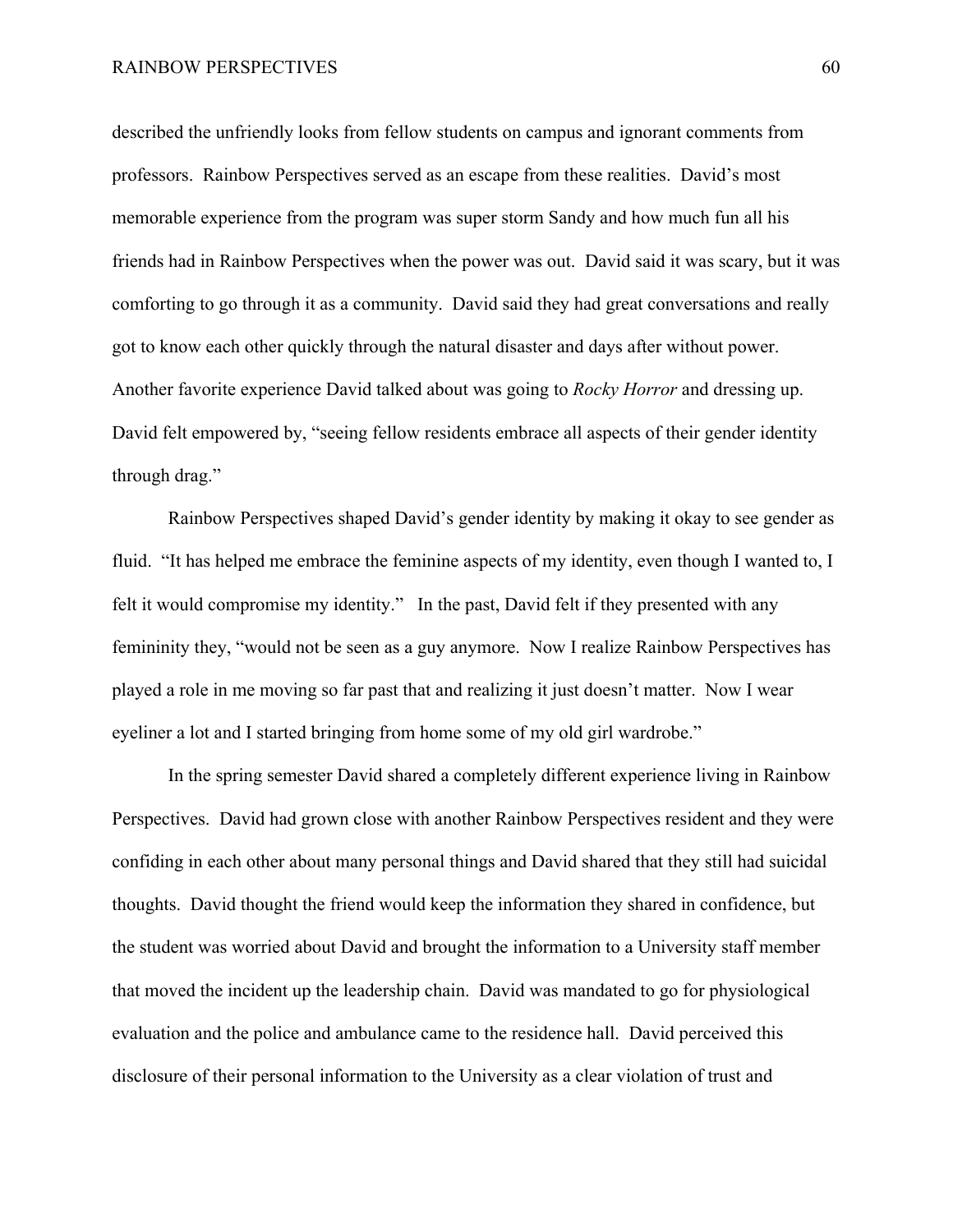interpreted it as being singled out and even discriminated against/oppressed due to a mental health condition. David was able to stay in the Rainbow Perspectives community after the evaluation, but this completely changed their view of Rainbow Perspectives community as a "safe space." Even though David's view of Rainbow Perspectives has changed dramatically they still contend Rainbow Perspectives is "important."

As uncomfortable as I am right now, and even though there are days when I say to my roommate, 'I fucking hate that I am here. I cannot wait to leave. I don't feel comfortable,' I still know that I would be that much more unhappy if I were living in a building full of straight, cisgendered people. […] I have to remember that no matter how miserable I may be some days at Rainbow Perspectives, I would not actually trade it. I have nowhere else to go.

When all of this transpired David was led to believe by fellow Rainbow Perspectives students that due to the "trouble" that they caused and their continued mental heath issues, Rainbow Perspectives maybe dissolved as a program because the University was fearful that students "like" David lived there. When David finally conveyed the rumors students were sharing with them to a staff member in The Center for Social Justice and LGBT communities their fears were put to rest, but this added to the turmoil David felt about the program. Although David was a senior they did not have enough credits to graduate. David did not plan to return to Rainbow Perspectives, but instead live with friends off campus and take the classes needed to graduate while working. David said, "Every facet of daily life, I am dreading because I won't be facing it with this queer space and support group by my side....it terrifies me. Honestly, I have no idea what I will do after graduation."

#### **Delouise**

Delouise was a freshman in Fall 2013. It was Delouise's first year in college and first year living in Rainbow Perspectives. Delouise did not move into Rainbow until half way through the fall 2013 semester. At the end of the 2013-2014 academic year Delouise lived in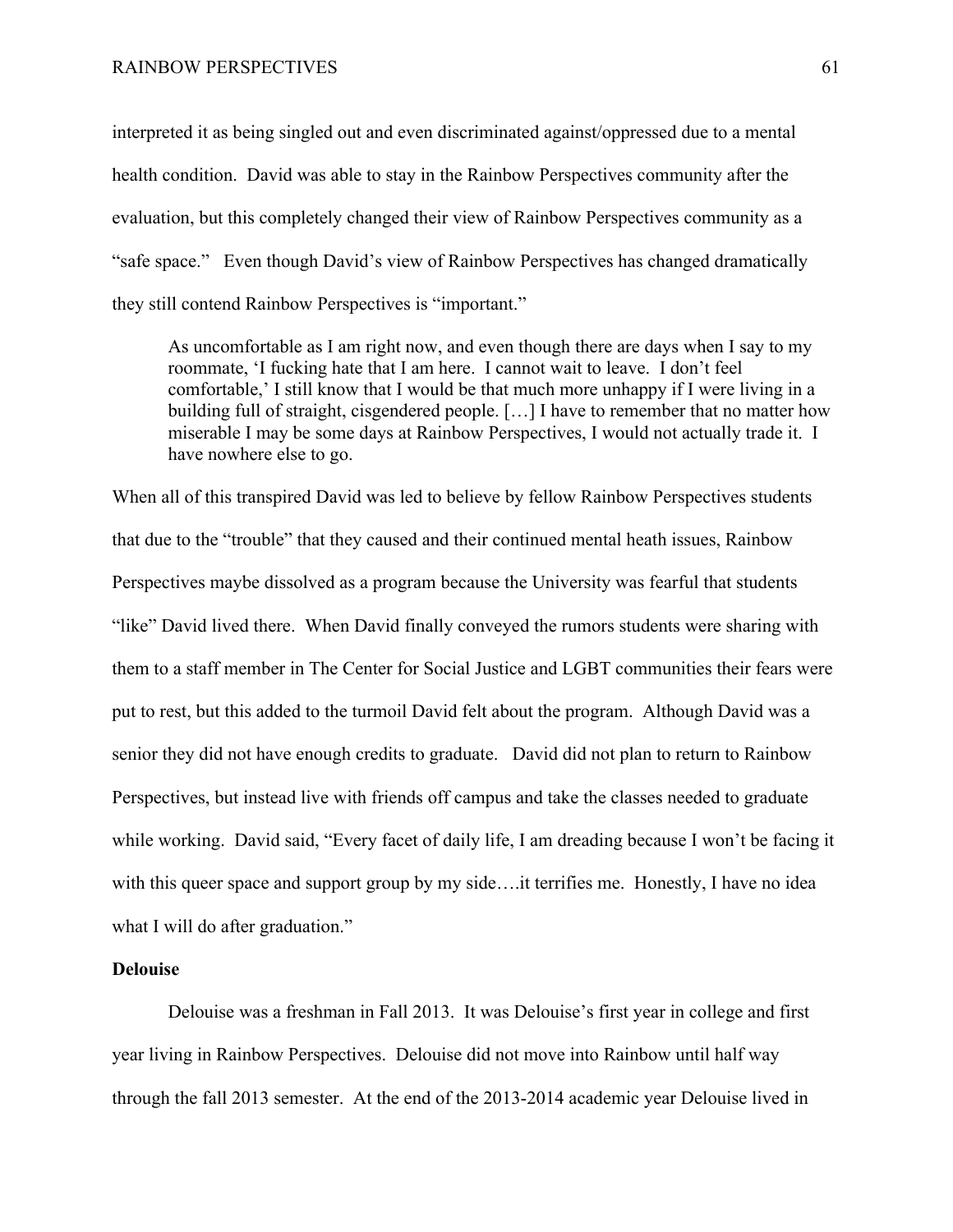Rainbow Perspectives for one and a half semesters. Delouise's self-identified gender is genderqueer and gender fluid, sexuality is queer, and race is multiracial. Delouise learned about Rainbow Perspectives before attending the research site. They saw it as a housing option on the Enrollment Pathway and read about it on The Center for Social Justice and LGBT Communities website and was very interested in the program, but concerned that during move-in their grandparents would find out they were living in a queer focused housing community. Delouise's grandparents are "queer-phobic," and are footing the bill for tuition, housing, and all other expenses. Delouise did not want to jeopardize the financial lifeline and was, "worried that there maybe a sign on the building that said. 'Rainbow'."

Delouise selected the same residence hall where Rainbow Perspectives was located as their first choice housing preference on the housing application through the Enrollment Pathway, "hoping to get someone gay." They did receive a housing assignment in their preferred residence hall, but not a queer roommate. Delouise's roommate was cigendered, male, and straight. Delouise shared, "I am very queer, my expression is not heternormative […] it was very strange trying to be myself and living among people who really didn't get it at all." Delouise did not face any physical aggression from their roommate, instead they dealt with consistent microaggressions and was not "comfortable" in the space. Delouise's roommate would say things like, "Are you putting on make-up?" When Delouise would say 'yes' the roommate would never say anything back, but Delouise could "obviously tell he had a problem with it, but was not saying it out loud." When Delouise would wear a dress, students on the floor would say things like, "What the fuck" under their breath as they walked by. Delouise emailed the Assistant Director for the Center for Social Justice and LGBT Communities to disclose information about the situation and a room change into the program was approved. The next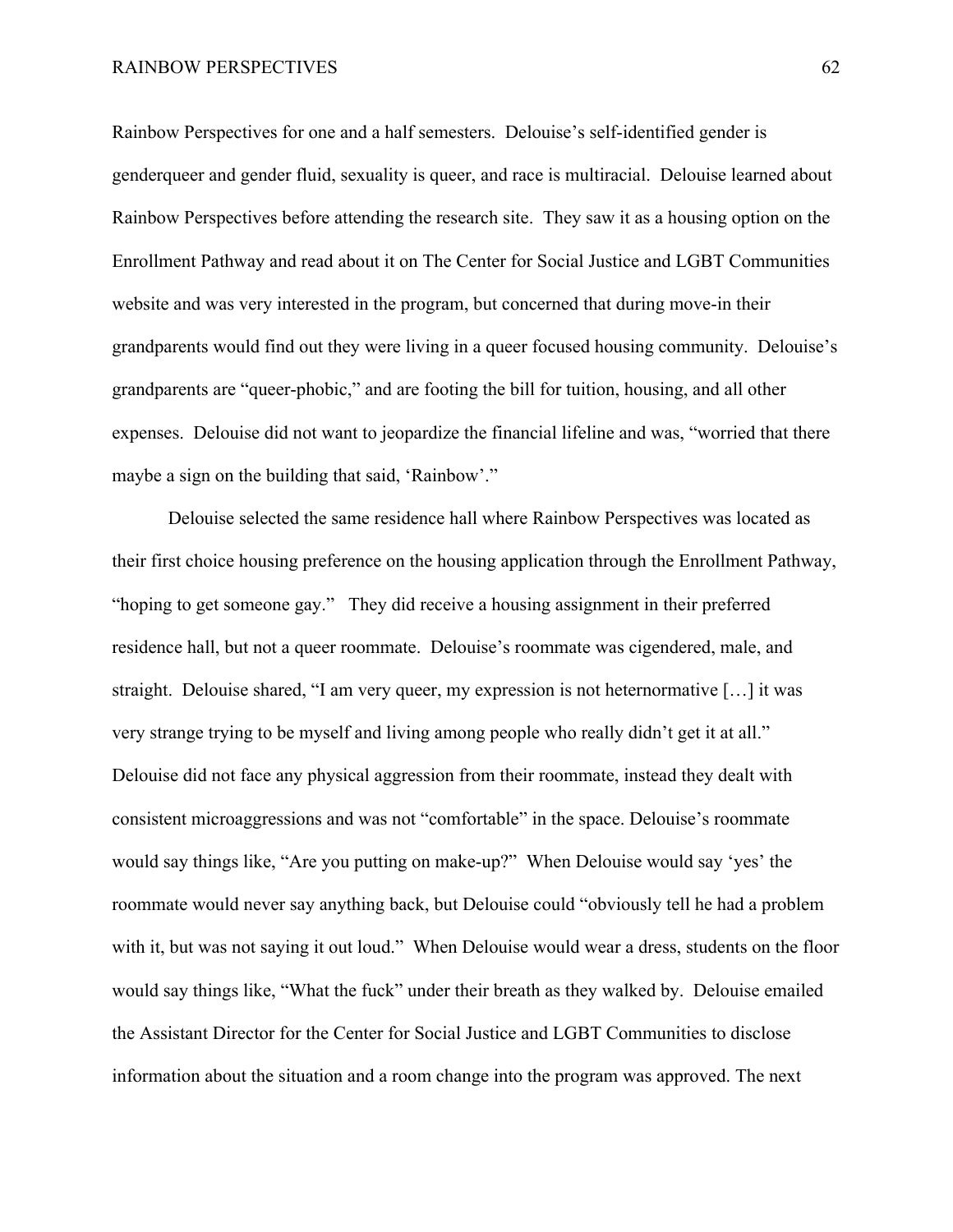week Delouise moved into Rainbow Perspectives. All of Delouise's friends and family (expect grandparents) know they live in Rainbow Perspectives and are supportive.

Delouise's expectations of Rainbow Perspectives have been met in terms of "safety for my identity and me being me, but it really didn't meet my expectations far as a social justice understanding goes." Delouise was concerned about the lack of knowledge and importance placed on the intersecting identities such as race, gender, and sexuality. Delouise believed there should be an academic social justice course associated with Rainbow Perspectives that all students that live in the community should be required to enroll. Delouise has, "experienced some instances where people were just ignorant about certain things." Delouise made it clear they had not heard anything "hateful," but some students in Rainbow Perspectives were more "social-justice minded" than others.

For example, my pronouns are "they" and "them" and people have trouble with that. I noticed that a lot of times they [students living in Rainbow Perspectives] don't have trouble calling people who are female assigned at birth, "they" and "them," but they have trouble calling me "they and "them" because I'm male-assigned at birth and I look more male. Also, there is a racial dynamic and lack of understanding around race as related to gender and sexuality.

Additionally, Delouise wished there were more organized ways the program built community, so they could get to know more people. Although, Delouise sees flaws in the program, "we all have that mutual respect for each other and have fun together." Delouise described one of his favorite experiences as winning the costume contest at the *Rocky Horror* event. It was experiences like these that Delouise knew they may not have been able to have without Rainbow Perspectives. Delouise said, "I just feel freed" by being part of Rainbow Perspectives. Delouise specifically described living with "queer people of color" as what they value most about the program.

Being a part of Rainbow Perspectives has allowed Delouise to think about their sexuality and gender identity, "in a more meaningful way, explore, and feel healthier about it." In the past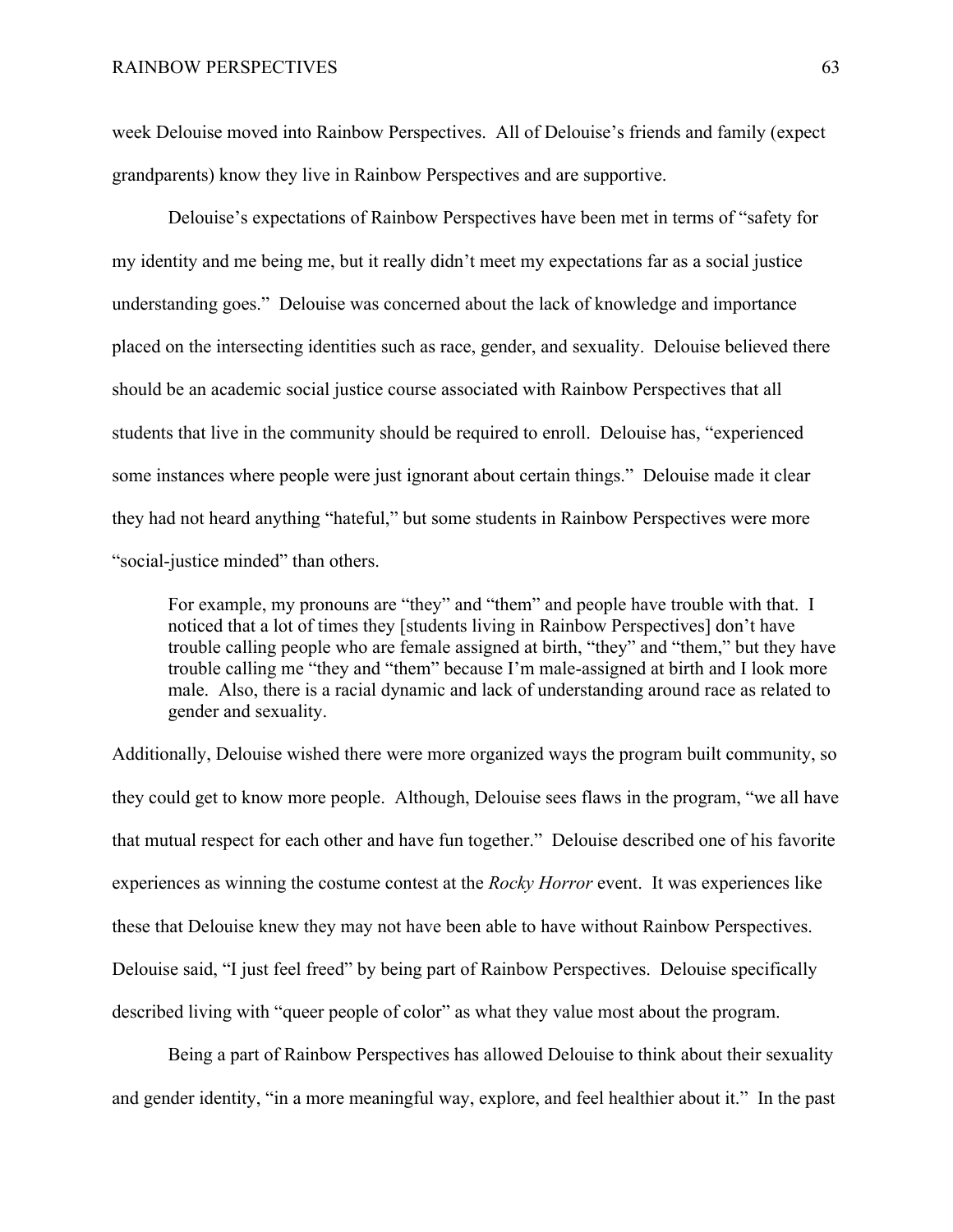Delouise dealt with depression and being in a queer affirming environment has made them "happier." Delouise valued the room for exploration in Rainbow Perspectives. "I wear different kinds of make-up, I wear things that are considered masculine one day and feminine on other days. I make out with people." Delouise would not feel comfortable doing these things without the support of Rainbow. Delouise also shared,

I have learned that my gender is more fluid than I had thought before, not even more fluid, just different than I thought it was. I actually noticed now that I am with Richard I find myself more comfortable calling myself, 'a boy' with him and it being a queer male relationship. But when I am with certain other friends, specifically my trans friends, I'm definitely more girl, more womanly. I still think about taking hormones someday.

Delouise believed he has grown a lot during the year and was looking forward to living in an apartment with friends next year. They was looking forward to living in an apartment, but feels comforted that Rainbow Perspectives will be available for them to come back to the new living situation does not work out.

### **Harry**

Harry was a sophomore in Fall 2013. Harry lived on campus as a freshman outside of Rainbow Perspectives and started living in Rainbow Perspectives in fall 2013 as a sophomore. At the end of the 2013-2014 academic year Harry lived in Rainbow Perspectives for two semesters. Harry self-identified their gender during the first interview (fall 2013) as a woman and sexuality as lesbian and as multiracial. During the second interview (spring 2014) they identified their gender as a transgender man, sexuality as woman loving, and as multiracial. Harry learned about Rainbow Perspectives through being a student worker at The Center for Social Justice and LGBT Communities. Harry became interested in the program and their best friend, Jonah, was planning to live in the program the next academic year. At the time, Harry identified as a woman and Jonah identified as a man so living in Rainbow Perspectives would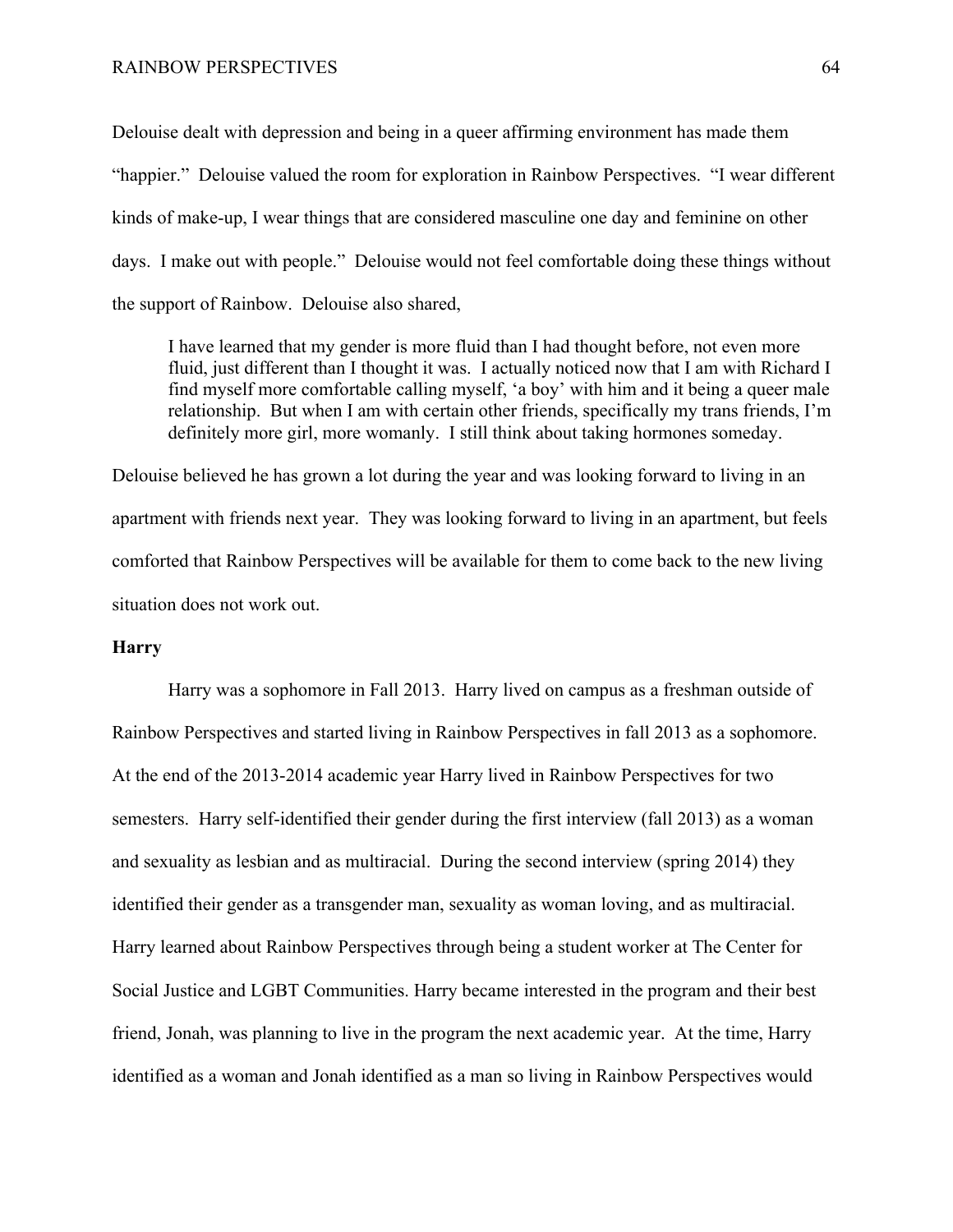allow them to live together when traditional University housing would not allow men and women to be roommates. Harry said, "I just wanted to live in a place that was very accepting and where I could meet other people from the LGBT community." All of Harry's friends knew they live in Rainbow Perspectives, but their mom did not. Harry's mom knew they were "gay" and "doesn't mind." Harry shared, "she just doesn't want me so involved in the community." For example, Harry's mom was glad they had an on campus job, but she does not like that it was at the Center for Social Justice LGBT Communities. She did not want Harry to put this job on their resume. Harry thinks this maybe because she does not want any employer to discriminate against them because they are a member of queer community, but thought this could also be because they are applying for an internship at their mom's place of work and she did not want people that she works with to know Harry is queer.

Harry's expectation of Rainbow Perspectives was that they would meet, "a lot of great queer people and hang out together." Harry has met, "a lot of great people, but we do not all hang out together." Harry has met people that they will remain friends with for a long time, but they are not as close with others in the community as they would have liked. Even though Rainbow Perspectives was not as close knit as Harry would have liked, they feel comfortable being authentically themself. Some of Harry's most memorable experiences in the community were at the beginning of the semester. "I just like the simple things. Like when we put on music and just dance around and sing, running around in the rain, and smoking cigarettes on the porch with random strangers." Harry said there was not just one memory that stood out. It was just the feeling of community and being able to go in and out of each other's rooms and know people wanted to talk to you and get to know you. Even though Rainbow Perspectives was not exactly what they thought or hoped for, Harry shared they learned an important lesson. "People forget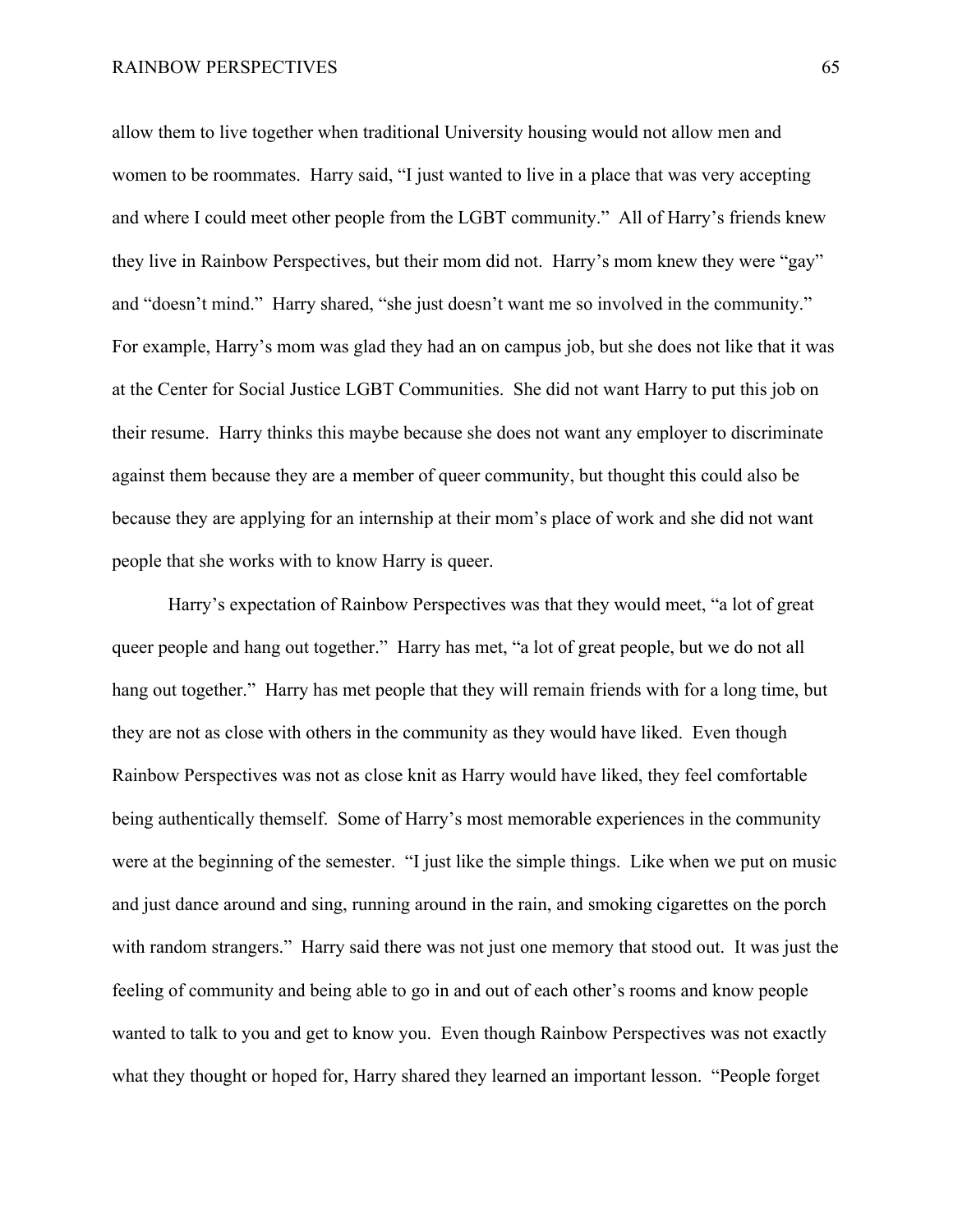that just because we are in the same marginalized community that doesn't mean we're all going to like the same things or we're all going to be best friends […] We're just all still people and some people don't click." Harry thinks that Rainbow Perspectives students would be closer if there were more planned activities and structured introductions when new individuals come into the community.

Through being a part of the program Harry has become more self-assured with their gender identity and sexuality. In the fall semester Harry started to change their "look." Harry cut their hair shorter than it had ever been and started to wear "men's" clothes because this was how they were most comfortable. Harry said these changes made them, "a lot more comfortable with myself and I started figuring out who I am a little but more." In the spring semester Harry started taking "T" (Testosterone) and begin to identify as a transgender man to begin transitioning from female to male. Harry shared that transitioning and starting hormones was something they had been thinking about for over a year, but they were concerned about what their mom might think, but she has been supportive although she still needs sometime to continue to work through it. Harry was glad they had Rainbow Perspectives for support and guidance. "People in Rainbow are also on hormones and are in different stages. Their support has been very important to me."

Harry would make the decision over again to live in Rainbow Perspectives as a sophomore, but for 2014-2015 they planned to live in an apartment on campus. Harry was excited to live in an apartment, have their own bathroom, and continue their transition. Harry plans to stay in contact with some of their closest Rainbow Perspectives friends, but knew some they would "drift" from. Harry says, "friendships end. Some people are only supposed to be there for a short period of your life and I'm okay with that."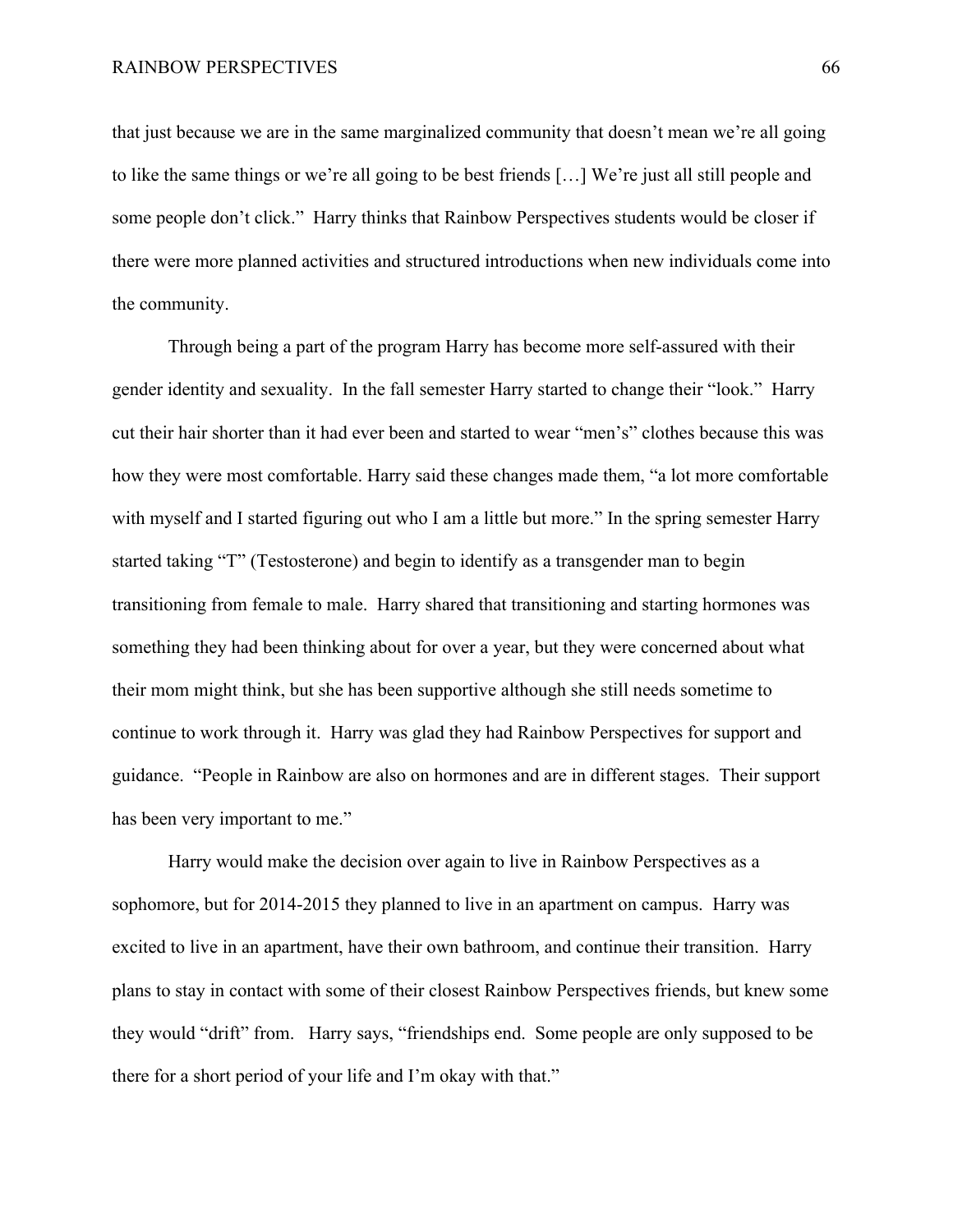### **Lenore**

Lenore was a junior transfer student from a community college in the same state as the research site in Fall 2013. She was a new student and new to living in Rainbow Perspectives. At the end of the 2013-2014 academic year she lived in Rainbow Perspectives for two semesters. She self identified her gender as woman, sexuality as questioning, and race as white. She knew she wanted to live on campus for at least one year, but was concerned she would be placed in a freshman residence hall because she knew that transfer students get housing "left overs" and she did not want this to happen. She learned about Rainbow Perspectives through the Enrollment Pathway and it sounded interesting and so she filled out the application. She thought that living in Rainbow Perspectives could be a win-win; not living in a freshman residence hall as a junior or an undesirable location and exploring "LGBT issues." Lenore said, " I wanted to be able to explore my sexuality and not be judged for it." Lenore's whole family knew she lived in Rainbow Perspectives but, "they don't seem to understand why I live here. I have told them I am pretty sure I am not 100% straight, but they keep saying, 'you're not gay, we just need to find you a boyfriend." Lenore was close with her family and does not feel like they are not supportive, but just in "denial."

Lenore's expectation of the Rainbow Perspectives was, "I could just be myself and not get judged for it." Lenore "had no friends" coming to the research site so she wanted to connect with other students and start to build a friend group. She thought Rainbow would help her connect more quickly. Some of Lenore's expectations were met and some were not. "I did have a bigger group of friends at the beginning [of the semester], and then the first couple months wore off and now I have two really good friends in Rainbow." She was glad she made these close friends and realized her initial thought that everyone in the program would be friends and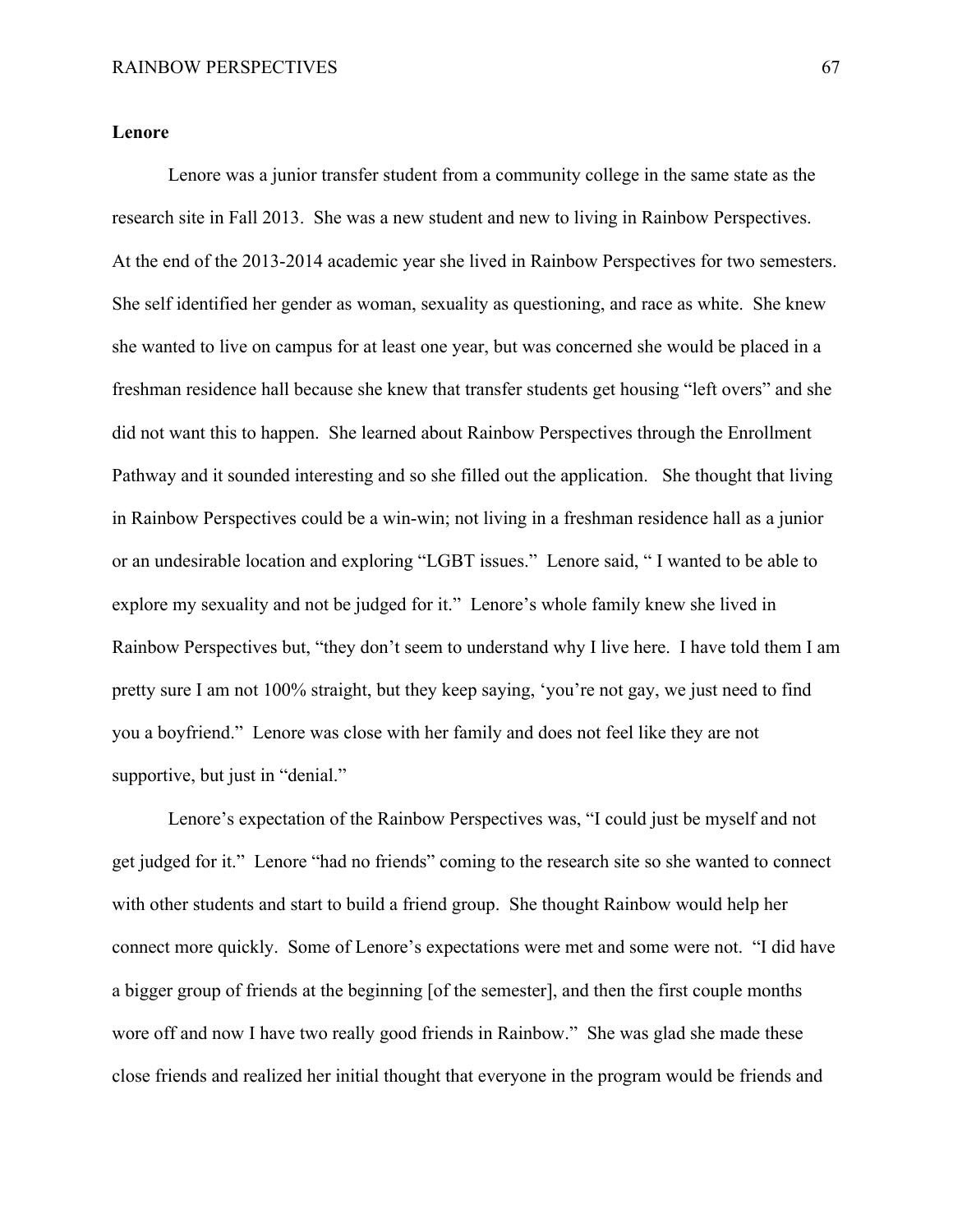hang out may have been a bit unrealistic. Lenore described Rainbow Perspectives as a "judgment free zone." Even though not everyone was friends, Lenore says, " I feel like I can breathe here." She described living at home and the intense pressure of her parents' expectations and "putting on a happy face." Lenore did not feel she was able to cry at home, but in Rainbow Perspectives she felt "safe to be myself." Lenore battles depression and living in the Rainbow Perspectives made her realize it is important to reach out and get support. This led her to talk about her dissatisfaction with the Peer Mentors in the Rainbow Perspectives. She wished the peer mentors would have stayed out of the drama of the group and be better resources to all students. She said, "I wish I felt more comfortable talking with them. I have found support on campus, but not through them."

Lenore's favorite experience in the program was just "talking." Her favorite times in Rainbow Perspectives were when some of her friends would be in her room and they would talk about things she had never discussed before – "real stuff".

I know it is kind of weird, but I am the type of person that everything needs to be questioned. Like, that is why I self identify as questioning. I am asking questions; I am trying to figure it out. Then coming to Rainbow I meet all these people that have known forever they were gay and I'm just like how? How did you know that? We talk endlessly for hours.

Through being a part of Rainbow Perspectives Lenore felt like "not being straight" and questioning her sexuality was really "okay." At the beginning of the semester she was afraid to talk about her sexuality. As the year progressed and the more conversations she had, "it's just helped me become okay with it within myself." She feels she has benefited from not having the noise of living at home with family or dealing with a freshman residence hall to "teach me that there are people out there who accept it, believe it and are okay with it."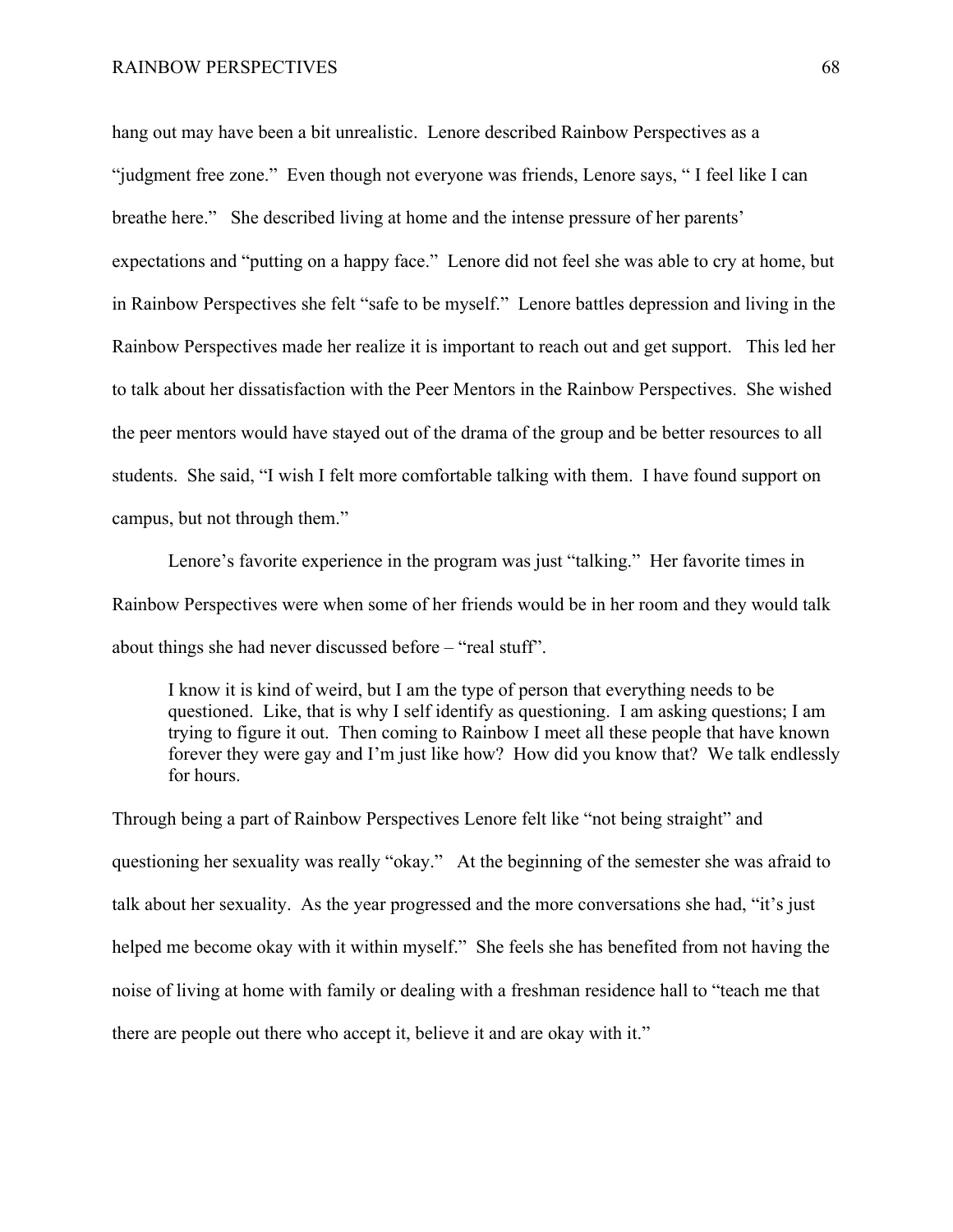Lenore would make the decision to live in Rainbow Perspectives as a new transfer student again, but was disappointed in the lack of community and activities provided. She applied to be a Peer Mentor next year because she wanted to be part of changing Rainbow Perspectives and making it into a stronger and more active community. She also wanted all students in the community to feel supported by the Peer Mentor, not just the ones in which they were friends. If Lenore does not get offered the Peer Mentor position she will live off campus due to financial realities. She can live off campus for less money and than living on campus with a meal plan. Lenore said, "even if I do not get the Peer Mentor job maybe it just means I am ready to move on. Maybe I need to end this chapter and start a new one." Either way Lenore looked forward to a fresh start next year, maybe in Rainbow Perspectives or maybe starting a new adventure off campus.

#### **Nora**

Nora was a senior in Fall 2013. She was a freshman at the research site in 2010 and starting living in Rainbow Perspectives as a sophomore in fall 2011. At the end of the 2013- 2014 academic year she lived in Rainbow Perspectives for six semesters. She self identified her gender as female, sexuality as queer, and as white. She learned about Rainbow Perspectives when she received an email from her school dean promoting the launch of the new program in fall 2011. She was immediately interested in the program because she want to be part of a community that was "united." She found her freshman residence hall to be disconnected and chaotic and was looking for another type of experience. At the same time she understood it was queer focused and this appealed to her. Nora said, "the University definitely needed something like this and I figured if more people signed up for it, it would be something that would happen [...] the higher the numbers - the more likely it is to stay for people who need this sort of living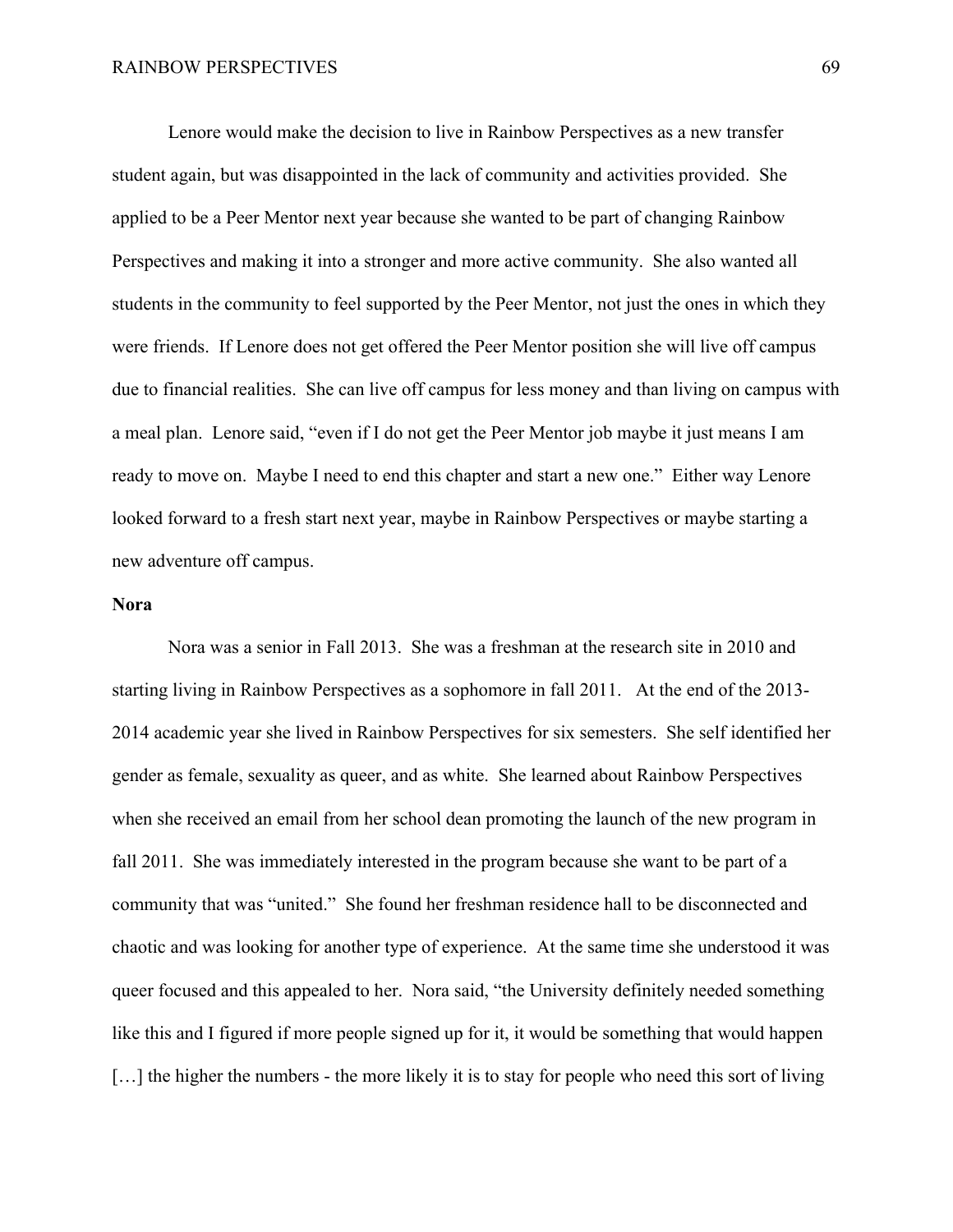situation." When the program was being promoted to students in spring 2011 she remembered students making jokes about the concept of the program and there was chatter that some students might take advantage of the program by "boyfriends and girlfriends" using it to live together without their parents knowing. This train of thought did not make much sense to Nora, but she chalked it up to a lack of understanding of the queer community and was not upset by it. She applied to the program and was accepted and has lived in Rainbow for the past three years.

Nora's family knew she lived in Rainbow Perspectives, but she did not find herself talking about her living situation very much. She said, "if anyone asked, I would feel comfortable telling them." Her parents are supportive, but they have discussed Rainbow Perspectives minimally. Nora's expectation of the program was that it would be a "safe place" to live and it has met her expectation as this. "Everyone can be comfortable walking around the halls and not have to worry that something is going to happen." Nora does wish Rainbow Students actually worked on a community project or least there was some "learning aspect" to Rainbow Perspectives. Each year she has lived in the program she has understood the program expectation that community members would need to work together on a project, but this has never actually happened. She thinks if there was an academic course attached to living in Rainbow Perspectives this expectation might be more easily reached. Nora said about the program, " I think intentions are great, but somebody needs to step forward and say we absolutely need to do this."

Nora described Rainbow Perspectives as a place where queer people can exist without being afraid that someone will not want to live with them or say or do something negative. She said, "it is a place where I can live among people that I see eye-to-eye with in at least some ways – in a social justice way." Nora believed that Rainbow Perspectives is important to the entire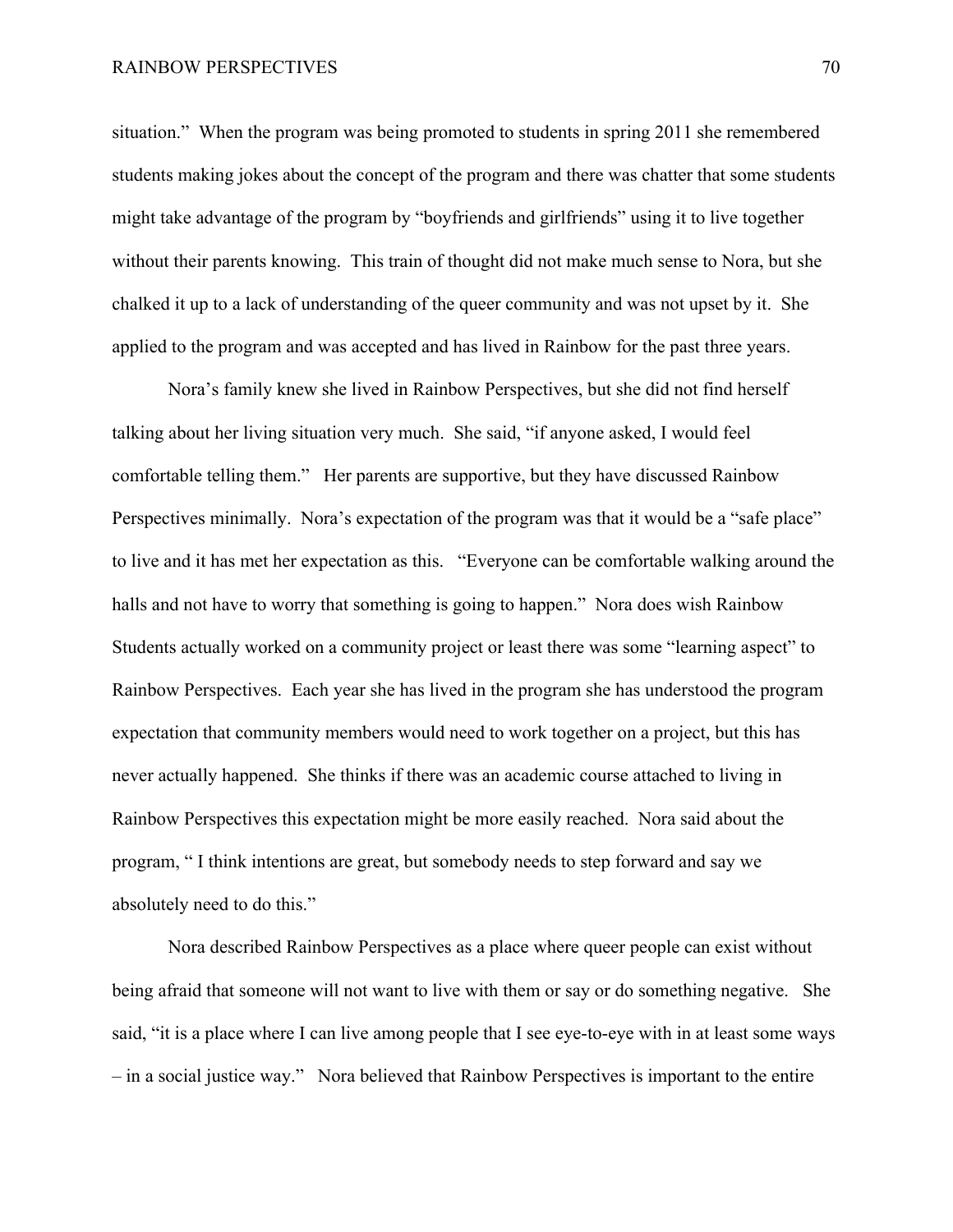queer community, but especially for transgender or gender non-conforming students. She said, "I actually see differences between how trans students are treated compared to gay students. I almost think a safe space is more important for people that are trans because there is still a lot of violence against the trans community." She also describes the community as "dis-jointed." Although, she is happy to live in Rainbow Perspectives not everyone gets along and she wishes there was a more united community. Nora said about the program, "some people will use it to socialize and have a more community-like setting and others will just use it as a safe and quiet space they can retreat to." Nora thought both of these views of the community are fine, but there is an impact on the cohesion of the community.

Nora's favorite experiences in the program were "just speaking with people." Nora said, "I tend to have better conversations with my neighbors than I have with people in my classes. We seem like we are totally different pages." She shared that in her classes students were not social justice focused and that she has been offended by comments made in her courses. These comments have never been directed at her, but were simply ignorant. She specifically talked about a professor making fun of the deficient number of women in science. The professor was trying to be funny, but came off as offensive instead.

Through being a part of the program Nora's feelings about her sexuality and gender identity have not "changed." She has met more people that understand what she means when she says that she identifies her sexuality as queer, but this did not impact how she felt about herself. Nora feels strongly that you should not have to "announce" your sexuality or have to identify with one particular label. Living in Rainbow Perspectives has made her more secure in this mindset, but also better understand why others like "labels." Nora said, " There is a sense of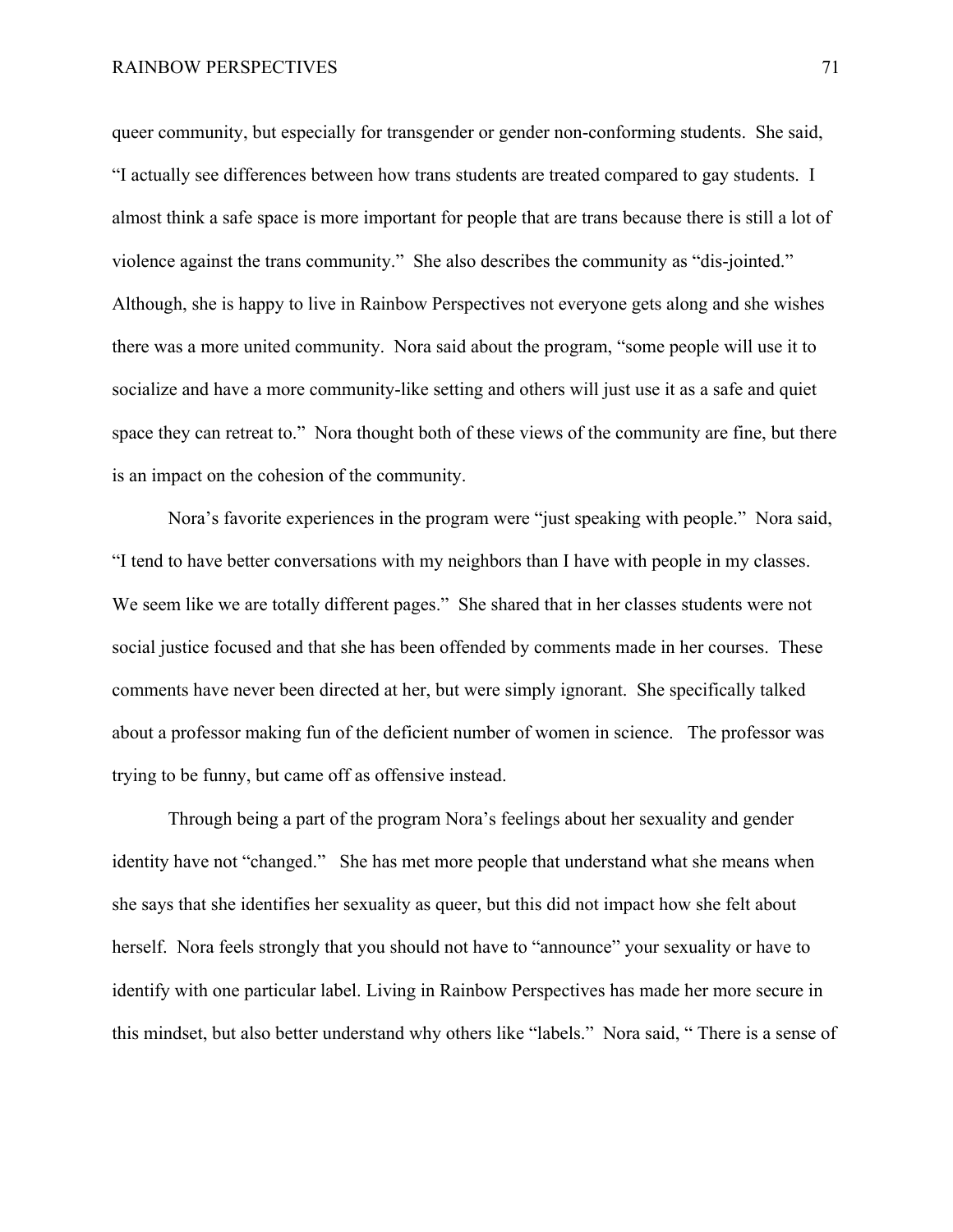pride in what someone is, and I think that is a good thing. Not everyone is proud, so it is great that people here are proud of who they are."

Nora was graduating, so she did not have the opportunity to live in Rainbow Perspectives again. She valued having the opportunity to live in Rainbow Perspectives for six semesters, but believed there were ways to maintain the excitement and community that is created in the first few weeks throughout the entire year. She thought there should be more Rainbow Perspectives specific programming and staff should "check-up" on the group more often. After graduation Nora's plan was to "get a low-end car and job." She will miss the diversity of the community and all her friends, but she was ready to take on the world beyond Rainbow Perspectives.

### **Robert**

Robert was a senior student living in Rainbow Perspectives in Fall 2013. He was a transfer student that entered the University and Rainbow Perspectives in fall 2011. He transferred from a small college in rural Pennsylvania. At the end of the 2013-2014 academic year he lived in Rainbow Perspectives for six semesters. He self identified his gender as male, sexuality as gay, and as white. Robert described the school he transferred from as, "not diverse at all." He believed he was one of only five out queer students on campus at the time he was a student. At his previous institution he experienced many challenges as a result of being an out gay man. He encountered homophobia in his freshman residence hall and at campus events and there were no recognized queer student organizations or specified staff members designated to support and foster community for queer students on campus. Robert founded a student dance team on campus during his freshman year and became an orientation leader his sophomore year. Despite his efforts to become an active member of the community, the lack of visible institutional support for queer students made him feel isolated and alone. The final incident that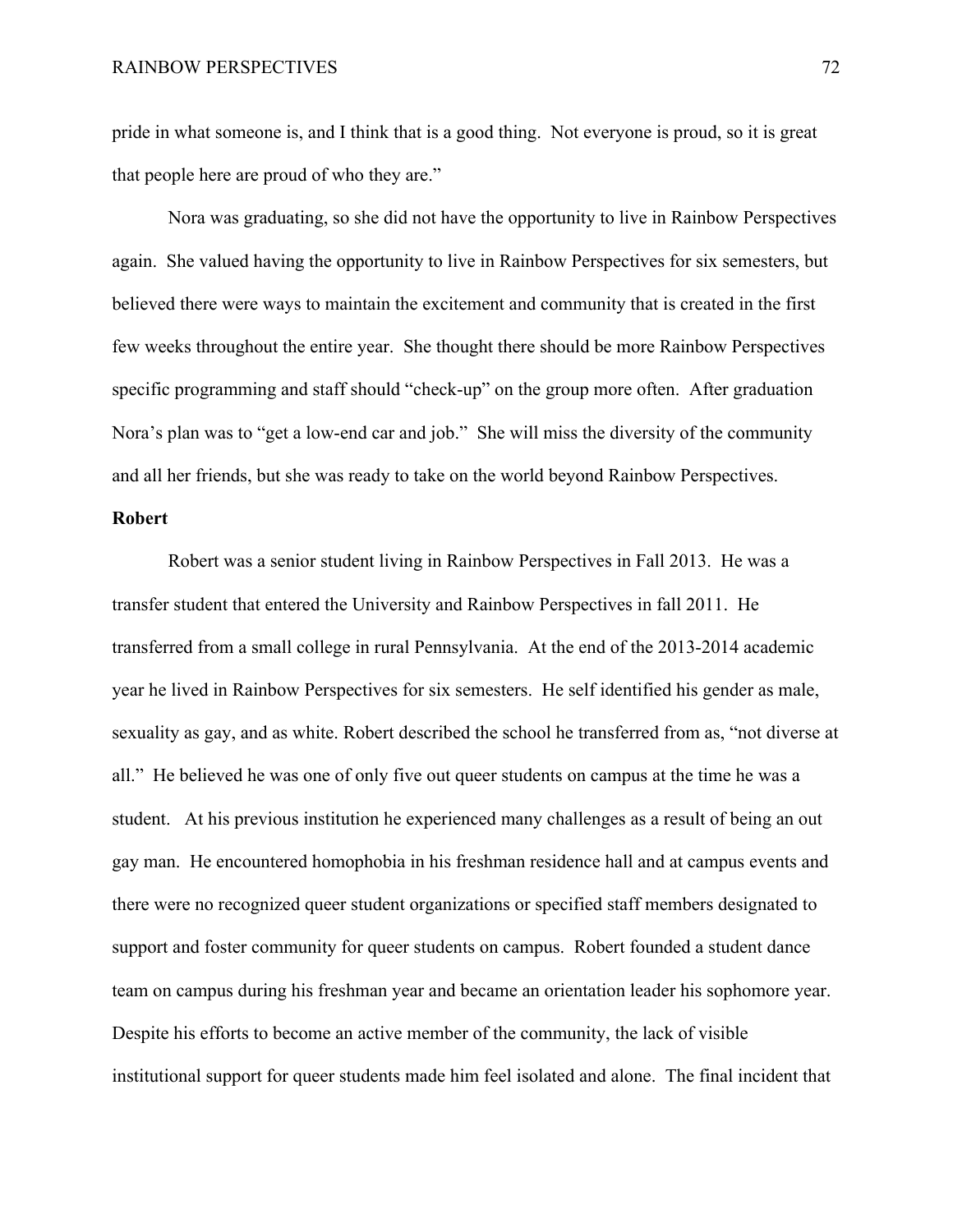solidified Robert's need to transfer was during his sophomore year, he was targeted on campus due to his sexuality and assaulted with a knife. Robert's terrible experience at this institution was published in a national newspaper. In the article, he stated that he would like to transfer to the research site.

Unfortunately, Robert was not admitted to the research site as a transfer student for fall 2011 admission. When he did not get accepted, he really did not know what he was going to do in the fall. He knew he was not returning to his old institution and he was contemplating attending community college. In a serendipitous turn of events, the article Robert was featured in made its way to the Senior Dean of Students at the research site who followed up to see if the student was actually going to attend. Through this follow up it was learned that Robert was not admitted to the research site. The Dean had Robert's admission portfolio re-reviewed and although he was initially denied admission he was extended an offer of admission for fall 2011 after the second review. Robert said, " I was so happy and my family was so happy we were crying and yelling and so thrilled when we found out." In a way Robert said he is glad everything happened to him at his previous institution, "not in the sense that I love what happened to me, but because I know if it would have been any other of those gay students at school, they would not be alive today. I had a strong mentality and I could just take it, but not everyone is able to do that."

Since Robert was admitted as a transfer student and admitted late there was no on campus housing available for him. He learned about Rainbow Perspectives from an acquaintance in Delta Lambda Phi, the queer fraternity on campus. He met with the Director of Social Justice and LGBT Communities and was admitted to the program during the summer. Robert said, "I was a little apprehensive, but I was also super excited, because it was like, wait, there's going to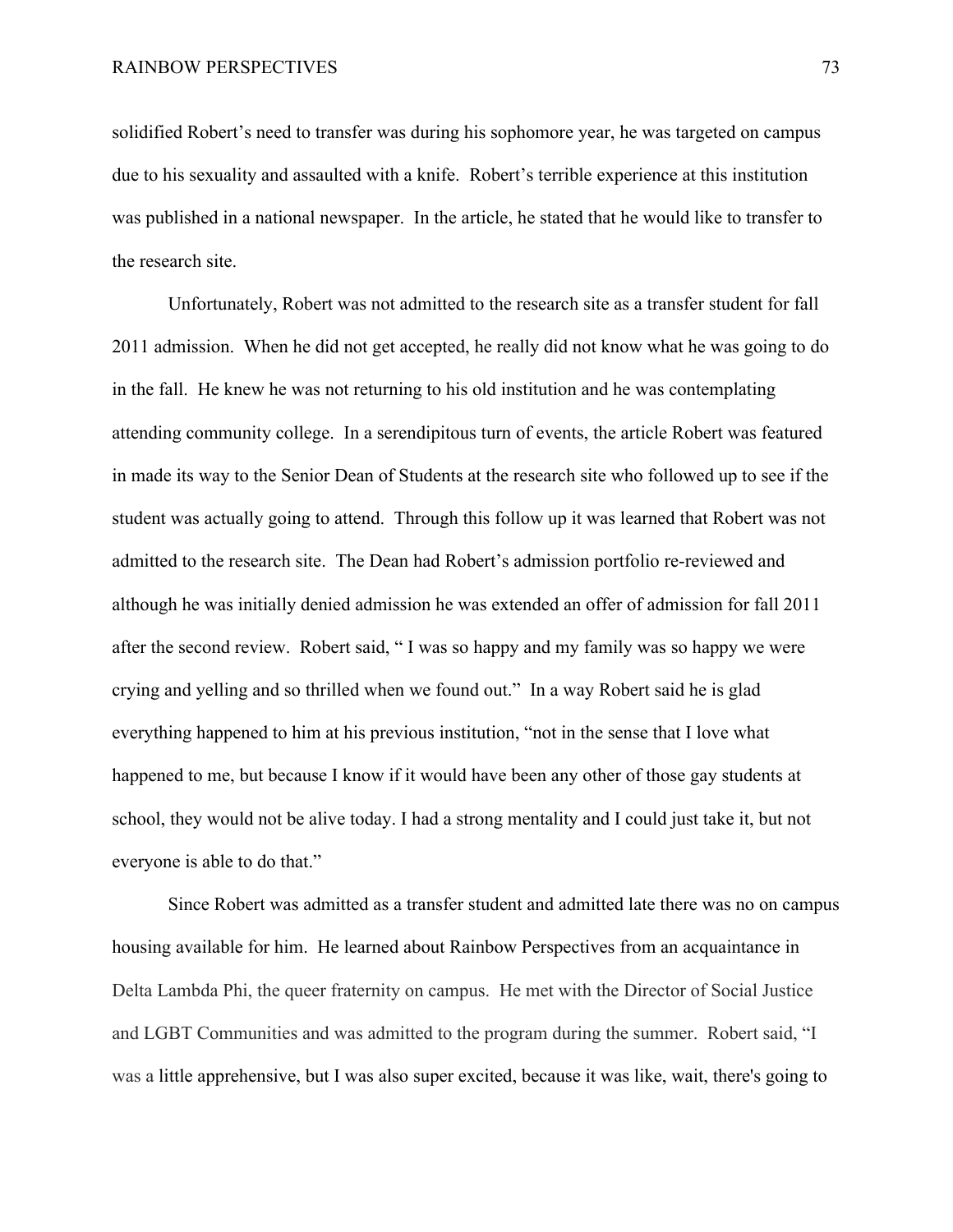be a dorm where there's all gay people?" Robert was also just "grateful to have a roof over his head" as well because there is not typically enough housing for transfer students at the research site. Robert's family and friends all know he lives in the community and are incredibly supportive.

Robert's expectation of the program was that it would be a community within a community. "[Y]ou're at [the research site], in the LGBT community, and living in a house centralized around these issues. I just thought it would be a relaxed and free environment, almost like fluid and it is." Overall, Robert believed the program was a great experience. "You do not have to be gay or even identify under the spectrum to live here. There are so many allies in the building." Robert described the program as a great place to learn, "but not even learn like, book learn, just learn from other people's stories, where they've come from [.] [I]t's just a whole new experience besides the classroom experience. It's learning to live independently and also cohabitating with all these other people that might even be in the same position you are."

Robert felt that Rainbow Perspectives was a community, but there were no mandatory meetings and programs as he was under the impression there would be. He said the most frustrating aspect of the community was that "no one seems to take responsibility" for the program. Robert shares, "If they [administration] say there is going to be programs and a vibrant community they should ensure that happens." Each year Robert lived in Rainbow Perspectives he felt the program has gotten better in some ways (more students living in the community, better room and bathroom layout, more responsive Peer Mentors), but also each year the community got further disconnected as the semester progressed. Robert attributes this to the lack of intention in planning to create and sustain relationships and community in the program.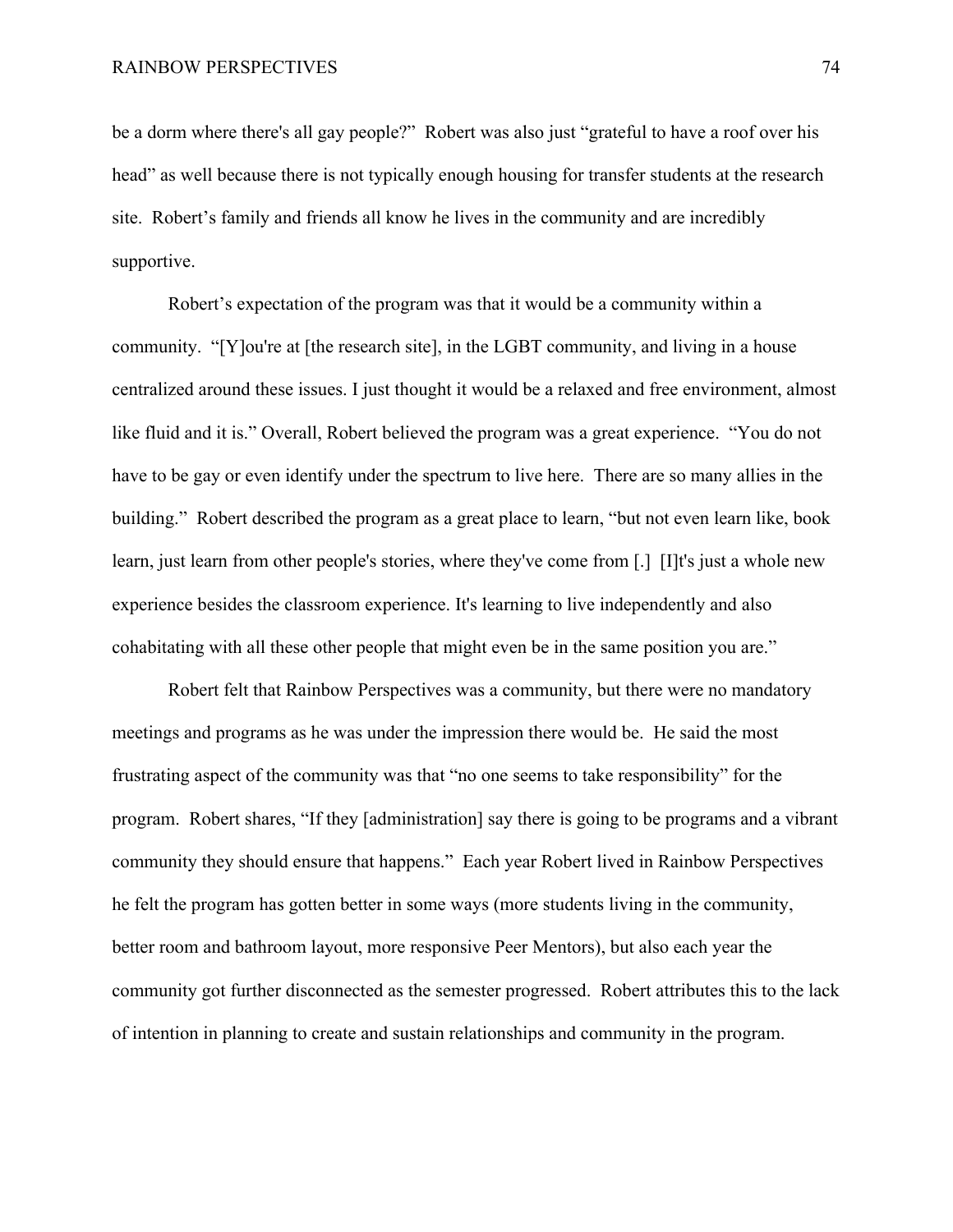Robert's most memorable experience in the program during 2013-2014 was when many of the students took a tour of NYC and learned about important queer aspects of the city. Robert shared that is was great to see students interacting outside of Rainbow Perspectives and learning more about the queer community in NYC and the impact of queer leaders in the movement. In general, over the past three years he just remembered all of the people he has gotten know that were able to, "come out and just really love themselves" while living in Rainbow Perspectives. Robert will never forget the impact the community has had on himself, but also others.

Through being a part of the program Robert has learned more about the gender identity and sexuality as a spectrum. Robert still feels strongly that he is, "gay and that is it." But he did not understand the fluidity of gender and sexuality before living in Rainbow Perspectives. He talked about now being familiar with the Kinsey scale, preferred gender pronouns, and just learning to be a more effective and knowledgeable advocate for the queer community by being more mindful. "Before I lived in Rainbow I really felt like 'queer' was a bad word, but now I understand how it can be more inclusive and empowering." Rainbow Perspectives really opened Robert's eyes to the diversity of the queer community. Robert, said, "I've really grown, from being that sad, silenced kid at [his previous institution], and now, being empowered and knowledgeable about queer social issues and political issues."

Robert would make the decision to live in Rainbow Perspectives again. Even though he was disappointed in the lack of cohesion in the community over the past few years. He cannot imagine living anywhere else. "I am very happy that I came here and I got to experience everything I did, because I would have *never* had an experience like this outside of Rainbow." Robert said he, "feels ready to take on the world" and looked forward to taking the experiences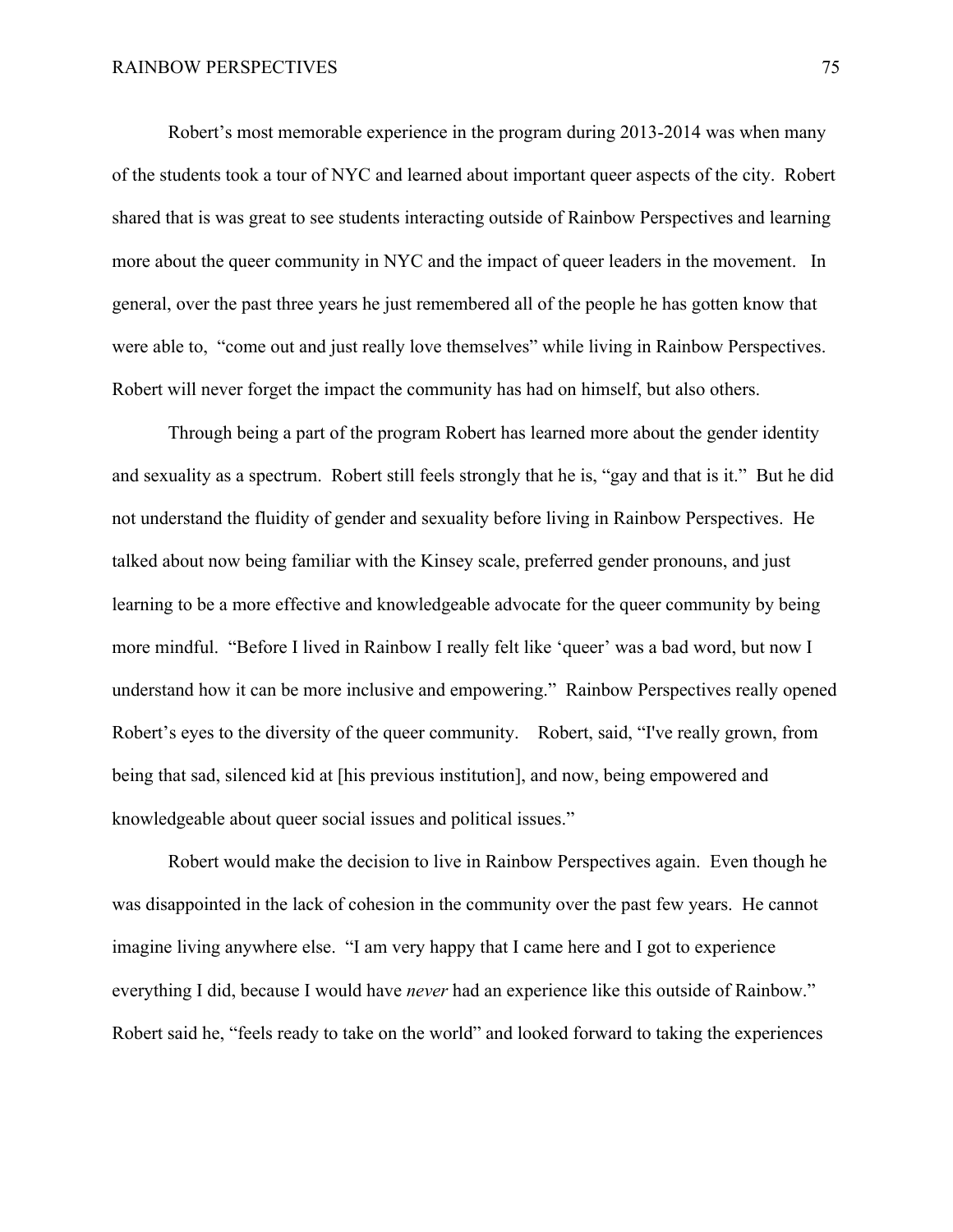he had in Rainbow Perspectives into the world beyond his undergraduate experience. Robert is not living in Rainbow Perspectives next year because he is graduating.

### **Sky**

Sky was a sophomore transfer student from a small private university in Connecticut in the Fall 2013. She was a new student and new to living in Rainbow Perspectives. At the end of the 2013-2014 academic year she lived in Rainbow Perspectives for two semesters. Sky self identified her gender as female, sexuality as butch lesbian, and as white. Sky talked at length about her gender identity. She identified as female during the study, but thinks transgender man might be closer to her gender expression. She shared that she, "is still figuring it all out". She first learned about Rainbow Perspectives and programs like it after attending a queer focused college fair in Boston in 2011. She went with her parents to the college fair and they were impressed with the amount of resources at the research site for queer students. Sky has been out since she was 12 and struggled in junior high and high school to fit and feel comfortable. She experienced harassment regularly. Sky's parents were very proactive in her college search because they wanted to show her that "it gets better." They wanted her to see that if she could get through high school successfully there was a whole other world that was more accepting. Sky did not attend the research site because her high school grades did not allow her to gain admission so she attended a small private university in Connecticut. Sky described this institution as, "lacking queer community." There was a queer student group on campus, but "it was a majority of straight allies."

Sky transferred in fall 2013 to the research site and attended the queer focused student orientation, Community, during the summer. She had not signed up for on-campus housing before this time, but at the orientation she met several students living in Rainbow Perspectives.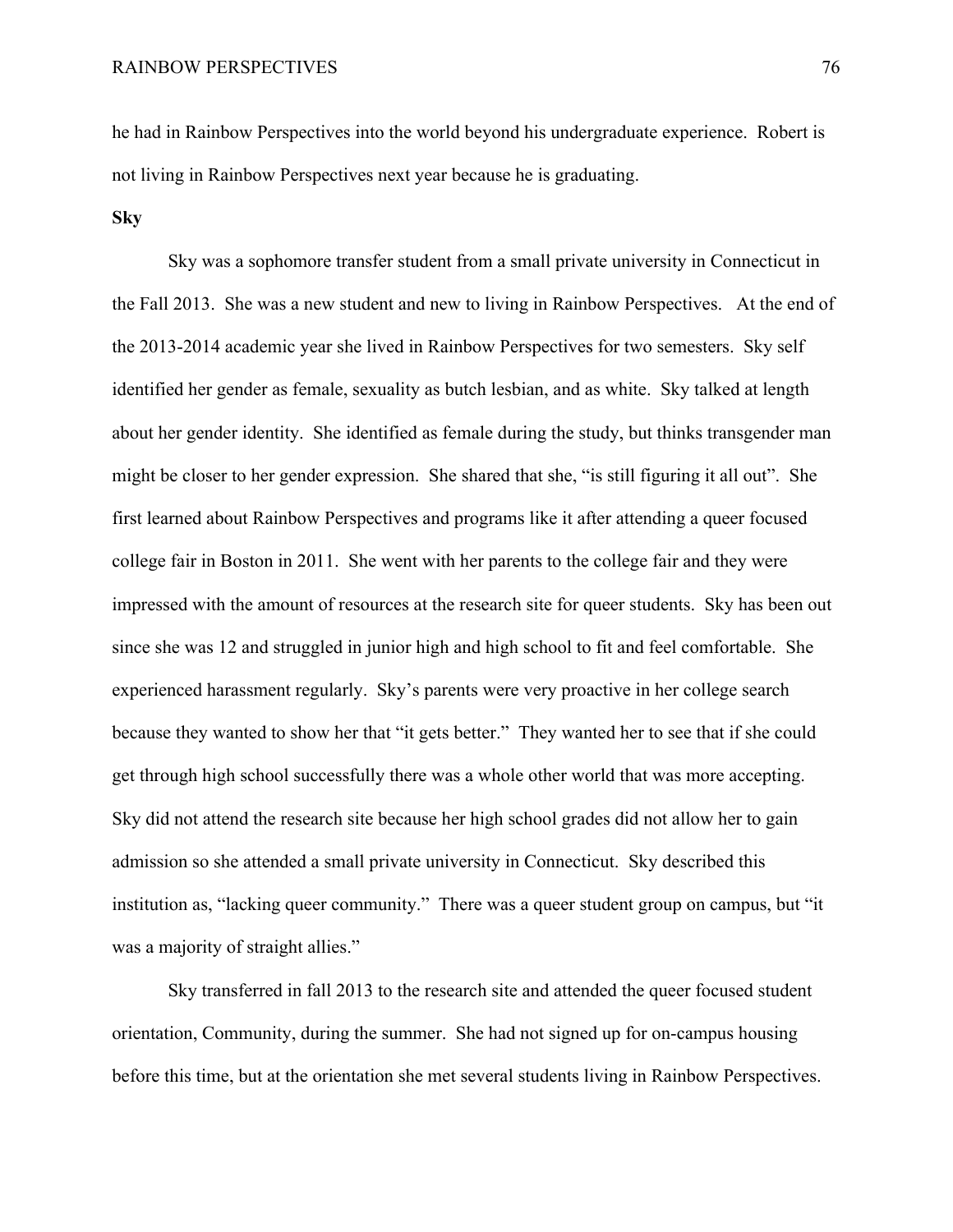Sky said, "once I saw faces of people that were in it [Rainbow Perspectives] and that I enjoyed their company I decided I wanted to be part of it." Sky's family and friends all know she lives in Rainbow Perspectives and they are supportive.

Sky describes Rainbow Perspectives as a queer friendly living space and has really enjoyed meeting different kinds of people. She said, "I have met people that identify along the lines of so many identities that I hadn't even heard of - I love that exposure." Sky believed she would not have had these types of experiences anywhere else. Also, the gender-neutral bathrooms are important to Sky. Many times people read her gender as male, so using public restrooms are a source of anxiety for her. In Rainbow Perspectives, she does not have to worry about this. In some ways Rainbow Perspectives has met her expectations, but she wished there was more community involvement and a stronger connection to the Center for Social Justice and LGBT Communities in Rainbow Perspectives. As a new transfer student she met some people in Rainbow Perspectives that she is friends with, but wishes people were more open to connecting. She thought living in a freshman residence hall may have been a better option for her socially because she perceives freshman as being more open to making friends and meeting new people. Although, she also understood that if it was important for her to be part of a queer friendly space a freshman residence hall would not have been the best option.

Sky's favorite experience in the program was meeting her girlfriend that also lives in Rainbow Perspectives. Even though she does not have "a lot" of friends she has found a small group of people in Rainbow Perspectives in which she enjoys spending time. Sky said, "we just have a good time."

Being a part of the program reinforced for Sky that, "people within the GLBT community are judgmental of what you identify as." She felt pressure to go on hormones if she identified as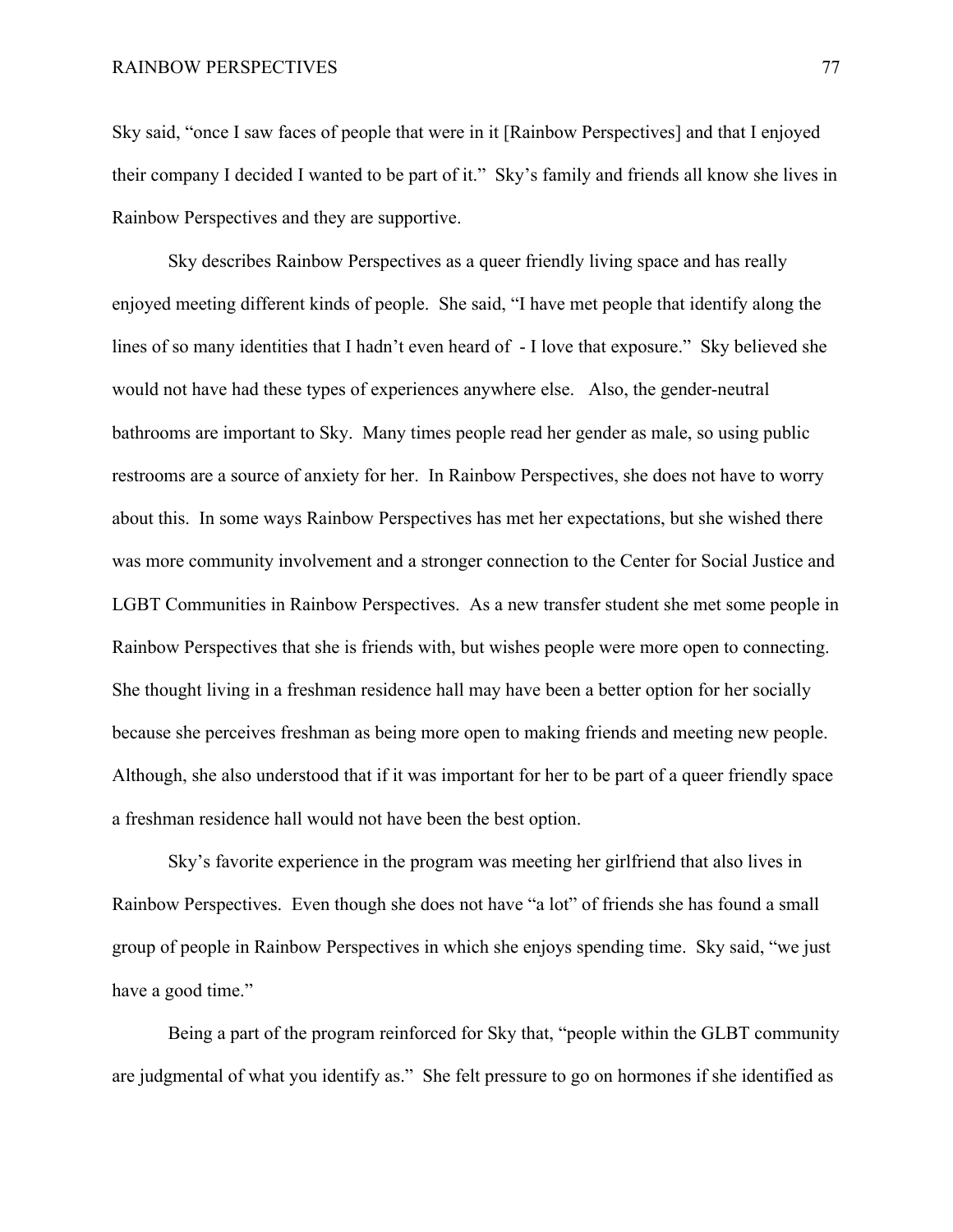a transgender man. Sky said, "if you are not transitioning, you're almost not really trans enough to identify as that." This was an attitude she felt in the queer community before entering Rainbow Perspectives and she still feels those attitudes and beliefs inside Rainbow Perspectives. Although she believes Rainbow Perspectives is a queer friendly space it is not a utopia immune to the realities that exist in and outside of the queer community. Rainbow Perspectives made Sky felt the same way about her gender identity and sexuality as she did before she entered Rainbow – like she does not fit. Sky believed that although the Rainbow Perspectives program is important that it will never take away the complexity of her sexuality and gender identity. Sky said, "I realized that the GLBT stuff wasn't that big of a deal, and I will feel more comfortable wherever I am if I'm more comfortable with myself."

Sky would not make the decision to live in Rainbow Perspectives as a new transfer student again. She wished she would have lived in a freshman residence hall and felt like she could have met more people in that environment and gotten more involved in the University community. Sky realized that she preferred hanging out with cisgendered straight men and it has been difficult making connections with these students while living in Rainbow Perspectives. Sky said, "it would be nice to go outside and throw and football around or something, but no one in Rainbow wants to do that." Also, not only did she not have the same interests as many students living in Rainbow Perspectives the lack of community and activities overall was disappointing to her.

Sky hopes to transfer to a mid-sized public university in the same state for fall 2014. She would like to commute from home next semester and this change would mean her commute would be a short 20 minutes.

#### **Soloman**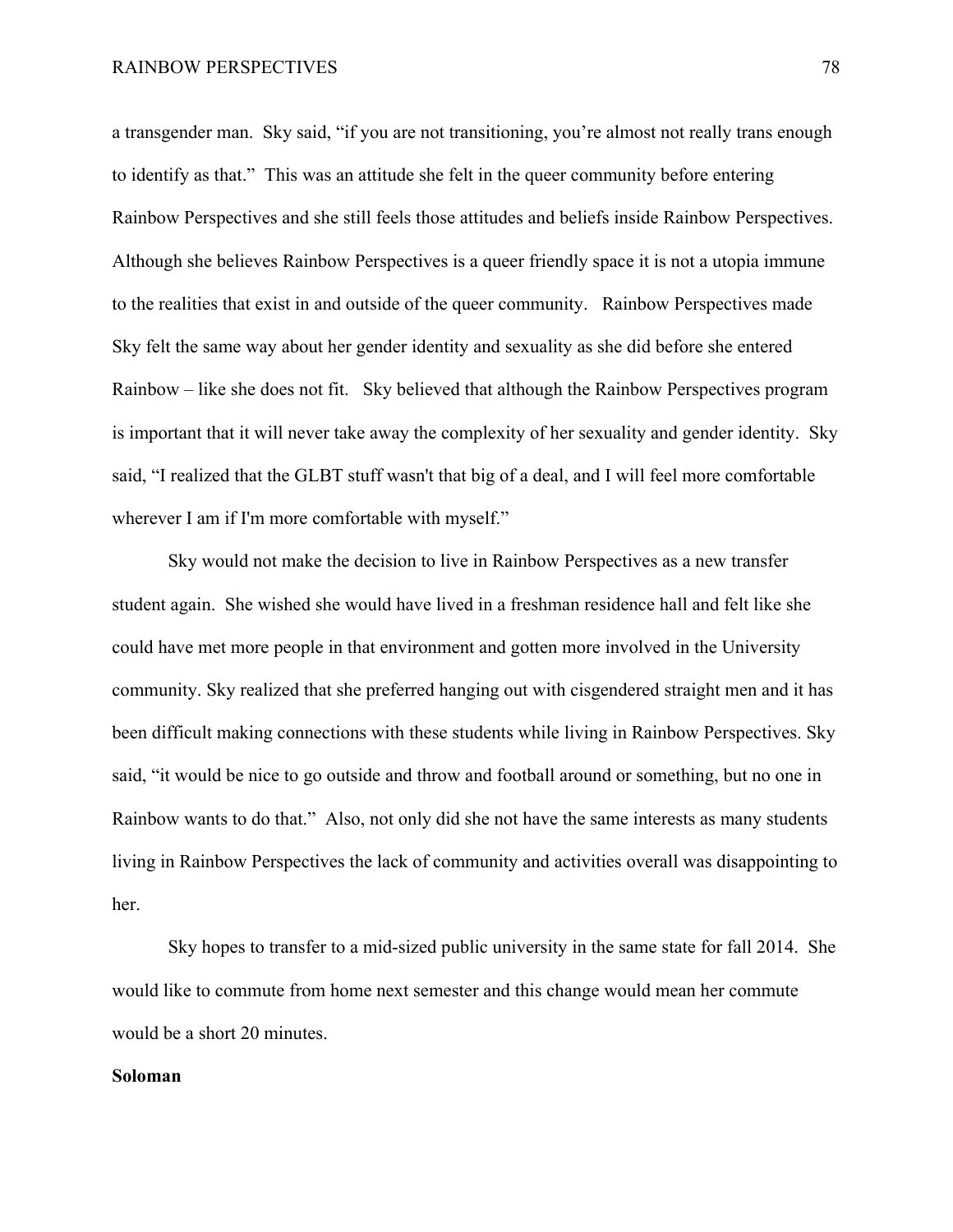Soloman was a sophomore in Fall 2013. He lived on campus as a freshman and started living in Rainbow Perspectives in fall 2013 as a sophomore. At the end of the 2013-2014 academic year Soloman lived in Rainbow Perspectives for two semesters. Soloman self identified his gender as male, sexuality as bisexual, and as African American. He learned about Rainbow Perspectives through living in the Social Justice Living and Learning Community his freshman year at the research site. He chose that specific housing experience because even though it was not "an LGBT community" he thought there would be "open-minded people" that lived there. He was not out to his friends during his freshman year.

He learned about Rainbow Perspectives during his freshman year from a friend that lived there. It was not his plan to live in Rainbow Perspectives his sophomore year until he went through the housing lottery and did not get any of his preferences. At this point he was frustrated "and just wanted guaranteed housing." Soloman knew that guaranteed housing would not ideally be the primary reason motivating him to live in Rainbow Perspectives, but for him this was integral to his decision. Soloman thought he would "feel safer [in Rainbow Perspectives] and it's easier to be out, because last year, I wasn't out." He applied to the program directly through the Center for Social Justice and LGBT Communities and was accepted into the community. Soloman was not out to his family and never plans to be as he believes they would disown him due to their cultural and religious values. His mom has explicitly said she is "anti-gay" and he fears his family would discontinue his financial support if they knew he identified as bisexual. His family does not know he lives in Rainbow Perspectives, but most of his friends do know.

Soloman's expectation of the Rainbow Perspectives was that it would allow him to express his sexuality in a "safe environment." He also thought living in Rainbow Perspectives would help him "learn more about LGBT issues in general." In these ways Soloman's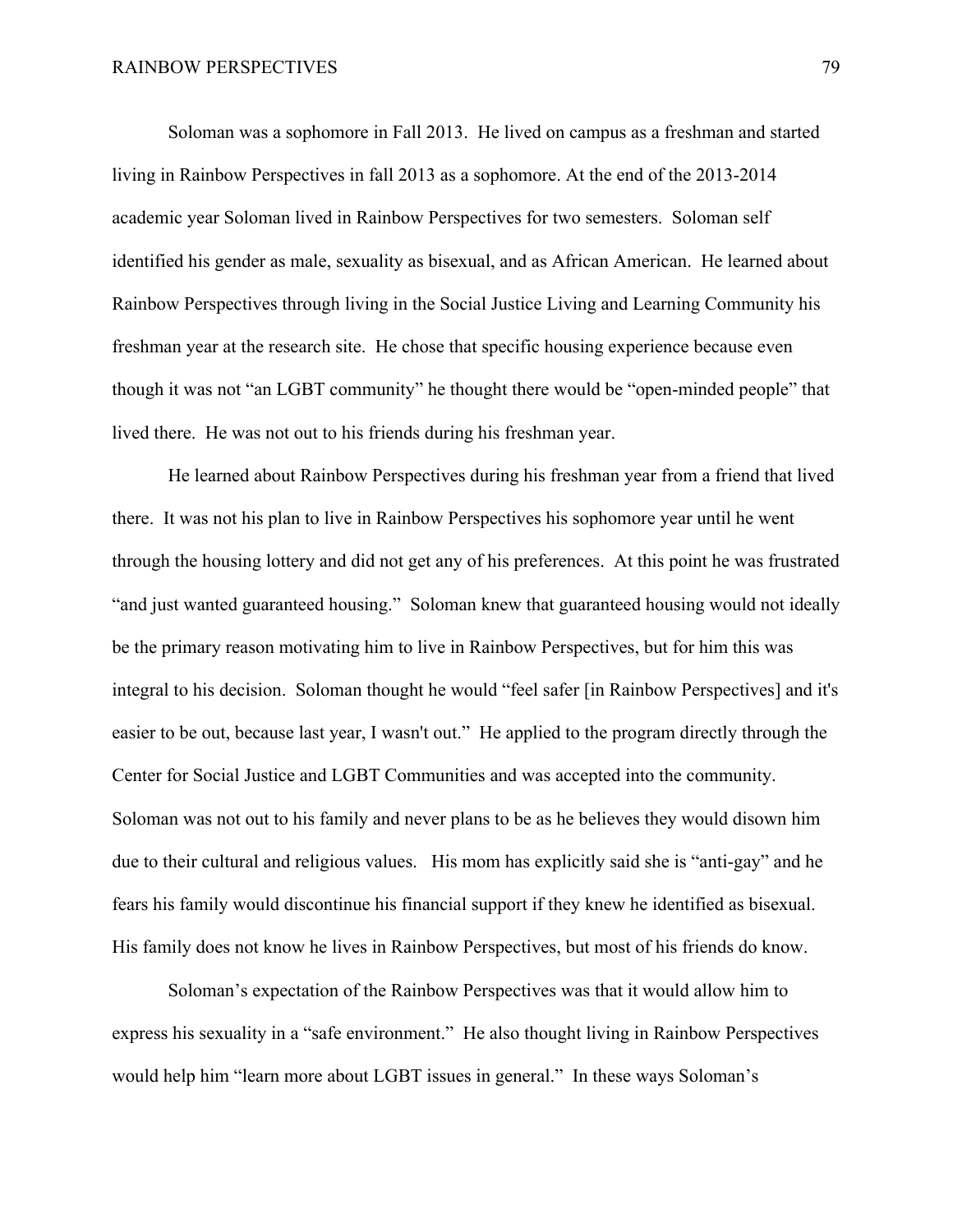expectations of the program have been met. He said, "I have learned more about trans issues specifically. I knew nothing before and now I even have trans friends." The aspect of Rainbow Perspectives that has not met his expectations is the lack of connectedness of the students. Soloman said, "I thought it would be more like a family setting." He describes the students being very divided and cliquey. Soloman attributes this in part to be about race. He describes the groups as being divided by "whites and non-whites" and says there is a clear lack of representation of people of color in the community.

Soloman's most memorable experiences in Rainbow Perspectives were not just events or programs. He said, "I just liked the chance to talk with other gay guys about their lives and their experiences. I have never had that experience before." He enjoyed talking with others about their future – what their families would look like, adoption, jobs, and where they would live. Soloman said he enjoyed taking the trip to New York, but it was the informal conversations that he will remember the most and had the most impact.

Through being a part of Rainbow Perspectives Soloman has become more self-assured in his sexuality.

I stopped questioning my sexuality. I stopped thinking about it as doing something wrong. I now know there are people with me. [K]nowing there are other black gay people make me think, maybe this is normal. I should know it's normal, but I really didn't know other gay black (straight acting) people before I lived in Rainbow Perspectives.

Soloman believes Rainbow Perspectives allowed him to truly be himself and this "relieved some stress and some burden" from him.

Soloman's experience in Rainbow Perspectives was not perfect, but it did influence him. He felt strongly that a "normal residence hall is more united" than Rainbow Perspectives. Soloman attributes the lack of unity to a lack of effort from the Peer Mentors. He felt the Peer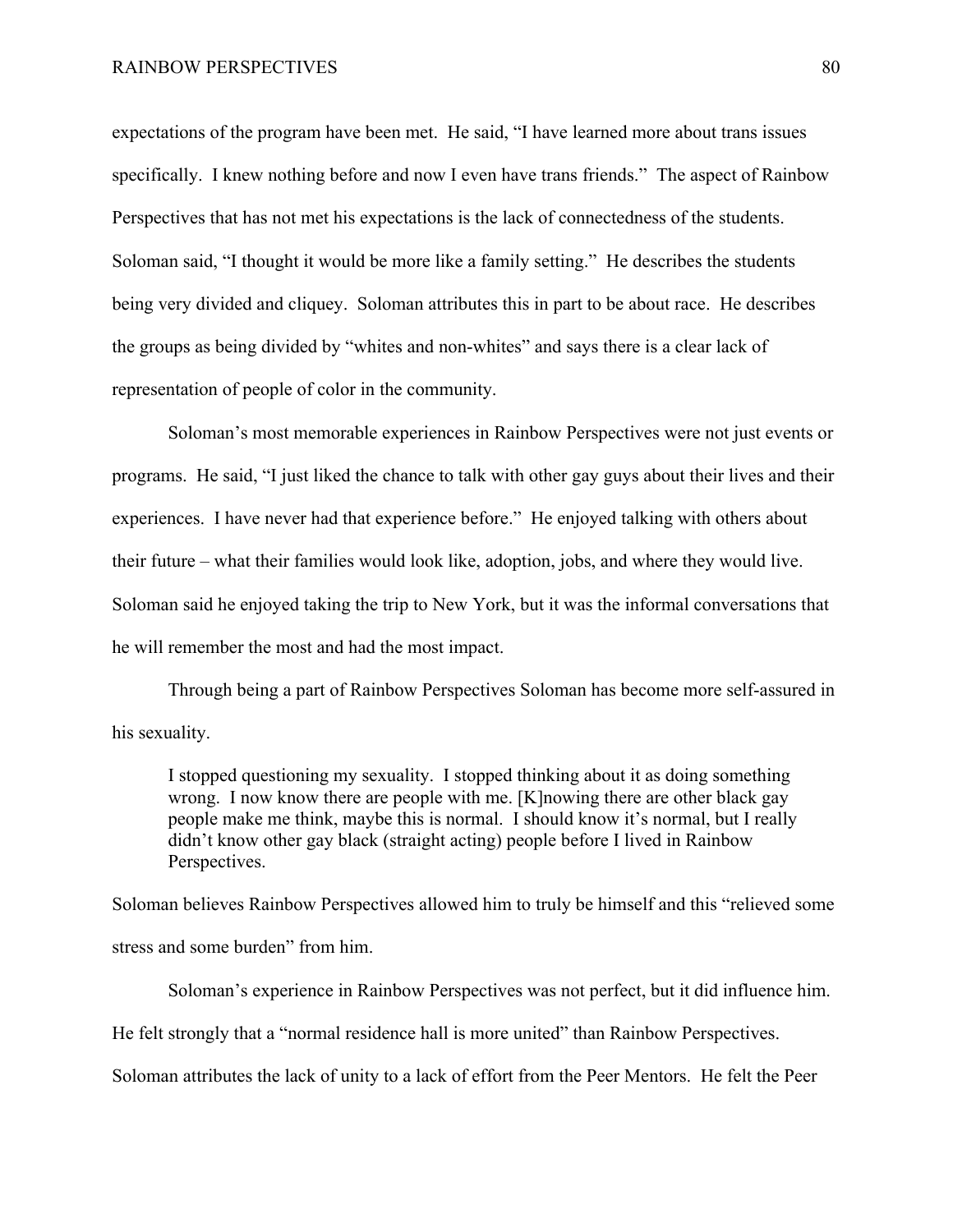Mentors should have provided more specific programming and opportunities to connect for Rainbow Perspectives students. Soloman felt strongly that in the administration of the community there should be more of a focus on race as an intersecting identity that students are working to navigate. He felt the program ignored this element of his identity. To be part of making these changes he applied for the peer mentor position from the 2014-2015 academic year. He has many ideas that he felt will bring the community closer together. Even if he does not receive the peer mentor position he plans to live in Rainbow Perspectives during the 2014- 2015 year.

### **Sophia**

Sophia was a sophomore student in Fall 2013. She lived on campus freshman year at the research site in the Social Justice Living Learning Community. In the middle of the spring 2013 semester Sophia moved into Rainbow Perspectives due to an "emergency room change." At the end of the 2013-2014 year Sophia lived in Rainbow Perspectives for two and a half semesters. Sophia's self-identified gender in the first interview (fall 2013) was male, sexuality was gay and queer, and race was multiracial. During the second interview (spring 2014) Sophia self-identified as a transgender woman, queer, and multiracial.

Sophia became familiar with Rainbow Perspectives as a freshman while living in the Social Justice Living Learning Community and working in the Center for Social Justice and LGBT Communities, but did not become a resident until an emergency room change moved her into the community. Sophia's roommate came home drunk late one night and verbally and physically assaulted her. Sophia knew her roommate was homophobic, but "he kind of kept it quiet." After the assault happened Sophia was told she needed to move out because she filed the complaint. Sophia was placed in emergency housing in Rainbow Perspectives for the remainder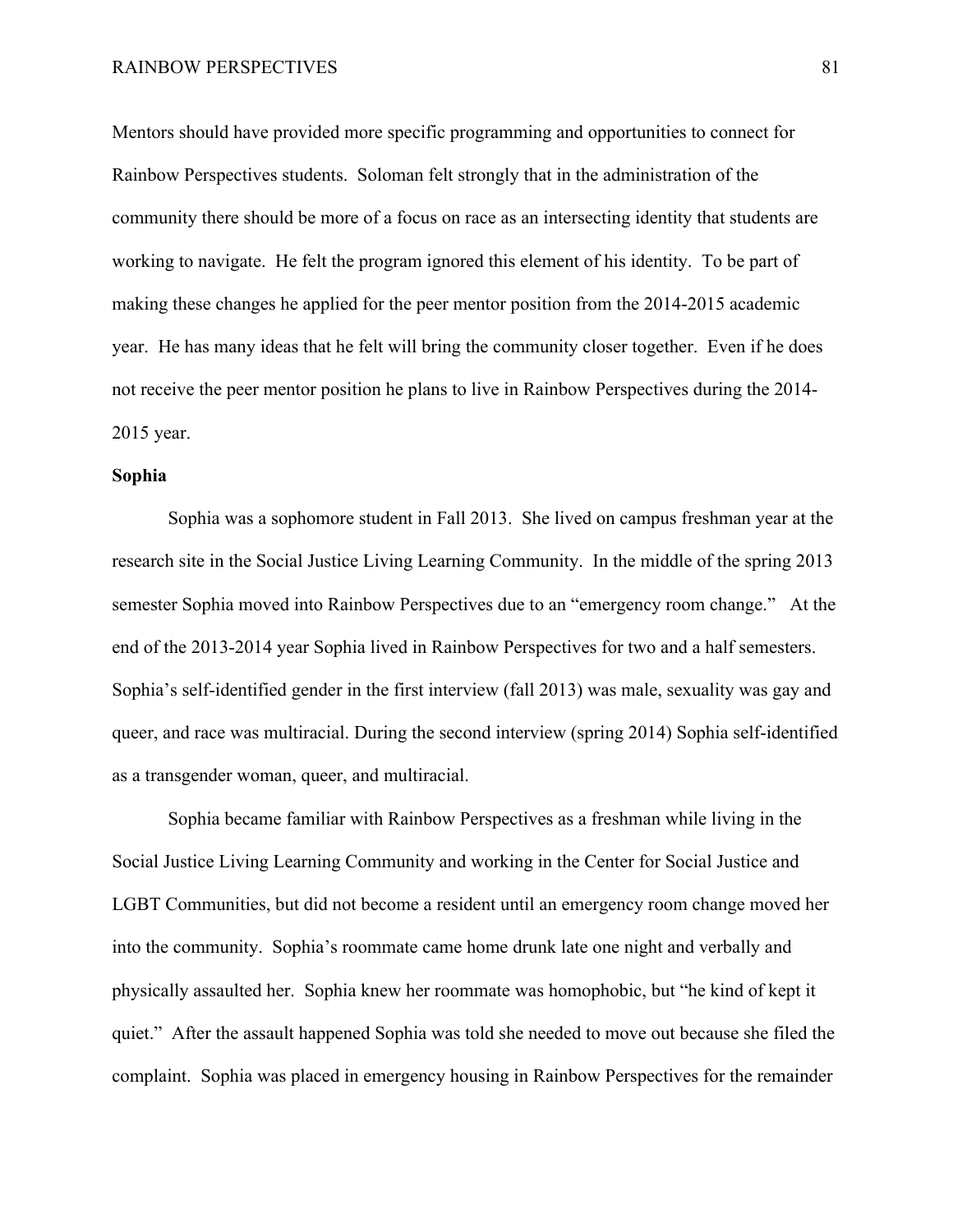of the spring semester. Sophia did not spend any significant time in the community due to having friends in other buildings, but used it as a "safe place" to sleep. Sophia then decided to live in Rainbow Perspective during her sophomore year (2013-2014). Sophia and her good friend decided to live there together. Sophia's parents and friends knew she lived in Rainbow and were supportive.

When Sophia moved into Rainbow Perspectives in Spring 2013 she did not make attempt to be part of the community. Sophia moved in at midnight on a Friday with no help from anyone and the only person that introduced themselves to her was the Peer Mentor. Sophia saw there were already established friend groups and had no interest in trying to break into these.

When Sophia moved into the community in fall 2013 she was excited to meet new people and invest in the community. Sophia explained the feeling at the beginning of the semester in Rainbow Perspectives was, "we're so privileged to have this community let's all be one happy family," but this attitude toward the community did not continue. Sophia credits this deterioration of community to "stereotypical queer drama." The drama typically, "revolves around sex, queer politics, and views on social justice." Even though the community was not everything she had hoped for Sophia felt safe in the community and really valued things like, "walking around the hallway in my heals and no one batting an eye." Sophia grew tired of "stupid drama" during the fall semester and thought it was important for people to understand, "just because people are queer doesn't make us all like each other[.] It is only one aspect; it does not define us in everything. Within the queer community there's diversity in politics, views, and interpretation." When asked in the fall semester if she would make the decision to live in Rainbow Perspectives again she said no, but in the spring semester Sophia was more positive about her experiences and perceptions of the program.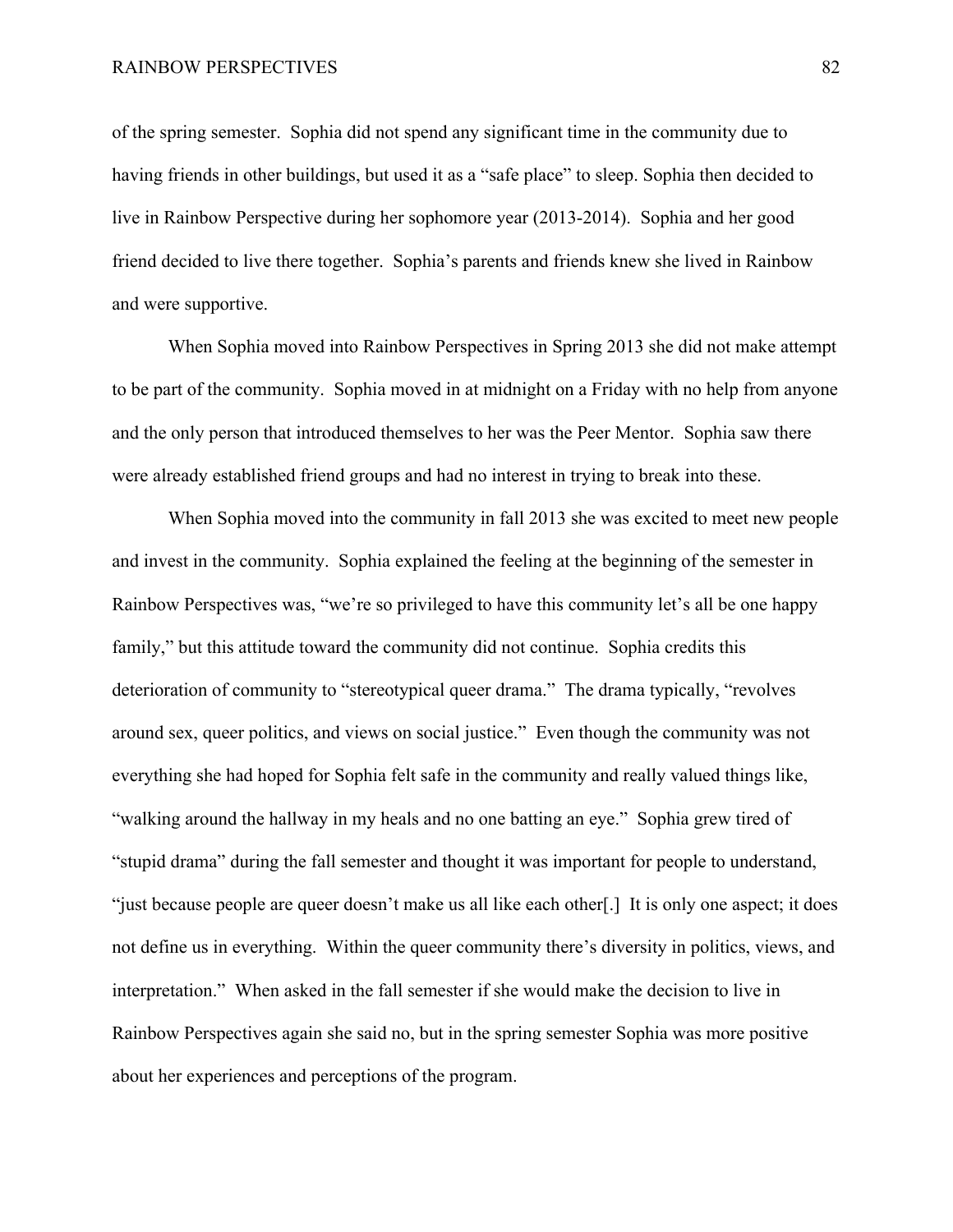Sophia said, "It's like we all lowered our expectations a bit or maybe we became more realistic." Sophia enjoyed her time in Rainbow much more during the spring semester. Also, Sophia came out as transgender in the spring semester and said, "Rainbow was the perfect place to come out." Sophia said coming out as trans to students in the community was empowering and very positive. All the students were congratulating her and very supportive. She also appreciated the gender-neutral bathrooms in Rainbow Perspectives more than she did during the first semester.

Sophia's favorite experience in the program was attending a party in the spring with Rainbow Perspectives students for the first time as "Sophia." She went to the party with people she did not typically hang out with, but had a great time. They had fun at the party and she enjoyed being introduced to everyone as Sophia for the first time. After the party they went and got food. Sophia said, "we have started connecting more now that I have come out."

Sophia learned a great deal in relation to her gender identity and sexuality while in Rainbow Perspectives. Sophia shared that living in the community, "helped me express myself in a different way." During the fall semester, Sophia was exploring wearing make-up and wearing high heels. She was doing this exploring through the support of Rainbow Perspectives students. "One person helped me learn how to do make-up and another helped me learn how to walk in heals. These little things really impacted my life greatly." Also in the fall semester she learned she was attracted to "both cisgendered men and people on the trans spectrum." This made Sophia realize she identified her sexuality as not just gay but also queer. Sophia said, "I am just being exposed to more and accepting more about myself." Sophia said, "I feel a lot more at peace with myself […] I still don't have everything figured out, obviously, and I don't think anybody as all the answers." Even though there is uncertainly Sophia has also found peace.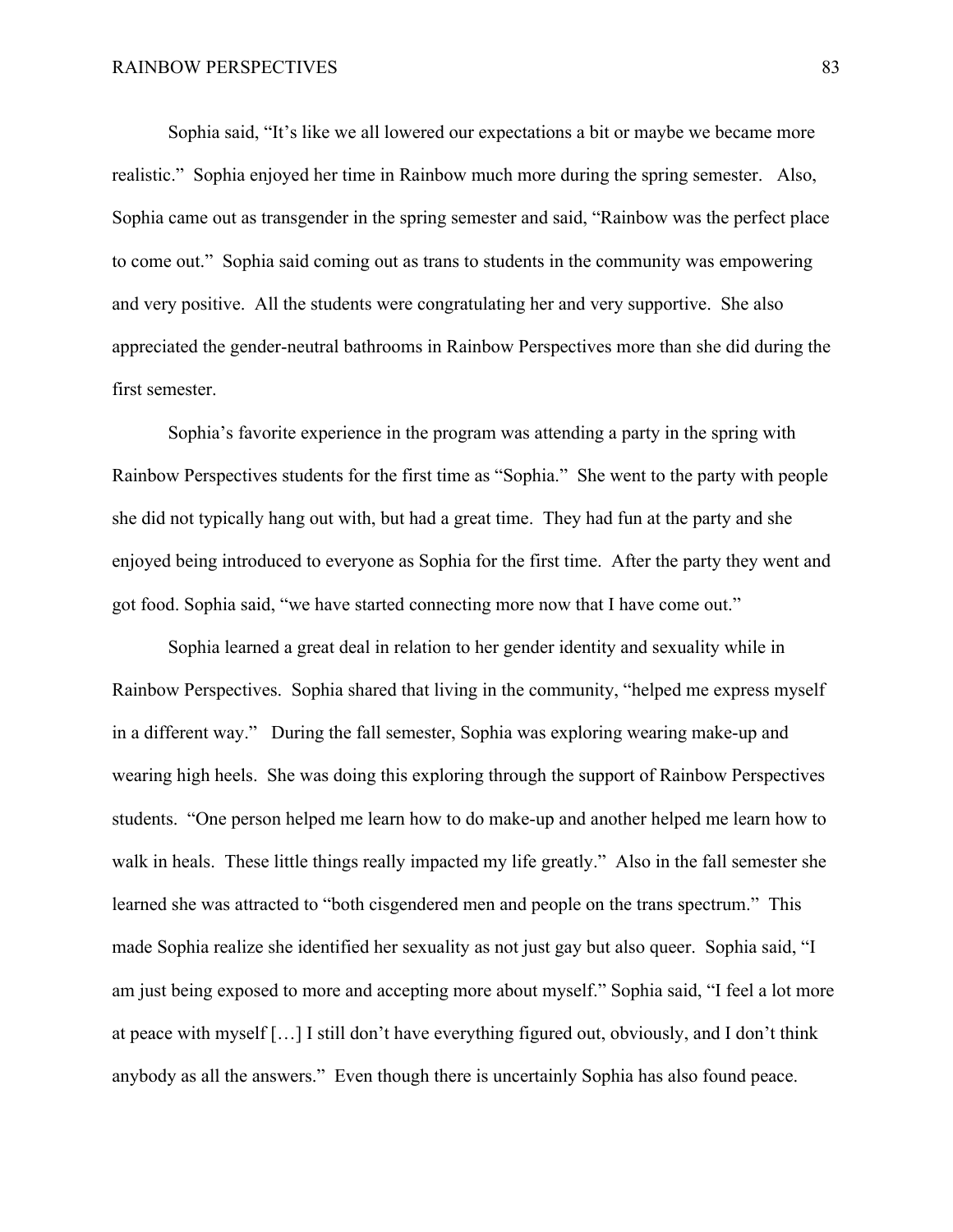Sophia is not living in Rainbow next semester because she wants to have the experience of living in an apartment by herself, but she valued the time she spent in the community and believed Rainbow Perspectives was an important program for the queer community on campus. She will take her newfound peace and friendships with her and cherish the time she had in Rainbow Perspectives.

The next chapter presents an analysis of the perceptions and experiences of students in the special interest housing community, perceptions of students' own sexuality or gender identity influenced by experiences or elements of the Rainbow Perspectives program, and implications for institutions and student affairs professionals to improve practices that support queer undergraduate students. The 13 profiles (or cases) have been presented individually in this chapter. In the next chapter, a cross – case analysis is presented using the three research questions and the literature reviewed in chapter two as an organizing framework. The intention is to construct general explanations that fit the individual cases (Merriam, 2009).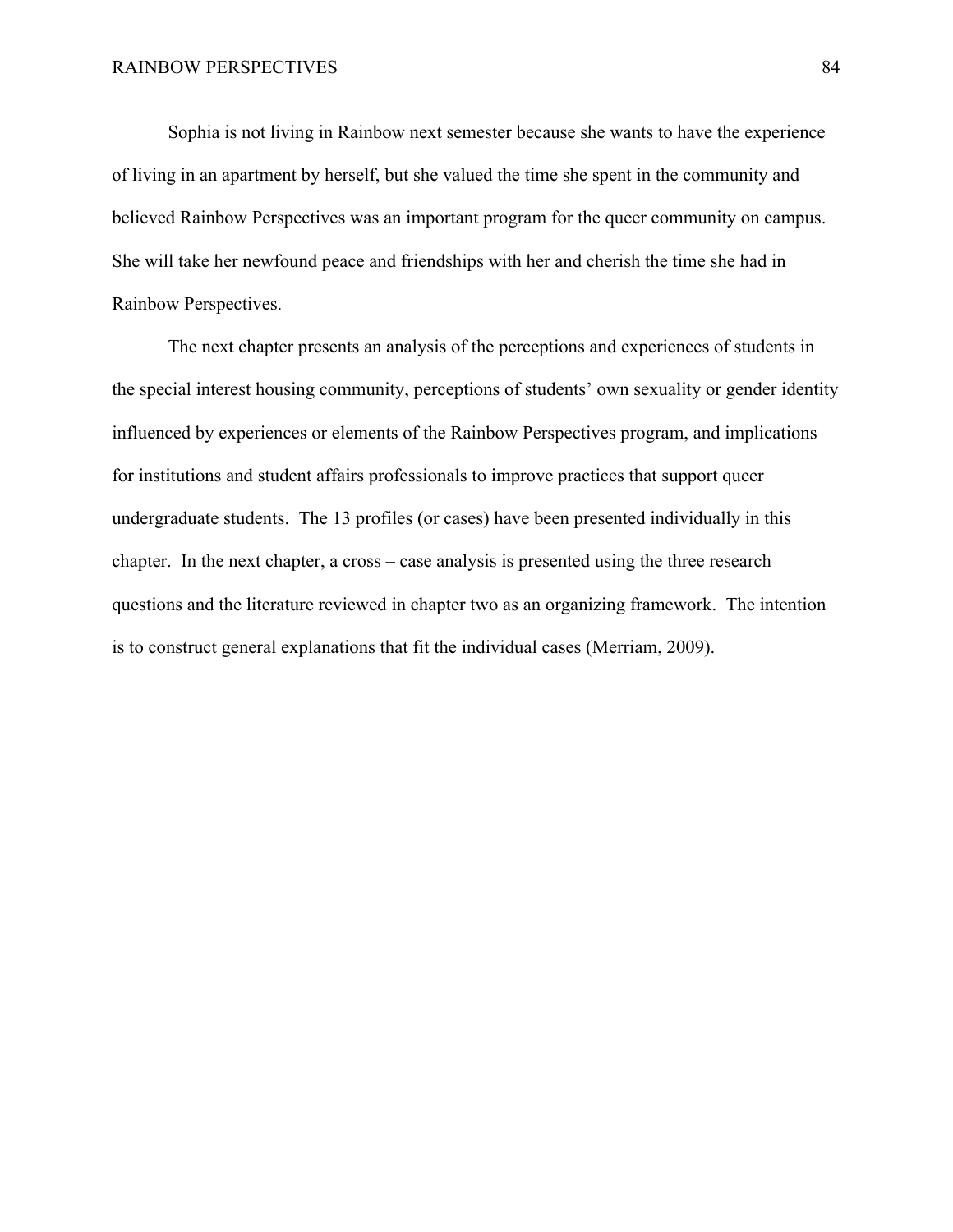#### **CHAPTER V**

### **FINDINGS AND ANALYSIS**

A review of literature highlighted six key areas of research informing the environmental realities, guiding theory, and creation and administration of queer special interest housing communities: (1) university community and campus climate (Boyer, 1990; Rankin, 2003; Rankin,Weber, Blumfield & Frazier, 2010), (2) LGB identity development models utilized in higher education (Cass 1979,1984; D'Augelli 1994), (3) a life span approach as an analytic tool (Renn & Bilodeau, 2005; Love et al., 2005), (4) queer theory as an analytic tool (Abes 2009, 2007; Abes & Kasch, 2007; Butler, 1990; Derrida 1967/1978; Foucault 1976/1978; Dilley 2002), (5) queer student experiences living in college residence halls (Evans & Broido, 1999, 2002), and (6) special interest housing for LGBT students (Herbst & Malaney,1999). The review of literature revealed a need for deeper analysis of the lived experiences of undergraduate college students living in a queer focused special interest housing community in order to generate implications for practices to support queer students on college campuses. This study's findings are presented in three sections aligning with each research question. This chapter provides findings to respond to each research question while suggesting congruence, dissonance, and gaps in the knowledge base presented in the literature review in Chapter two.

# **Research Question One: How do Rainbow Perspective students perceive and experience the special interest housing program?**

The first research question will be treated in three sections - motivation to enroll in the program, participant descriptions of the program, and participant experiences in the program. By analyzing and presenting findings in these three areas, student perceptions and experiences can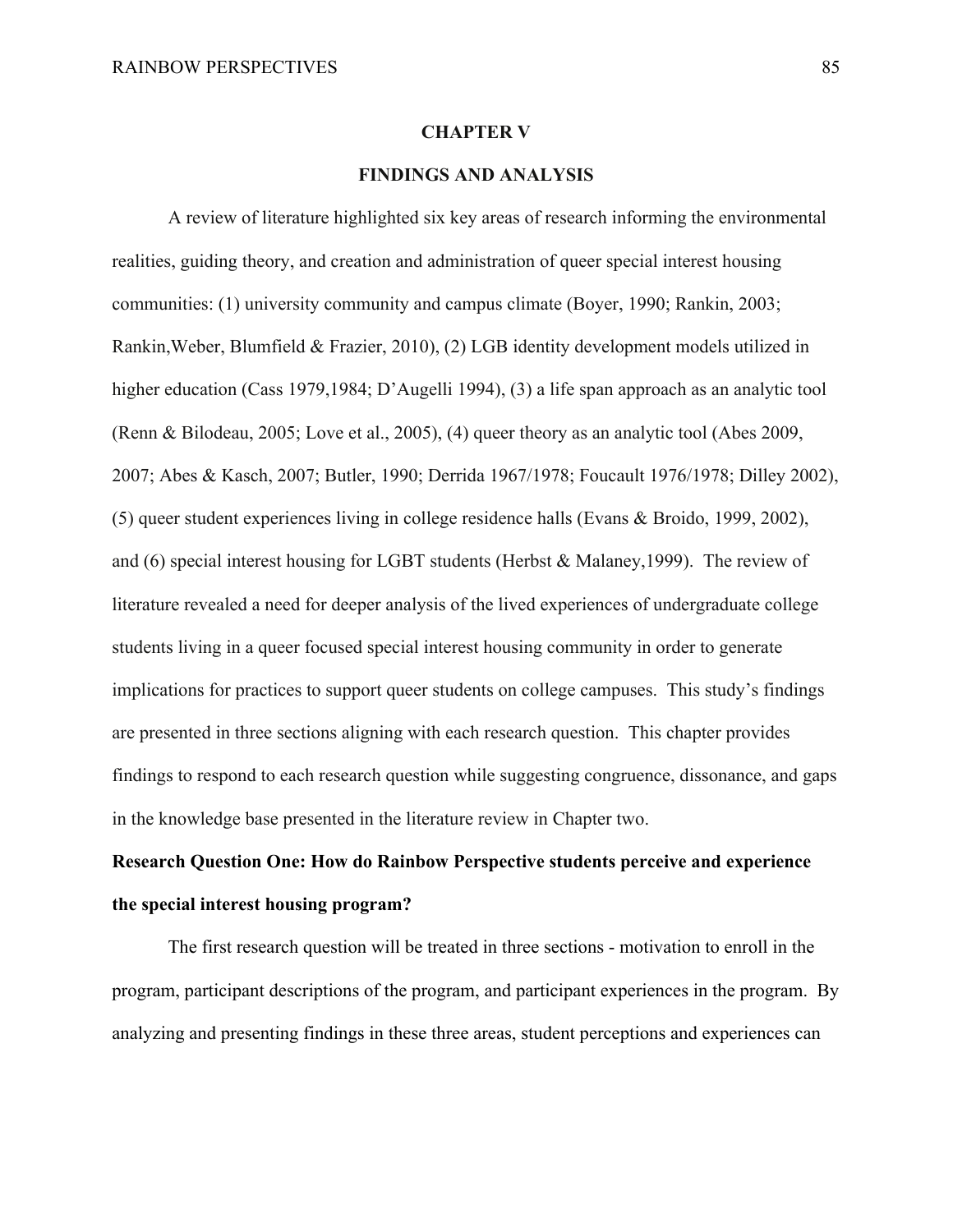be viewed from multiple perspectives to provide rich student descriptions of the Rainbow Perspectives Program.

# **Motivation to enroll in Rainbow Perspectives.**

Participants' motivation to enroll and experience of the program was informed by their prior perceptions of the program. Table 3 summarizes the motivating factors students reported for enrolling in the Rainbow Perspectives.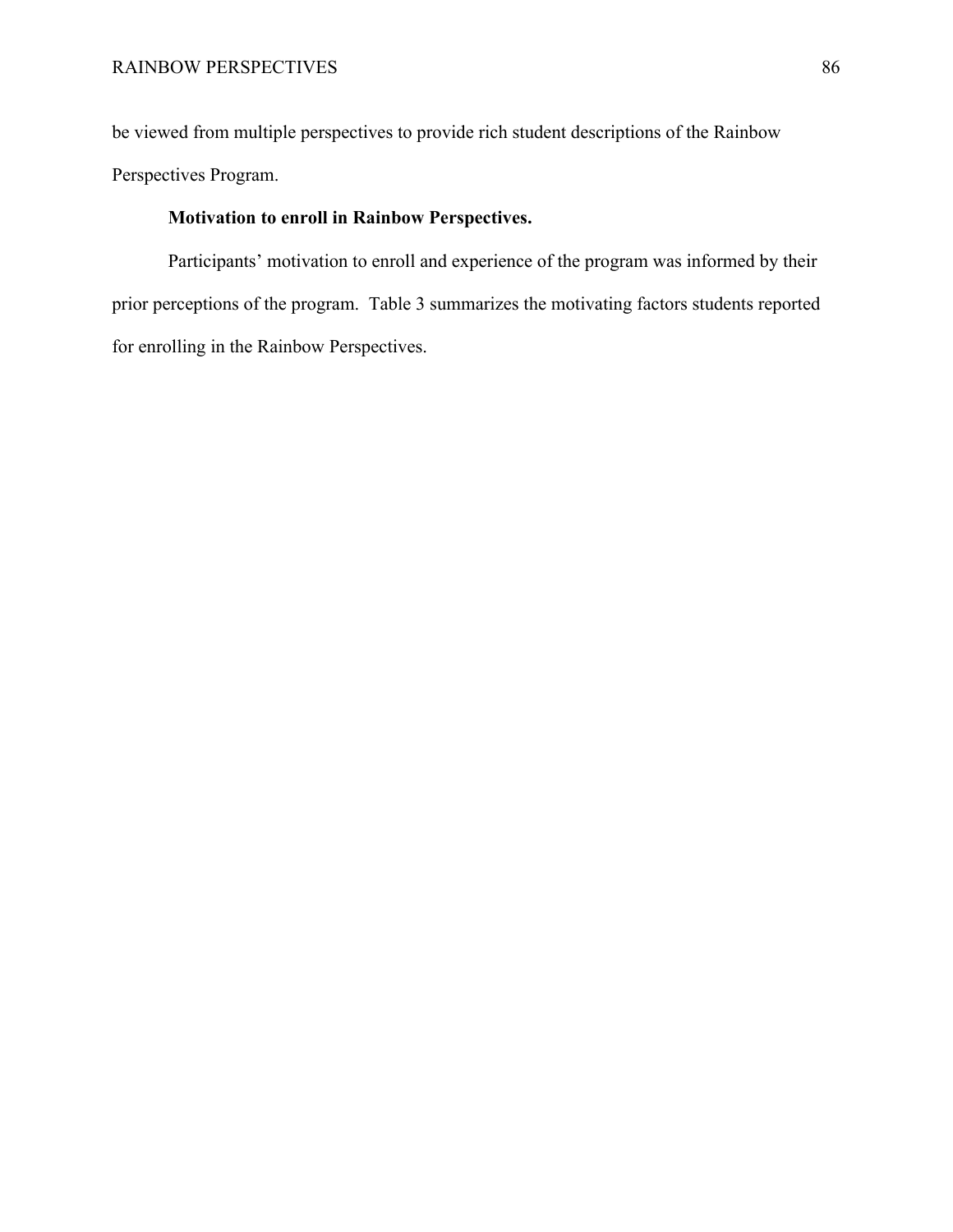# RAINBOW PERSPECTIVES 87

# Table 3

# *Motivating Factors Influencing Rainbow Perspectives Enrollment*

| <b>Motivating Factor</b>                                                                                                                                                                                                    | Number of Participants Reporting Motivation |
|-----------------------------------------------------------------------------------------------------------------------------------------------------------------------------------------------------------------------------|---------------------------------------------|
| Wanted to live in an environment supportive or<br>affirming of queer identity                                                                                                                                               | 14                                          |
| Experienced negative perception of queer<br>identity previously on a college campus or at<br>home (e.g. experienced physical violence<br>and/or microaggression due to queer identity,<br>no longer welcome in family home) | 5                                           |
| Less than ideal experiences in traditional<br>residence hall as a freshman student (e.g. loud,<br>lack of community, party behavior)                                                                                        | $\overline{4}$                              |
| Wanted to meet other queer people/learn about<br>or be a part of the queer community/live with<br>like-minded people                                                                                                        | $\overline{4}$                              |
| Did not secure housing during lottery<br>process/did not have friends to live with                                                                                                                                          | 3                                           |
| Perceived, but did not personally experience<br>negative perception of queer identity on a<br>college campus                                                                                                                | 3                                           |
| Take advantage of a resource offered by the<br>University                                                                                                                                                                   | $\overline{2}$                              |
| Wanted to live with students of a different<br>gender that is prohibited or made difficulty by<br>University housing policy                                                                                                 | $\overline{2}$                              |
| Ability to receive housing as a transfer student                                                                                                                                                                            | $\overline{2}$                              |
| Accessibility of gender neutral bathrooms to<br>avoid negative perception of queer identity that<br>comes with using single sex bathrooms                                                                                   | $\mathbf{1}$                                |

NOTE. Most participants noted multiple factors influencing their motivation to enroll in Rainbow Perspectives. The researcher did not designate a primary reason for each student. All motivating factors are included on the table, not one per participant.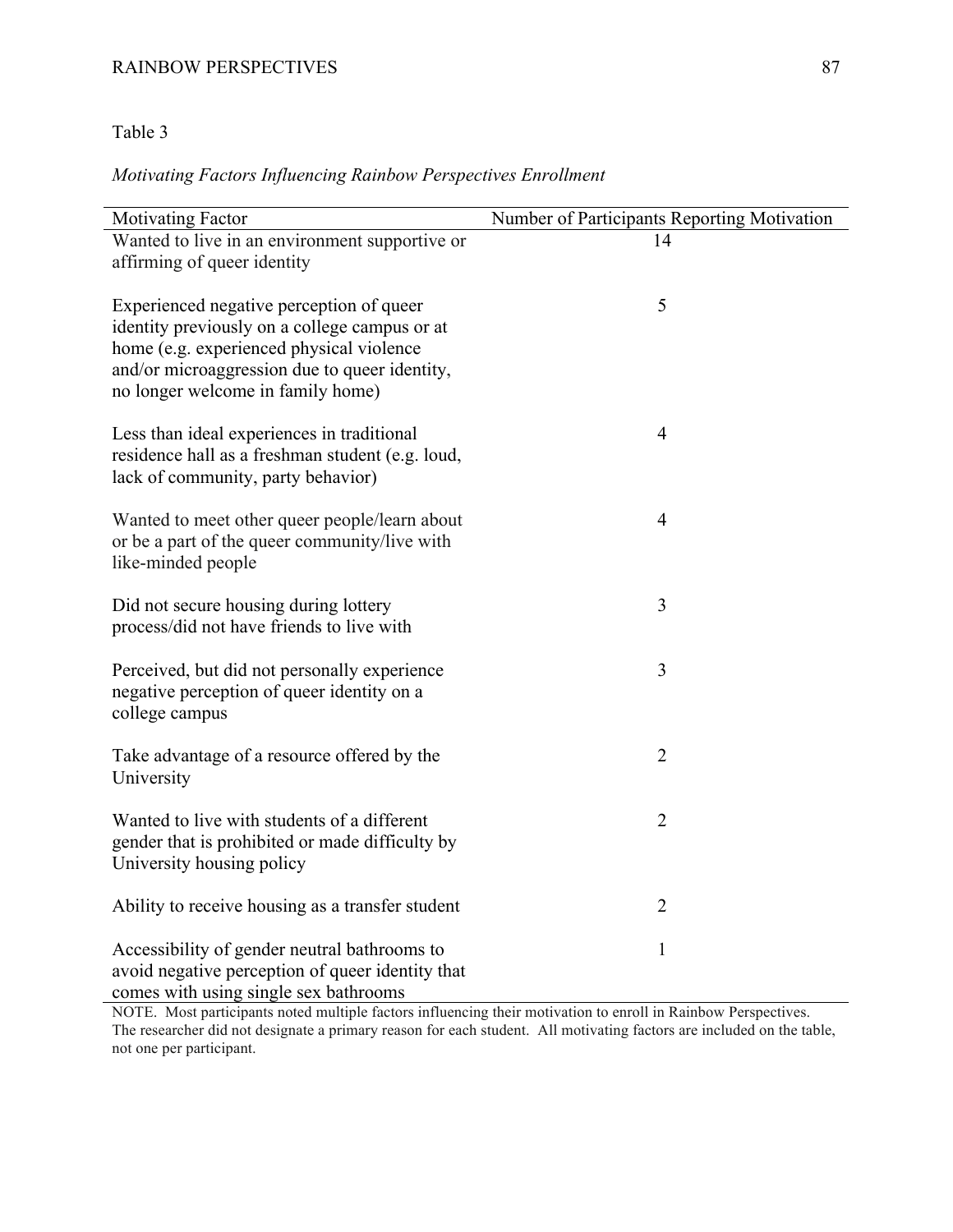While there is a wide range of motivating factors, the evidence demonstrates that all participants were attracted to Rainbow Perspectives because they perceived the program would be supportive or affirming of queer identity signaling the importance of this reality. A majority of participants in this study also reported having experienced or perceived negative perceptions of queer identity to be a motivating factor influencing their decision to enroll in Rainbow Perspectives. This evidence is consistent with Rankin (2003) and Rankin, et al., (2010) findings presented in the Chapter two that helped construct a picture of a sometimes-hostile campus climate faced by queer college students. This at times unwelcoming climate stemmed from queer students experiencing harassment, fearing for their physical safety, and concealing their queer identity to avoid these and other actualities faced by queer students. These are some of the same and most frequent factors participants in this study reported as motivating them to enroll in Rainbow Perspectives providing deeper insight into the lived experiences of queer college students.

Beyond the importance of the number of participants who experienced or perceived negative perceptions of queer identity qualitative research allows closer examination of the meaning of these experiences in the lives of the participants. For example, Delouise describes the reality of experiencing microaggressions from their freshman roommate and fellow residents in a traditional freshman residence hall. "I am very queer, my expression is not heternormative [...] it was very strange trying to be myself and living among people who really didn't get it at all." Delouise did not face any physical aggression from their roommate, but rather consistent microaggressions and was not "comfortable" in the space. Delouise's roommate would say things like, "Are you putting on make-up?" When Delouise would say 'yes' the roommate would never say anything back, but Delouise could "obviously tell he had a problem with it, but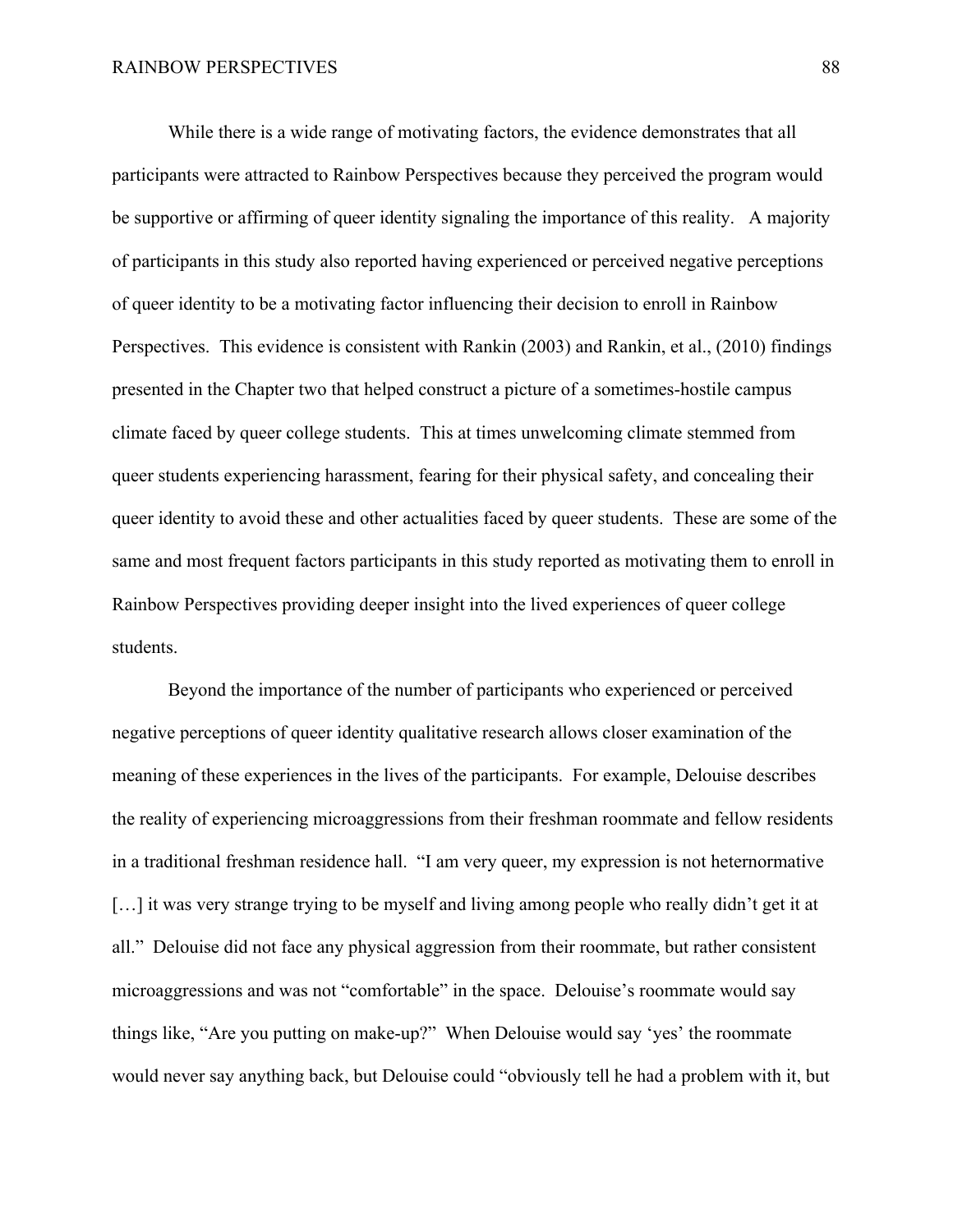was not saying it out loud." When Delouise would wear a dress, students on the floor would say things like, "What the fuck" under their breath as they passed in the hall. It is experiences like these that influenced Delouise's motivation to enroll in Rainbow Perspectives to avoid negative reactions toward their queer identity in the future.

Several other participants report being victims of physical violence on a college campus due their sexuality or gender identity influencing their motivation to enroll in Rainbow Perspectives. One of these same participants also reported no longer being welcome to live with their family as a factor that influenced their motivation to enroll in Rainbow Perspectives. Some participants were motivated to live in Rainbow Perspectives because they perceived, but did not personally experience negative perceptions of their queer identity on a college campus. Again, this evidence is consistent with the research literature presented in Chapter two.

Evans and Broido's, (1999) findings identify coming out to a roommate to be an area of particular challenge for queer students due to feelings of vulnerability about how the roommate will react and possible negative repercussions. Evidence from this study portrays similar participant feelings. For example, Alex describes potentially coming out to a roommate as influencing her motivation to enroll in Rainbow Perspectives. "The biggest thing I was worried about [being a new student at the research site] was living in a dorm. This is a state school, so there are a lot of different types of people here and I had heard bad stories […] I was like, you know what? I don't even want to allow myself to be in that situation." Alex describes living in Rainbow Perspectives as a preventative step against being in a situation where she may experience negative perceptions of queer identity from a roommate. Benjamin describes a similar experience, "I had anxiety thinking about, what if my roommate is homophobic."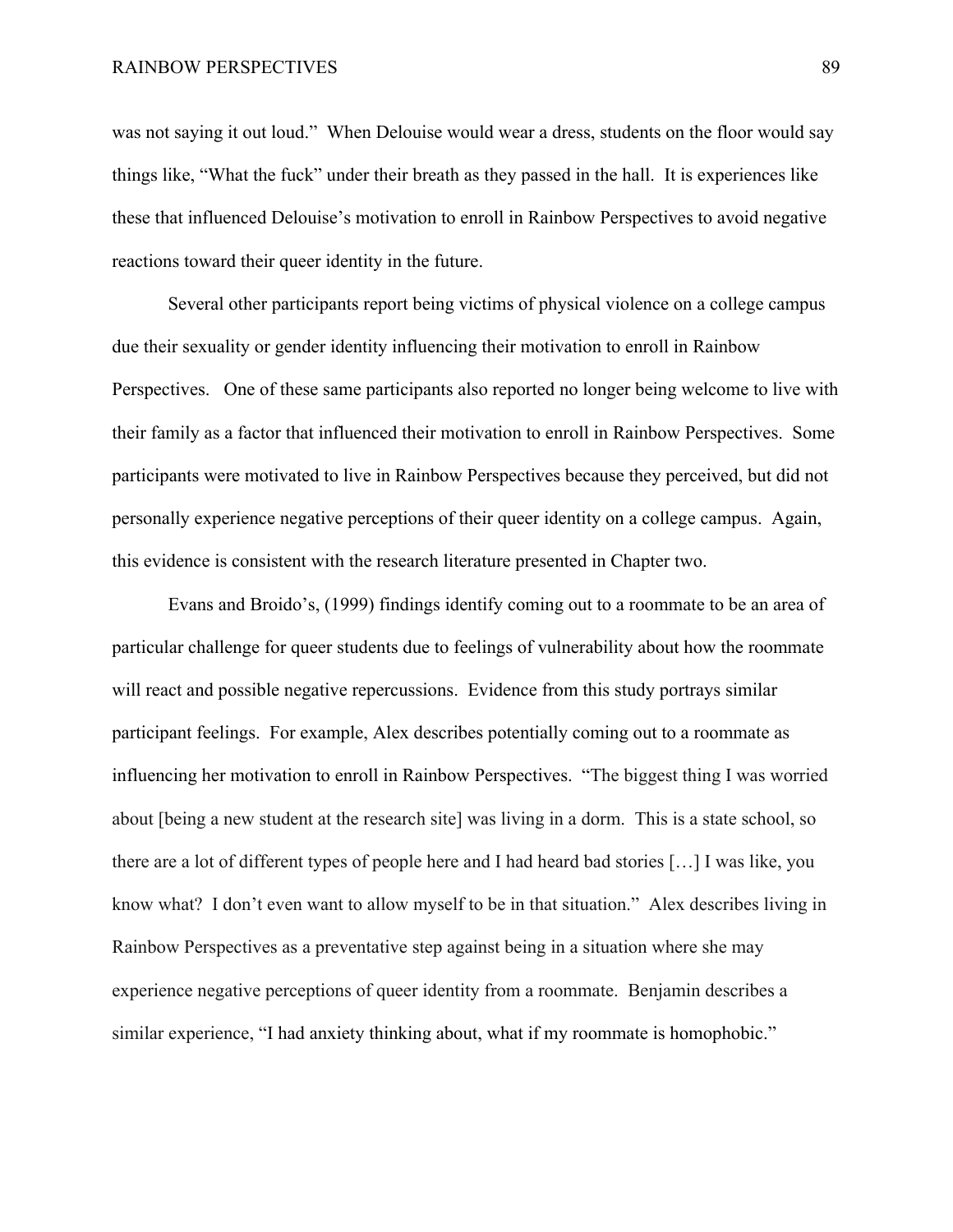Moving beyond taking preventative steps due to trepidation about roommate perceptions of queer identity, Sky describes the politics and necessity of having access to gender-neutral bathrooms as a motivating factor to enroll in Rainbow Perspectives. Sky tries to avoid single sex assigned bathrooms on campus altogether to escape any "wide-eyed looks when I walk into a bathroom." She was motivated to enroll in Rainbow Perspectives to always have gender-neutral bathrooms at her disposal in her residence hall to avoid single sex bathroom anxiety. She even describes not drinking liquids in class so she doesn't have to use single sex bathrooms in academic buildings at all.

When discussing campus housing and residence halls as a significant element of the campus experience, Schroder and Mabel (1994) contend that residence halls as a tool, have the capacity to be an important part of the education experience and help students make meaningful connections between in class learning and living reality. This may in fact be the case, but evidence from this study demonstrates that the mainstream campus residence hall experience is not working for all students, specifically students that would be attracted to living in a queer focused special interest living community. For example, several participants explained they had less than ideal experiences in traditional residence halls as freshman students and their experience in a tradition freshman residence hall influenced their motivation to enroll in Rainbow Perspectives because they were looking for another type of experience. Nora explained living in a traditional residence hall her freshman year.

It was actually kind of a party dorm. People weren't always very nice. I tried to be nice to people, but I mean, you know, freshman year is a year for testing the waters, I guess, and I feel like everybody was just trying to see what they could get away with. You know, there is no sense of unity or anything. Rainbow Perspectives seemed like something that I wanted to do, because it was a community, first off--- so, something that was different from what I was experiencing in the freshman dorm.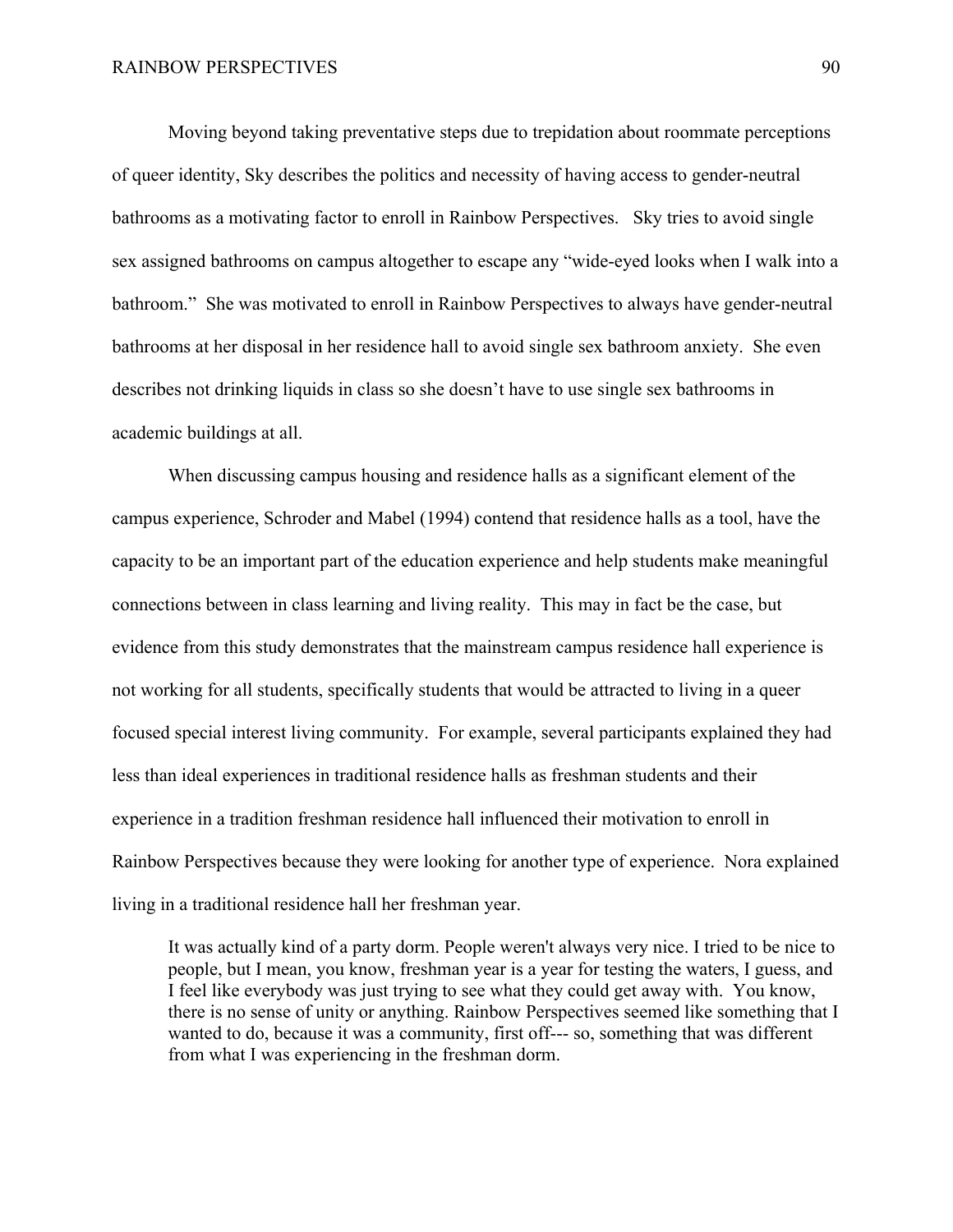Bill described a similar experience, "in my freshman dorm, no one was really friends with each other; everyone just did their own thing. Also, it was just gross sometimes. There was vomit in the halls from people drinking too much." Although residence halls maybe a potential educational tool, 31% of the students in this study reported living in traditional residence halls as less than ideal experiences and a motivating factor for enrolling in Rainbow Perspectives. The evidence may not diminish the potential for residence halls as an important tool for expanding classroom walls, but it clear shows there is work to be done for this to be a reality for all students.

As some participants' previous experiences in residence halls influenced their decision to seek out different on campus living options, it was the potential of the Rainbow Perspectives program that also influenced some students' motivation to enroll in the program. Some participants, wanted to meet other queer students, learn about or be a part of the queer community, and/or live with like-minded people. Ben describes his motivation to enroll in Rainbow Perspectives, "I honestly did not know any other gay people or any queer people of any category and I wanted to throw myself into the culture and community." Bill shared that he thought living in Rainbow Perspectives would be, "an opportunity to live in a community with like-minded people." The evidence shows students are looking for queer friendly communities on campus to help them learn about themselves and others.

A majority of participants reported more administrative considerations influenced their motivation to enroll in Rainbow Perspectives. These considerations include, not secure housing during the lottery process, not having friends to live with, wanting to live with a friend of a different gender that is prohibited or made difficult by housing policy, being savvy enough to know their ability to receive housing as a transfer student was not guaranteed and Rainbow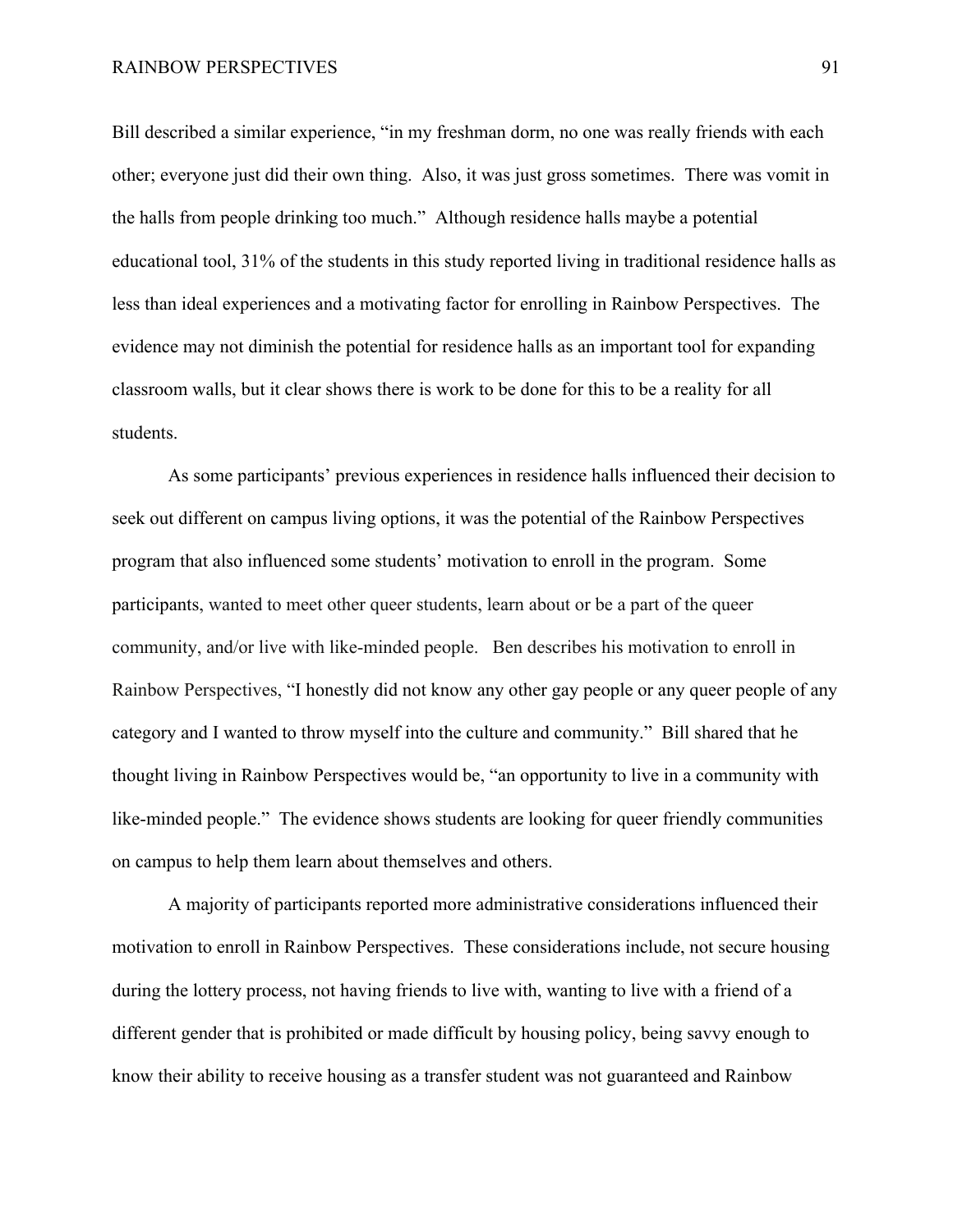Perspectives would secure them a housing assignment, and the desire to take advantage of a resource offered by the University. The two participants that were motivated to enroll in Rainbow Perspectives to utilize this campus resource provided by the University described their rationale. Nora said,

I feel like we're taking a step in the right direction in the world and that the University definitely needed something like this [Rainbow Perspectives] and I figured, if more people signed up for it, it would be something that would happen instead of, you know, something that would be put on the back burner. The higher the numbers, the more likely it is to stay for people who need this sort of living situation.

Alex also shared, "They [The University] made a point to try [by creating Rainbow Perspectives], so I thought I should live there." The two students report their motivation being influenced by the concept that this program is somehow a step forward or effort being put forth by the University in support of queer students so why not take advantage of this resource. But this also suggests students may be fearful that if the resource is not utilized the University could cease new efforts to support queer students because it would show there is not a need.

Overall, there were a range of factors that participants reported influencing their motivation to enroll in Rainbow Perspectives, but all participants reported being motivated to enroll in the community to live in an environment supportive or affirming of queer identity signifying the importance of queer friendly spaces in the student experience. Furthermore, evidence from this study aligns with Rankin (2003) and Rankin, et al., (2010) findings that depict a sometimes-hostile campus climate for queer college students. Participants reported realities such as harassment, fearing for physical safety, and concealing queer identity to avoid these realities on campus. Participants also reported navigating roommate relationships and coming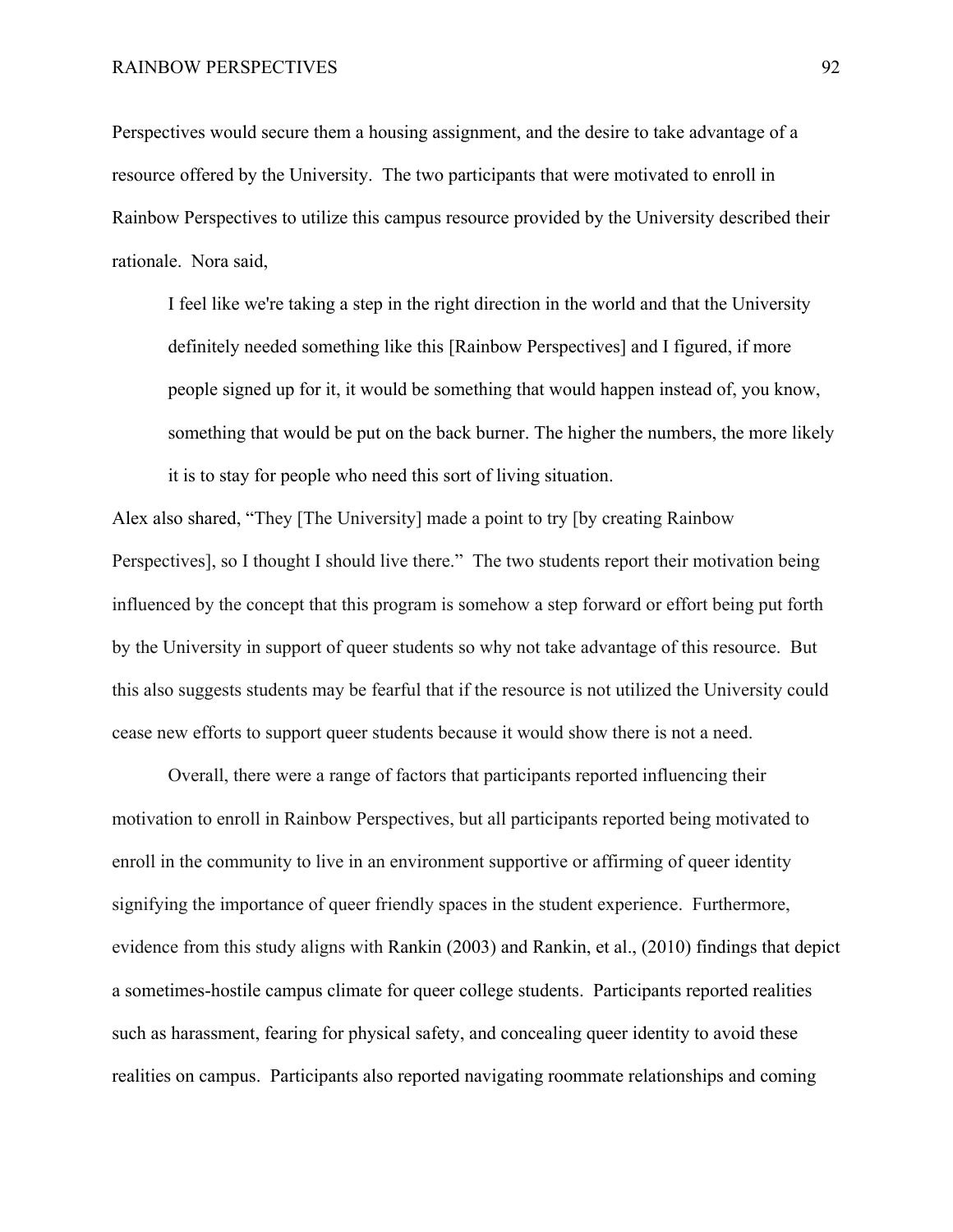out to a roommate as an area of specific motivation to enroll in Rainbow Perspectives. This evidence is congruent with Evans & Broido's, (1999) findings that identify coming out to a roommate to be an area of particular challenge and anxiety for students.

Although, there is significant alignment between the evidence from this study and research literature on this topic there is also divergence. Schroder and Mabel (1994) assert that residence halls can complement and enhance the college academic experience, yet, evidence from this study shows the campus residential experience also has the potential to negatively impact student experience in ways that may detract from a positive and productive educational experience and that the current residential experience is not working for some students, specifically students that would be attracted to a queer focused living community.

Findings from this study that were not represented in the research literature include the significance of administrative realities that influenced participants' motivations to enroll in Rainbow Perspectives - campus housing lottery processes, availability of gender neutral bathrooms, university policies not allowing roommates of different genders, and the availability of campus housing for transfer students. These administrative realities may be exacerbated when students are also balancing their desire to secure housing that they perceive as supportive or affirming of queer identity. Additionally, not previously represented in the research literature was how students interpreted the University's motivation to provide the Rainbow Perspectives as a resource. If the community did not fill would the University have discontinued this program? The evidence indicates that students are mindful of the position and resources the University dedicates to supporting queer students. Through examining participants' motivation to enroll in Rainbow Perspectives important connections can be made to practices that support queer students on campus in and out of residence halls.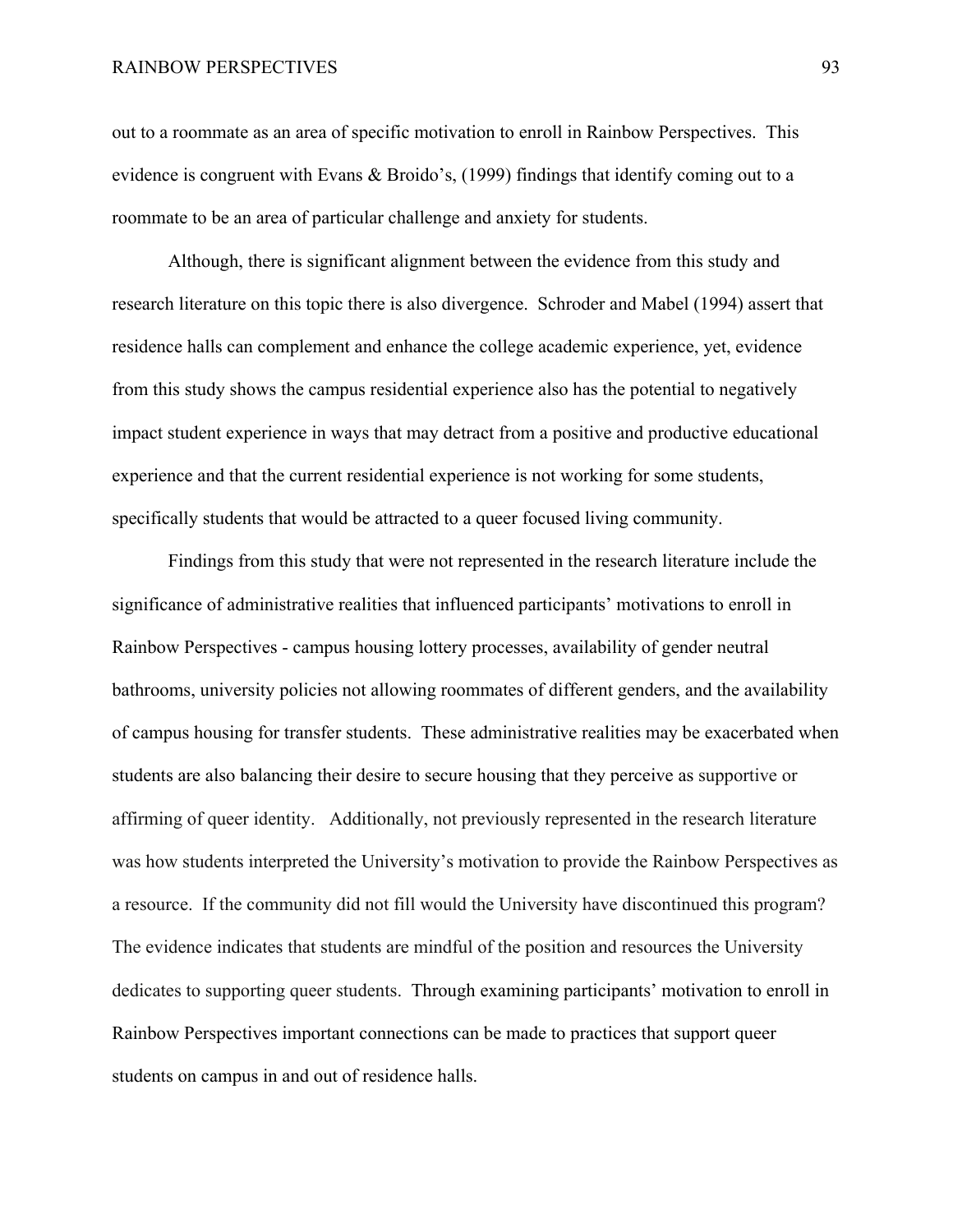# **Participant Descriptions of Rainbow Perspectives.**

To further respond to the first research question, how do Rainbow Perspective students perceive and experience the special interest housing program, participants were asked to describe Rainbow Perspectives in their own words in the fall and spring semesters during individual interviews. There were two dominant areas of description of the program that were conveyed by participants consistently through the spring and fall. Table 4 represents frequent words and statements used by participants to describe the Rainbow Perspectives.

Table 4

| Dominant Description            | Frequent Words and Statements<br>Used by Participates to Describe<br>Program                                                                                                                                                                                                        | Number of Participants<br><b>Reporting Description</b> |
|---------------------------------|-------------------------------------------------------------------------------------------------------------------------------------------------------------------------------------------------------------------------------------------------------------------------------------|--------------------------------------------------------|
| Safe and accepting<br>community | Like a family, shared<br>understanding, care for one<br>another, support for one another,<br>accepting, open, loving,<br>judgment free, safe, welcoming,<br>where you can be yourself,<br>relaxed, free environment, a<br>place to learn, community, queer<br>friendly living space | 12                                                     |
| Lacking community               | Not connected, cliquey, lack of<br>unity, small fortified groups,<br>dramatic, drama filled, lack of<br>understanding around race                                                                                                                                                   | 12                                                     |
| Unsafe<br>$\mathbf{1}$<br>.     | Not longer feeling safe or<br>accepted<br>$\mathbf{A}$ $\mathbf{A}$ $\mathbf{A}$ $\mathbf{A}$ $\mathbf{A}$ $\mathbf{A}$ $\mathbf{A}$                                                                                                                                                | 1 (only noted in the fall<br>semester)                 |

*Participants Descriptions of Rainbow Perspectives Program*

NOTE: The table includes participant descriptions from the fall and spring semesters.

All of the participants (13 out of 13) described Rainbow Perspectives as safe and accepting in the fall semester. In the spring semester 92 % of participants (12 out of 13) participants described Rainbow Perspectives as safe and accepting, while 92 % (12 out of 13)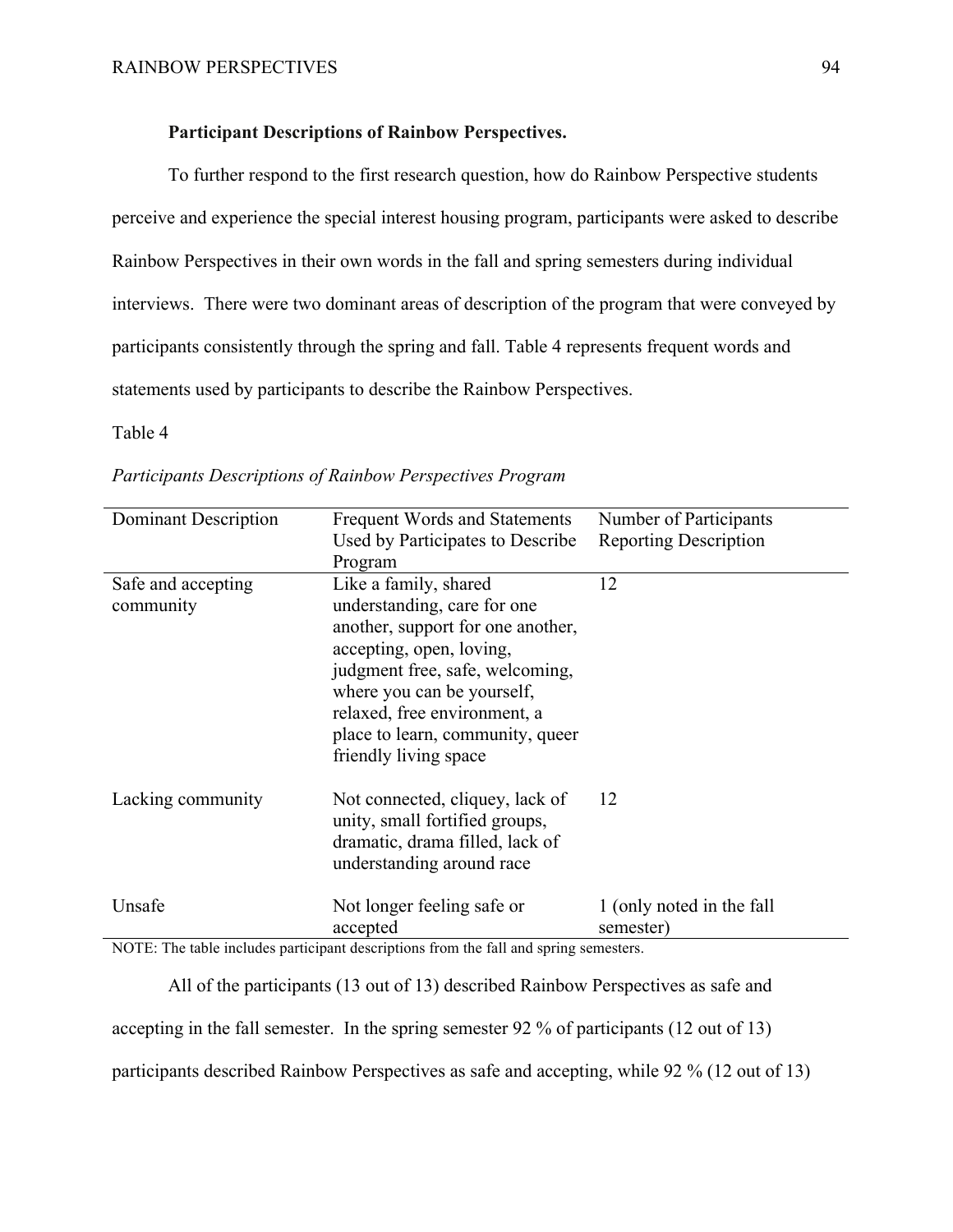also reported a lack of community within the program in the fall and spring semester. This is of particular note since it might be assumed that a living environment cannot be overwhelming reported as safe and accepting without having a strong community resolve. Boyer's (1990) six principles of community discussed in Chapter two, include some of these same ideas, shared learning, open and just environment, acceptance, and caring and support of others. Yet, even with these principles present in Rainbow Perspectives the participants report that the program still lacks community.

For example, Lenore described Rainbow Perspectives as a "judgment free zone" and a place she can breathe more easily and feel safe to be herself. Yet, as she continued she described Rainbow Perspectives as, "lacking community and wishing more people were friends or connected in someway." David reported a similar sentiment.

It's queer-friendly […] a safe space. […] I found it to be a very loving community and I know there are people like me who wouldn't want to be anywhere else. They need this space, and if they had to live somewhere else on campus, it would really make their experience uncomfortable. […] I do feel like there's some people who get caught up in drama that happens, […] people hook up with each other, and then they don't talk to each other after, and then it creates cliques and people badmouth each other. But none of that really matters. We are a community.

Delouise described Rainbow perspectives as a place where they, "just feel freed. […] we all have mutual respect for one another and have fun together." Yet, Delouise also reports, "a racial dynamic and lack of understanding around race as related to gender and sexuality" within the community.

These descriptions of Rainbow Perspectives suggest the complexity of community such as Rainbow Perspectives. There was a shared perception and experience that all participants felt safe and accepted in some way, but there were also realities that took away from the overall community although not completely damaging the safe and accepting environment. These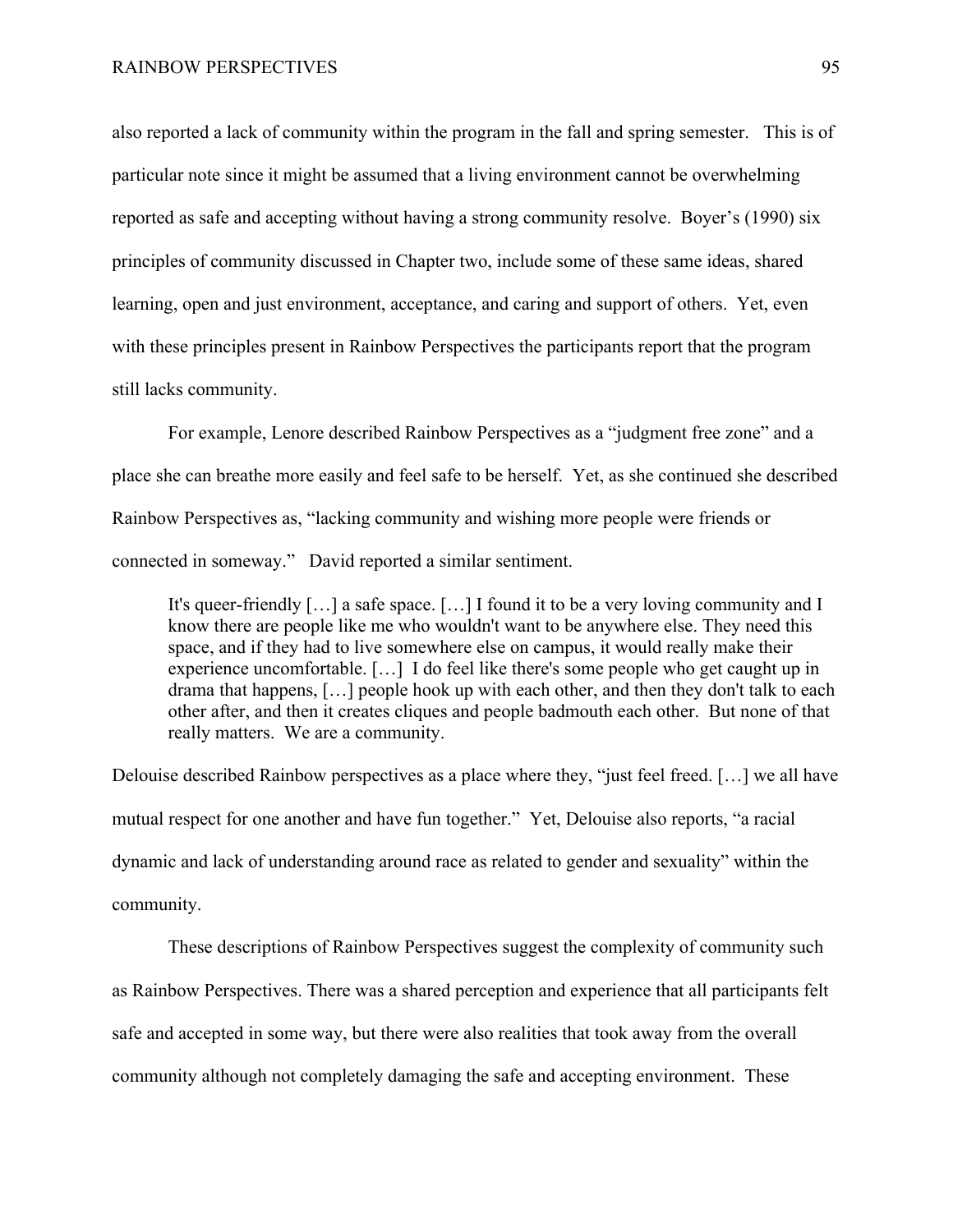findings align with Herbst and Malaney's (1999) findings that describe participants in the 2-in-20 program feeling safe on the residence hall floor, but also being disappointed in the lack of community on the residence hall floor. Evidence from this research study that was not conveyed through Herbst and Malaney's (1999) findings was the existence of a racial dynamic and lack of understanding around race as related to gender and sexuality in Rainbow Perspectives. This is an important difference and demonstrates the complexity of human identity and intersecting identities. The descriptions that participants shared in this study will be analyzed more pointedly and in depth to inform the third research question, how can institutions and student affairs professionals improve practices that support queer students based on this research based evidence.

### **Participant Experiences of Rainbow Perspectives.**

To understand how Rainbow Perspective students perceive and experience the special interest housing program, participants were asked to discuss their most memorable experiences in Rainbow Perspectives during the fall and spring semesters during individual interviews. Although participants were only asked the question in fall 2013 and spring 2014 in this study, participants that had been living in the Rainbow Perspectives program for additional semesters were asked to reflect on their entire time in the program. This question was asked in several different ways (e.g. replacing the word "memorable" with meaningful, valuable, and/or important) to provide each participant with the space to talk about what stood out to them about their experiences. Participants had the flexibility to discuss as many experiences as they wished; they were not limited to one. Table 5 presents participant experiences in Rainbow Perspectives that they felt like they were important enough to share.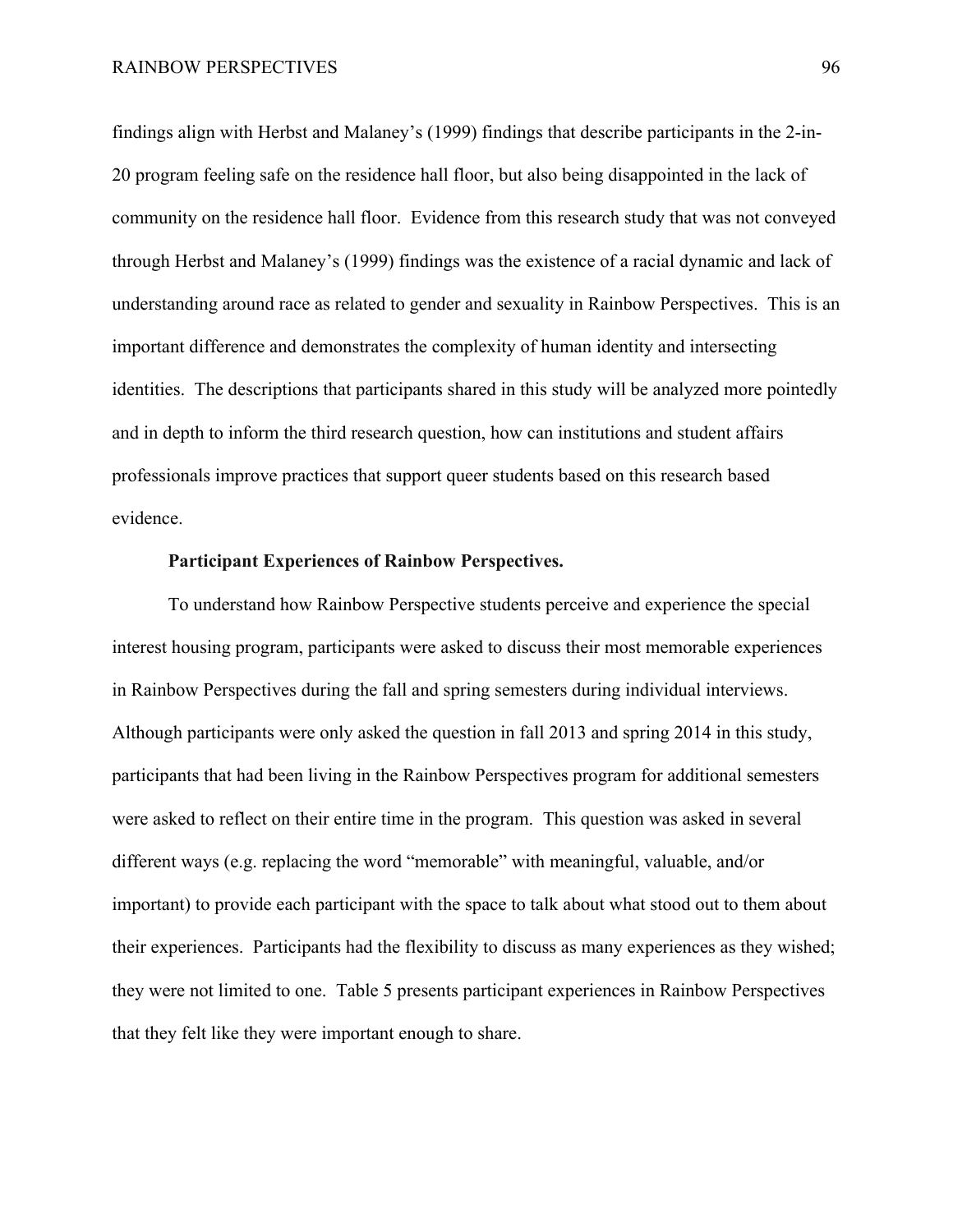### RAINBOW PERSPECTIVES 97

### Table 5

### *Participant Experiences in Rainbow Perspectives*

| <b>Experience Participant Described as</b>                                                                                       | Number of Participants Reporting Experience                                      |
|----------------------------------------------------------------------------------------------------------------------------------|----------------------------------------------------------------------------------|
| Memorable                                                                                                                        |                                                                                  |
| Meeting close/best friends                                                                                                       | 13                                                                               |
| Authentic dialog and space sharing (e.g. being<br>with others, having conversations about<br>gender, sexuality, and "real life") | 8                                                                                |
| Drama/breakdowns in community                                                                                                    | 4                                                                                |
| Gender play (e.g. dressing up, drag)                                                                                             | $\overline{4}$                                                                   |
| Meeting queer people of color                                                                                                    | 2                                                                                |
| Coming out as transgender                                                                                                        | 2                                                                                |
| Queer history tour in NYC (i.e. event<br>administered by Rainbow Perspectives<br>Program)                                        | 2                                                                                |
| the contract of the contract of the contract of the contract of the contract of the contract of the contract of<br>1.1           | $\cdot$ $\cdot$ $\cdot$ $\cdot$ $\cdot$<br>$\mathbf{r}$<br>T <sub>1</sub><br>1.1 |

NOTE. Some participants noted multiple memorable experiences in Rainbow Perspectives. The researcher did not designate a primary experience. All memorable experiences are included on the table, not one per participant.

All participants described making close friends as what stood out to them when considering their experiences in the Rainbow Perspectives program. Lenore shared, "I've never had as close friends as I've met in Rainbow." Bill shared a similar sentiment.

The friends are the most memorable. I would have never met them if I hadn't lived here. Our paths would have never met, but because we lived in Rainbow it was a catalyst to being friends. Even if I did meet these people, not living here, it wouldn't have been as easy to just walk across the hall to go hang out like it is here.

A majority of students also reported they wished they had made more friends, but the friends

they did make they considered close or best friends.

A majority of participants reported simply being with others and having conversations

about gender, sexuality, and "real life" with other students in Rainbow Perspectives to be

memorable experiences. For example, Benjamin reported his most memorable experience was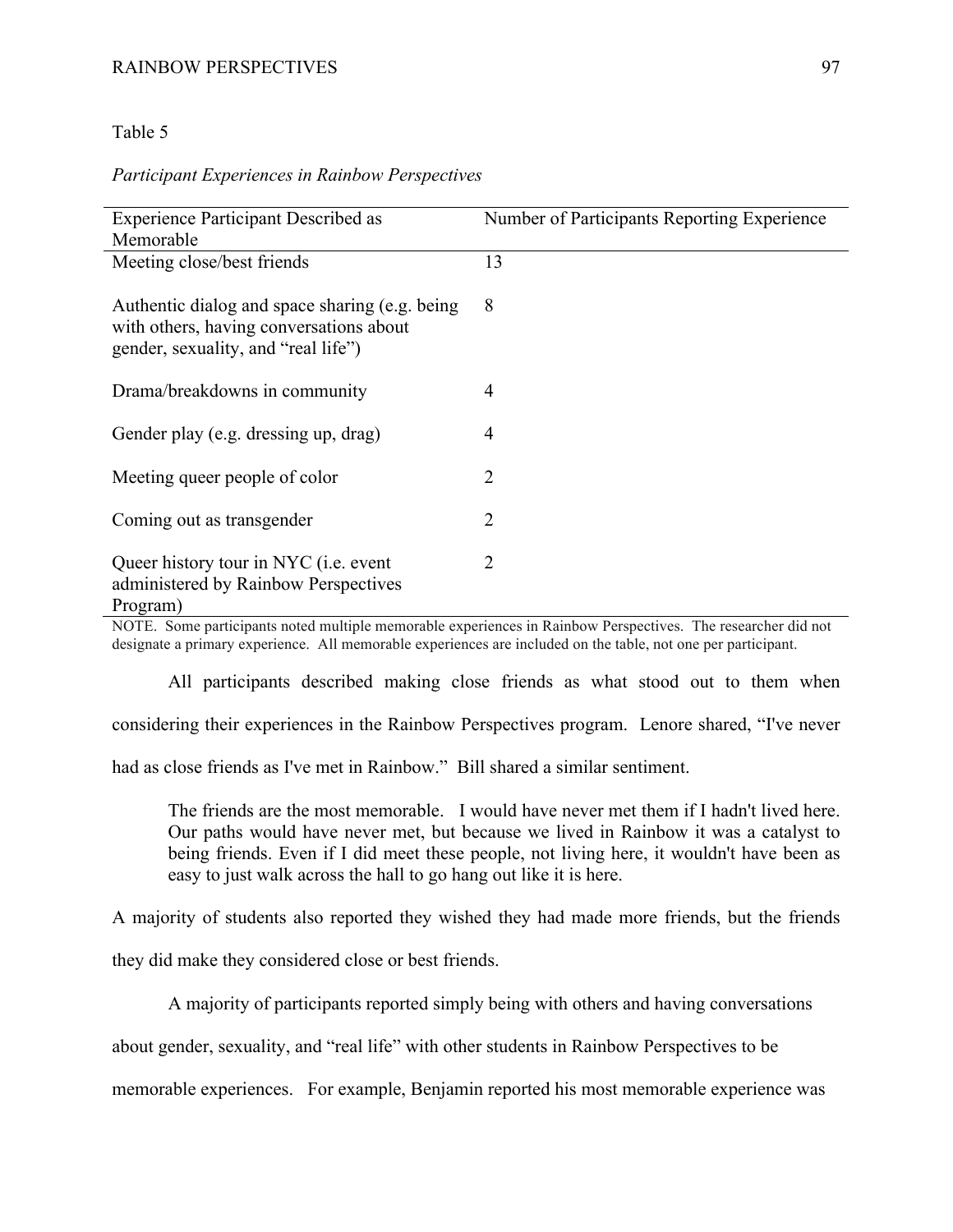during the first two weeks of school when "all of us would pile into my friends room, we brought mattresses in from different rooms, and would watch TV and movies and of course talk about things that I have never talked about before." Nora's favorite experiences in the program were "just speaking with people." Nora said, "I tend to have better conversations with my neighbors [in Rainbow Perspectives] than I have with people in my classes. We seem like we are totally different pages." Soloman similarly said,

I just liked the chance to talk with other gay guys about their lives and their experiences. I have never had that experience before [...] It was so interesting, talking about our future, having kids, adopting kids - I think that would be more memorable than the New York trip, actually just having that dialogue.

Although these experiences are not related to a specific events carefully choreographed by University staff members or an office, the majority of Rainbow Perspectives participants found it important to have the ability to have authentic conversation and be in a space where this was encouraged. These findings may speak to the potential of college residence halls that Schroder & Mabel (1994) assert, but these same conversations that led participants to feel empowered and engaged in the community were tempered when the conversations and relationships led to break downs in the community or as the participants in this study labeled it, "drama."

Several participants talked about the rise and fall of relationships (sexual and otherwise) and difference of opinions to be important in Rainbow Perspectives because it impacted the experiences of participants. Sophia defined, "stereotypical queer drama" as typically having to do with, "sex, queer politics, and views on social justice." This could be students dating, no longer dating, having sex, no longer having sex, or just having different opinions in which someone agrees or does not agree. Sophia grew tired of "stupid drama" during the fall semester and this made for negative experiences. Lenore describes student staff (Peer Mentors) getting involved in the drama and this having negative implications on some of her experiences in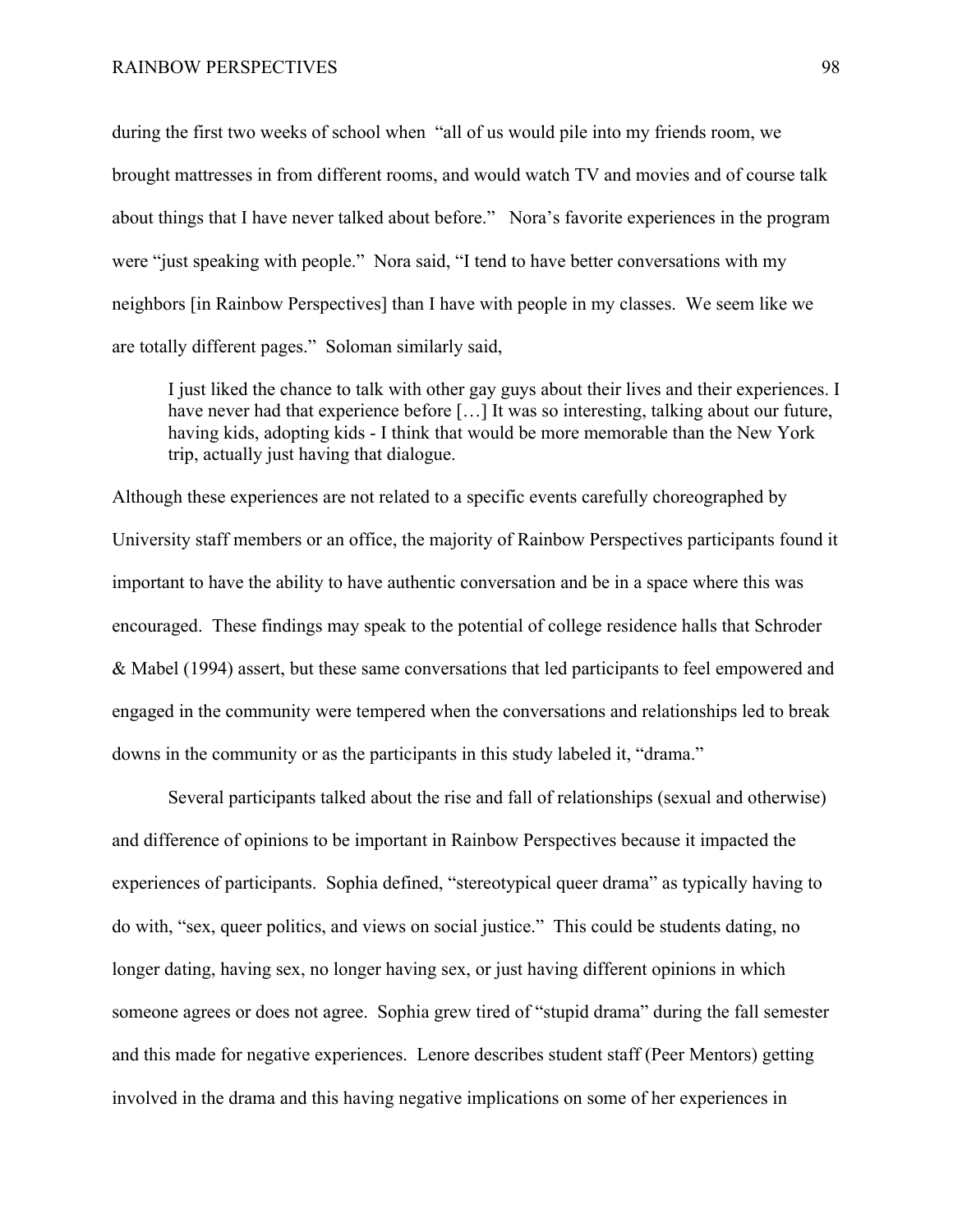Rainbow Perspectives. Lenore said, "I wish I felt more comfortable talking with them [Peer Mentors]. I have found support on campus, but not through them. It is hard when you know they have said mean things about people or know who they are friends with and who they are not."

Evidence shows that the same comfort that led to authentic conversation and dialog may also lead to "drama." David describes a specific experience that was his most memorable experience in Rainbow Perspectives. David had grown close with another Rainbow Perspectives resident and they were confiding in each other about many personal things and David shared that they had suicidal thoughts. David thought the friend would keep the information shared in confidence, but the student was worried about David and brought the information to a University staff member that moved the incident up the leadership chain. This led to a series of events that made David no longer feel safe in the community. Although, all participants reported having close friendships with other students in Rainbow Perspectives and a majority reported being with others and having authentic dialog with other Rainbow Perspective students as important experiences these did not come without participants reporting negative experiences when these conversations or relationships ended undesirably.

Study participants also reported positive experiences resulting from friendships and conversations. A handful of participants reported gender play (e.g. dressing up, drag) as a memorable experience. Sophia shared some of her most memorable experiences were in the fall semester when she was exploring wearing make-up and high heels. "One person helped me learn how to do make-up and another helped me learn how to walk in heals." Having this experience with fellow Rainbow Perspectives students normalized gender play for Sophia. It helped her realize it was "fun and normal," nothing she needed to hide. David shared one of his most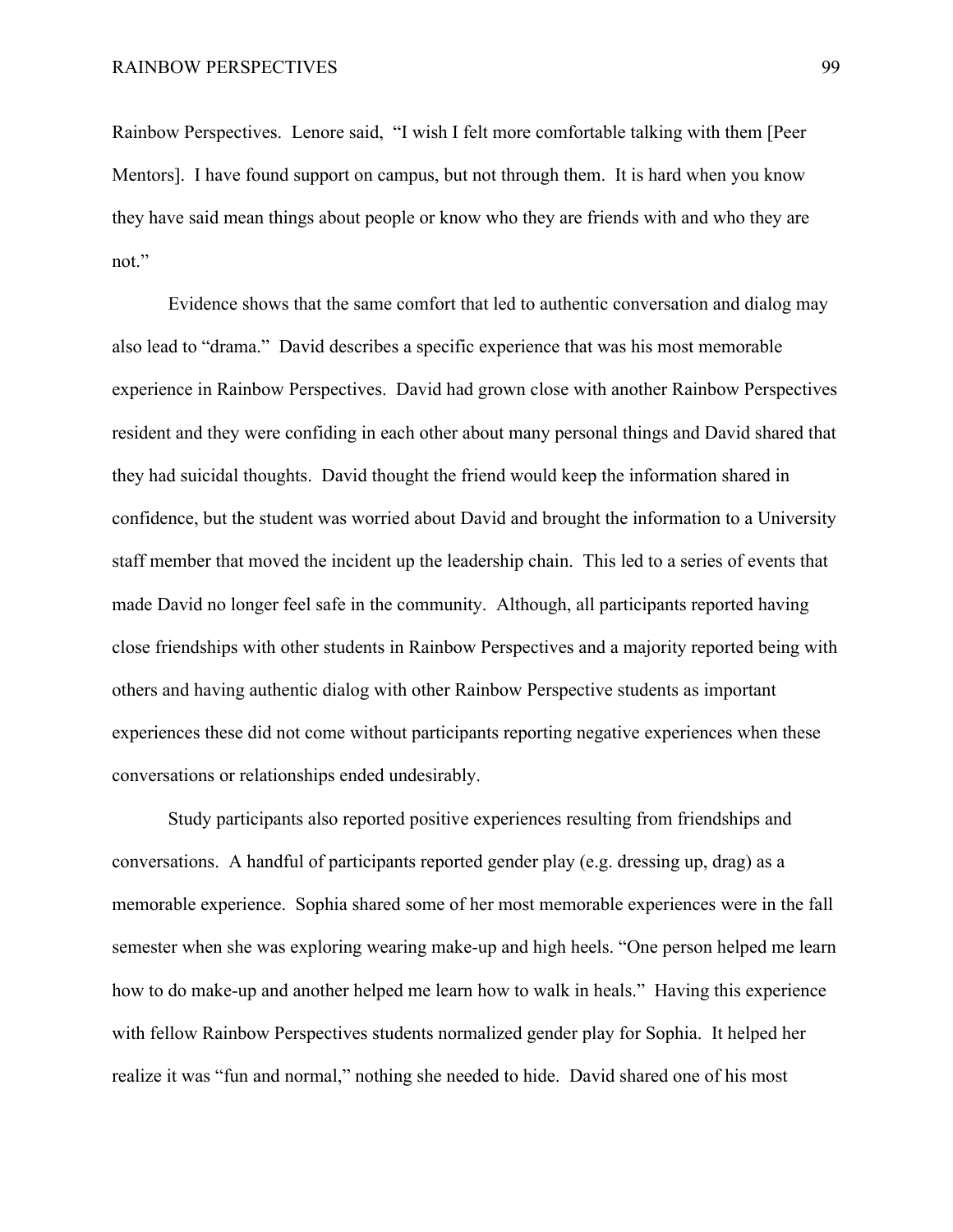memorable experiences was going to *Rocky Horror* and dressing up. David felt empowered by, "seeing fellow residents embrace all aspects of their gender identity through drag."

Gender play was reported as a memorable experience that allowed some Rainbow Perspective students to explore their gender identity, but other participants reported meeting queer people of color as a memorable experience. Soloman said, "[K]nowing there are other black gay people made me think, maybe this is normal. I should know it's normal, but I really didn't know other gay black (straight acting) people before I lived in Rainbow Perspectives." This evidence demonstrates that queer students have other intersecting identities. Queer people are not only queer but have other salient and non-salient identities that make up who they are and what they value. Much of the theoretical framework that student affairs professions drawl from to support queer students on college campuses (Cass, 1979, 1984; D'Augelli, 1994) ignores identities such as race, ethnicity, or culture through being rooted in Eurocentric concepts that ignore non-western concepts. This evidence suggests the need to ensure the complexity of human identity is considered in educational practice and theoretical frameworks.

Several participants reported coming out as transgender to be a meaningful experience in the Rainbow Perspectives. Both Sophia and Harry reported coming out in the spring semester as transgender to be a memorable experience in Rainbow Perspectives. Sophia said, "Rainbow was the perfect place to come out." Not only were fellow Rainbow Perspectives students supportive, but the gender-neutral bathroom as make her feel more at ease. This is important evidence because Evans & Broido's, (1999) findings that identify coming out to a roommate to be an area of particular challenge and anxiety for students.

Lastly, several participants reported the queer history tour in NYC to be a memorable experience. This was one of the only programs participants noted as being planned and executed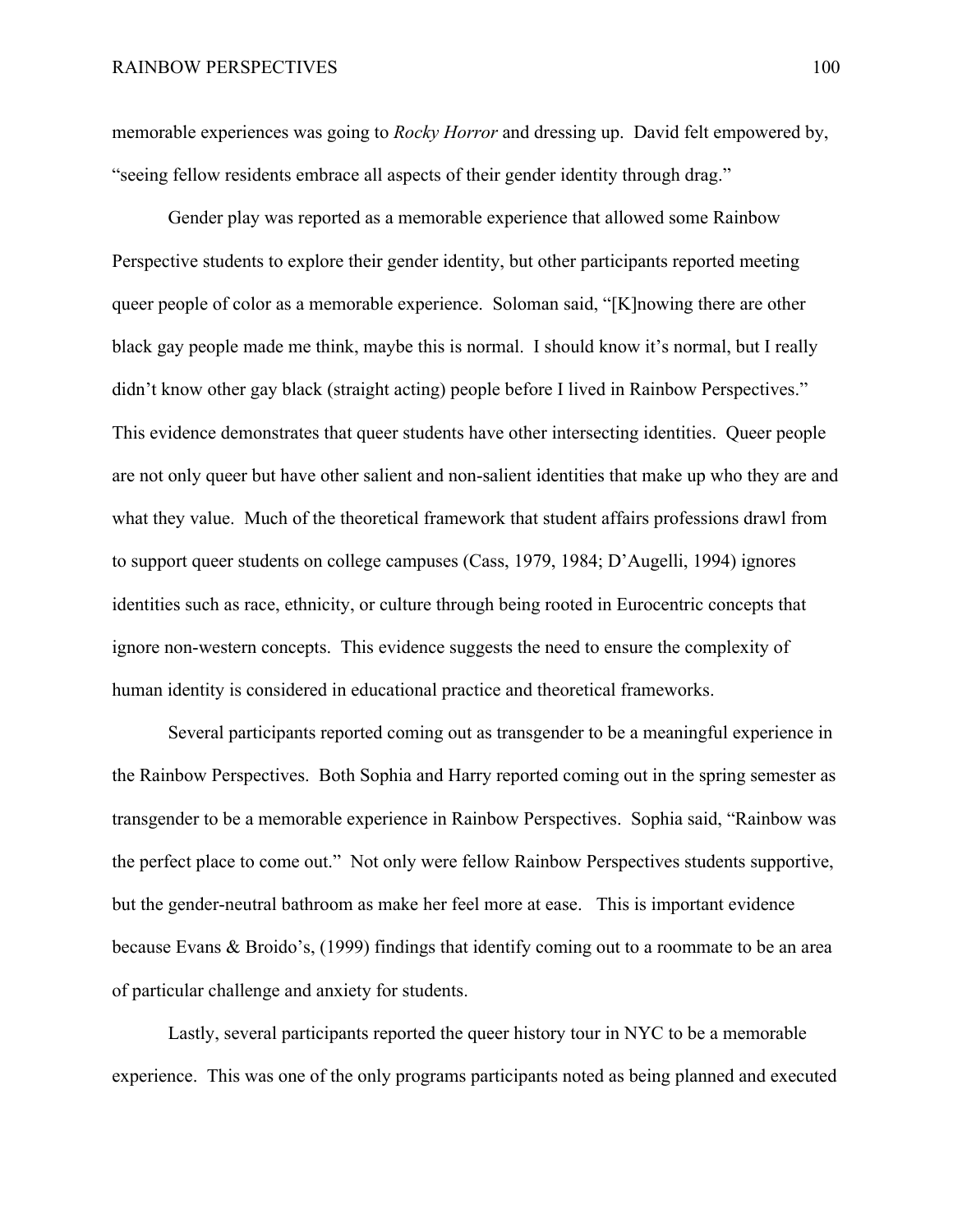by Rainbow Perspectives staff for Rainbow Perspectives students exclusively yet only two students thought this was memorable enough to mention.

The reported experiences of participants were largely positive and most students reported meeting close friends and having authentic conversations as memorable experiences in the program. This evidence indicates the value of special interest housing communities as a potential tool to support queer students, but there are also other important considerations. Participants also noted drama/break down in community, gender play, meeting queer people of color, coming out, and the queer history tour in NYC as memorable experiences in Rainbow Perspectives.

The evidence from this study is significant because it only the second data set of the experiences and perceptions of students living in a queer focused living community. Herbst and Malaney's (1999) research largely focused on student satisfaction in their experience living in a queer focused living community and lacked in depth descriptions of student experiences. This research study moves towards a deeper understanding of how students perceive and experience a queer focused special interest housing community and signifies the importance of employing theoretical frameworks that recognize intersecting identities of queer students.

# **Research Question Two: How have perceptions of students' own sexuality or gender identity been influenced by experiences or elements of the Rainbow Perspectives program.**

To inform research question two, participants were asked in the fall and spring semesters how living in Rainbow Perspectives influenced perceptions of their own sexuality and gender identity. Students that lived in Rainbow Perspectives for more semesters than fall 2013 and spring 2014 were asked to reflect on their entire time in the community. Responses were not broken down by semesters enrolled in Rainbow Perspectives or identity groups because there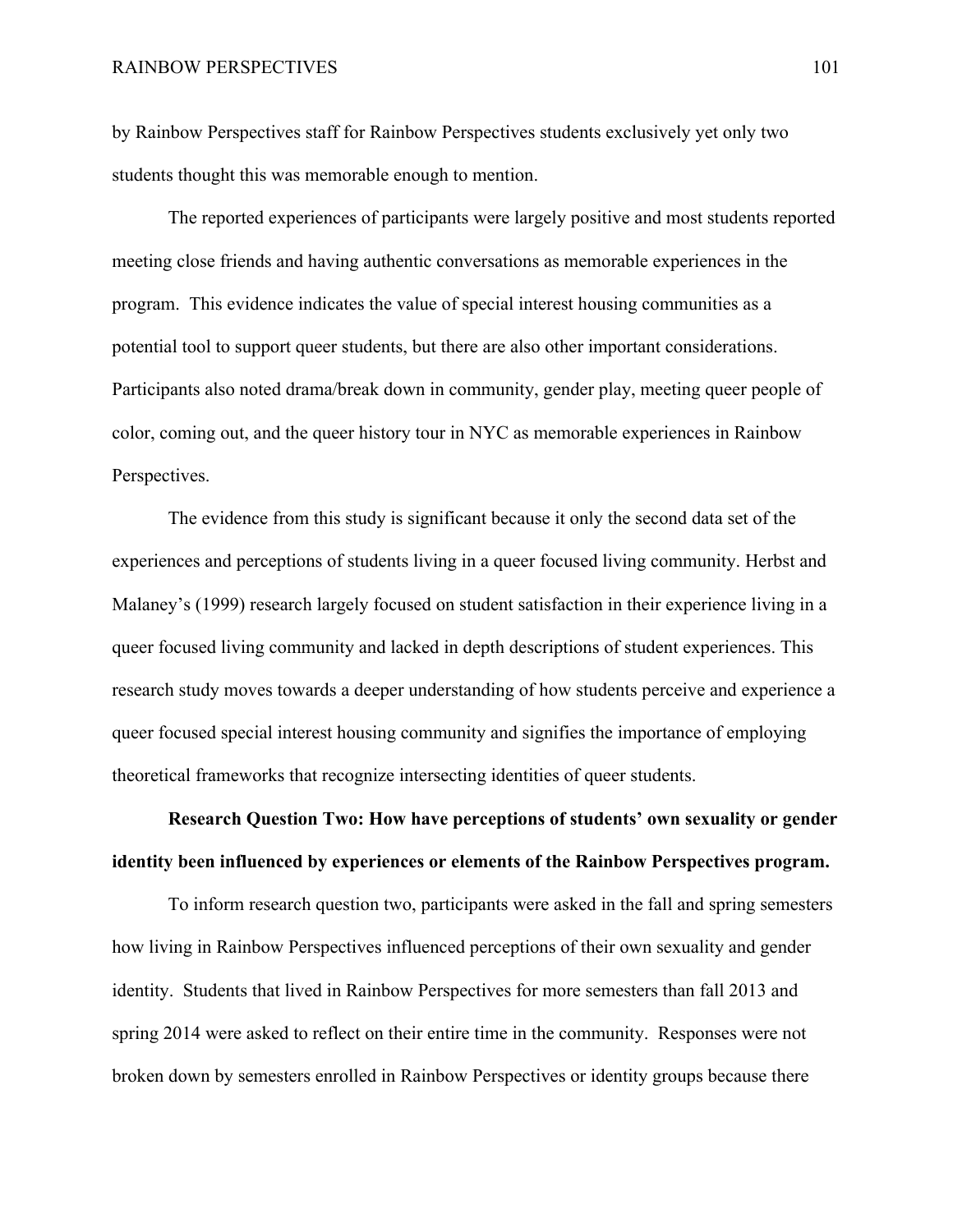was no significance or themes when this cross analysis was completed. Table 6 represents

themes that arose when students were asked to engage in this area of discussion.

# Table 6

| Gender Identity                           |                                             |
|-------------------------------------------|---------------------------------------------|
| Participants Perceptions of Own Sexuality | Number of Participants Reporting Perception |
| After Living in Rainbow Perspectives      |                                             |
| More confident                            | 12                                          |
|                                           |                                             |
| Queer identity perceived as more fluid    | 8                                           |
|                                           |                                             |
| Better understanding of self in queer     | 6                                           |
| community                                 |                                             |
|                                           |                                             |
| Queer vocabulary to reflect on their own  | 5                                           |
| identity and others                       |                                             |
|                                           |                                             |
| Reinforced current perception             |                                             |

*Influence of Rainbow Perspectives Program on Participants' Perceptions of own Sexuality or Gender Identity* 

NOTE. Some participants noted multiple ways their perception of their own sexuality or gender identity were influenced by participation in Rainbow Perspectives. The researcher did not designate a primary perception. All perceptions are included on the table, not one per participant.

All participants reported that Rainbow Perspectives had some type of influence on how they perceived their sexuality or gender identity. Most participants reported they were in some way more confident related to their sexuality or gender identity due to their participation in Rainbow Perspectives. For example, Benjamin said, "I am now very open talking about these things [being queer] that I was kind of ashamed to talk about before […]. I am more comfortable with myself and I can approach people without having any worries." Bill shared because of Rainbow Perspectives he was more comfortable with his sexuality and feels more confident talking about queer issues. As a straight cisgendered man, Bill said living in Rainbow has made him reflect on his own gender and sexuality "more than any other straight person. You would have to be dead not to reflect on your sexuality and gender identity and live here." Through being a part of the program Chase said he was "a lot more confortable with it [his sexuality]." Chase did not fully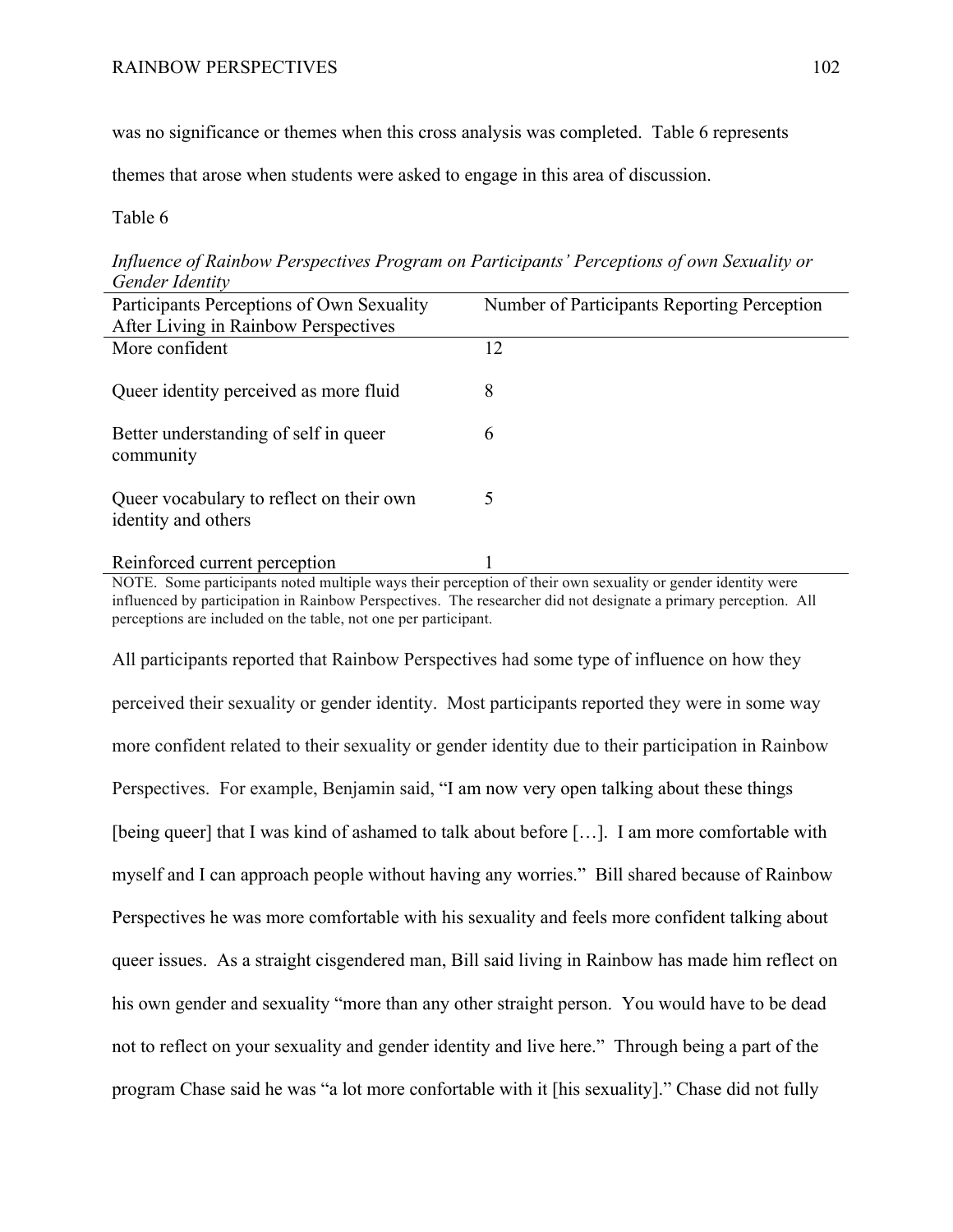accept himself until he lived in Rainbow Perspectives and "it makes me more comfortable with who I am, having other people that are also queer in my life." Chase thinks that living in Rainbow has made him more accepting of his, "strengths, flaws, and just becoming comfortable in my own skin." Lenore similarly shared that at the beginning of the semester she was afraid to talk about her sexuality, but as the year progressed and the more conversations she had, "its just helped me become okay with it within myself." Soloman reported through being a part of Rainbow Perspectives he has become more self-assured in his sexuality, "I stopped questioning my sexuality. I stopped thinking about it as doing something wrong. I now know there are people with me." Sophia said, "I am just being exposed to more and accepting more about myself. […] I feel a lot more at peace with myself […] I still don't have everything figured out, obviously, and I don't think anybody as all the answers."

One participant shared that her perception of her sexuality and gender identity was not made more confident, but reinforced by her participation in Rainbow Perspectives. Sky said,

I do not fit. I am not really interested in taking hormones so I am not trans enough to say I am transgender, but I do not really identify with being a woman […]. Yes, Rainbow is accepting and I like it here, but there is still pressure and bias within the GLBT community so this does not change how I feel about myself. I realized GLBT stuff wasn't that big of a deal, and I will feel more comfortable wherever I am if I'm more comfortable with myself. […] Rainbow cannot do that for me.

Sky did not report that Rainbow Perspectives made her more confident or comfortable, but that she was more secure in what she already knew which was that the queer community is not perfect and has issues within the community.

A majority of participants reported perceiving queer identity as more fluid through living in Rainbow perspectives. Alex said, "I always hated people who were like, 'I don't like labels' because I do like labels. Being in Rainbow has taught me that you don't need to be so like, concrete and hard on yourself about it. It just is what it is." Bill shared similarly that through his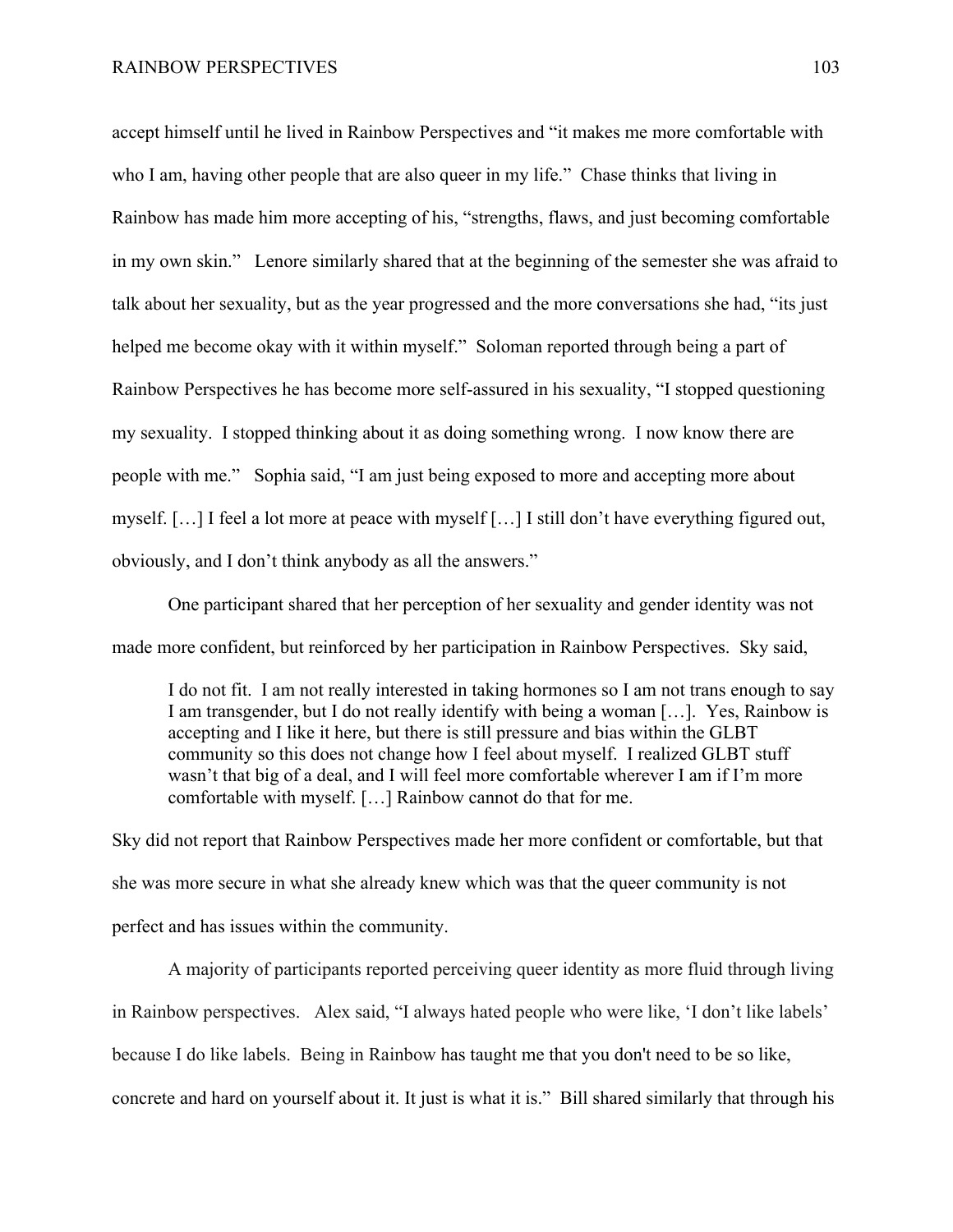participation in Rainbow Perspectives he "met so many people and seen so many things that don't fit into neat categories." Rainbow Perspectives influenced David's perceptions of gender identity by making it more acceptable to see gender as fluid. "It has helped me embrace the feminine aspects of my identity, even though I wanted to, I felt it would compromise my identity." In the past, David felt if he presented with any femininity they, "would not be seen as a guy anymore. Now I realize Rainbow Perspectives has played a role in me moving so far past that and realizing it just doesn't matter. Now I wear eyeliner a lot and I started bringing from home some of my old girl wardrobe." Delouise also shared, "I have learned that my gender is more fluid than I had thought before, not even more fluid, just different than I thought it was." Chase said it broadened his perspective. He now sees sexuality as, "just a big fluid thing."

This evidence is particularly noteworthy for several reasons. First, there is no other study that presents participants descriptions of how a queer focused special interest housing community influenced how they felt about their gender identity and sexuality. Second, when considering the developmental theories that student affairs administrator's employ to support queer students on campuses across the nation it is clear that flexibility and fluidity are essential. Cass (1979,1984) provides little flexibility in the "six-stage identity development model" for fluidity in sexuality and ignores gender identity. D'Augelli's (1994) lifespan approach to LGB identity development does account for some fluidity through an interactive development process, but provides a limited set of language to describe and inform this process and does not account for the tensions (individual and community) within the development process. Queer theory provides focused attention on the power and significance of language so individuals are able to authentically tell their story.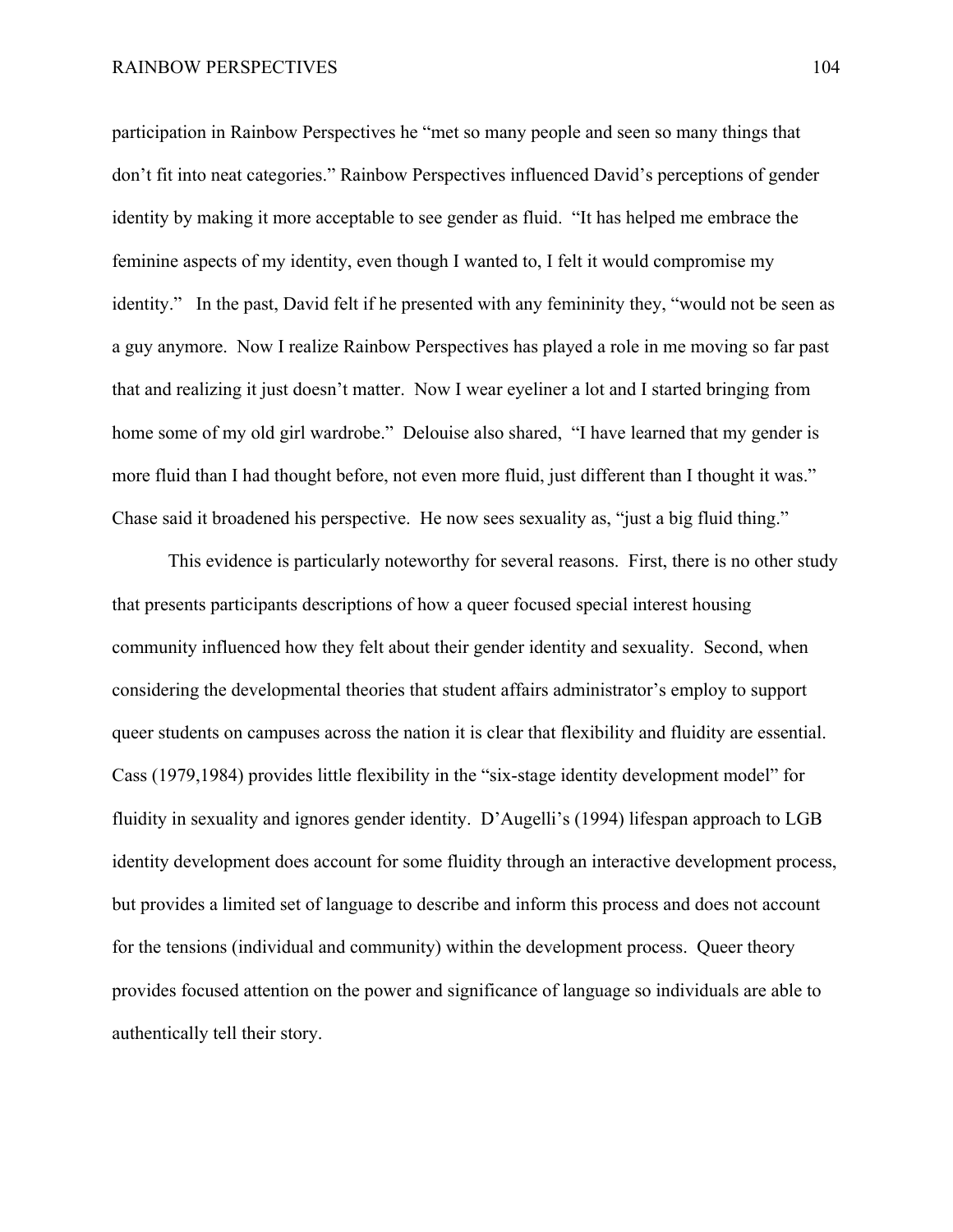Almost half of participants reported a better understanding of the queer community through living in Rainbow perspectives. Bill thinks living in Rainbow has made him a better and more informed, "ally". He feels more comfortable speaking up against heterosexism and homophobia because of his own self-reflection and experiences in the program. "It has been eye-opening learning about so many different types of people." Robert said, "I've really grown, from being that sad, silenced kid at [his previous institution], and now, being empowered and knowledgeable about queer social issues and political issues. I feel like I will be a better advocate for the community because I am more knowledgeable"

Again about half of participants reported being more aware of queer terminology through living in Rainbow perspectives. Alex now identifies her sexuality as queer because the term lesbian no longer made sense as she is emotionally and physically attracted to a person that does not identify as a woman. Being part of Rainbow Perspectives has expanded how she thinks about gender identity and sexuality, but also the words she uses to describe her own identity. Robert said, "before I lived in Rainbow I really felt like 'queer' was a bad word, but now I understand how it can be more inclusive and empowering." Rainbow Perspectives really opened Robert's eyes to the diversity of the queer community. Again, these findings show the significance of language and the importance of institutions embracing and utilizing language that allows students to share their authentic experiences.

Overall, evidence from this study, unlike any other study found in the research literature, suggests that Rainbow Perspectives has influenced participants' perceptions of their own sexuality or gender identity by building their confidence, allowing a space to perceive queer identity as more fluid than before, better understanding the queer community and their place in it, providing vocabulary to more authentically represent who they are and the queer community,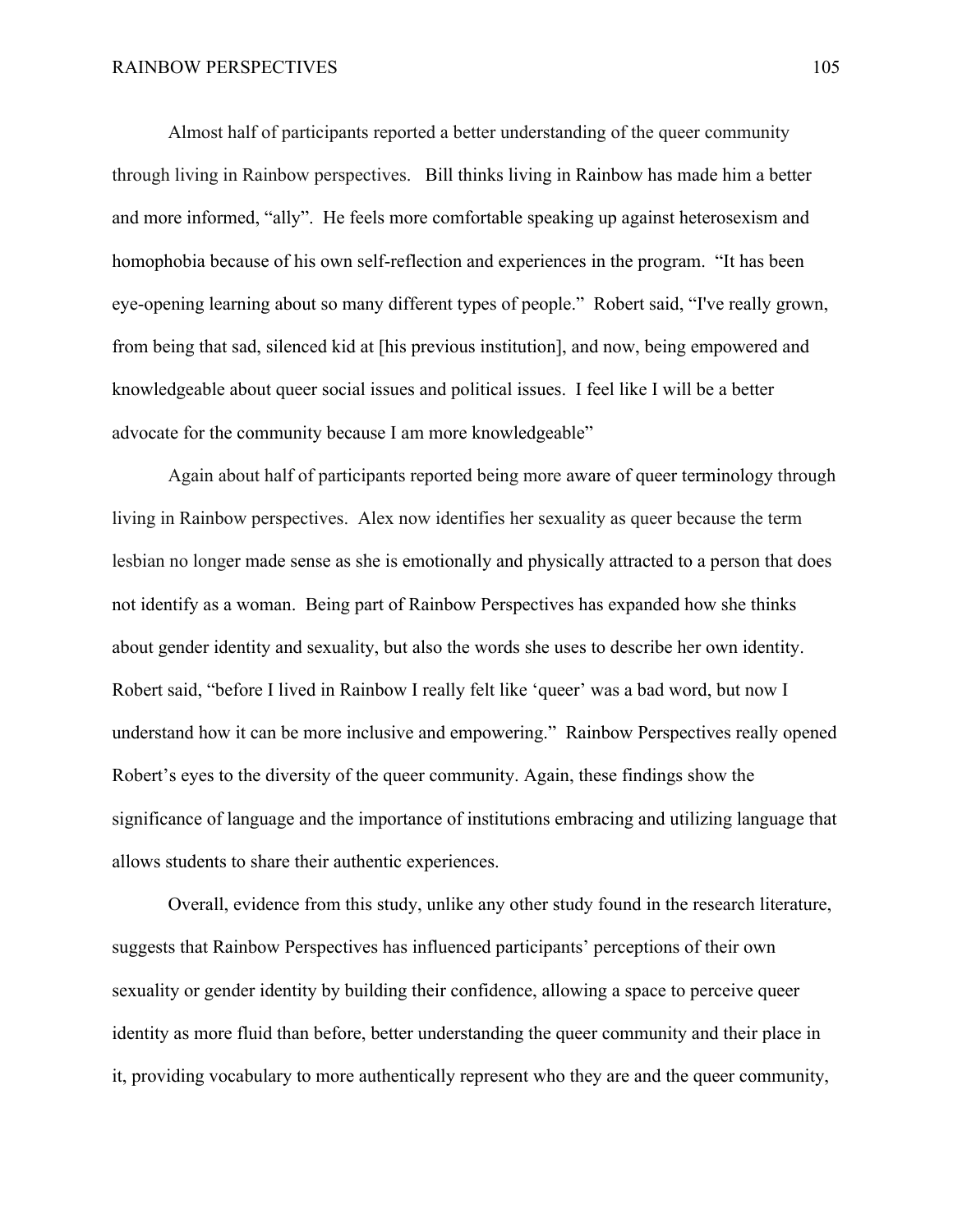and reinforcing current perceptions. This suggests the potential of special interest housing communities as a mechanism to support queer students on campus and provide affirming spaces. Evidence from this study also highlights the power and significance of language and terminology when discussing and showing support for queer identity. Furthermore, evidence suggests that employing theory that acknowledges and allows space for fluidity within identity is important. These are important considerations when seeking to improve practices to support queer students on college campuses.

**Question Three: How can institutions and student affairs professionals improve practices that support queer undergraduate students based on this research-based evidence?**

There was not only one specific question or line of questioning that students were asked to consider and respond to that completely addressed the breadth of this research question. Findings informing research question three are presented through two areas of analysis. First, findings related more generally to student affairs professional practices to support queer students on a campus at large and second, professional practice related to creating and administering queer special interest housing communities. These two sections unavoidably overlap, as practice at large must inform specific program creation, implementation, and continued administration. Evidence from this study provides a specific picture of a queer focused special interest housing community, but it also begins to examine the context in which programs such as these are created from the onset. This is useful when informing the topic of practice.

## **Practices to Improve Support of Queer Students Campus Wide.**

Boyers's (1990) principles suggests a college campus *should* be - purposeful, open, just, accepting, caring, and celebrative. Renn and Patton (2010) definition of campus climate as, "the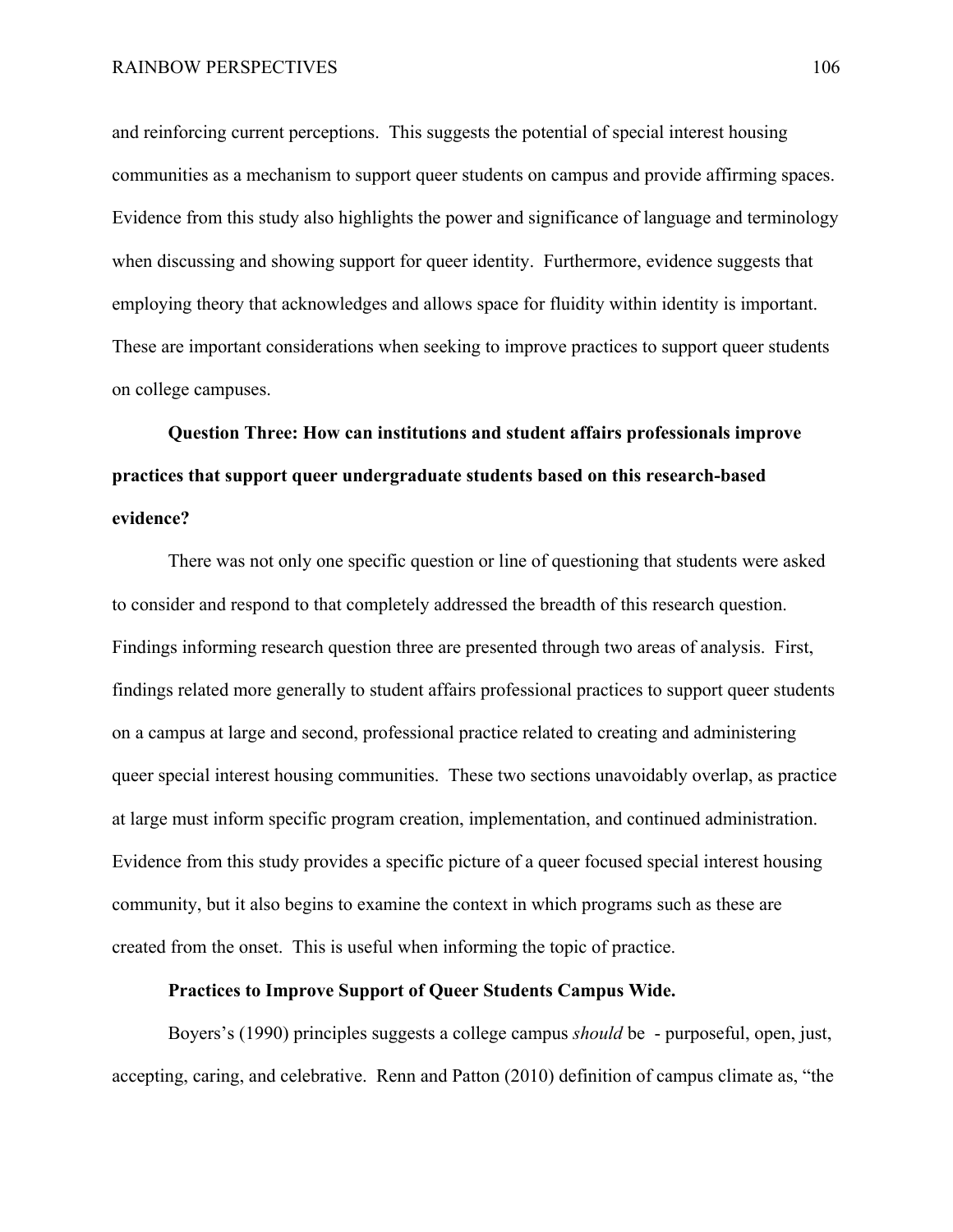overall ethos or atmosphere of a college campus mediated by the extent individuals feel a sense of safety, belonging, and engagement within the environment and value as members of the community" (p. 248). Findings indicate that perceptions related to gender identity and sexuality on a college campus at large must be a focus area for practitioners when supporting queer students. All participants in the study reported they wanted to live in Rainbow Perspectives because they were attracted to living in a space that was supportive or affirming of their queer identity and the majority of participants specifically note they were motivated to live in Rainbow Perspectives due to experienced or perceived negative perceptions of queer identity on a college campus. Evidence from this study indicates that queer students are not experiencing the college campus community in a way that meets Boyer's principles of community, but more realistically align with Rankin's (2003) research that describes the chilly campus climate that queer students face nationally. These finding signify the need for practitioners to examine and respond to the overall "ethos" of a campus to fully support queer students.

Small queer support programs such as Rainbow Perspectives (40 students or less) are one strategy to support a small number of queer students, but larger efforts must be considered to address the overarching issues of campus community and climate. Evidence from this study provided insight how students experienced campus climate. All participants disclosed that they met their closest or best friends through Rainbow Perspectives. Bill said, "I would have never met them [best friends] if I hadn't lived here [Rainbow Perspectives]. Our paths would have never met, but because we lived in Rainbow it was a catalyst to being friends." It is significant that Rainbow Perspectives is a strong mechanism to connect students and allow them to build relationships, but looking beyond the 40 students living in Rainbow Perspectives what the is the "catalyst" for student connection and relationships with others outside of a queer focused special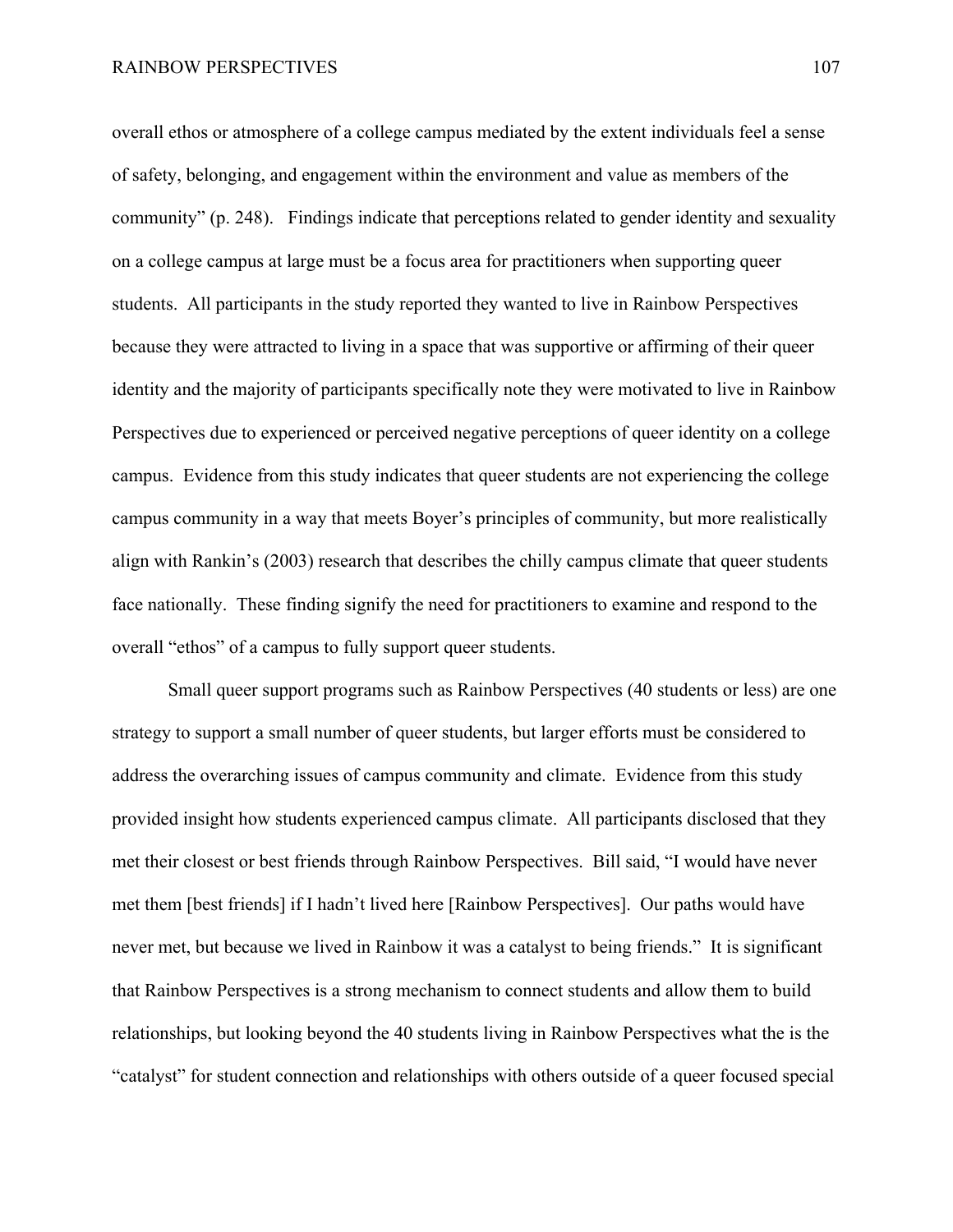interest community? Nora shared, "I tend to have better conversations with my neighbors [in Rainbow Perspectives] than I have with people in my classes. We seem like we are totally different pages." Practitioners must be mindful of where connection points for students are within the entire college or university. It was affirming to learn Rainbow Perspectives participants felt they created strong relationships, but practitioners must work to ensure "catalysts" are accessible to all students. This includes curricular and co-curricular realms.

Furthermore, a majority of participants shared that having authentic dialog and sharing space was a memorable experience living in Rainbow Perspectives. Examples shared included, having conversations about gender, sexuality, and "real life" and just being with others. This finding demonstrated the significance of queer spaces (physical and intellectual) that allow for open discussions of queerness. The findings demonstrated these discussions and spaces existed in the Rainbow Perspectives program, but do these spaces exist outside of Rainbow Perspectives? These findings indicate that queer friendly should and must exist as students find them significant. Practitioners should examine and consider what queer spaces (physical and intellectual) currently exist on campus and how to broaden these beyond queer labeled spaces.

Moreover, when considering queer space it is important to consider language and the conceptual and theoretical frameworks that allow for and encourage queer spaces. The majority of participants report Rainbow Perspectives influenced perceptions of their own sexuality or gender identity by being more confident and perceiving queer identity as more fluid. About half of participants noted a better understanding of self in queer community and several reported having more knowledge of queer terminology through participation in Rainbow. These findings highlight the importance for practitioners to utilize theoretical frameworks to inform and support their work and thus students that allow for this fluidity and move beyond or at least acknowledge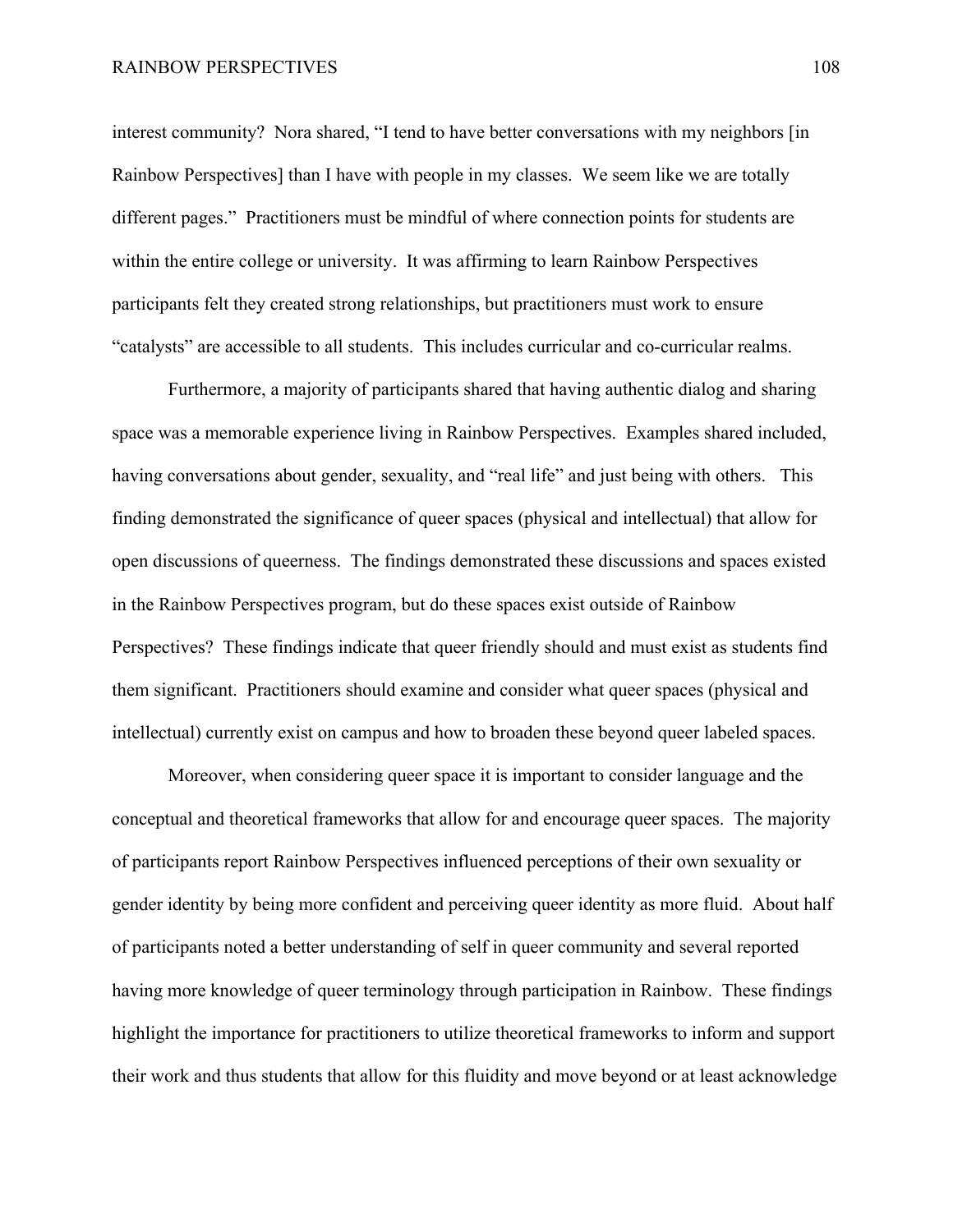and make accommodations for the limitations of LGB development stage (Cass, 1979,1984) and LGB life space development models (D'Augelli, 1994). To provide queer spaces students must be able to authentically convey and describe their humanness. This evidence aligns with Renn's (2010) call to researchers to move beyond psychological and sociological studies of LGB development and incorporate queer theory as a meaningful framework that supports more contextual and less categorical study, exploration, and discovery related to queer students.

Another finding that was significant when considering, how to better support queer students campus wide, was the frequency in which participants referenced psychological health challenges throughout the study. A majority of participants disclosed they were dealing with, had dealt with, or had experienced others in Rainbow Perspectives working through psychological challenges, (e.g. depression, gender dysphoria, etc.). Alex shared, "There are people living here [in Rainbow Perspectives] that have dealt with things that not everyone our age deals with. Not everyone at 19 or 20 has dealt with self-harm, suicidal ideations, depression, eating disorders, making decisions to start hormones or having surgeries." Alex went on to state her disappointment and frustration with the lack of attention paid to psychological health and support provided to struggling students in Rainbow Perspectives. She said, "we cannot save each other all the time." Although this theme was specifically talked about in the context of Rainbow Perspectives, the reality of college students facing physiological health challenges is not exclusive to queer students or to Rainbow Perspectives. The evidence suggests that practitioners should take into consideration psychological health support mechanisms when considering how to best support queer students campus wide.

Evidence that informs how to improve support mechanisms for queer students campus wide does not speak to the utilization of specific tool, but serves as a call to practitioners to be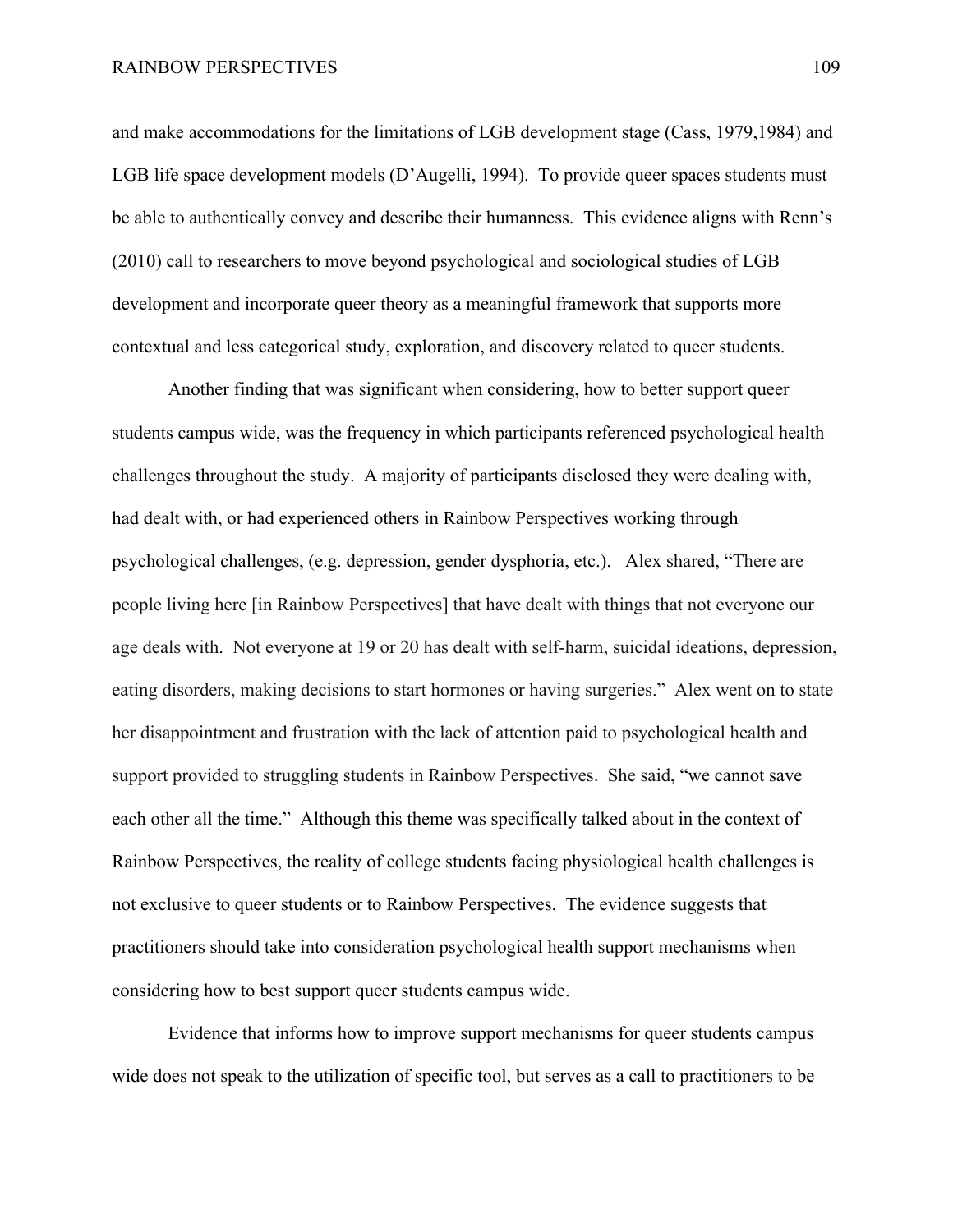mindful of how students interpret the implementation of the support overall. Several participants shared that they were aware that the research site could revoke any support strategies that were put in place. Rationale the participants provided for believing the research site may do away with Rainbow Perspectives were that students might do something to cause the research site to withdrawal support by participants drawling negative attention to Rainbow Perspectives or that not enough students would take advantage of the resource so the research site would disband the program due to there not being a need. This sheds light on an important reality that any underrepresented or marginalized population or "other" face. This idea that any support that is provided comes at a cost and that it is in additional to what the research site must provide so it could ultimately be taken away. Practitioners need to be mindful of how they can address this reality when supporting queer students campus wide.

Overall, evidence suggests to support queer students on a college campus practitioners must consider the context of community and campus climate, the accessibility of experiences to form meaningful or close relationships, the realities of queer space (physical and intellectual), and psychology health challenges that students may be facing. These ideas not only apply to queer special interest living communities, but also inform how practitioners can support queer students in far reaching and meaningful ways on a campus at large. These findings indicate that employing a queer focused special interest housing community alone cannot support queer students on campus. Larger concepts must be considered to address the needs of queer students campus wide.

## **Practices to Improve Queer Focused Special Interest Housing Communities.**

In this section findings are presented that specifically inform the creation, implementation, and administration of the Rainbow Perspectives special interest housing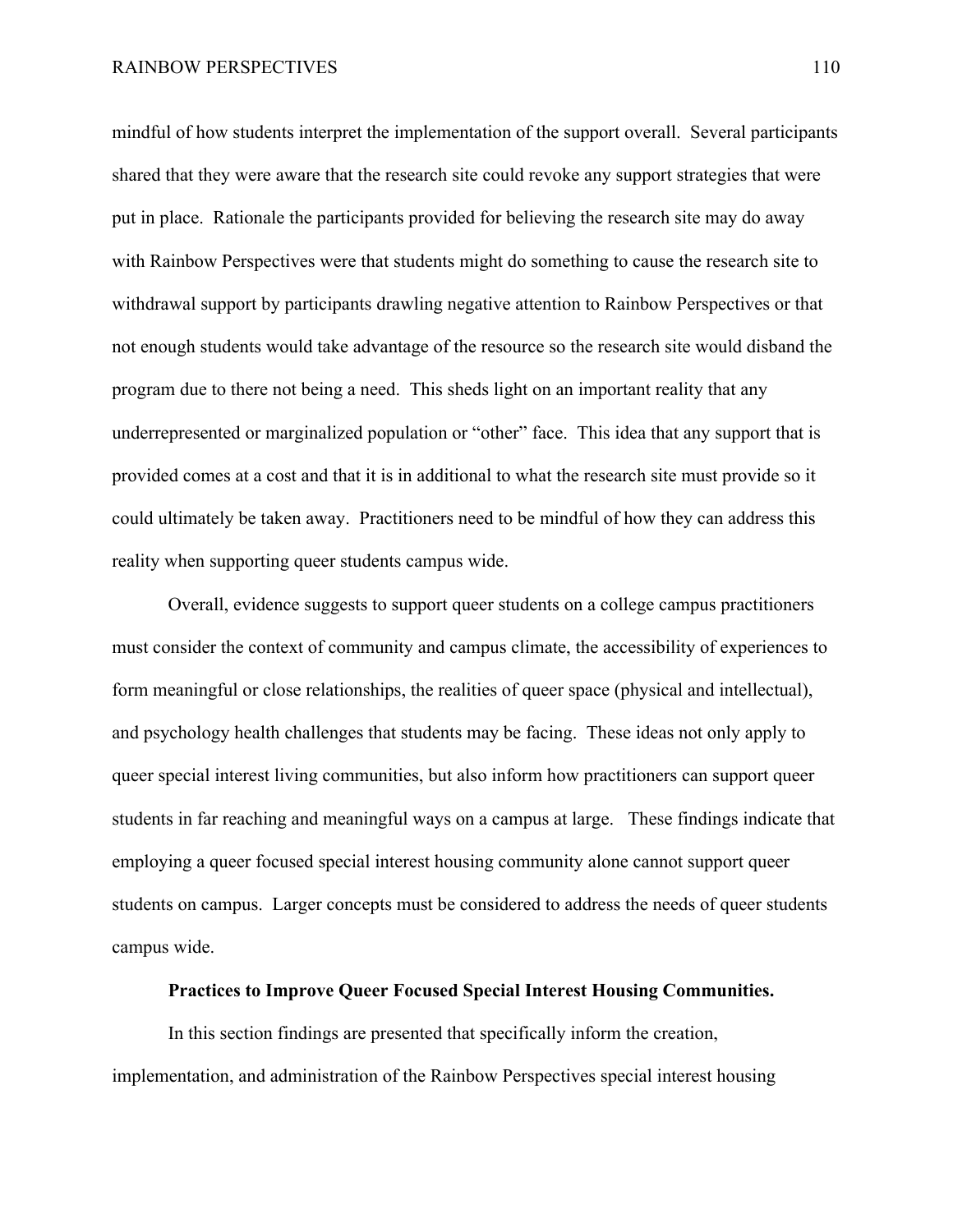#### RAINBOW PERSPECTIVES 111

community. Participants were eager to provide suggestions about how to improve Rainbow Perspectives. There was not one specific question that participants were asked to gather information about improvements, but participants typically shared freely how they felt the program could be improved when they were asked about the benefits and challenges they experienced associated with Rainbow Perspectives. The majority of participants described Rainbow Perspectives as lacking community and that this negatively impacted their experience in the community in someway. Yet, all participants still described Rainbow Perspectives as a safe and accepting community in the fall semester. Evidence indicates there were areas of the program that participants felt could be improved to contribute positively to creating a stronger community within Rainbow Perspectives.

Evidence suggests that more attention needed to be devoted to building community in Rainbow Perspectives. Some participants reported that since many students identified as queer they felt it was expected that they would instinctually be friends and form a cohesive community due to this shared identity or interest. Participants reported this expectation was self-imposed to a certain extent, but also felt it was an unspoken or unwritten expectation of the program from the research site as well. For example, Harry shared, "People forget that just because we are in the same marginalized community that doesn't mean we're all going to like the same things or we're all going to be best friends […] We're just all still people and some people don't click." Similarly, Sophia shared, "just because people are queer doesn't make us all like each other[.] It is only one aspect; it does not define us in everything. Within the queer community there's diversity in politics, views, and interpretation." This is an important distinction for practitioners to keep in mind. Simply because students in Rainbow Perspectives may come to the program with certain similarities or interests this does not mean that resources and intention should not be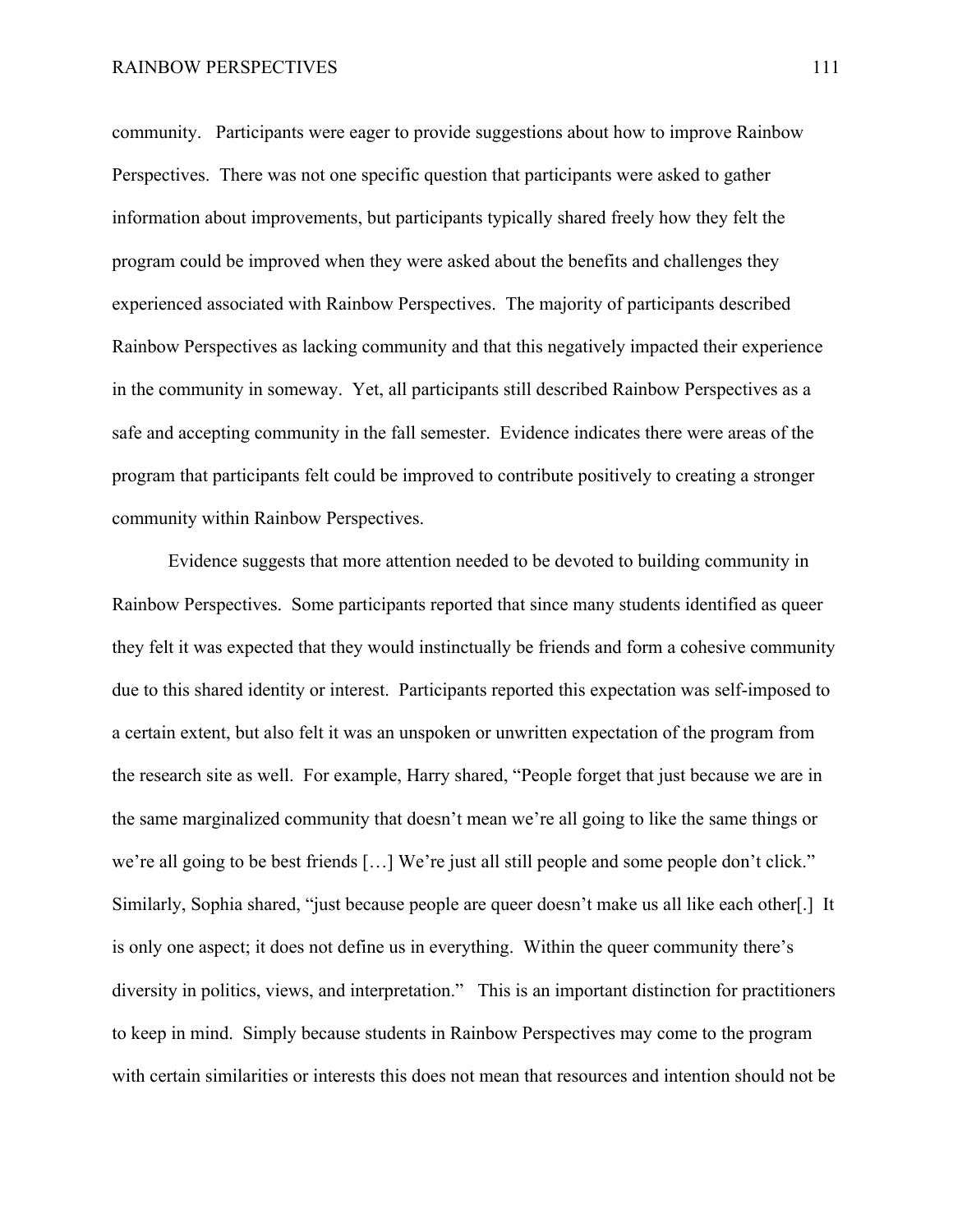dedicated to building community helping students connect. Table 7 presents the areas of

Rainbow Perspectives that participants report needing improvement.

Table 7

*Areas Rainbow Perspectives participants' report improvement needed*

| <b>Participant Reported Improvements</b>                                                            | Number of Participants Reporting<br><b>Improvement Needed</b> |
|-----------------------------------------------------------------------------------------------------|---------------------------------------------------------------|
| Staffing (e.g. more staff needed, better trained<br>staff)                                          | $\overline{7}$                                                |
| More programming for community members                                                              | 6                                                             |
| More required aspects of the program (e.g.<br>mandatory credit baring course, community<br>project) | 6                                                             |
| Greater focus on social justice                                                                     | 5                                                             |
| Greater attention paid to intersecting identities<br>(e.g. race)                                    | 3                                                             |
| Different location or more locations                                                                | 3                                                             |
| More organization, institutional support, and<br>accountability                                     | 2                                                             |

NOTE. Some participants noted multiple ways Rainbow Perspectives could be improved. The researcher did not designate one improvement per participant. All improvements are included on the table, not one per participant.

Evidence from this study showed that staffing in the queer focused living community was in need of improvement. The majority of participants reported there was a need for more staff, better-trained staff, and more clearly defined responsibilities of staff. Multiple participants talked about the RA being ill prepared to support members of the Rainbow Perspectives due to a lack of knowledge about the queer community. They also reported the RA was uninvolved with Rainbow Perspectives. It was suggested that the RA for Rainbow Perspectives should have additional training to ensure the student can meet the needs of residents in the community. Additionally, students reported the role of Peer Mentor was poorly defined and lacking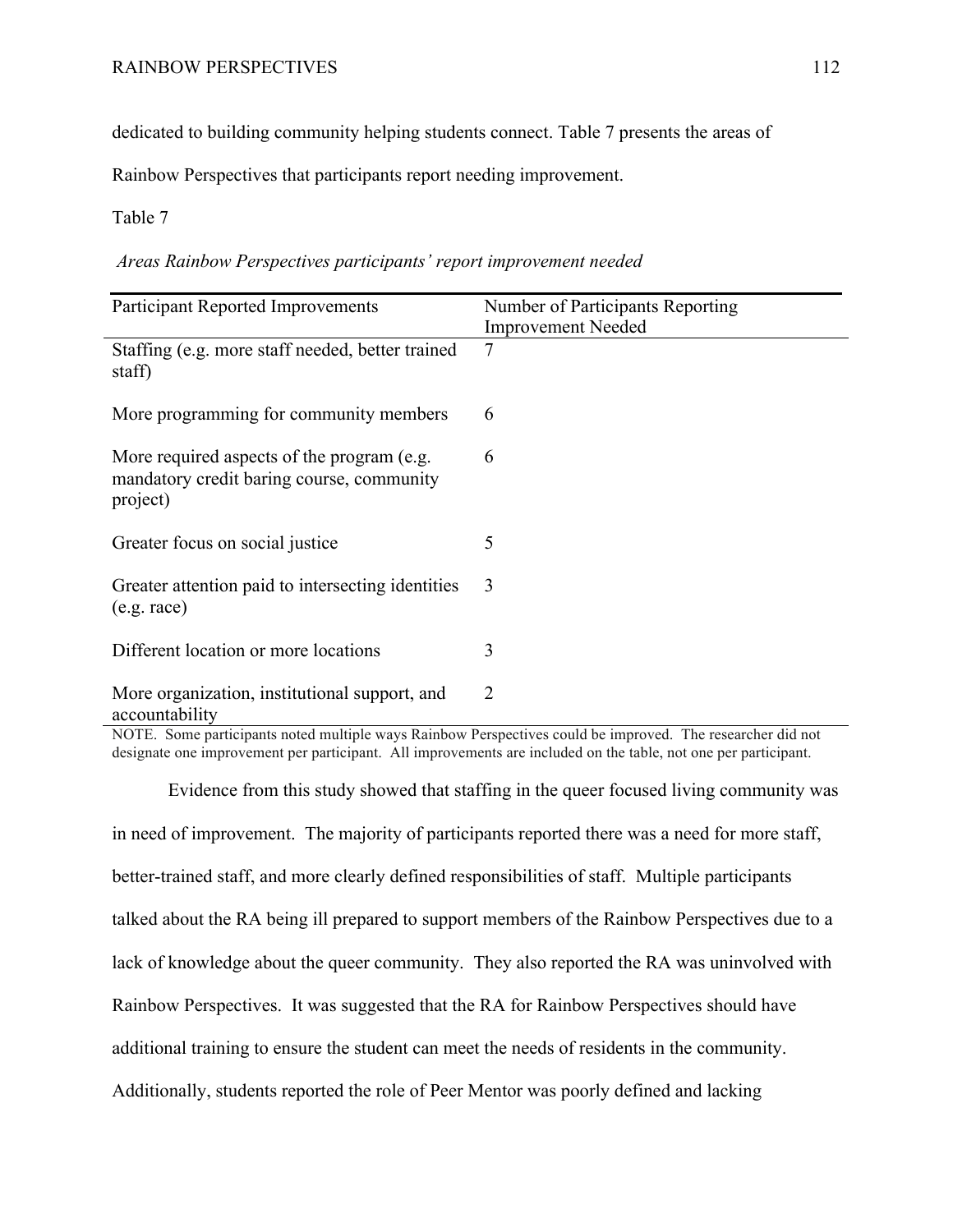professionalism. Several participants shared that they knew the Peer Mentors were in Rainbow Perspectives to support them, but they did not provide specific programming and had personal relationships with students in the community so they were seen as biased toward students in which they were friends. The lack of confidence in the student staff led students to have a lack of confidence in the professional staff that oversaw Rainbow Perspectives. Participants shared how they knew and liked the professional staff from the Center for Social Justice and LGBT Communities, but they did not see evidence of their investment in the community. Benjamin said, "there just does not seem to be anyone pulling this program together." This evidence indicates that the staffing structure of a queer focused special interest community is important to the student experience and reflects institutional investment in the program. Herbst  $\&$  Malaney's (1999) study briefly mentions that staff in the 2-20 program needed to be visible supporters of the queer community, but the evidence from this research study provides more detailed descriptions about why staffing is important with specific recommendations from students.

About half of participants reported the need for more programming in Rainbow Perspectives. Participants were aware of queer focused programming that was open to the entire campus or that was provided by specific queer student organizations, but felt there was a need for more programming just for students in Rainbow Perspectives so they could more easily connect and get to know people outside their friend group. Participants also reported if these programs were provided they would be a tool for sustaining a more tightly knit community. The lack of programming was found to be one of the most frequently reported reasons as to why participants reported Rainbow Perspectives lacked community. This is important evidence as only one other study, Herbst and Malaney's (1999), has researched a community like Rainbow Perspectives and the need for specifically tailored programming was not addressed.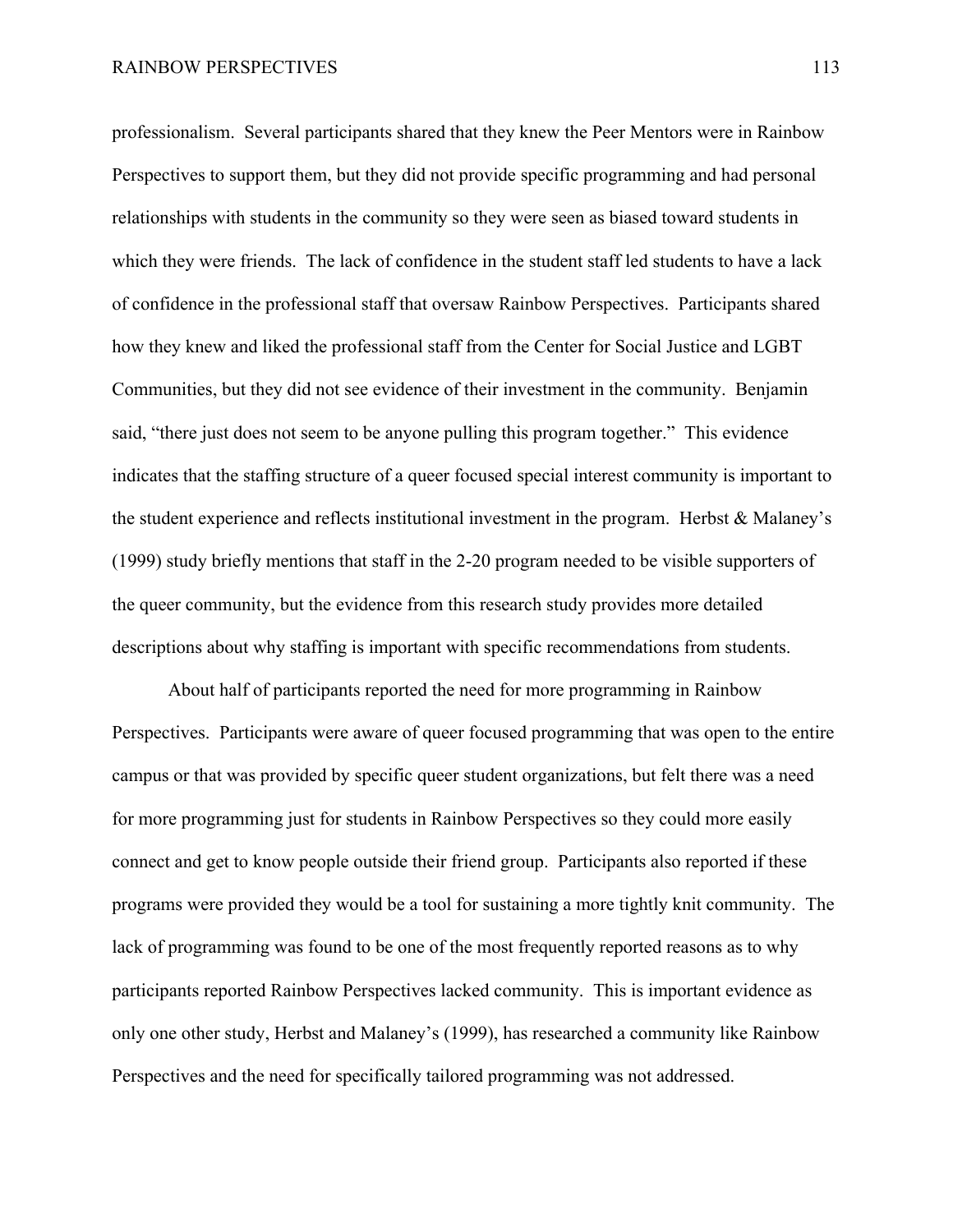Similarly, about half of participants reported there should be more required elements of the program. Several participants suggested a credit-baring course should be required of all students living in Rainbow Perspectives. Other participants suggested actually following through with the planning and execution of a community project that was specifically referenced in the public description of the program. Nora said when referencing the idea of the community project, "I think intentions are great, but somebody needs to step forward and say we need to do this. I have been a part of Rainbow all three years and we have never worked together on a community project." Evidence from this study indicates that students may be interested in more firm requirements associated with a queer focused living community and this may have a positive impact on the community created in the program by uniting through a common purpose or learning concepts together.

Another aspect of the program that participants reported as an area of improvement was a need for a more specific focus on social justice and intersecting identities. Delouise shared, "There's a few times when, the people I've become close to who are white who didn't really get something, or maybe said something offensive and didn't understand why. For example imitating a black women in a 'ghetto' voice […] Maybe instead of just having workshops on sexuality, they could have workshops on race too and like, community things on race." Participants reported they were interested in an emphasis more specifically related to the context of difference, not just the queer community. Evidence suggests, a focus on social justice and intersecting identities is one way to work toward this. This may also allow the community to work towards building stronger community.

Lastly, the administrative aspects of the program should not be overlooked. Several participants reported the location of Rainbow Perspectives or the lack of multiple locations to be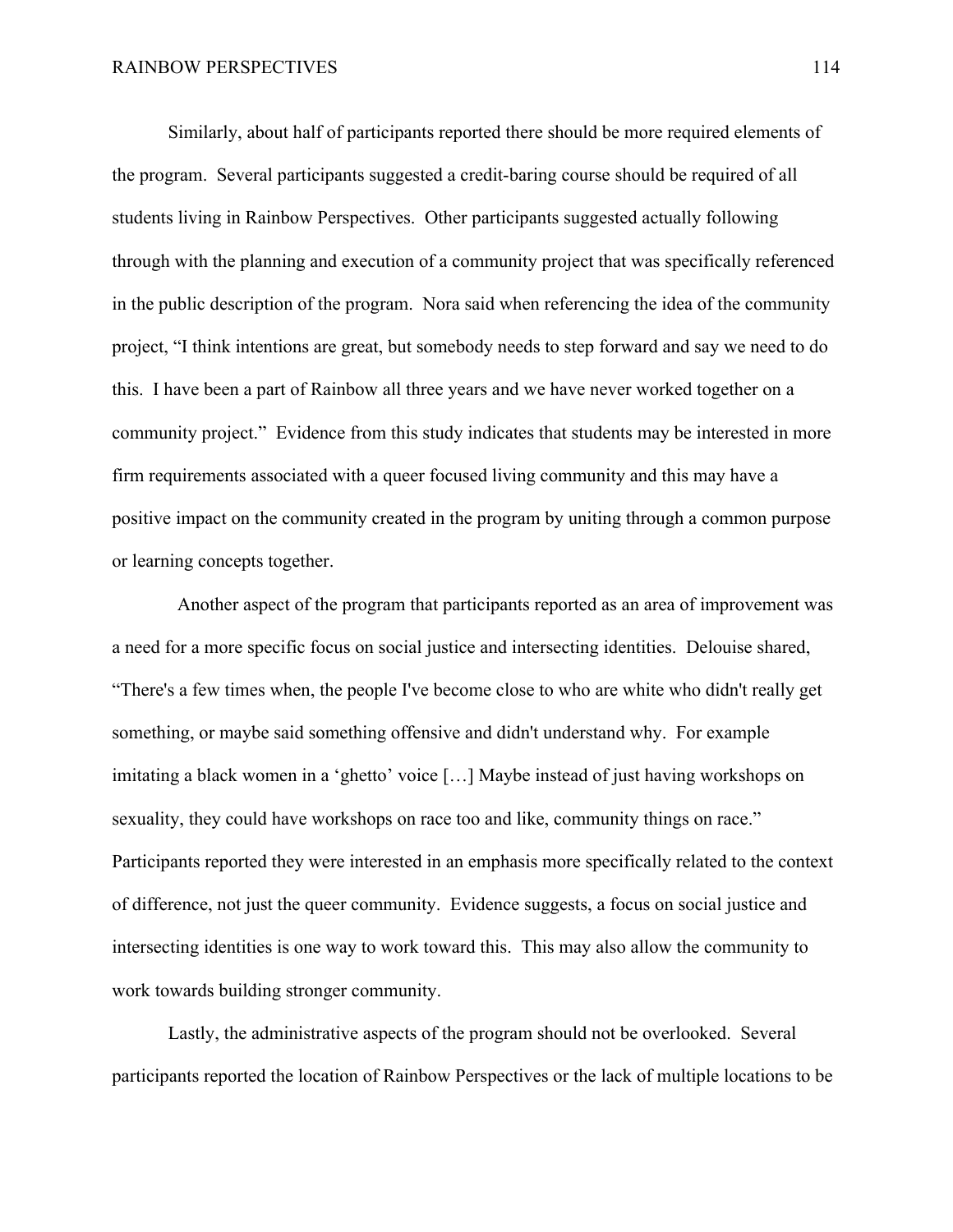an area of needed improvement. Evidence from this study highlights the reality that students are balancing many different priorities when securing housing – location of classes in relation to housing, work, proximity to friends, etc. Since Rainbow Perspectives was only located on one campus and in one residence hall this did not provide students much flexibility. Evidence suggests location and accessibility must be a consideration by practitioners when building programs like Rainbow Perspectives. The housing community needs to be convenient for students and a desirable living location. The location of the housing community was not referenced in the Herbst and Malaney's (1999) study as being an area of consideration.

Through analyzing the findings related to research question three in two sections, practitioners are presented with research based evidence that informs the creation and administration of a queer focused special interest housing community while also being reminded of important elements that impact the campus climate for queer students. Evidence suggests there are many considerations and important realities that inform practice around supporting queer students campus wide and in special interest housing communities that were not previously discussed in the research literature.

## **Summary of Findings**

Overall, evidence from this research study provides possible answers or general explanations to the three research questions that were presented as individual profiles (cases) in Chapter Four. Some of the evidence aligns with and supports areas and realities presented in previous research literature and studies, while other evidence sheds new light on the realities of queer focused special interest housing communities not currently represented in the research literature.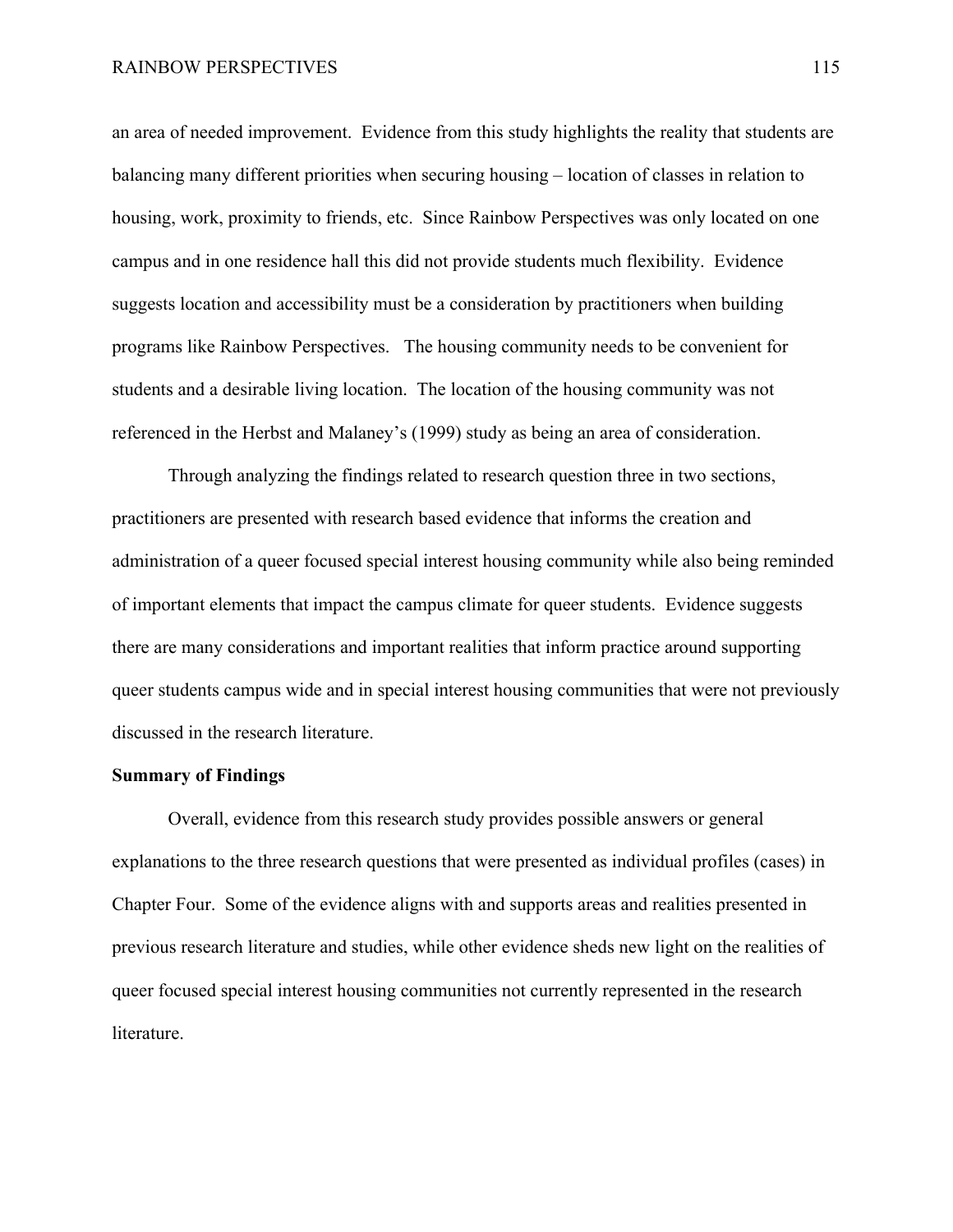Evidence related to research question one suggests participants were largely motivated to enroll in the program because they wanted to live in an environment supportive or affirming of queer identity. Providing additional qualitative support to Rankin (2003) and Rankin, et al., (2010) findings, evidence from this study demonstrates the majority of participants were also motivated to enroll in Rainbow Perspectives due to having experienced or perceived negative perceptions of queer identity on a college campus. Similarly, evidence from this study aligns with Evans and Briodo's (1999) findings that identify coming out to a roommate to be an area of particular anxiety and challenge. Participants' experiences in Rainbow Perspectives were congruent with their perceptions of the program before enrollment as they described Rainbow Perspectives as safe and accepting after enrollment. Experiences that contributed to this affirming and accepting description were meeting close/best friends, engaging in authentic dialog and safe space sharing, have the ability to engage in gender play, having a safe space to come out, meeting queer people of color, and participating in a queer history tour of New York City.

Although participant experiences in Rainbow Perspective were positive, evidence suggests Rainbow Perspectives lacked community. Experiences and perceptions of the program that contributed to this were a lack of overall unity outside of small "fortified" friend groups, drama (i.e. breakdowns in previously formed relationships and difference of opinions) and a lack of understanding around intersecting identities specifically race. Herbst and Malaney (1999) findings show a lack of community was also identified as a reality in the 2-20 program, but the importance of recognizing and connecting with other with the intersecting identities, specifically race, was not discussed in the study.

Evidence related to research question two suggests participant experiences in Rainbow Perspectives influenced perceptions of their own sexuality or gender identity. Participants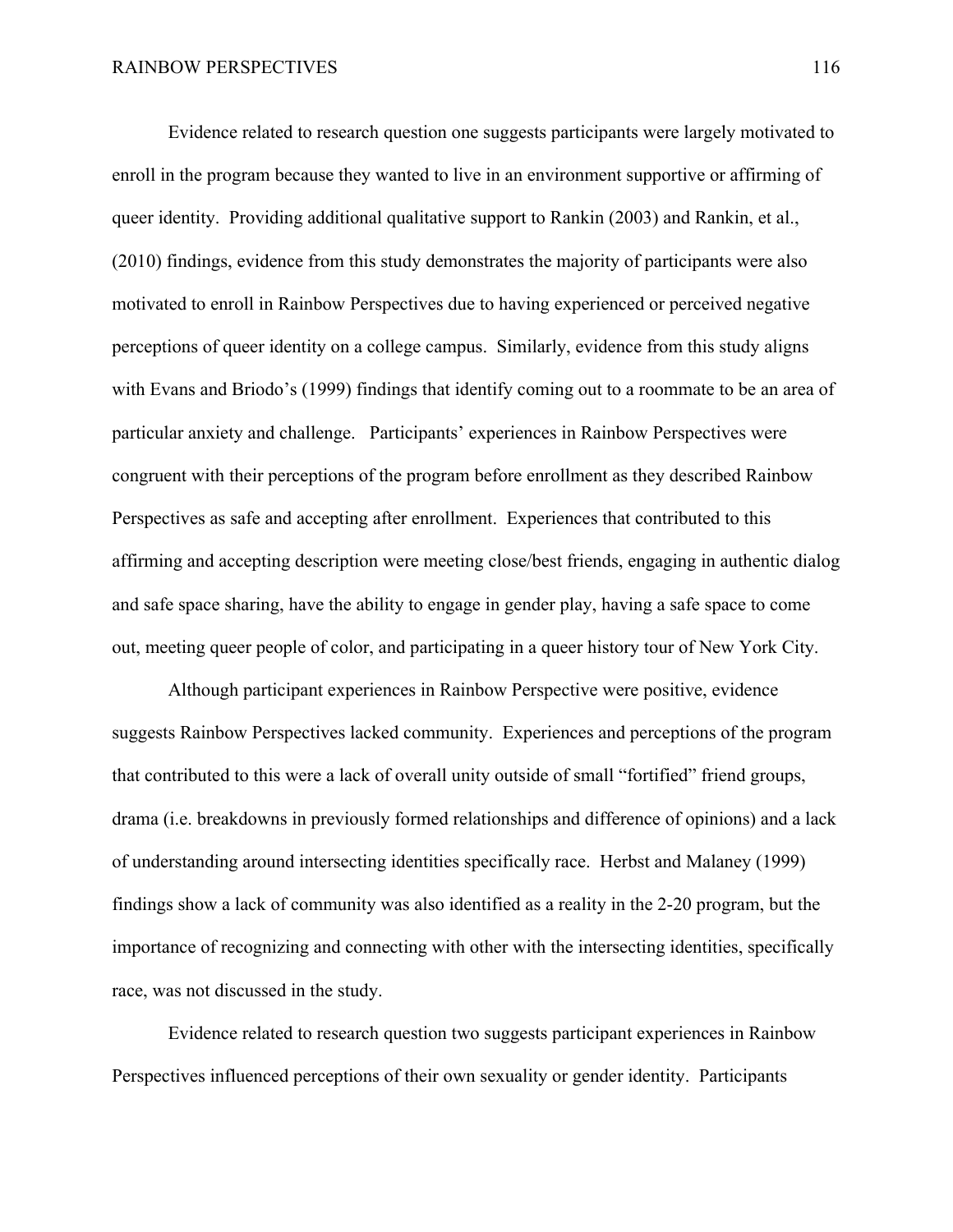reported being more confident in relation to their own sexuality or gender identity, perceived queer identity as more fluid, had a better understanding of themselves in the queer community, were more knowledgeable of queer vocabulary to reflect on their own identities and others, or reinforced their current perceptions. This is an important addition to research literature since there is a devoid of research about queer focused special interest communities.

Lastly, evidence related to research question three, provides students affairs practitioners with concepts to consider to improve support for queer undergraduate students campus wide and specifically in relation to a queer focused learning community. Evidence from this study indicates queer students perceptions and experiences of campus climate to be a motivating factor to enroll in a queer focused special interest housing community. Evidence indicates creating environments that encourage authentic queer dialog and space sharing, utilizing language that allows for gender identity and sexuality fluidity including conceptual and developmental frameworks that acknowledge for this, being mindful of psychological health challenges of all undergraduate students, and being mindful of how students may interpret the creation and implementation of support mechanisms are important considerations to support queer students on campus.

In relation to the implementation and administration of a queer focused learning community evidence suggests a clear focus on community building to be valuable. This includes ensuring there are community building efforts within these programs and not assuming that students will naturally connect simply because they identify as queer or have an interest in the queer community. Specific areas that impact community building were found the be the amount and type of training provided to student staff, focused programming for community members, requiring specific aspects of the program (e.g. credit baring course or mandatory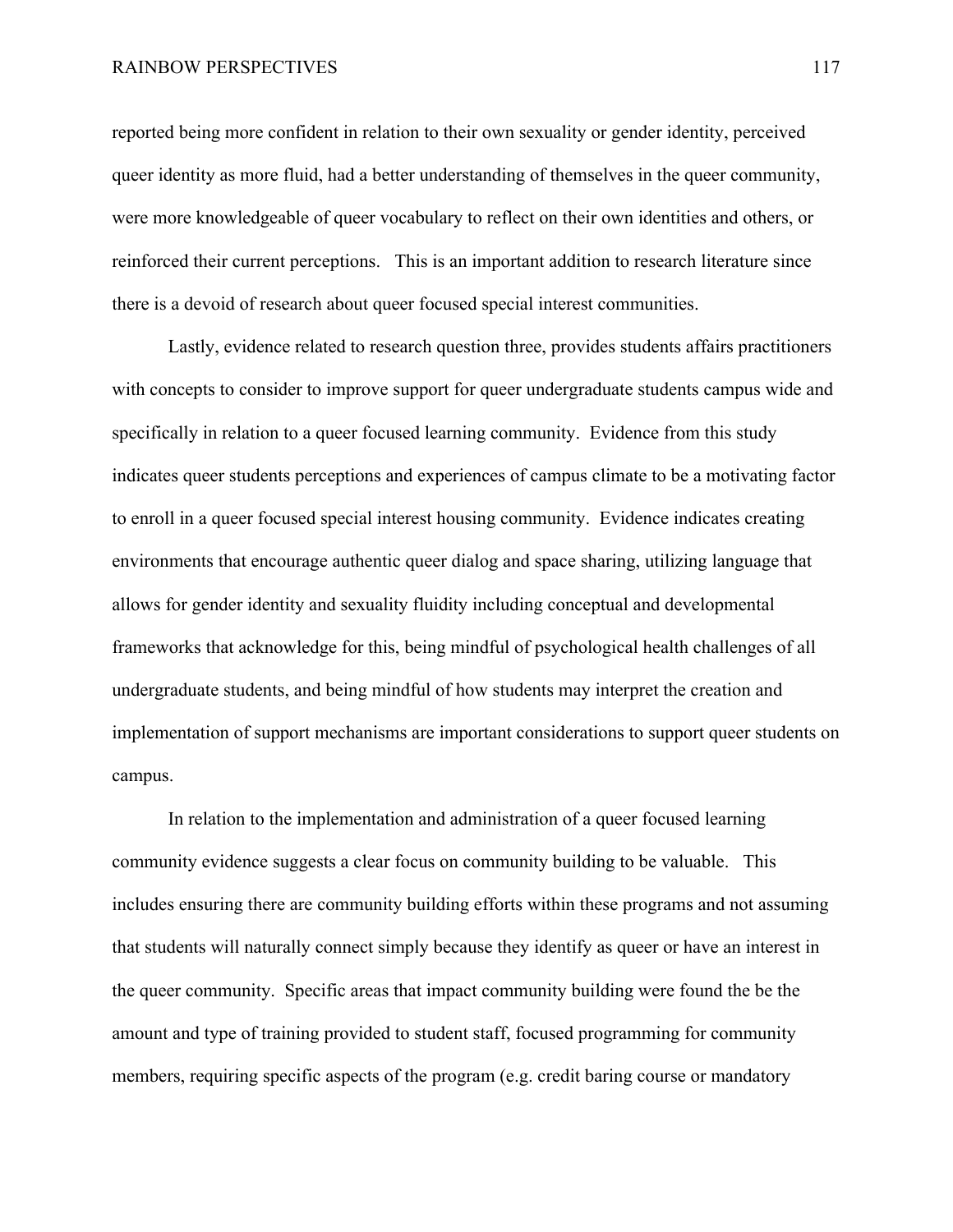community project), greater focus on social justice and intersecting identities (e.g. race), and taking into consideration administrative realities (e.g. location of community). The evidence from this study is significant because it provides a road map of important considerations when seeking to support queer students campus wide, while also detailing areas of particular focus when designing or improving queer focused special interest housing communities.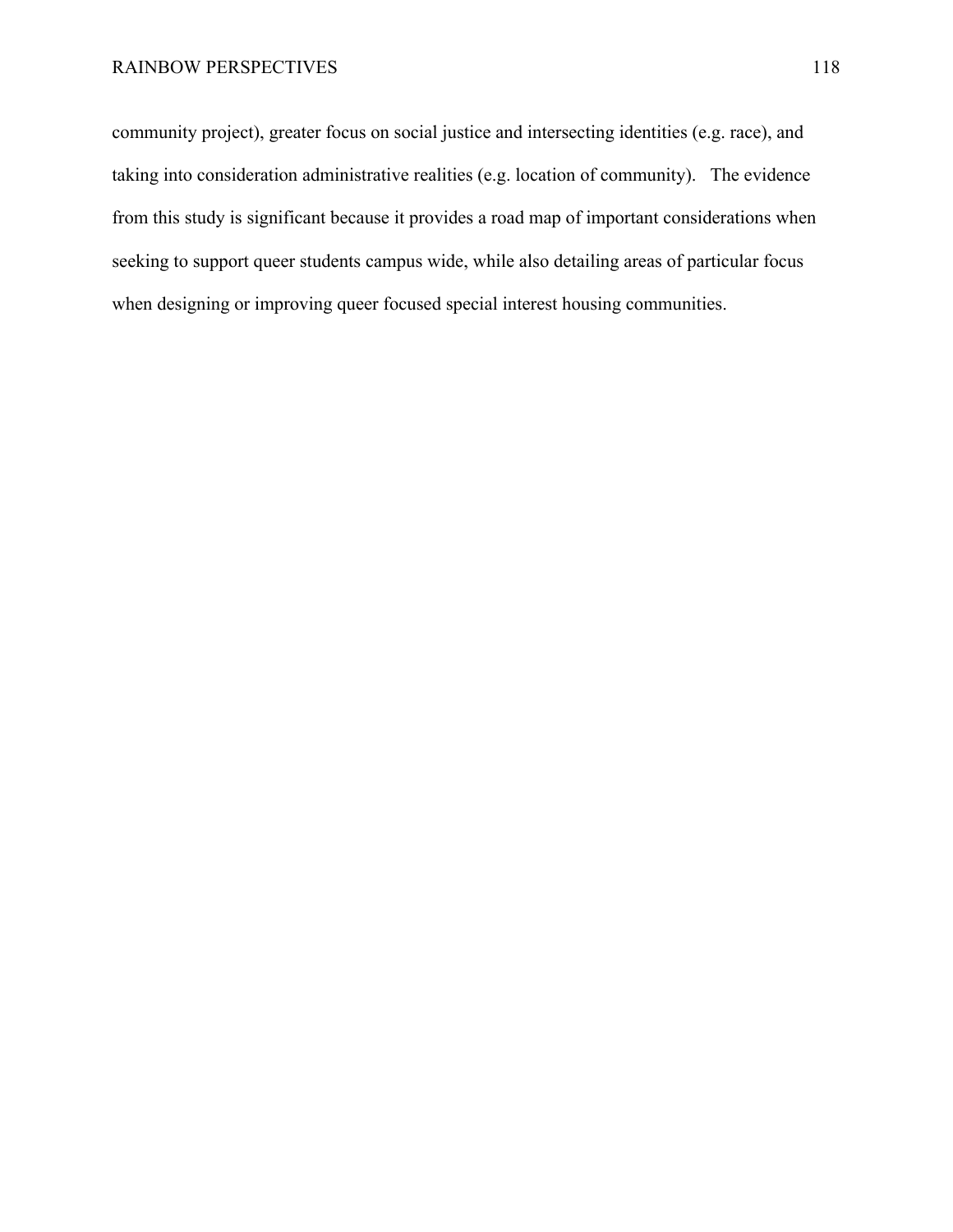# **CHAPTER VI**

## **DISCUSSION, IMPLICATIONS, AND CONCLUSION**

#### **Summary of the Study**

This study was prompted by the need for more qualitative educational research examining a queer focused special interest housing community. Although special interest housing communities are not a new-fangled support mechanism employed by student affairs practitioners, there is limited research that investigated ideas such as perceived or actual value, successful practices, and perceptions and experiences of enrolled students (Herbst  $\&$  Malaney, 1999). Furthermore, queer focused special interest housing communities have been suggested as a strategy to foster inclusiveness for queer students on college campuses (Rankin et al., 2010; Schueler, Hoffman, Peterson, 2009) yet there is little evidence to demonstrate the value of these types of communities and describe the experiences of students enrolled in these programs. To work towards closing these gaps in the research literature, this study was guided by the following research questions: (1) How do Rainbow Perspective students perceive and experience the special interest housing program? (2) How have perceptions of students' own sexuality or gender identity been influenced by experiences or elements of the Rainbow Perspectives program? (3) How can institutions and student affairs professionals improve practices that support queer undergraduate students based on this research-based evidence?

The literature review for this study revealed that a purposeful, open, just, disciplined, caring, and celebrative community is what college campuses *should* strive for (Boyer, 1990), yet a great deal of evidence clearly depicts a sometimes hostile campus climate for queer students across the national in so much as students sometimes concealing their queer identity to avoid negative repercussions (Rankin, 2003; Rankin, et al., 2010). This climate extends into campus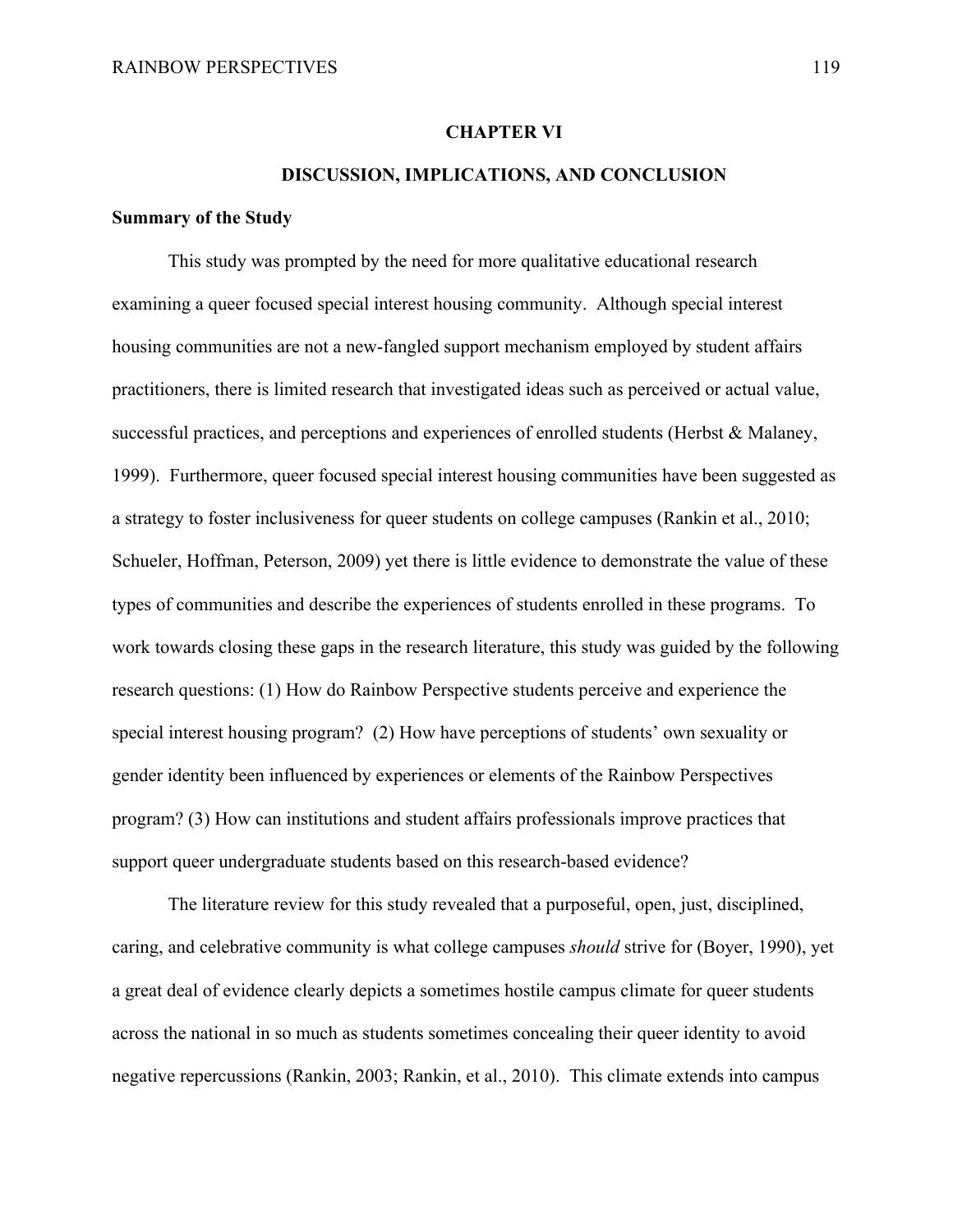residence halls. Students report coming out to a roommate to be an area of particular challenge, anxiety, and vulnerability (Evans & Broido, 1999). Although residence halls hold certain challenges for queer students, the literature also presents residence halls as a place were learning can extend outside the classroom and encourage important connections between course materials and real life (Schroder & Mabel, 1994). Hence, this study provided an in depth look at a queer focused special interest housing community by telling the stories of students that actually lived there from one and a half semesters to six semesters. The stories, profiles, or cases shared in this research study shed light on students' lived experiences to better understand experiences and perceptions, program influence of participant perceptions of their own gender identity and sexuality, and implications for student affairs practice. Specific attention was paid to authentic language that allowed participants every opportunity to accurately and honestly share their story of living a queer focused special interest housing community.

In this chapter, I present the following sections: discussion, implications for practice, and conclusion. This chapter brings main ideas from the study together to present a clear picture of the overall study and its contribution to the research literature.

# **Discussion**

In this section, I will discuss main themes in the evidence from this research study that respond to research questions one and two. Research question three will be discussed in the implications for practice section.

## **Students' perceptions and experiences of Rainbow Perspectives.**

The majority of participants in this research study were attracted to living in Rainbow Perspectives because they perceived the program would be supportive or affirming of queer identity and because they had experienced or perceived negative perceptions of queer identity on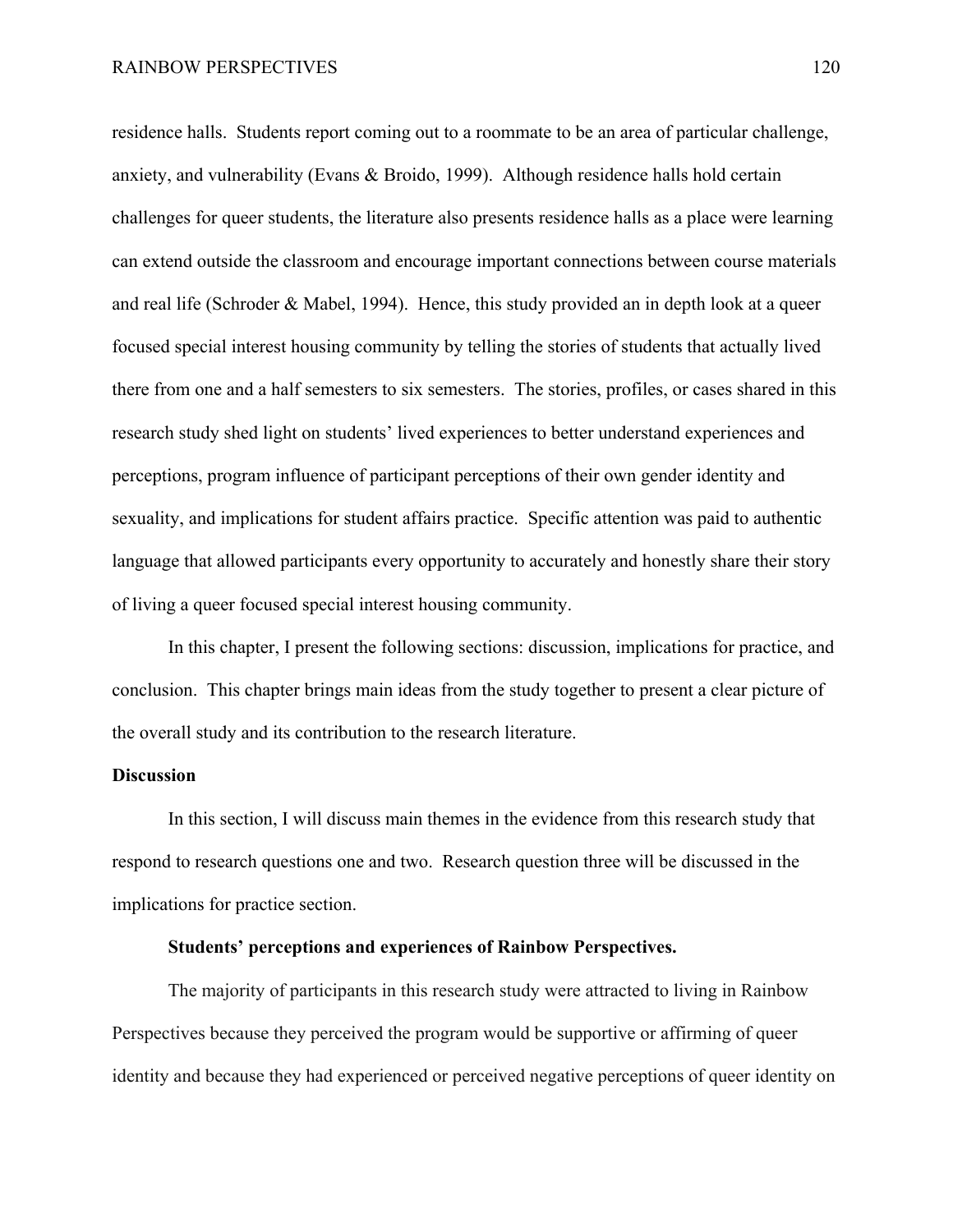campus. It is clear that participants in this study were looking for and attracted to a queer friendly residential environment. Some participants had tried residential living environments outside Rainbow Perspectives and did not feel comfortable or connected, while others wanted to avoid having a negative experience related to queer identity altogether and avoided situations where they could potentially be vulnerable such as, coming out to a roommate (Evans & Broido, 1999). Hence, some participants enrolled in Rainbow Perspectives as their first on campus residential living experience. Rankin (2003) and Rankin, et al. (2010) similarly report at higher education institutions across the nation, queer students sometimes face a hostile campus climate. This study provides evidence that campus climate is an important consideration when students decide to enroll in a queer focused special interest housing community and that the traditional on campus housing experience is not working for all students. On campus housing may be an opportunity to extend lessons from the classroom (Schroder & Mabel, 1994), but this is not happening universally and evidence from this study shows it is not working specifically for some students that would be attracted to living a queer focused housing community.

Participants' perceptions before they enrolled in Rainbow Perspectives overwhelmingly align with their descriptions of the program while enrolled. A majority of participants described Rainbow Perspectives as safe and accepting with the most frequent descriptors being – like a family, shared understanding, care for one another, support for one another, accepting, open, loving, judgment free, safe, welcoming, where you can be yourself, relaxed, free environment, a place to learn, community, and queer friendly living space. Although, evidence shows that Rainbow Perspectives was perceived and experienced to be safe and accepting by participants, with the same frequency, evidence demonstrates that a community feeling was lacking. Participants described Rainbow Perspectives as not connected, cliquey, lacking unity, being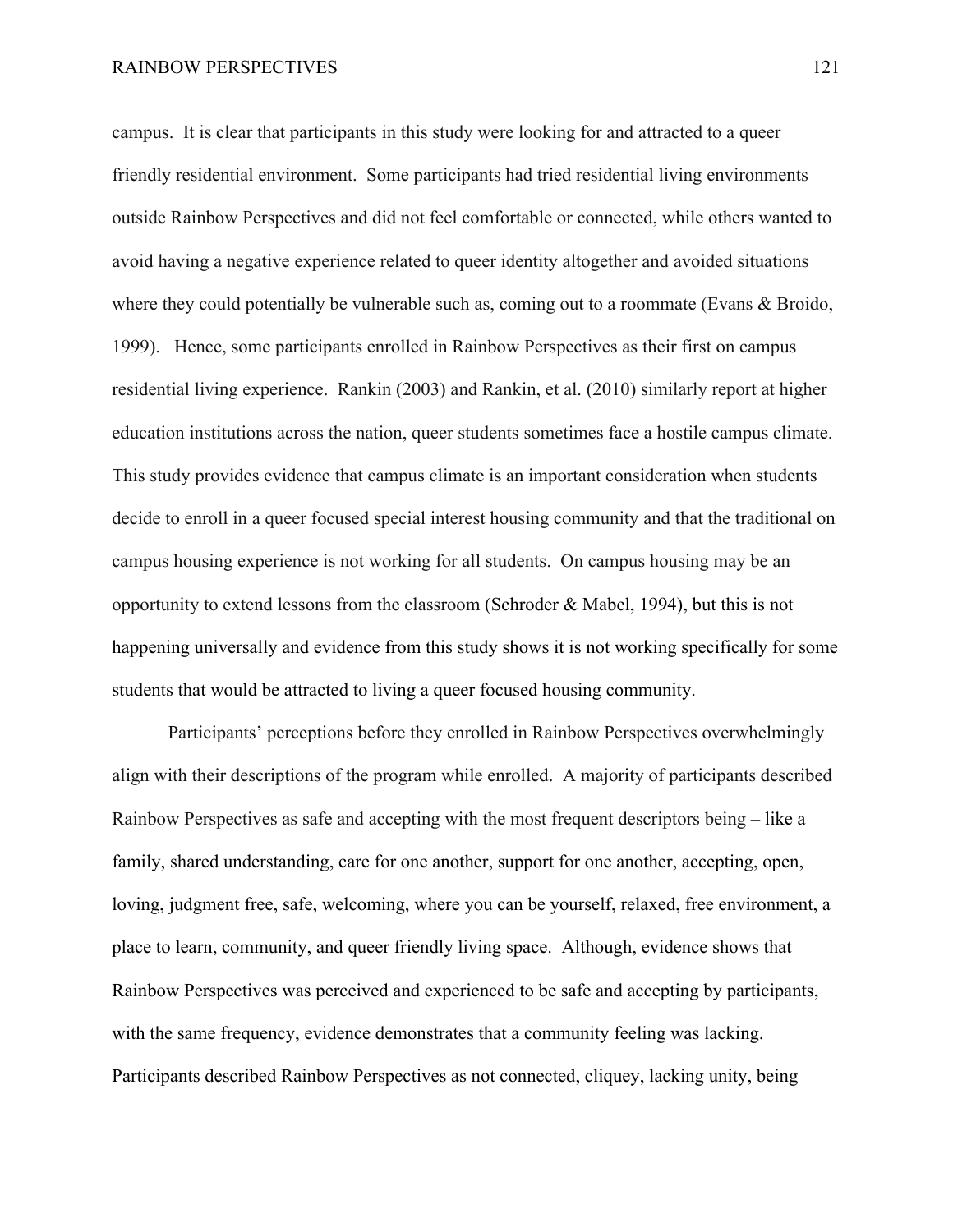made up of small-fortified groups, dramatic, drama filled, and lacking understanding around race. Herbst & Malaney (1999) also report a lack of community in the 2-20 program. Although, evidence indicated there was a lack of community in Rainbow Perspectives participants still described the program as safe and accepting highlighting where the program is succeeding while also showing areas for growth and improvement.

Some of the experiences that contributed positively to participants' perception of Rainbow Perspectives were meeting close friends, engaging in authentic dialog and space sharing (e.g. being with others, having conversations about gender, sexuality, and "real life"), gender play, meeting queer people of color, coming out as transgender, and the queer history tour of NYC. Many of the experiences that contributed negatively to participants' experiences in Rainbow Perspectives were categorized as drama or breakdowns in community. This evidence shows the positive impact of a queer focused special interest community while also illuminating ways the program can be improved.

#### **Students' perceptions of queer identity influenced by Rainbow Perspectives.**

Evidence from this study indicates that Rainbow Perspectives influenced how participants perceived their sexuality or gender identity. The majority of participants expressed they were more confident and perceived their sexuality or gender identity as more fluid. Other participants reported a better understanding of self in the queer community and queer vocabulary to reflect on their own identity and others. For example, Benjamin shared, "I am now very open talking about these things [being queer] that I was kind of ashamed to talk about before […]. I am more comfortable with myself and I can approach people without having any worries." Similarly, Sophia shared, "I am just being exposed to more and accepting more about myself.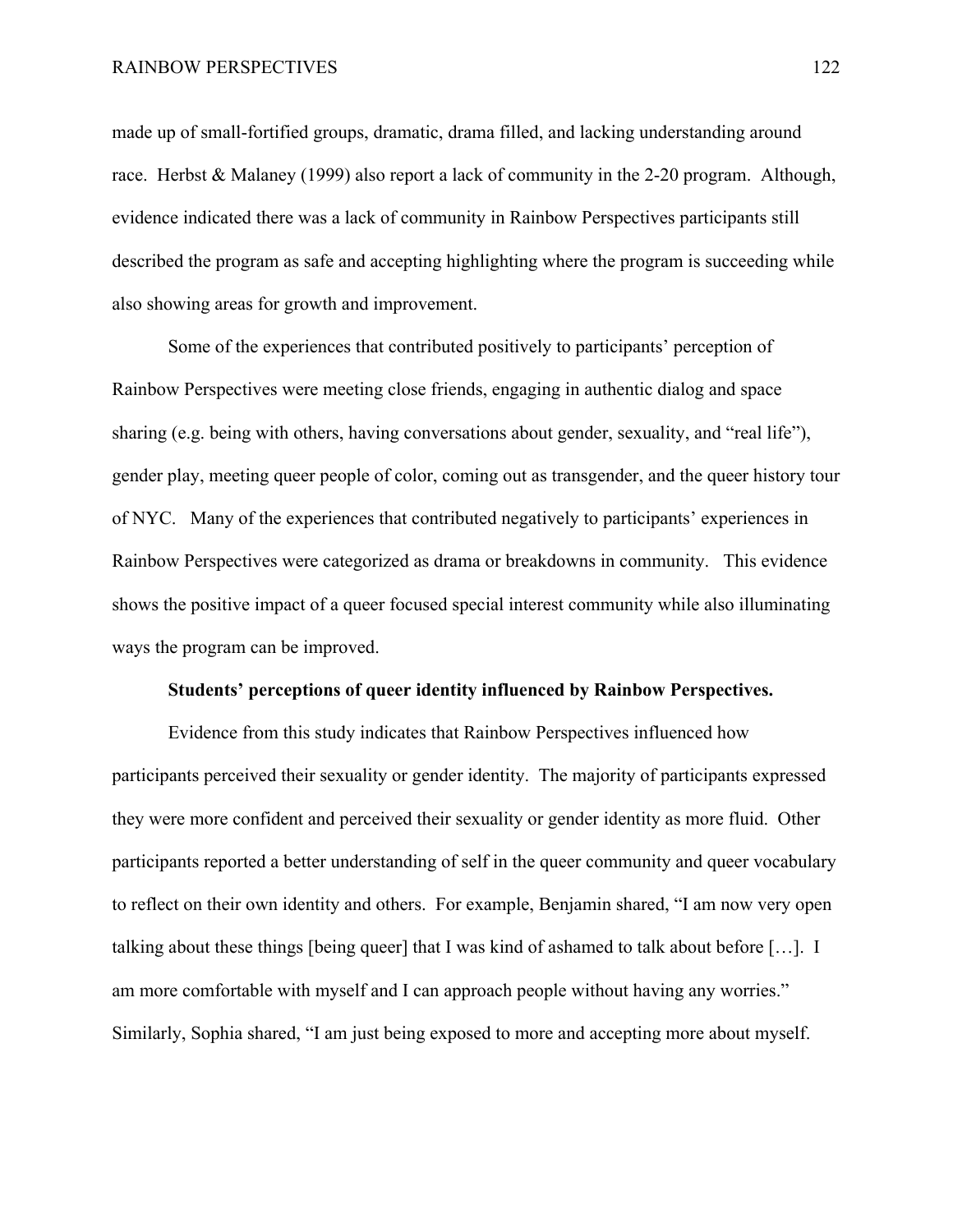[...] I feel a lot more at peace with myself." This evidence demonstrates the value of this type of a support mechanism for queer students on a college campus.

# **Implications for Practice**

This section is dedicated to the third research question guiding this study focused on how institutions and students affairs professionals can improve practices to support queer undergraduate students. Looking across all of the evidence from this study I will present six themes that inform practice – campus climate, space, theory, language, administration and future research. These themes can be applied to a queer focused special interest housing community, but may also useful when looking to support queer students across campuses.

# **Campus climate.**

Evidence from this study informs practice when considering what type of campus community a University seeks to intentionally create. Boyer (1990) contends a purposeful, open, just, disciplined, caring, and celebrative community is what college campuses should strive for and the majority of participants described Rainbow Perspectives as safe and accepting, but this is only approximately 40 students at a campus of over 50,000 students. Evidence shows several of the most meaningful aspects of Rainbow Perspectives reported by the participants were meeting close friends and having authentic dialog and space sharing. These realities contributed to the safe and accepting vibe in Rainbow Perspectives, but again may not represent the experiences of students living outside of the program and begs the question are there these opportunities outside of Rainbow Perspectives? When designing and implementing a queer focused housing community the entire campus climate must be considered while also considering what students are being reached by the housing community and what students are not.

**Space.**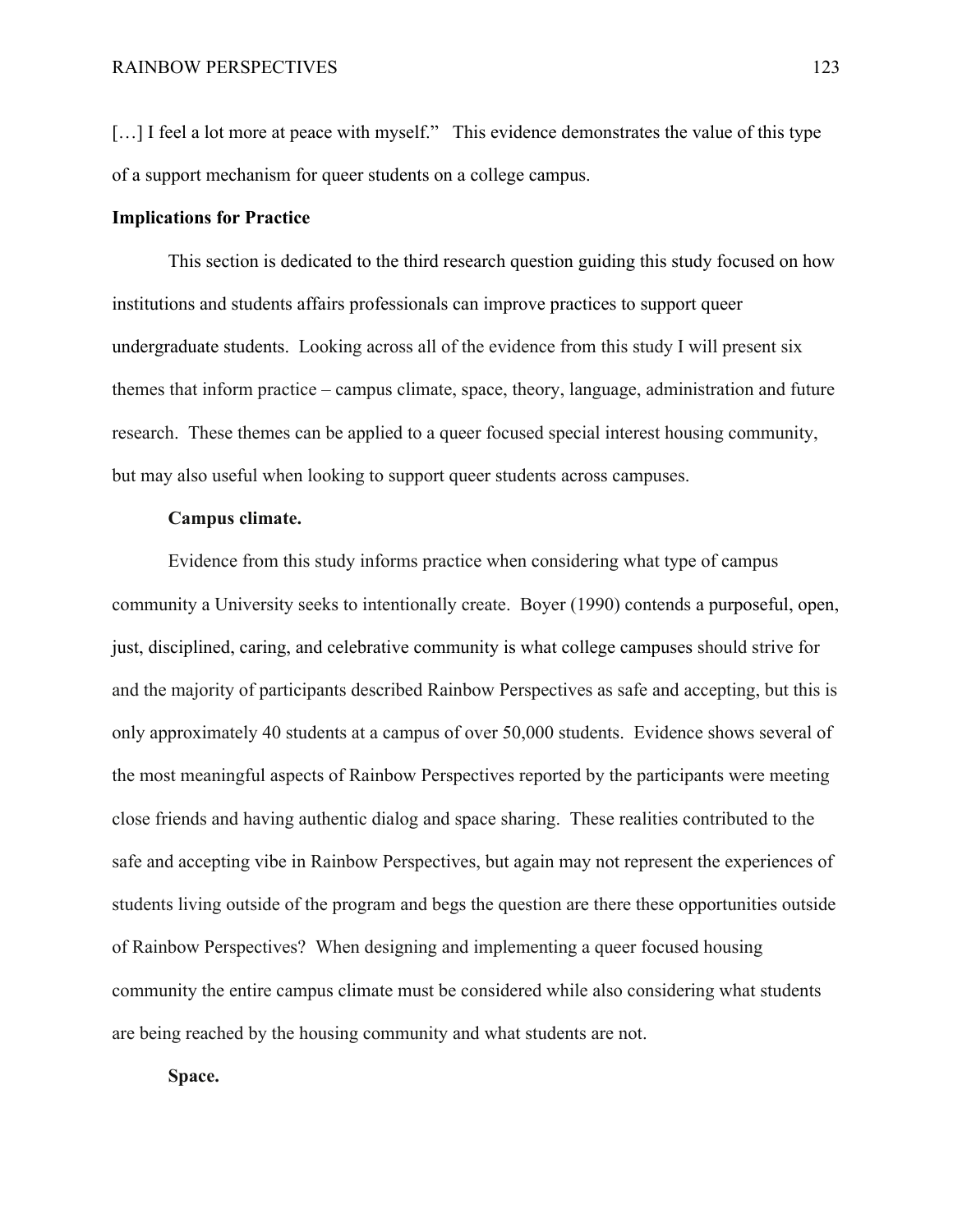This study investigates the realities of a physical space – a queer focused special interest housing community located in two sections of two floors of a residence hall, but through this investigation evidence suggests that physical space is related to intellectual space and having the freedom to think, feel, and question openly. Delouise said, "I just feel freed" when explaining Rainbow Perspectives. Lenore said, "I feel like a can breath here." A majority of participants noted authentic dialog and space sharing to be their most memorable experiences. This is the second most frequent response after meeting close friends and signifies the value of having queer identified physical space to open up queer friendly intellectual space. A college campus consists of all kinds of physically structures (academic buildings, residence halls, student activities centers, athletic facilities, etc.), but at its very core higher education is about intellectual growth. For students to grow intellectually and fully grapple with any issue there has to be accessible space for this growth to occur. Rainbow Perspectives opened up queer friendly intellectual space that some participants had never experienced; this was one of realities of living in Rainbow Perspectives. Queer intellectual and physical space must be a consideration when supporting queer students. Not every student can live in a designated "queer space" or go to class in a designated "queer classroom" so administrators must consider how to open up queer friendly intellectual space when physical space may not be available or realistic.

# **Theory.**

Evidence from this research study aligns with Renn's (2010) call to researchers to move beyond psychological and sociological studies of LGB development and incorporate queer theory (Abes 2009, 2007; Abes & Kasch, 2007; Butler, 1990; Derrida 1967/1978; Foucault 1976/1978; Dilley 2002), as a meaningful framework supporting all students. Evidence from this study suggests researchers and practitioners employ more contextual and less categorical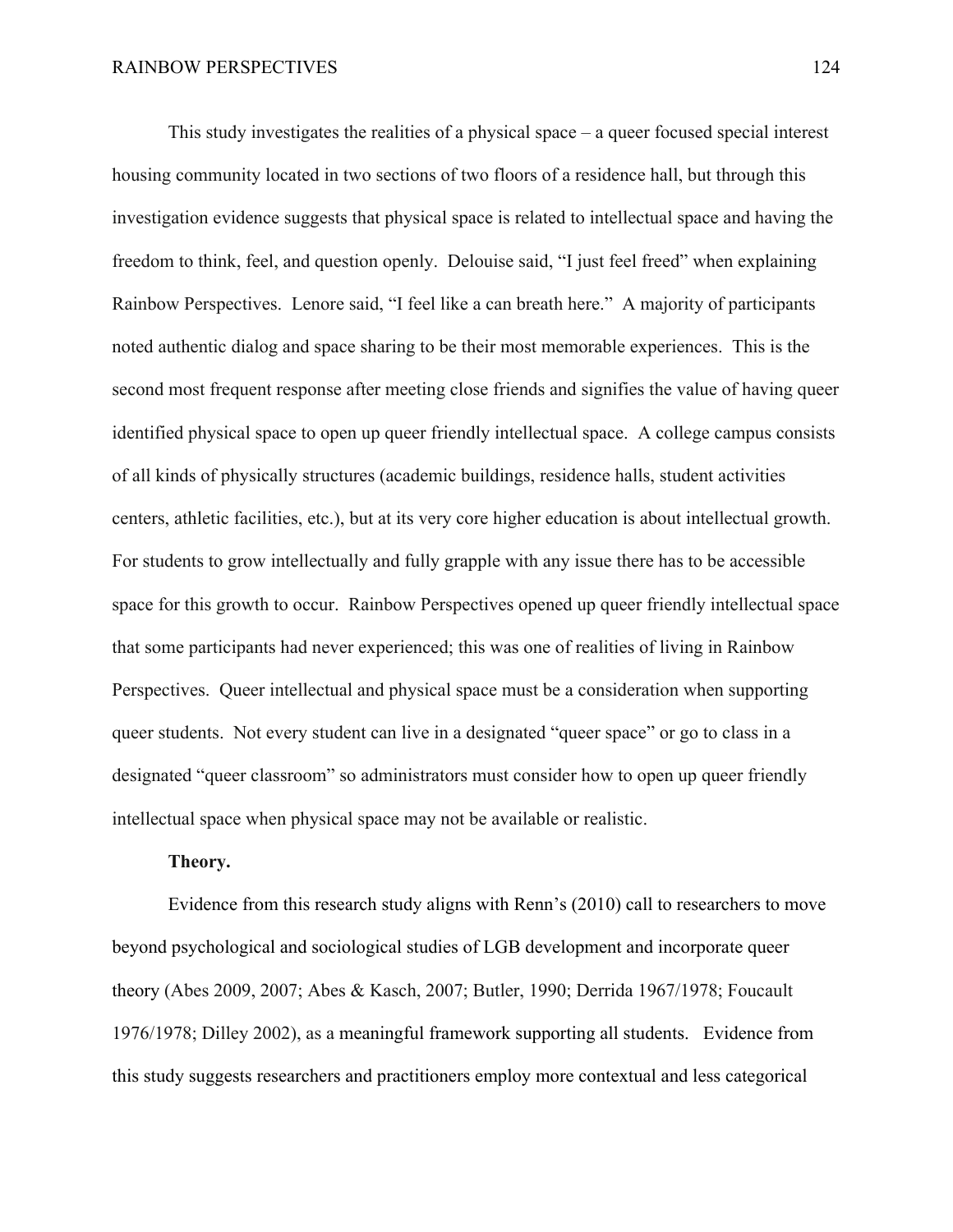models. An examination of Table 1 detailing how each participant identifies their gender identity and sexuality is evidence supporting this assertion. It is important to note many of the self-identified identities (queer, demisexual, genderfluid, genderqueer, transgender man, transgender women, woman loving, and butch lesbian) are not represented in the LGB development stage model theories (Cass, 1979,1984) and LGB life space development models (D'Augelli, 1994). Additionally, several participants shared the importance and prominence of their intersecting identities (e.g. race) as essential to who they are and their identity. This complexity and richness is not represented in stage and lifespan LGB development models. For practitioners and the institutions they represent, to provide queer friendly spaces students must be able to authentically convey and describe their humanness. The foundation of student affairs practice must also embrace and account for this humanness through the theory that guides the work.

Furthermore, participants reported they wanted to see a greater emphasis of social justice and intersecting identities when thinking about how to improve the program. This evidence suggests the consideration of multiple and interacting identities as important when supporting queer students. Students are not simply queer or queer first. When considering how to best support queer students it is important to recognize all facets of identity.

# **Language.**

Language has been an important focus in this study. I wanted to ensure that participants were able to authentically talk about who they currently are, who they have been, who they think they will be someday, and everything in-between. This means that as a researcher I needed to learn new words, points or view in which I was unfamiliar, and consider new experiences. For example, asking participants to self-identity their preferred gender pronouns and use "they" as a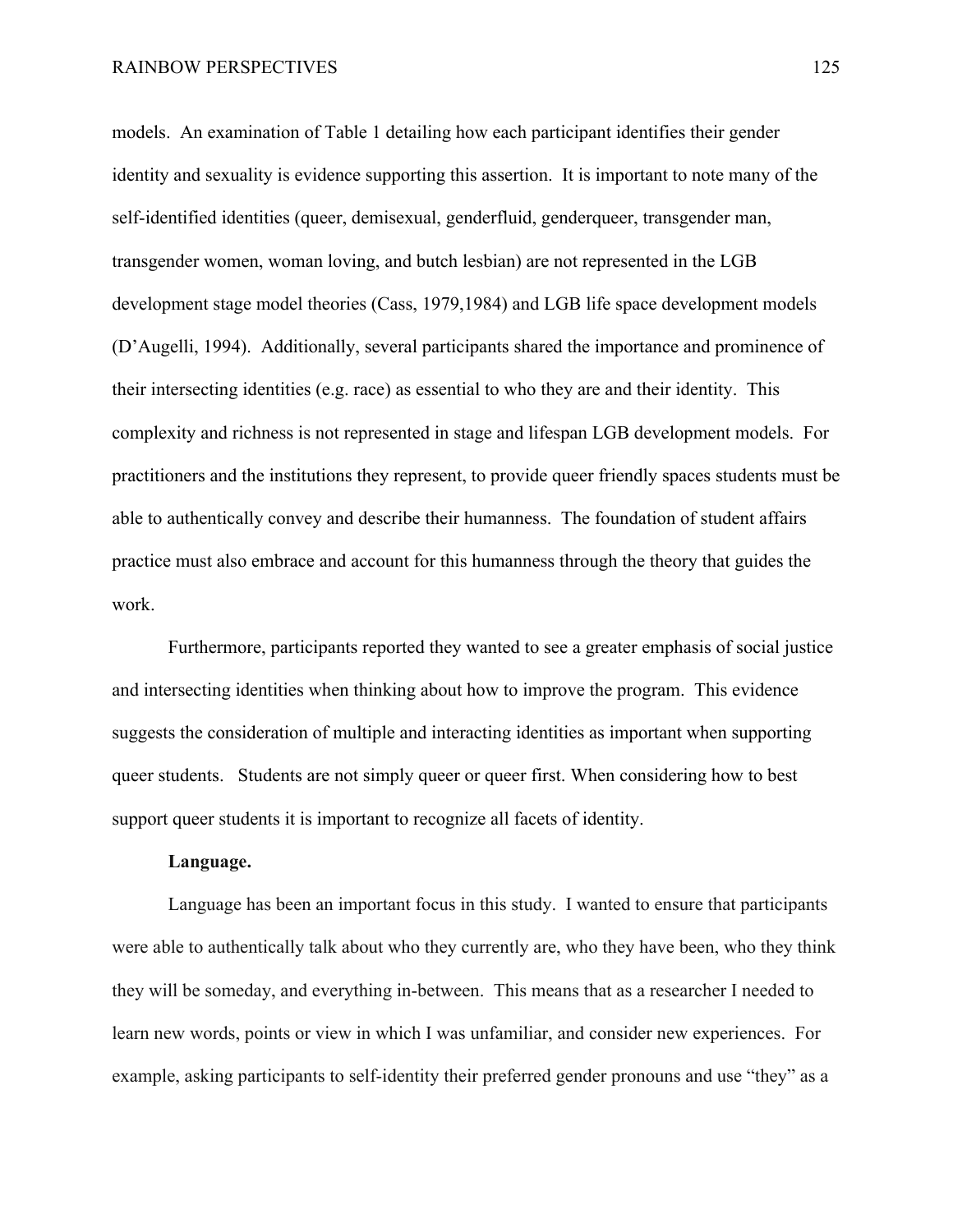singular pronoun in my writing. This was something that I had to make an effort to do, but was essential in providing the participants the ability to authentically express who they were and open up queer friendly space. This may mean at times the reader needs to reference the "discussion of terminology section" or research an idea to become more knowledgeable about it, but to support queer students and all students,' practitioners must commitment to authentic language.

Evidence from this research study also indicated that participants felt Rainbow Perspectives allowed them to learn more about language and queer vocabulary to reflect on their own identity and others'. For example Alex said, "I always hated people who were like, 'I don't like labels' because I do like labels. Being in Rainbow has taught me that you don't need to be so like, concrete and hard on yourself about it. It just is what it is." Bill shared that he learned that things, "don't fit into near categories." This evidence speaks to the importance of language in effectively supporting the queer community.

# **Administration.**

The best way to summarize this theme is to convey that *administration matters* when considering practices that support queer students. Yes, I am an administrator so I do bring my bias to this discussion because I want to believe my work matters, but evidence from this study demonstrates program facilitation and implementation, effective management, and policy are essential when considering how to best support queer students across campus and in a queer focused special interest housing community.

Evidence from this study demonstrates that community building was an essential component of a queer focused special interest community. Participants shared that it should not be expected (they felt it was) that a group of students living together would all be friends and form a cohesive and healthy community simply because they shared a similar identity or interest.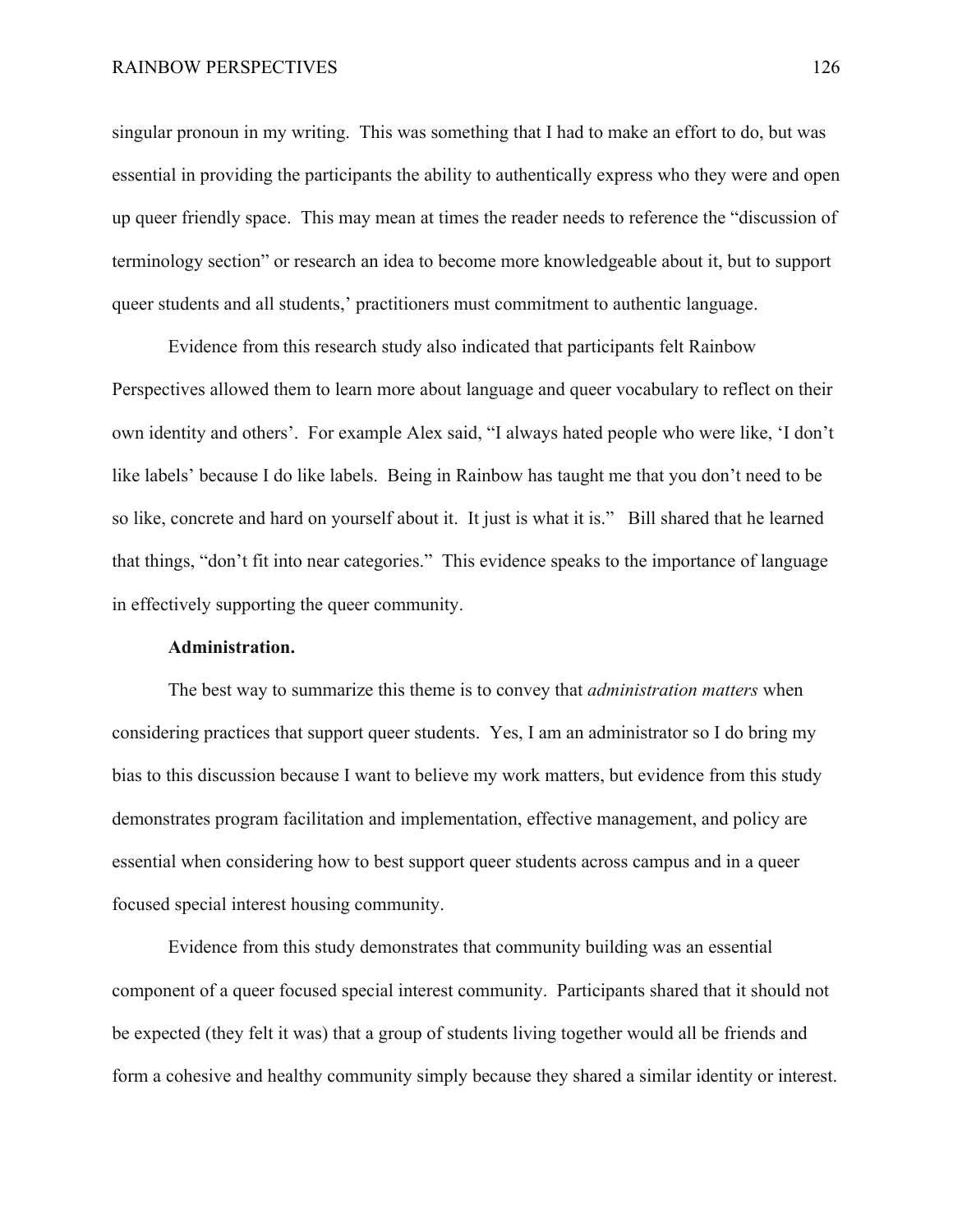Participants felt more programming would be useful in building community. The evidence suggests that more and better-trained staff would be useful in building community. Evidence showed that student staff members lacked professionalism and knowledge of the queer community and were not able to effectively bring students together and create buy-in from program participants. The lack of confidence in student staff led participants to question the dedication and investment of the institution and professional staff members in the Office of Social Justice and LGBT Communities and Residence Life. Another factor that led participants to question institutional investment in Rainbow Perspectives was the lack of follow-through in planning the community project and implementing program requirements.

Programming, staff training and development, and follow-through are all important elements of administration that can sometimes be overlooked as trivial or tedious, but evidence from this study shows that participants took note and this impacted their experiences and perceptions of the program. Practitioners should consider developing comprehensive training models to train student staff so they fully understand their roles as student staff members, how to program effectively, balance their important roles of student vs. staff member, and the needs of the students they are serving. Additionally, when selecting staff members it should be considered who is a good fit for a queer focused special interest community. Herbst & Malaney (1999) note that in the 2-20 program it was a priority to hire an RA that was a visible and proud member of the queer community. This was not found to be a practice in Rainbow Perspectives.

The description of Rainbow Perspectives that was included in the participant application and information online explained that all the Rainbow Perspectives participants would be working on a community project. Students signed a contract detailing these expectations, but participates explained this project never transpired. This speaks to the importance of follow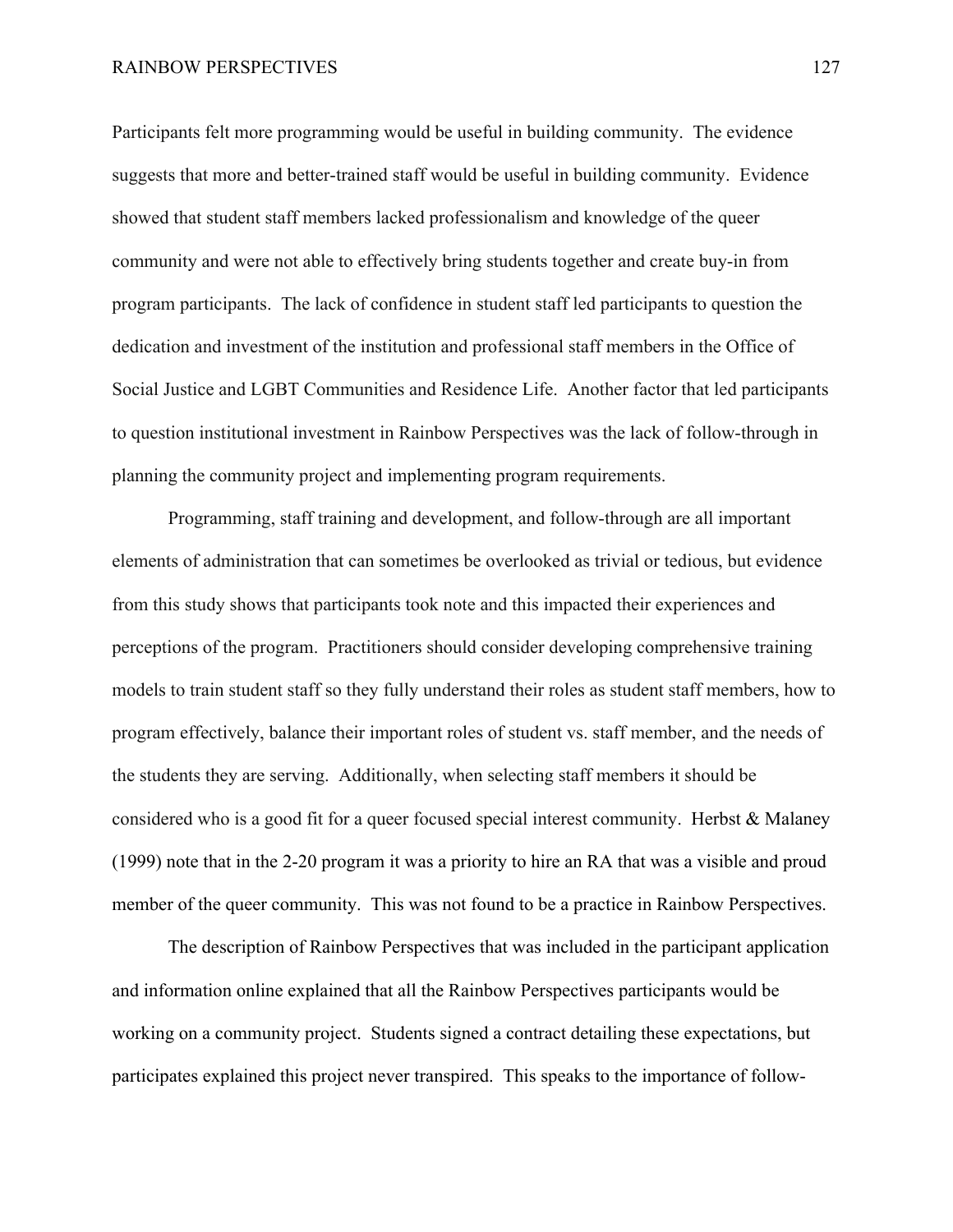through and authentically representing the program. Since the description of the program did not match the program itself, evidence shows that participants noticed and this impacted the community created in the program and how they perceived and experienced the organization, institutional investment and support of the program. Participants in this study suggested that more requirements (e.g. a credit baring course) would improve Rainbow Perspectives overall. Evidence indicates that requirements and administrative follow-through should be a consideration when designing and managing a queer focused special interest housing community. This study shows that living together is not enough to create a community that will meet participants' expectations; there must be elements that bring students together intentionally and purposefully.

Other administrative aspects of the program that relate to practice were revealed when exploring participants' motivations for enrolling in Rainbow Perspectives. Policies that related to the ease in which transfer students we able to secure on campus housing, housing lottery processes, policies that prohibit individuals of different genders from living together, and where on campus the queer focused special interest housing community is located, were all considerations when participants enrolled in the program. These are all important aspects of student life to consider when supporting queer students. For example, a student may want to live in Rainbow Perspectives, but it is located far away from their classes thus they have to prioritize how important it is for them to live in a queer friendly space with ease of access to academic buildings. These are importance considerations when thinking about how to holistically support queer students. An administrative aspect or policy reality may be compounded when a student is balancing their need and/or desire to be living a queer friendly space.

#### **Future research.**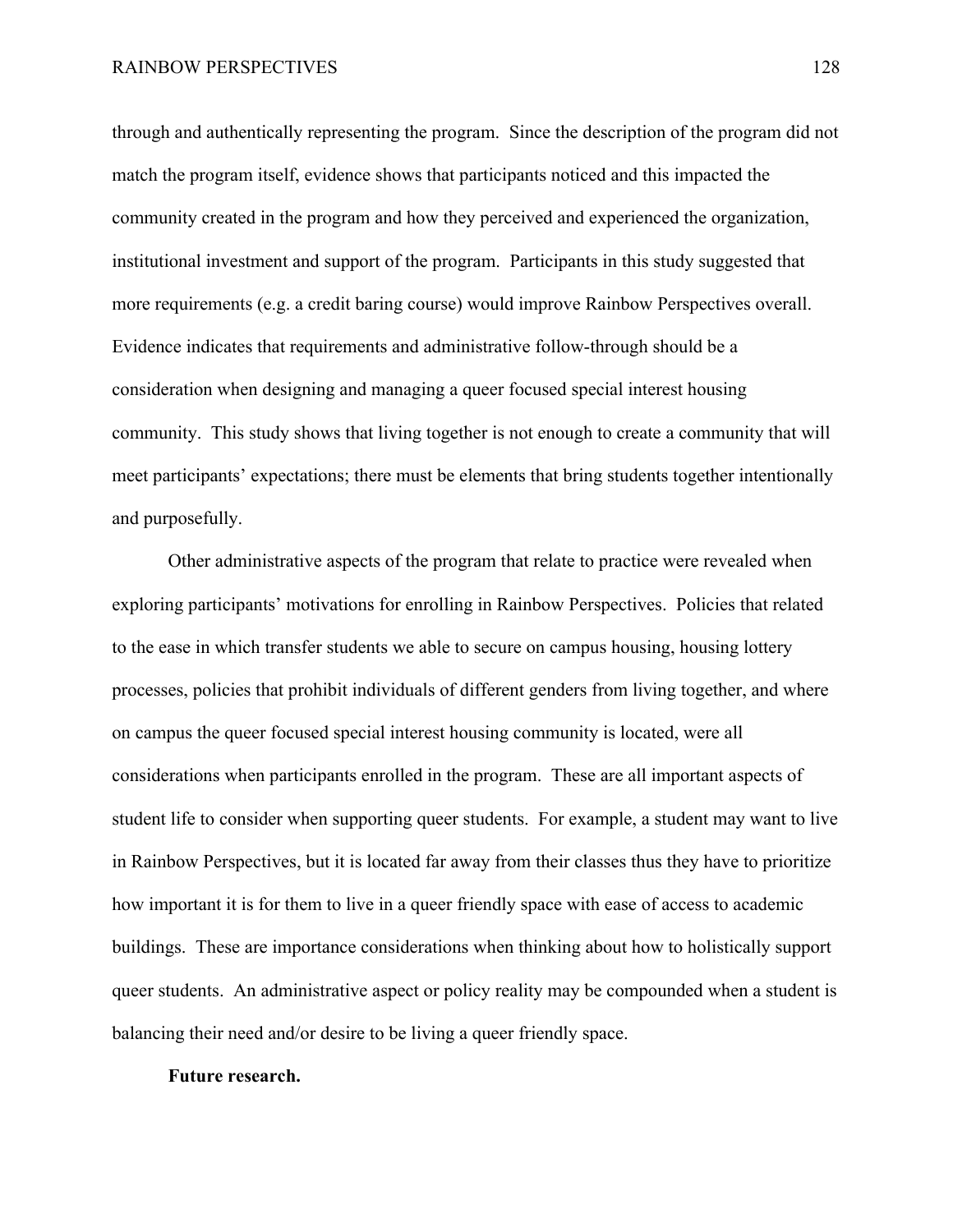Further research is needed to inform practices that support queer students on college campuses. This research study is only the second of its kind and it focuses narrowly on three research questions. Greater research is needed to best understand how queer students perceive and experience their residential living experience in and outside of queer focused special interested housing communities. Additionally, this study only had thirteen participants. A larger pool of participants would contribute to the dearth of research evidence informing the use of queer focused special interest housing communities as a tool to support queer students. Further research is also needed to investigate and explore other support mechanisms for supporting queer students to better understand what tools are most effective and meaningful to students. These areas include safe zone programs, LGBT Centers, lavender graduations, mentoring programs, and student led clubs and students organizations.

#### **Conclusion**

All individuals should feel a sense of safety, belonging, engagement, and value within a University community (Boyer, 1990). Through reviewing the current research literature relating to queer students on college campuses across the nation it is the clear that this reality has not been achieved. Although, we know there are more out queer undergraduate students entering colleges and universities than ever before (D'Augelli & Hershberger, 1993; Grov, Bimbi, Nanin, & Parsons, 2006; PFLAG, 2001; Sanlo, 2005) evidence shows us that queer students are experiencing a sometimes hostile environment making them feel isolated and alone (Rankin, 2003).

It is my hope that this study and the stories shared by thirteen unique and remarkable participants contribute to the research literature by providing qualitative evidence to better understand how students at a large research extension University in the northeast perceived and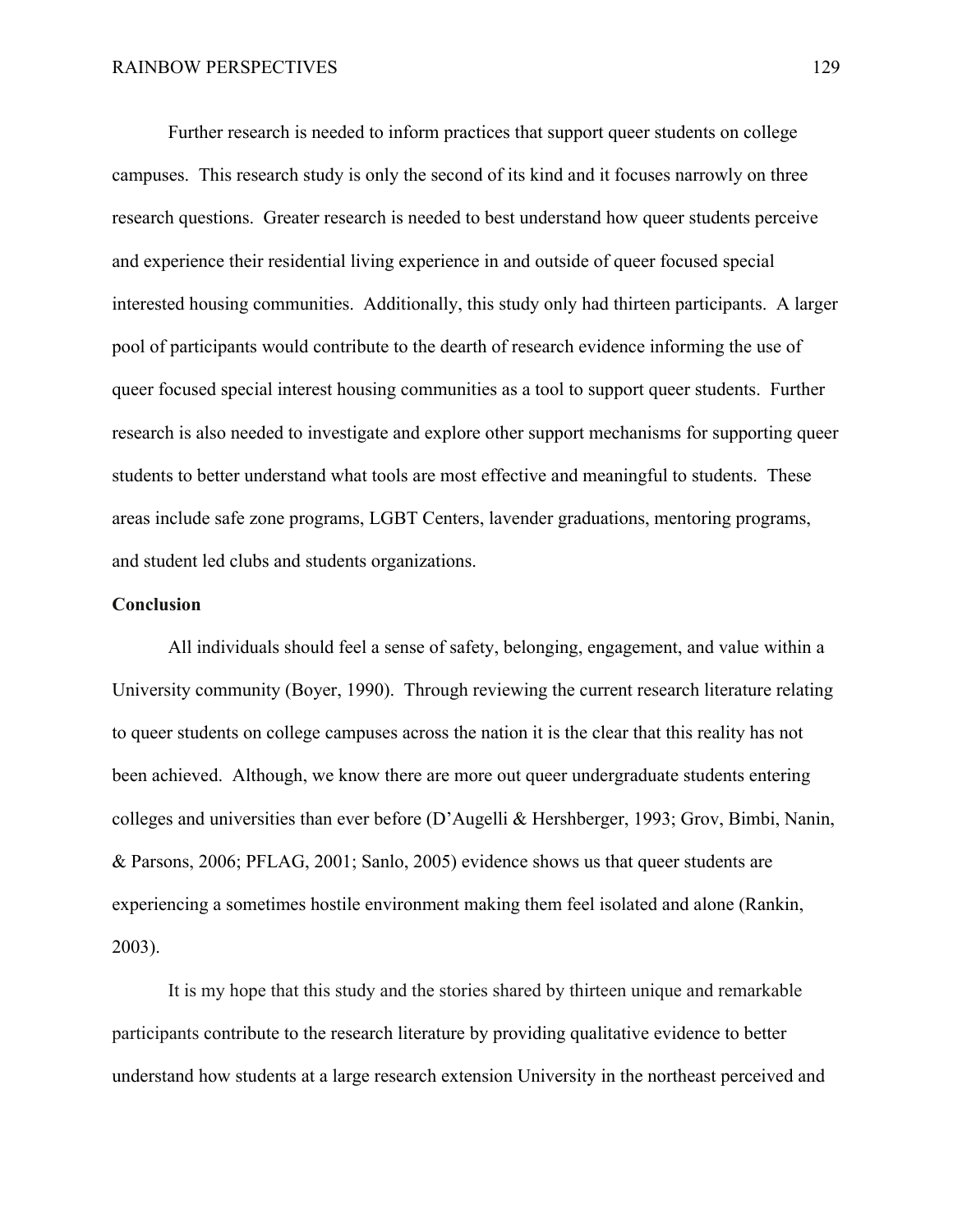experienced a queer focused special interest housing program and how the program influenced perceptions of their sexuality and gender identity. The intention was to help institutions and student affairs practitioners improve practices to support queer undergraduate students so higher education communities can be a better place for us all to learn. Only one other study (Herbst & Malaney, 1999) has researched this type of a special interest housing community even though queer focused special interest housing communities have been suggested as a strategy to foster inclusiveness for queer students on college campuses (Rankin et al., 2010; Schueler, Hoffman, Peterson, 2009).

Evidence from this research study indicates students had valuable experiences in the Rainbow Perspectives program and felt it was a safe and accepting environment. Evidence also showed students in the program felt more confident about their sexuality and gender identity while allowing them to see queer identity as more fluid and inspiring a better understand of themselves and the queer vocabulary. The queer focused special interest housing community in this study was not without need for improvement, but through this research important areas of practice were identified such as, campus climate, space, theory, language, administration and future research. This study provided authentic student voices and experiences to campus climate research while helping practitioners better understand thus better support queer college students.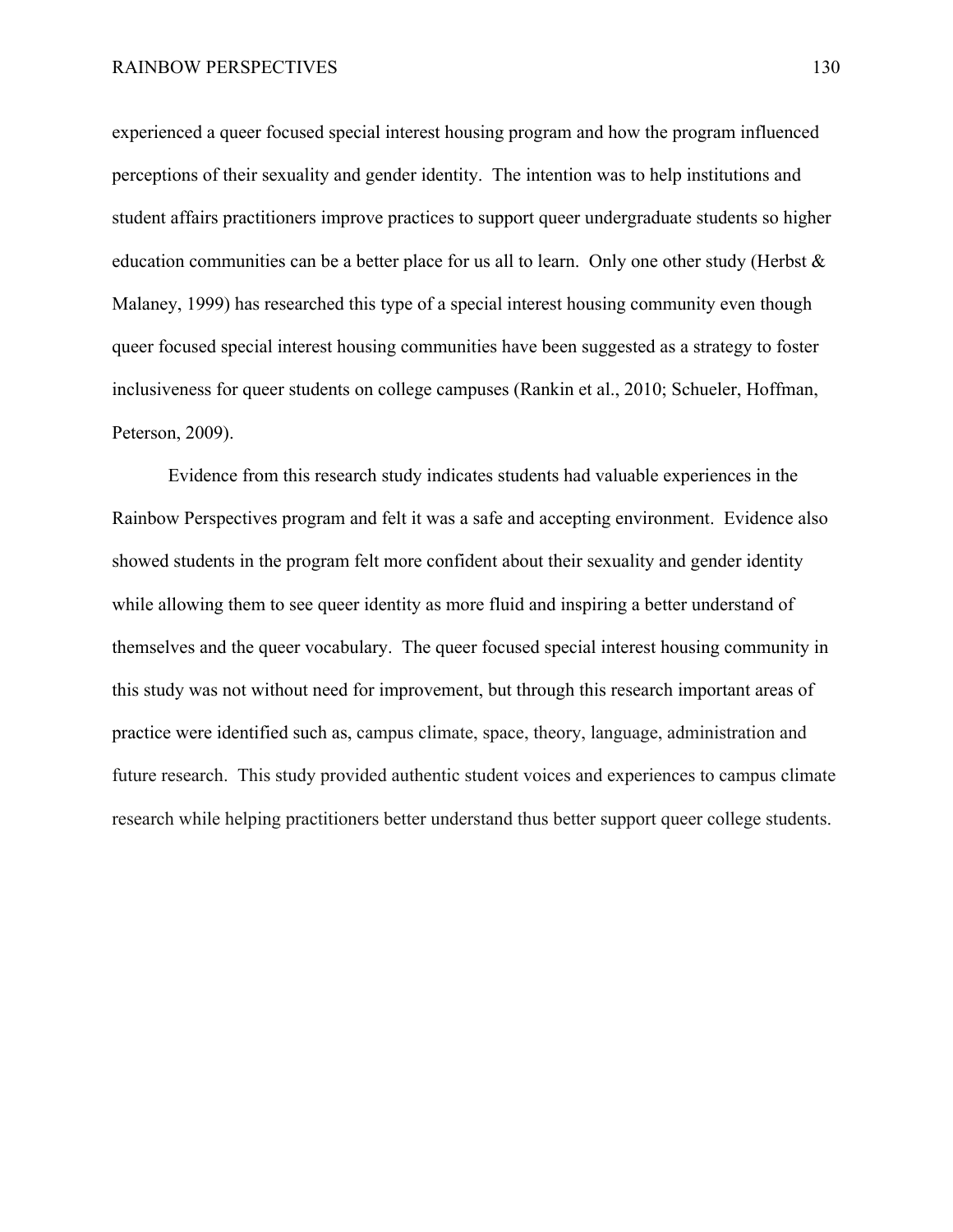#### **References**

- Abes, E. S. (2009). Theoretical borderlands: Using multiple theoretical perspectives to challenge inequitable power structures in student development theory. *Journal of College Student Development 50* (2), 141-156.
- Abes, E., S & Kasch, D. (2007). Using queer theory to explore lesbian college students multiple dimensions of identity. *Journal of College Student Development 48* (6), 619-636.
- Bilodeau, B. (2005) Beyond the gender binary: A case study of transgender college student development at a Midwestern University. *Journal of Gay and Lesbian Issues in Education,* 2(4)*,* 29-44.
- Bilodeau, B.L., & Renn, K. A. (2005) Analysis of LGBT identity development models and implications for practice. *New Directions for Student Services. 111*, 25-39.
- Boyer, E. L. (1987). *College: The undergraduate experience in America.* NY: Princeton University Press.
- Boyer, E. L. (1990). *Campus life: In search of community.* Commissioned by the Carnegie Foundation for the Advancement of Teaching. Princeton, NJ: Princeton University Press.
- Butler, J. (1990). *Gender trouble: Feminism and the subversion of Identity.* New York: Routledge.
- Cass, V. C. (1979). Homosexual identity formation: A theoretical model. *Journal of Homosexuality, 4*(3), 219-235.
- Cass, V. C. (1984). Homosexual identity formation: Testing a theoretical model. *Journal of Sex Research, 20*, (2), 143-167.
- Chickering, A.W. (1974). *Commuting versus resident students: Overcoming the education inequities of living off campus.* San Francisco: Jossey-Bass.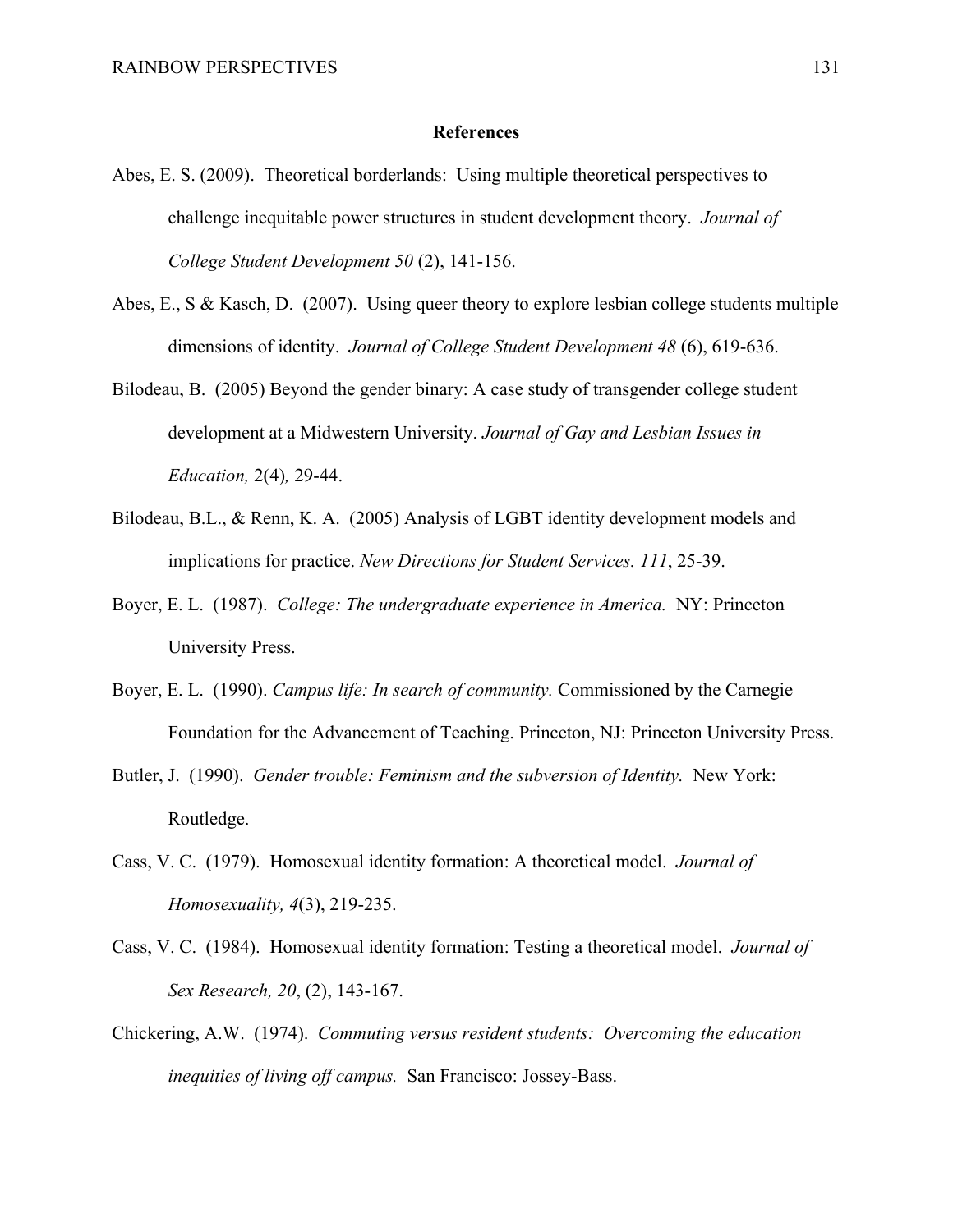- Consortium of Higher Education LGBT Resource Professionals. (2012). www.lgbtcampus.org. (Accessed October 2012).
- Creswell, J.W. (2009). *Research design: Qualitative, quantitative and mixed method approaches*   $3<sup>rd</sup>$  ed. Thousand Oaks, CA: Sage.
- Creswell, J. W., & Plano-Clark, V. L (2007). Analyzing data in mixed methods research. In J. W. Creswell, & V. L. Plano-Clark. *Designing and conducting mixed methods research* (128- 135). Thousand Oaks, CA: Sage.
- D'Augelli, A.R. (1991). Gay men in college: Identity processes and adaptations. *Journal of College Student Development, 32*, 140-146.
- D'Augelli, A. R. (1993). Preventing mental health problems among lesbian and gay college students. *The Journal of Primary Prevention, 13*(4), 245-261.
- D'Augelli, A.R. (1994). Identity development and sexual orientation: Toward a model of lesbian, gay, and bisexual development. In E.J. Trickett, R. J. Watts, & D. Birman, (Eds.), *Human diversity: Perspectives on people in context* (pp. 312-333). San Francisco: Jossey-Bass.
- D'Augelli, A. R., & Hershberger, S. L. (1993). Lesbian, gay, and bisexual youth in community settings: Personal challenges and mental health problems. *American Journal of Community Psychology, 21*(4), 421-448.
- Derrida, J. (1978). *Writing and difference.* (A. Bass, Trans.). Chicago: The University of Chicago Press. (Original work published in 1967).
- Dilley, P. (2002). *Queer man on campus.* New York, NY: Taylor & Francis Books, Inc.
- Espin, O. M. "Issues of Identity in the Psychology of Latina Lesbian." In L.S. Garnets and D.C. Kimmel (eds.), *Psychological Perspectives on Lesbian and Gay Male Experiences.* New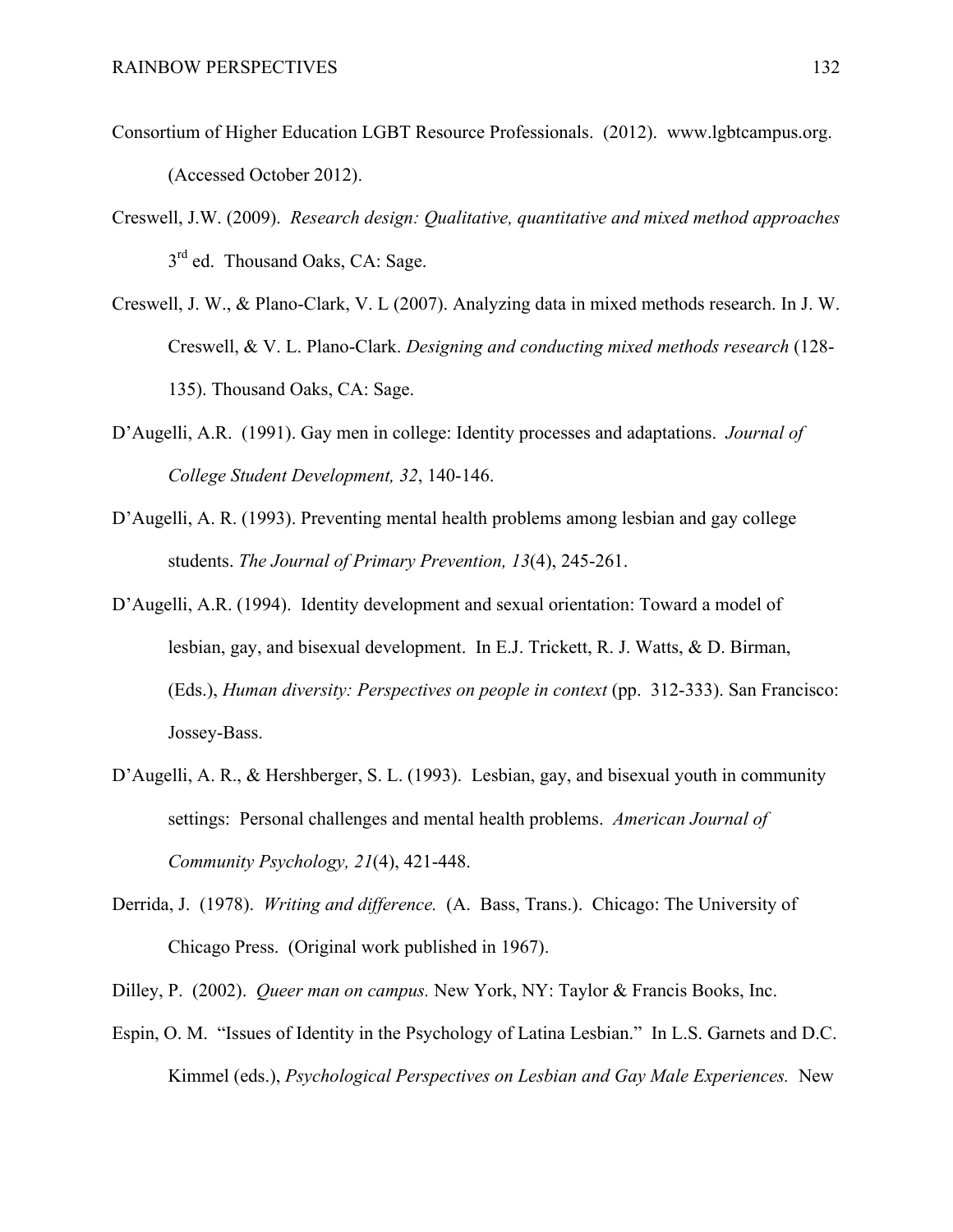York: Columbia University Press, 1993.

- Evans, N. J. (2001). The experiences of lesbian gay, and bisexual youths in university communities. In A. R. D'Augelli & C. J. Patterson (Eds.), *The experiences of gay, lesbian, and bisexual youth: Psychological perspectives.* New York: Oxford.
- Evans, N. J., & Broido, E. M. (1999). Coming out in college residence halls: Negation, meaning making, challenges, supports. *Journal of College Student Development, 40*(6), 658-668.
- Evans, N. J., & Broido, E. M. (2002). The experiences of lesbian and bisexual women in college residence halls: Implications for addressing homophobia and heterosexism. *Journal of Lesbian Studies, 6*(3-4), 29-42.
- Foderaro, L., W. (March 16, 2012). Tyler Clementi. *The New York Times,* Retrieved from http://topics.nytimes.com/top/reference/timestopics/people/c/tyler\_clementi/index.html (Accessed December, 2012)
- Foucault, M. (1978). *History of sexuality: Volume 1, an introduction.* (R. Hurley, Trans.). New York: Vantage Books. (Original work published 1976).
- Grov, C., Bimbi, D.S., Nanin, J.E., & Parsons, J.T. (2006). Race, ethnicity, gender, and generational factors associated with the coming-out process among gay, lesbian and bisexual individuals. *The Journal of Sex Research, 43*(2), 115-121.
- Herbst, S. & Malaney, G.D. (1999). Perceived value of a special interest residential program for gay, lesbian, bisexual, and transgendered students. *NASPA Journal, 36*(2), 106-119.
- Love, P.G., Bock, M., Jannarone, A., & Richardson, P. (2005). Identity interaction: Exploring the spiritual experiences of lesbian and gay college students. *Journal of College Student Development. 46*(2), 193-209.

Lucozzi, E. A. (1998). A far better place: Institutions as allies. In R. L. Sanlo (Ed.), *Working*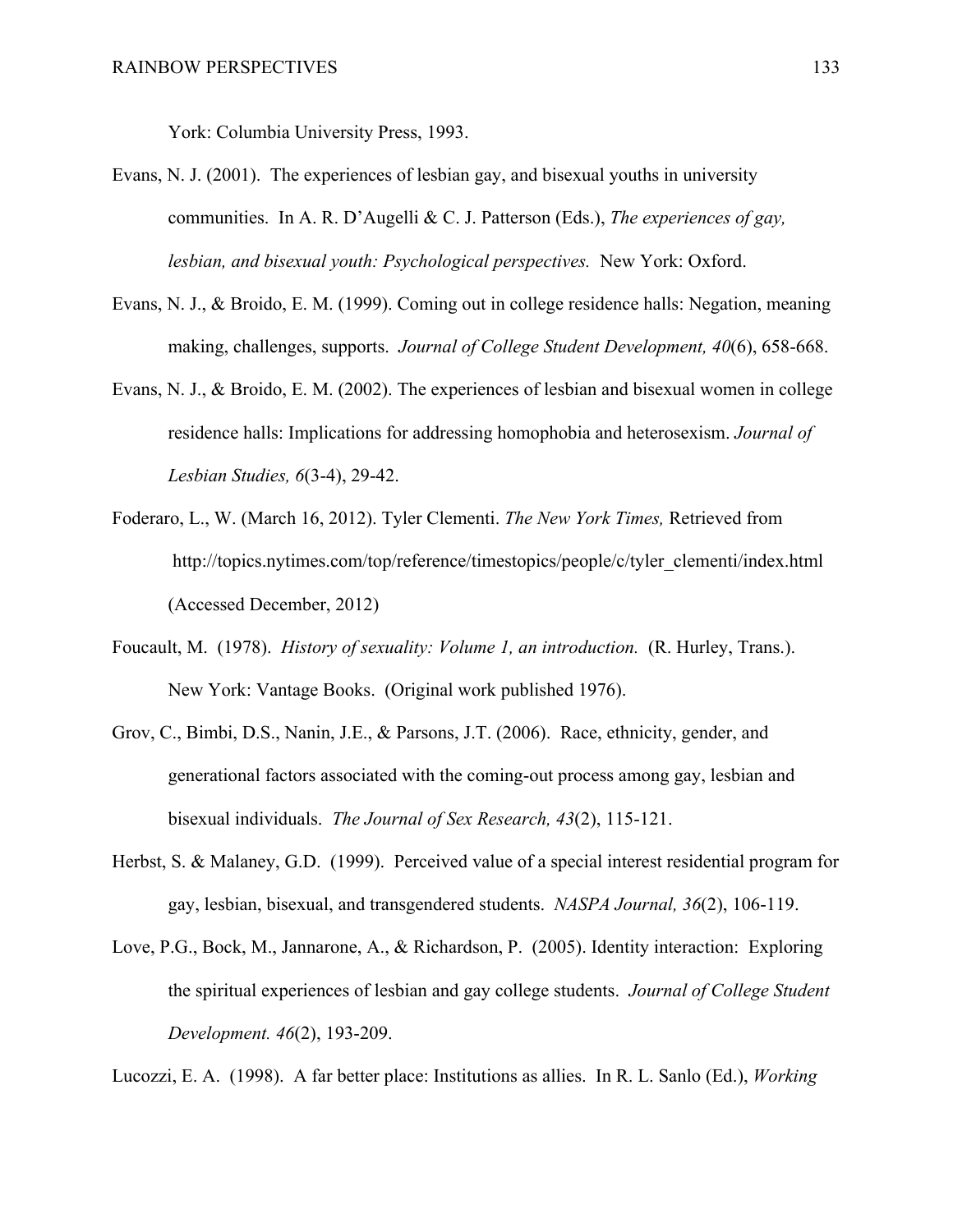*with lesbian, gay, bisexual, and transgender college students: A handbook faculty and administrators* (pp. 47-52). Westport, CT: Greenwood.

- Merriam, S. B. (2009). *Qualitative research: A guide to design and implementation.* San Francisco: Jossey-Bass.
- MSU LGBT Resource Center, Preferred Gender Pronouns: A Guide for Faculty, Staff, and Allies at Michigan State. 2014. (2014). http://lbgtrc.msu.edu/wpcontent/uploads/2010/08/PGP-flyer.pdf (Accessed October 2014).
- Parents and Friends of Lesbians and Gays (PFLAG). (2001). *From our house to the school house: Families and educators partnering for safe schools.* Washington, DC: PFLAG.
- Patton, M.O. (1990). *Qualitative research and evaluation methods.*  $2^{nd}$  ed. Thousand Oaks, CA: Sage.
- Patton, M.Q. (2002). *Qualitative research and evaluation methods.* 3<sup>rd</sup> ed. Thousand Oaks, CA: Sage.
- Rankin, S.R. (2003). *Campus climate for Gay, Lesbian, Bisexual, and Transgender people: A national perspective.* New York, NY: National Gay and Lesbian Task Force Policy Institute.
- Rankin, S.R. (2005). Campus Climates for Sexual Minorities. *New Directions for Student Services, 111*,17-22.
- Rankin, S.R., Weber, G., Blumenfeld, W., & Fazer, S. (2010) *2010 State of Higher Education for Lesbian, Gay, Bisexual, & Transgender People.* Charlotte, NC: Campus Pride.

Renn, K. A. (2010). LGBT and queer research in Higher Education: The state and status of the field.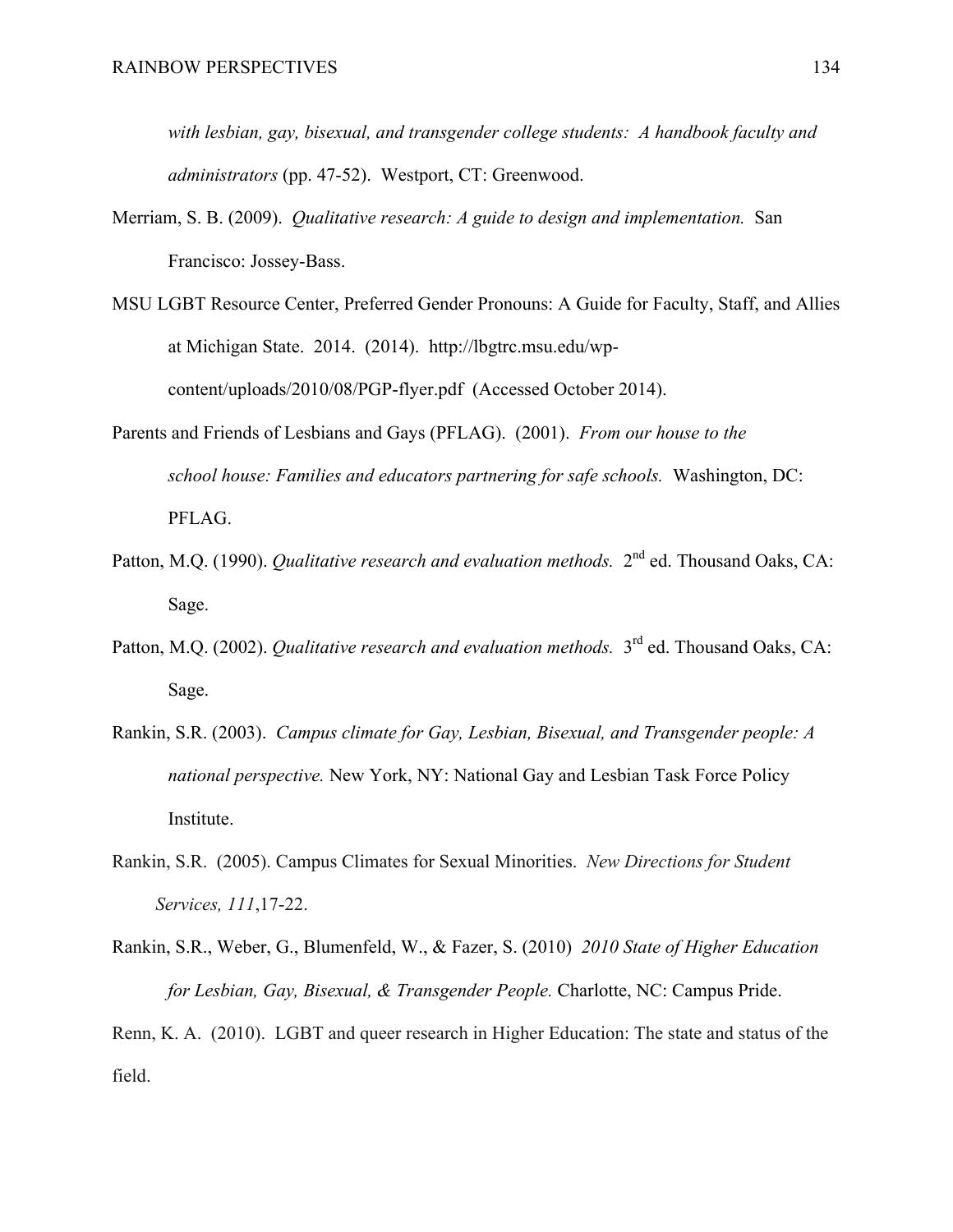*Educational Researcher*, *39*(132), 132-141.

- Renn, K. A., & Bilodeau, B. L. (2005). Queer student leaders: An exploratory case study of identity development and LGBT student involvement at a Midwestern research university. Journal of Gay and Lesbian Issues in Education, 2(4), 49-71.
- Renn, K. A., & Patton, L. (2010). Campus ecology and environments. In J. D. Schuh, S. R. Jones, & S. L. Harper (Eds.), *Student services: A handbook for the profession* (5th ed.) (pp. 242-256). San Francisco: Jossey-Bass
- Rutgers University Center of Social Justice and LGBT Communities, 2014. (2014). http://socialjustice.rutgers.edu/housing-communities/rainbow-perspectives-housing. (Accessed October 2014).
- Sanlo, R. (2005). Lesbian, gay, and bisexual college students: Risk, resiliency, and retention. *Journal of College Student Retention, 6*(1), 97-110.
- Sanlo, R., Rankin, S., & Schoenberg, R. (2002*). Our place on campus: Lesbian, gay, bisexual, transgender services and programs in higher education*. Westport, CT: Greenwood Press.
- Schroeder, C., & Mable, P. (1994). *Realizing the educational potential of residence halls.* San Francisco: Jossey-Bass.
- Schueler, L. A., Hoffman, J.A., & Peterson, E. (2009). Fostering safe, engaging campuses for lesbian, gay, bisexual, transgender, and questioning student. In S. R. Harber & S.J. Quaye (Eds.), *Student engagement in higher education: Theoretical perspectives and practical approaches or diverse populations.*
- UCLA LGBT Center, LGBTQI Terminology. 2014. (2014). http://www.lgbt.ucla.edu/documents/LGBTTerminology.pdf (Accessed October 2014).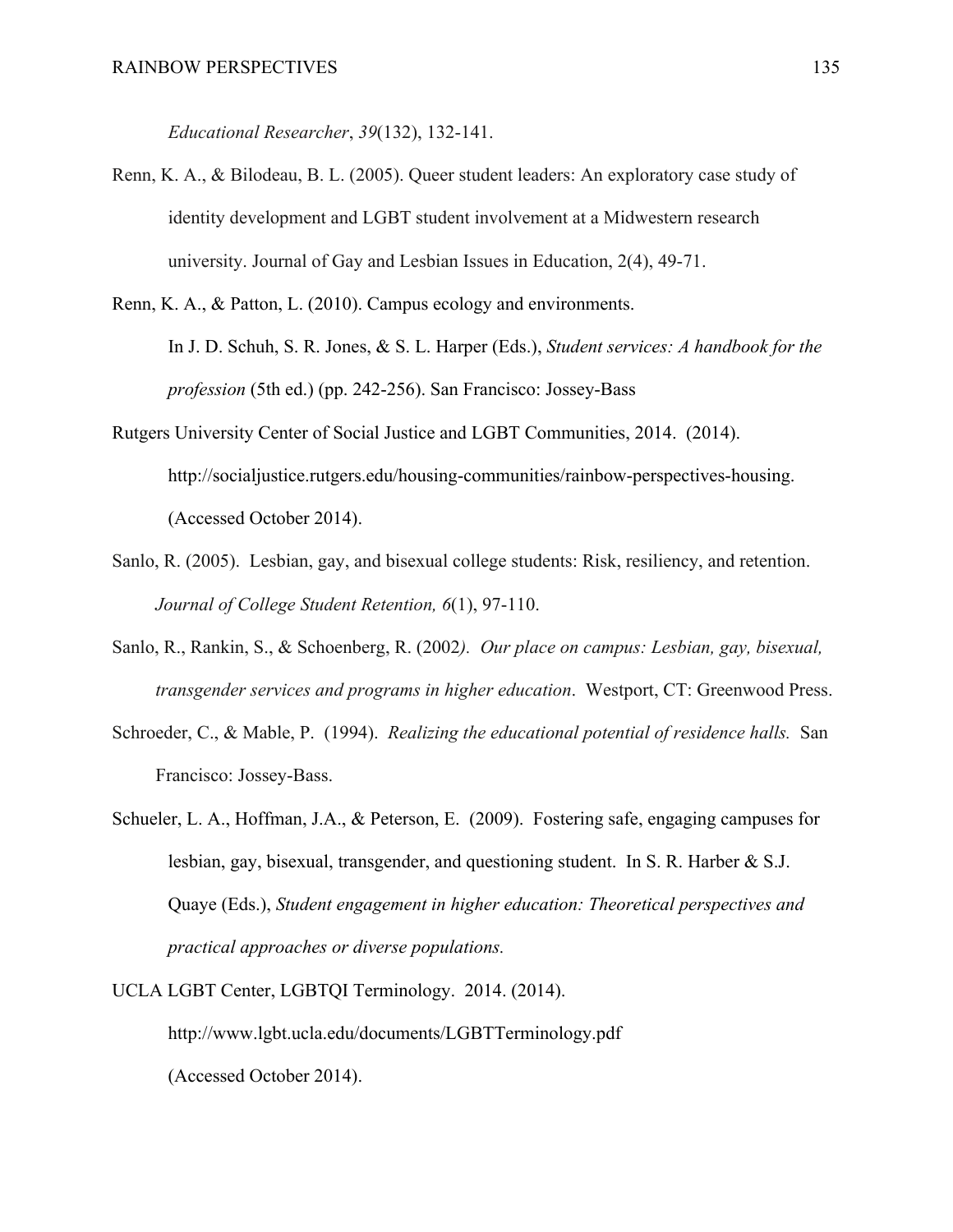- Warner, M. (1999). *The trouble with normal: Sex, politics, and the ethics of queer life.* Harvard Cambridge, Massachusetts: University Press:
- Wilchins, R. A. (2002). "Queerer Bodies." In J. Nestle, C. Howell, and R.A. Wilchins (eds.), *Genderqueer: Voices from Beyond the Sexual Binary.* Los Angeles: Alyson Publications.
- Wilchins, R. A. (2004). *Queer theory and gender theory: An instant Primer.* Los Angeles: Alyson Publications.
- Yin, R.K. (2009). *Case study research: Design and methods.* Thousand Oaks, California: Sage Publications Inc.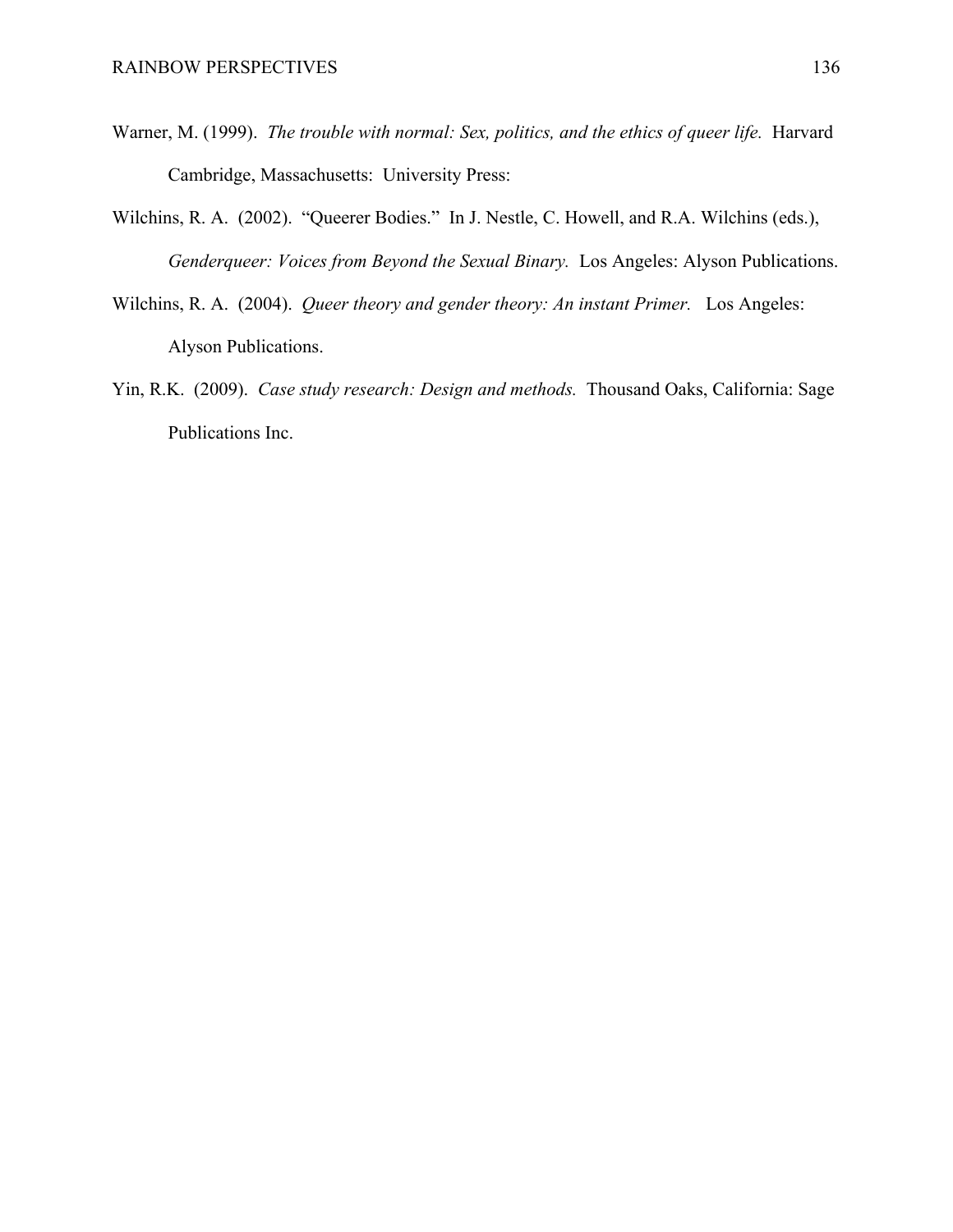## **Appendix A: Participant Recruitment Email Invitation**

### **Direct E-mail Invitation**

To: Students in Rainbow Perspectives Program

From: Sarah Beth Bailey

Subject: Seeking Participants for a Paid Research Study

Hello «Student First Name» –

I hope you are having a great semester! I am a doctoral student in the Graduate School of Education at Rutgers University researching the Rainbow Perspectives program and your experiences and perceptions in the program. My goal is to learn how to better support queer college students at Rutgers.

I invite you to participate in this research so we can learn more about the Rainbow Perspectives program. Please fill out the survey below to participate. It includes questions to learn more about you and determine if you are eligible to participate in the study. This survey is confidential; only I will have access to the information you provide. **In appreciation for completing the survey, you will be entered into a drawling to win a \$200.00 Barnes and Noble gift card.**

To complete the survey please visit, https://www.surveymonkey.com/s/96W5V35. The survey will take approximately 5 minutes to complete.

At the end of the survey you will be asked if you are interested in being interviewed for my dissertation study. If you are selected to be interviewed, you will agree to participate in two approximately 60 minute individual interviews. One interview will occur during the Fall 2013 semester and one in Spring 2014. I will ask questions during the interview that center around your experiences and perceptions of the Rainbow Perspectives program. **In appreciation for your participation, I will give you \$25.00 in cash after each individual interview. \$50.00 is available to you just two hours of your time throughout the 2013-2014 academic year**.

Your participation is appreciated and important to the success of this research study. If you have questions about this study, please contact me (sbbailey@rutgers.edu) or my advisor Dr. James Giarelli (james.giarelli@gse.rutgers.edu)

Thank you for your time and participation,

Sarah Beth

Sarah Beth Bailey, Ed. D. Candidate, Education, Culture, and Society, Graduate School of Education Rutgers, The State University of New Jersey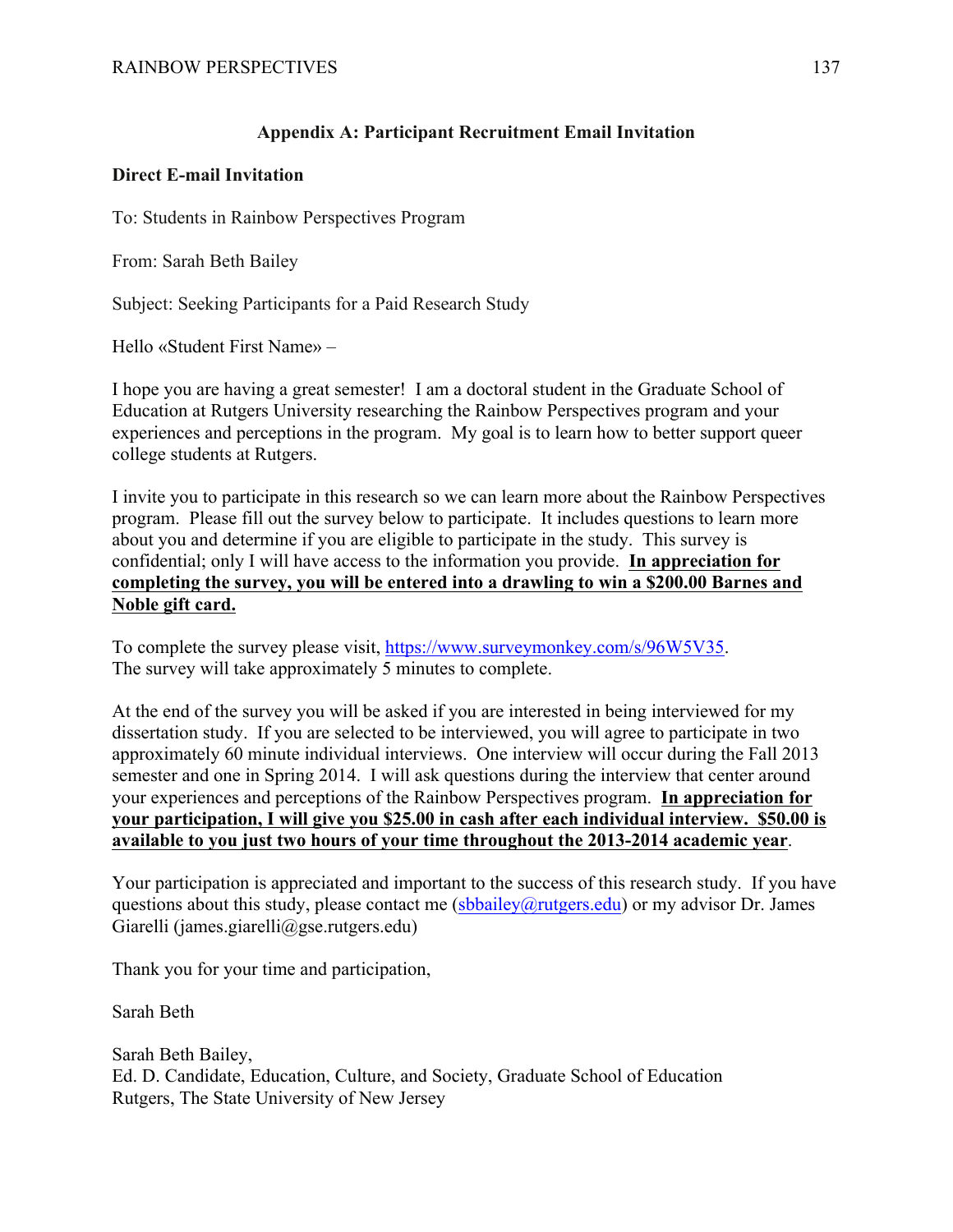Email: sbbailey@rutgers.edu Phone: 848 -932 -7442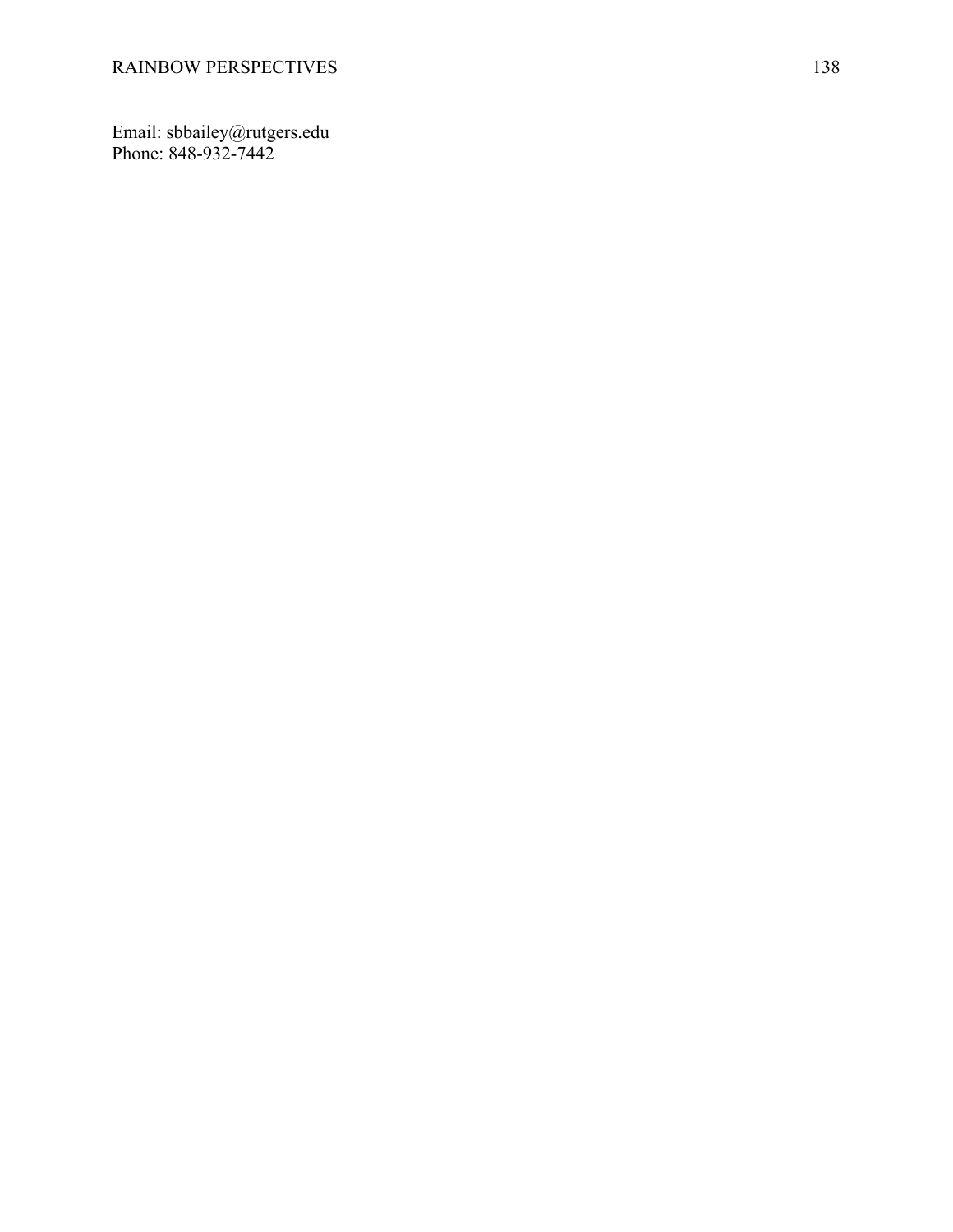## **Appendix B: Participant Recruitment Email Invitation Reminder**

### **Direct E-mail Invitation Reminder**

To: Students in Rainbow Perspectives Program that have not yet completed the questionnaire

From: Sarah Beth Bailey

Subject: Reminder: Seeking Participants for a Paid Research Study

Hello «Student First Name» –

I hope you are well. I am reaching out because you have not yet completed the Rainbow Perspectives survey I emailed about last week. To have a chance to win a **\$200.00 Barnes and Noble gift card and share your opinion about the Rainbow Perspectives program while earning \$50.00 you need to complete the survey below by Monday November 11.** 

To complete the survey please visit, https://www.surveymonkey.com/s/96W5V35M . This will only take 5 minutes. Please see my previous email below for more information about participation in the study and my background. I hope you choose to complete the survey and have an interest in earning \$50.00 and participating in the study!

Thank you for your time and participation,

Sarah Beth

Sarah Beth Bailey, Ed. D. Candidate, Education, Culture, and Society, Graduate School of Education Rutgers, The State University of New Jersey Email: sbbailey@rutgers.edu Phone: 848-932-7442

 $\mathcal{L} = \{ \mathcal{L} \mid \mathcal{L} \in \mathcal{L} \}$ 

Hello «Student\_First\_Name» -

I am a doctoral student in the Graduate School of Education at Rutgers University researching the Rainbow Perspectives program and your experiences and perceptions in the program. My goal is to learn how to better support queer college students at Rutgers.

I invite you to participate in this research so we can learn more about the Rainbow Perspectives program. Please fill out the survey below to participate. It includes questions to learn more about you and determine if you are eligible to participate in the study. This survey is confidential; only I will have access to the information you provide. **In appreciation for**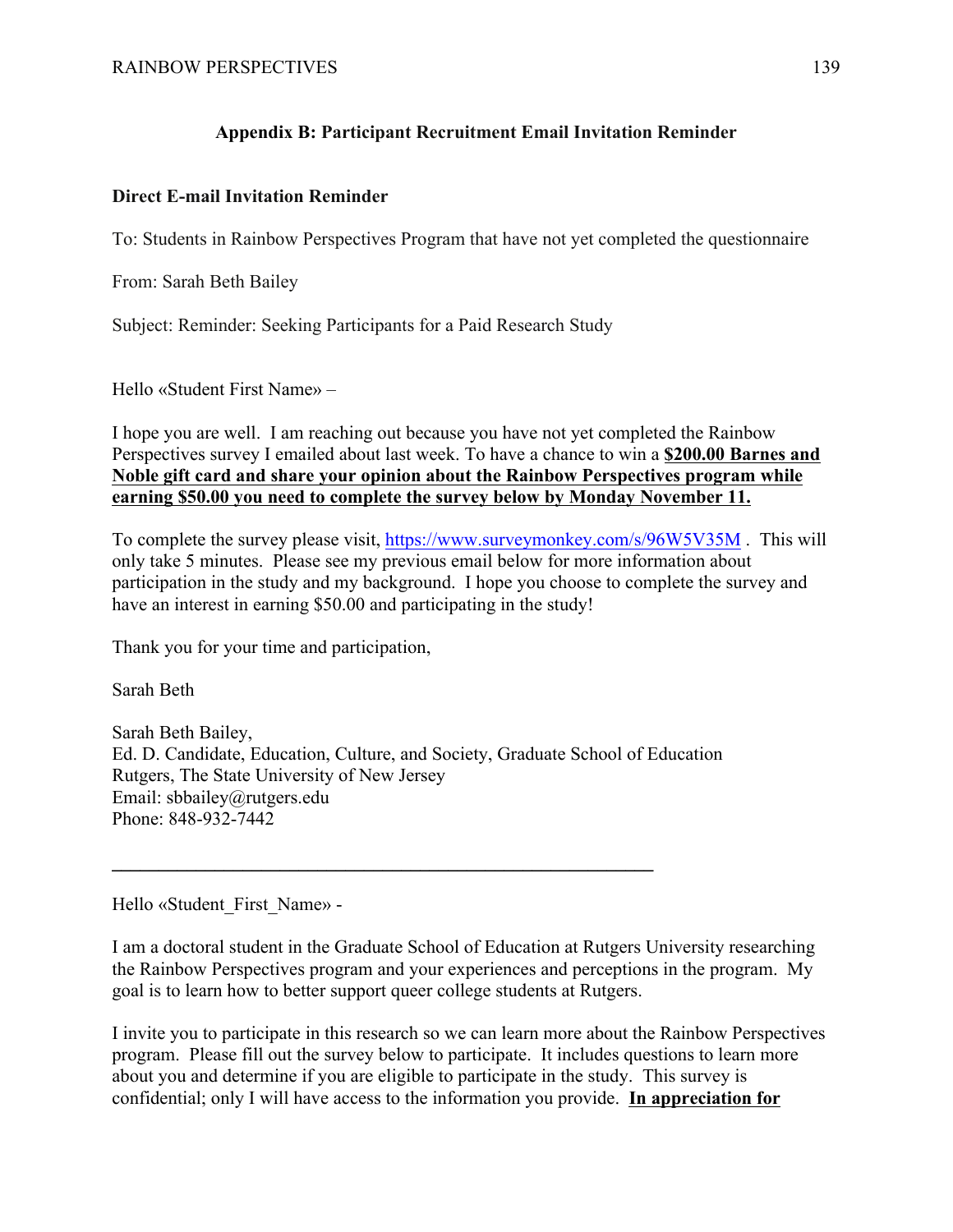## **completing the survey, you will be entered into a drawling to win a \$200.00 Barnes and Noble gift card.**

To complete the survey please visit, https://www.surveymonkey.com/s/96W5V35. The survey will take approximately 5 minutes to complete.

At the end of the survey you will be asked if you are interested in being interviewed for my dissertation study. If you are selected to be interviewed, you will agree to participate in two approximately 60 minute individual interviews. One interview will occur during the Fall 2013 semester and one in Spring 2014. I will ask questions during the interview that center around your experiences and perceptions of the Rainbow Perspectives program. **In appreciation for your participation, I will give you \$25.00 in cash after each individual interview. \$50.00 is available to you just two hours of your time throughout the 2013-2014 academic year**.

Your participation is appreciated and important to the success of this research study. If you have questions about this study, please contact me  $(sbbailev@rutgers.edu)$  or my advisor Dr. James Giarelli (james.giarelli@gse.rutgers.edu)

Thank you for your time and participation,

Sarah Beth

Sarah Beth Bailey, Ed. D. Candidate, Education, Culture, and Society, Graduate School of Education Rutgers, The State University of New Jersey Email: sbbailey@rutgers.edu Phone: 848-932-7442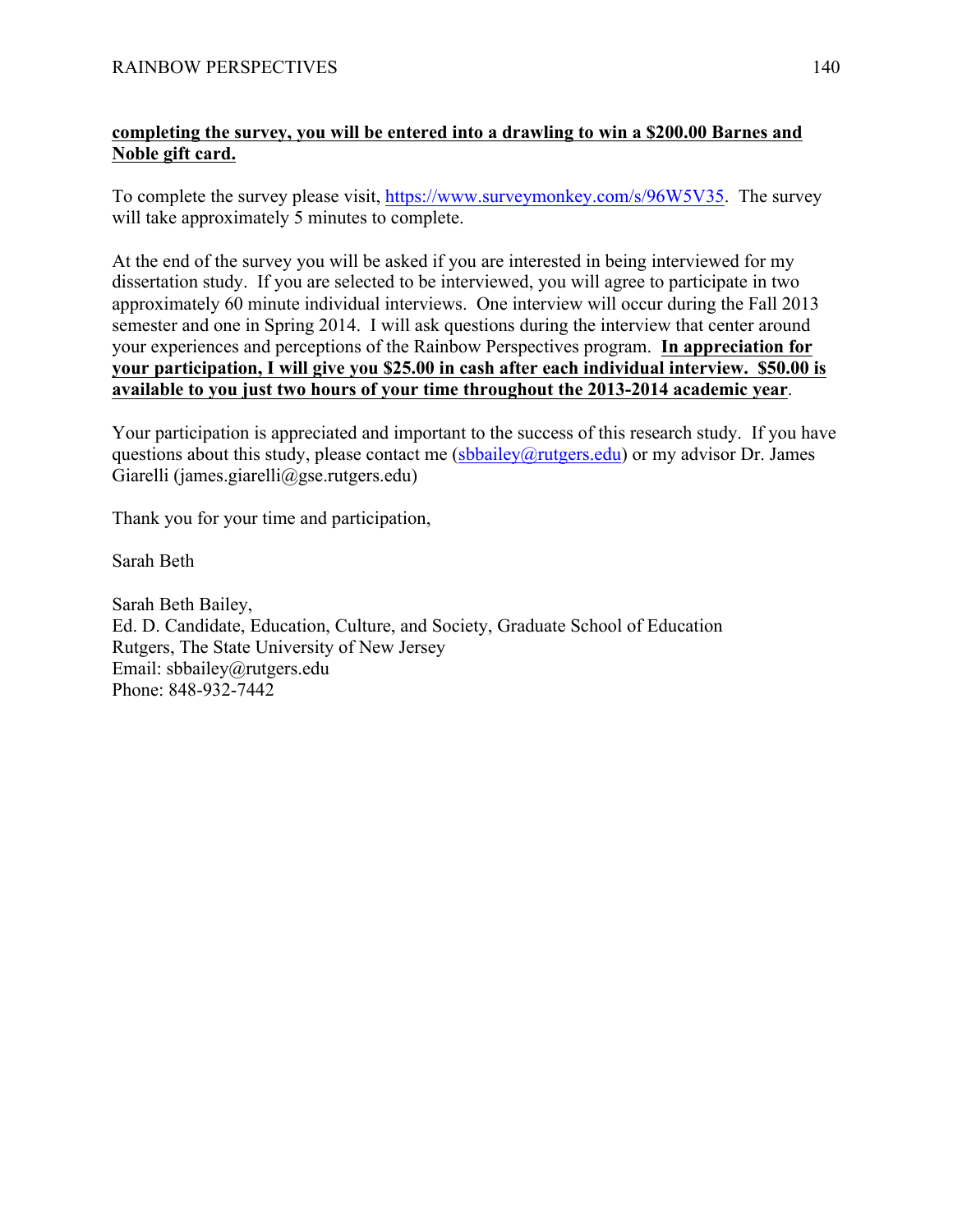# **Appendix C: Participant Questionnaire (Web-Based Survey)**

### **1. Introduction**

Thank you for taking the time to complete this questionnaire. Your answers are important in helping me determine if you will participate in my dissertation study.

This questionnaire should only take about 5 minutes of your time and your answers will be kept confidential. By filling out this questionnaire you can be interested in a drawling for a \$200.00 Barnes and Noble gift card.

If you have any questions of the survey please contact Sarah Beth Bailey at sbbailey@rutgers.edu or 848-932-7442.

## **2. Consent Form**

Project Title: Rainbow Perspectives: A case study exploring the perceptions and experiences of students in a LGBTQQAI focused special interest housing community.

Purpose of the Study: This research is being conducted by Sarah Beth Bailey, a doctoral candidate in the department of Educational Theory Policy & Administration in the Graduate School of Education at Rutgers University. I am inviting you to participate in this this research project because you are a member of the Rainbow Perspectives special interest housing program. The purpose of this study is to examine the experiences and perceptions of students living in the Rainbow Perspectives special interest housing program at Rutgers University under the guidance of Dr. James Giarelli.

Procedures: The procedure involves the completion of one survey. The total time for your participation will be approximately 5 minutes. In appreciation for your participation, you will be entered into a drawing for a \$200.00 Barnes and Noble gift card.

Potential Risks and Discomfort: There are no known risks associated with participating in this research study.

Potential Benefits: There are no direct benefits to you, but I hope that in the future other people might benefit from this study through improved understandings of undergraduate students' experiences and perspectives of LGBTQQAI special interest housing communities.

Confidentiality: Data gathered, as part of the study will be treated with strict confidence. Information you divulge will be confidential and your name will not be revealed to any individual or group outside the research project. Any potential loss of confidentiality will be minimized by storing data in a password-protected computer and database. Any hard copy records will be stored in a locked storage cabinet that only the researcher will have access to. Your privacy will be protected to the maximum extent allowable by law. The data collected will be retained for three years following the closing of the protocol. Further, all information collected on the participants not selected for the study will be destroyed.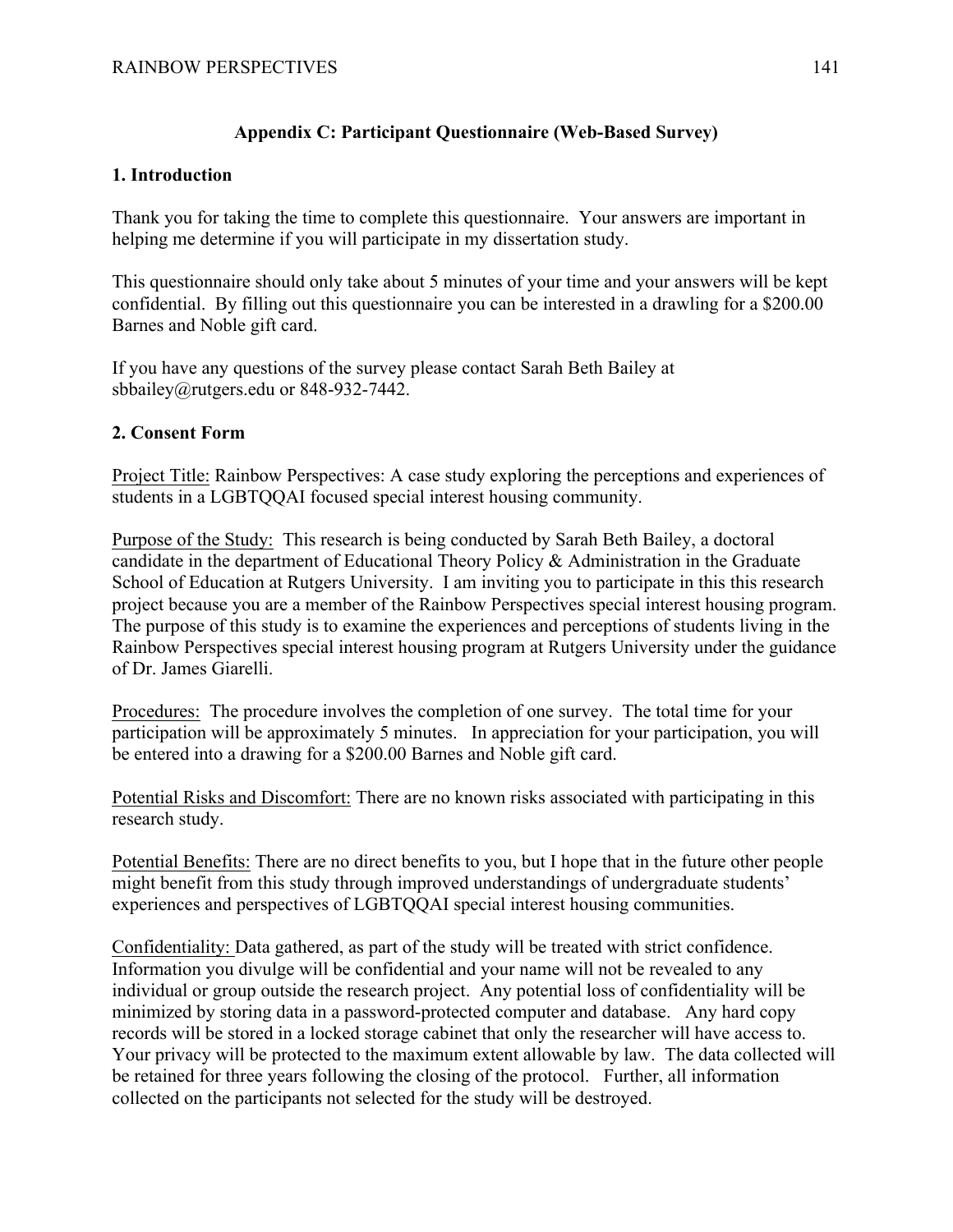Right to Withdrawal and Questions: Your participation in this research project is voluntary. You may choose not to participate at all. If you decide to participate in this research, you may stop participating at any time. If you decide not to participate in this study or if you stop participating at any time, you will not be penalized or lose any benefits to which you otherwise qualify. If you decide to stop taking part in the study, if you have questions, concerns, or complaints, or if you need to report an injury related to the research, please contact the investigator, Sarah Beth Bailey at sbbailey@rutgers.edu or 848-932-7442 or James Giarelli at james.giarelli@gse.rutgers.edu or 732-932-7496.

Participants Rights: If you have questions about your rights as a research participant or wish to report a research-related injury, please contact: Rutgers University: Institutional Review Board for the Protection of Human Subjects Office of Research and Sponsored Programs; 3 Rutgers Plaza New Brunswick, NJ 08901-8559; phone: 838-932-4058; fax: 517-432-4503; email: humansubjects@orsp.rutgers.edu.

Statement of Consent: Your participation indicates that you are at least 18 years of age; you have read this consent form or have had it read to you; your questions have been answered to your satisfaction and you voluntarily agree to participate in their research study. You may print a copy of this form using your browser's print option.

If you agree to participate, please click " I Agree/Consent" below.

• I Agree/Consent

#### **3. Questions**

First Name Last Name Current Age How long have you lived in Rainbow Perspectives special interest housing?  $\mathcal{L}_\mathcal{L} = \mathcal{L}_\mathcal{L} = \mathcal{L}_\mathcal{L} = \mathcal{L}_\mathcal{L} = \mathcal{L}_\mathcal{L} = \mathcal{L}_\mathcal{L} = \mathcal{L}_\mathcal{L} = \mathcal{L}_\mathcal{L} = \mathcal{L}_\mathcal{L} = \mathcal{L}_\mathcal{L} = \mathcal{L}_\mathcal{L} = \mathcal{L}_\mathcal{L} = \mathcal{L}_\mathcal{L} = \mathcal{L}_\mathcal{L} = \mathcal{L}_\mathcal{L} = \mathcal{L}_\mathcal{L} = \mathcal{L}_\mathcal{L}$ How do you identify your race/ethnicity? How do you identify your gender? (i.e. man, women, male, female, gender queer, etc.) How do you identify your sexuality? (i.e. lesbian, gay, bisexual, transgender, queer, questioning, asexual, intersex, etc.) Current Class Year at Rutgers University (i.e. sophomore, junior, etc.)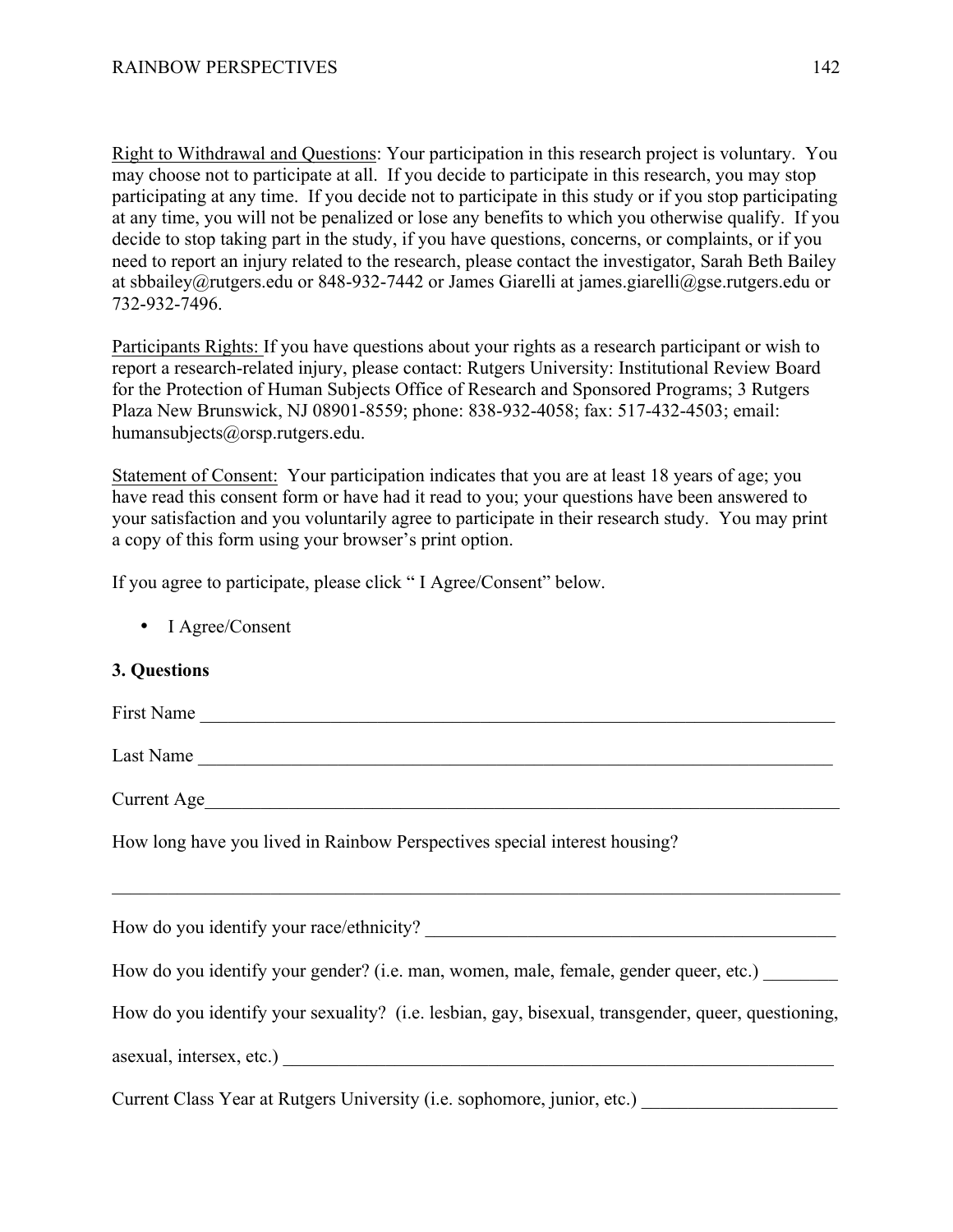Are you a transfer student?

- Yes
- No

What year did you first enroll at Rutgers University?

Did you first enroll in the Fall or Spring Semester?

- Fall
- Spring

School/College of Enrollment at Rutgers University \_\_\_\_\_\_\_\_\_\_\_\_\_\_\_\_\_\_\_\_\_\_\_\_\_\_\_\_\_

Major/Academic Interest Area \_\_\_\_\_\_\_\_\_\_\_\_\_\_\_\_\_\_\_\_\_\_\_\_\_\_\_\_\_\_\_\_\_\_\_\_\_\_\_\_\_\_\_\_\_\_\_\_\_\_\_\_\_

Academic Minors (if applicable) \_\_\_\_\_\_\_\_\_\_\_\_\_\_\_\_\_\_\_\_\_\_\_\_\_\_\_\_\_\_\_\_\_\_\_\_\_\_\_\_\_\_\_\_\_\_\_\_\_\_\_

Involvement On or Off-Campus (i.e. Scarlet Ambassador, volunteer at Elijah's Promise, LLEGO

 $\mathcal{L}_\mathcal{L} = \{ \mathcal{L}_\mathcal{L} = \{ \mathcal{L}_\mathcal{L} = \{ \mathcal{L}_\mathcal{L} = \{ \mathcal{L}_\mathcal{L} = \{ \mathcal{L}_\mathcal{L} = \{ \mathcal{L}_\mathcal{L} = \{ \mathcal{L}_\mathcal{L} = \{ \mathcal{L}_\mathcal{L} = \{ \mathcal{L}_\mathcal{L} = \{ \mathcal{L}_\mathcal{L} = \{ \mathcal{L}_\mathcal{L} = \{ \mathcal{L}_\mathcal{L} = \{ \mathcal{L}_\mathcal{L} = \{ \mathcal{L}_\mathcal{$ 

 $\mathcal{L}_\mathcal{L} = \{ \mathcal{L}_\mathcal{L} = \{ \mathcal{L}_\mathcal{L} = \{ \mathcal{L}_\mathcal{L} = \{ \mathcal{L}_\mathcal{L} = \{ \mathcal{L}_\mathcal{L} = \{ \mathcal{L}_\mathcal{L} = \{ \mathcal{L}_\mathcal{L} = \{ \mathcal{L}_\mathcal{L} = \{ \mathcal{L}_\mathcal{L} = \{ \mathcal{L}_\mathcal{L} = \{ \mathcal{L}_\mathcal{L} = \{ \mathcal{L}_\mathcal{L} = \{ \mathcal{L}_\mathcal{L} = \{ \mathcal{L}_\mathcal{$ 

 $\mathcal{L}_\mathcal{L} = \{ \mathcal{L}_\mathcal{L} = \{ \mathcal{L}_\mathcal{L} = \{ \mathcal{L}_\mathcal{L} = \{ \mathcal{L}_\mathcal{L} = \{ \mathcal{L}_\mathcal{L} = \{ \mathcal{L}_\mathcal{L} = \{ \mathcal{L}_\mathcal{L} = \{ \mathcal{L}_\mathcal{L} = \{ \mathcal{L}_\mathcal{L} = \{ \mathcal{L}_\mathcal{L} = \{ \mathcal{L}_\mathcal{L} = \{ \mathcal{L}_\mathcal{L} = \{ \mathcal{L}_\mathcal{L} = \{ \mathcal{L}_\mathcal{$ 

 $\mathcal{L}_\mathcal{L} = \mathcal{L}_\mathcal{L} = \mathcal{L}_\mathcal{L} = \mathcal{L}_\mathcal{L} = \mathcal{L}_\mathcal{L} = \mathcal{L}_\mathcal{L} = \mathcal{L}_\mathcal{L} = \mathcal{L}_\mathcal{L} = \mathcal{L}_\mathcal{L} = \mathcal{L}_\mathcal{L} = \mathcal{L}_\mathcal{L} = \mathcal{L}_\mathcal{L} = \mathcal{L}_\mathcal{L} = \mathcal{L}_\mathcal{L} = \mathcal{L}_\mathcal{L} = \mathcal{L}_\mathcal{L} = \mathcal{L}_\mathcal{L}$ 

 $\mathcal{L}_\mathcal{L} = \{ \mathcal{L}_\mathcal{L} = \{ \mathcal{L}_\mathcal{L} = \{ \mathcal{L}_\mathcal{L} = \{ \mathcal{L}_\mathcal{L} = \{ \mathcal{L}_\mathcal{L} = \{ \mathcal{L}_\mathcal{L} = \{ \mathcal{L}_\mathcal{L} = \{ \mathcal{L}_\mathcal{L} = \{ \mathcal{L}_\mathcal{L} = \{ \mathcal{L}_\mathcal{L} = \{ \mathcal{L}_\mathcal{L} = \{ \mathcal{L}_\mathcal{L} = \{ \mathcal{L}_\mathcal{L} = \{ \mathcal{L}_\mathcal{$ 

 $\mathcal{L}_\mathcal{L} = \{ \mathcal{L}_\mathcal{L} = \{ \mathcal{L}_\mathcal{L} = \{ \mathcal{L}_\mathcal{L} = \{ \mathcal{L}_\mathcal{L} = \{ \mathcal{L}_\mathcal{L} = \{ \mathcal{L}_\mathcal{L} = \{ \mathcal{L}_\mathcal{L} = \{ \mathcal{L}_\mathcal{L} = \{ \mathcal{L}_\mathcal{L} = \{ \mathcal{L}_\mathcal{L} = \{ \mathcal{L}_\mathcal{L} = \{ \mathcal{L}_\mathcal{L} = \{ \mathcal{L}_\mathcal{L} = \{ \mathcal{L}_\mathcal{$ 

Vice President, Rutgers Marching Band, Aresty Research RA, etc.)

Where do you consider home? (i.e. my Mom and Dad's home in Maplewood, New Jersey,

New Gibbons Hall, etc.) \_\_\_\_\_\_\_\_\_\_\_\_\_\_\_\_\_\_\_\_\_\_\_\_\_\_\_\_\_\_\_\_\_\_\_\_\_\_\_\_\_\_\_\_\_\_\_\_\_\_\_\_\_\_\_\_\_\_

Are you interested in being interviewed for my dissertation study focusing on students' experiences and perspectives in the Rainbow Perspectives program?

If you are selected for an interview, you will need to agree to participate in two individual interviews lasting approximately 60 minutes each. These interviews will occur during the fall 2013 and spring 2014 semesters. I will ask questions during the interviews that center around your experiences and perceptions of the Rainbow Perspectives special interest housing community. All interviews will occur at a time and location convenient for you. In appreciation, I will give you \$25.00 in cash after each interview or focus group.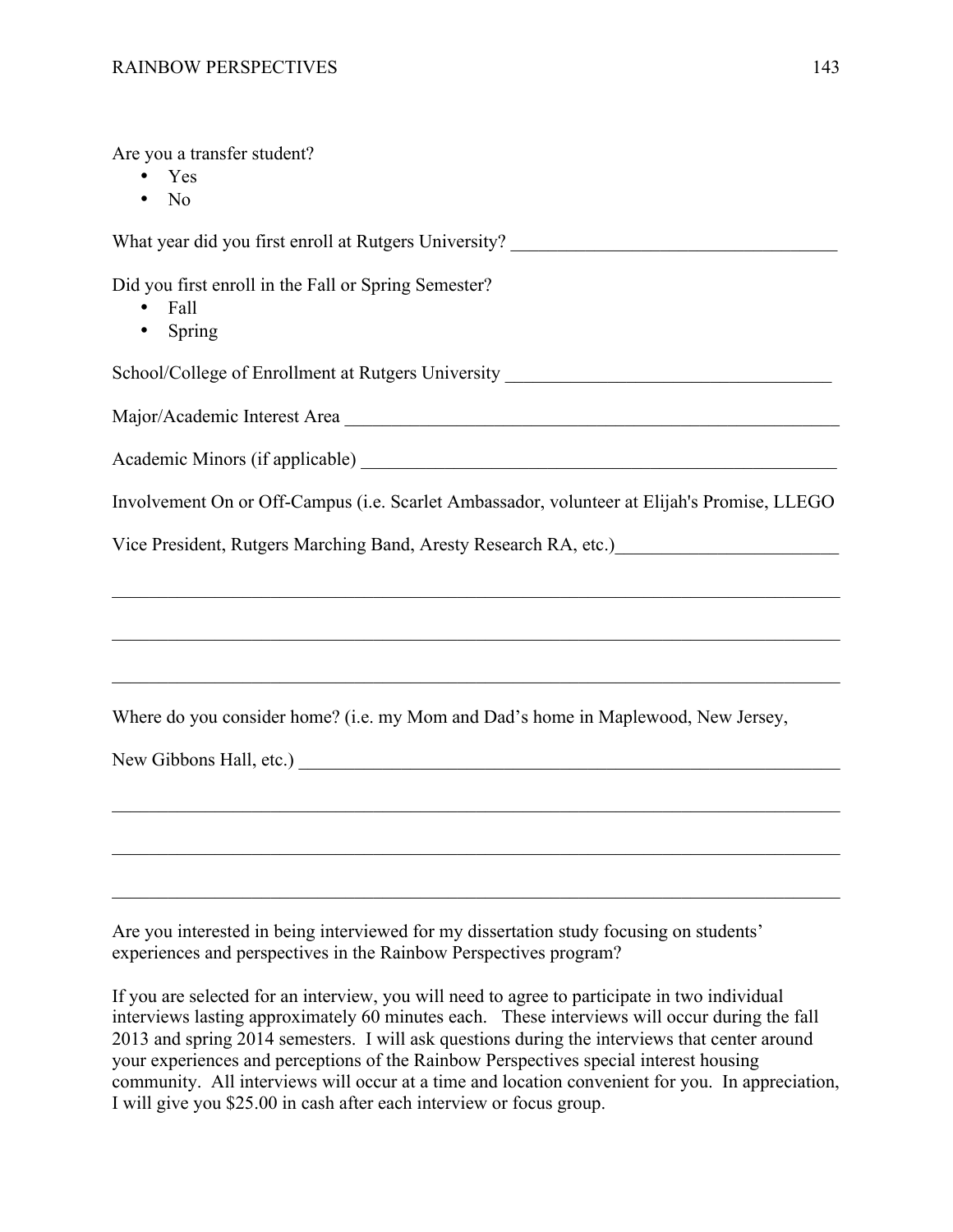- Yes, I am interested in being interviewed
- NO, I am not interested in being interviewed

Comments (Optional):

## **4. Interviews**

If you are interested in being interviewed for my dissertation study focusing on students' experiences and perspectives in the Rainbow Perspectives program please provide the following contact information:

Preferred Email Address \_\_\_\_\_\_\_\_\_\_\_\_\_\_\_\_\_\_\_\_\_\_\_\_\_\_\_\_\_\_\_\_\_\_\_\_\_\_\_\_\_\_\_\_\_\_\_\_\_\_\_\_\_\_\_\_\_

Cell Phone Number

# **5. Drawing**

Thank you for completing the questionnaire. Please enter your contact information below if you like to be entered in a drawing to win a gift card worth \$200.00 from Barnes and Noble. If you do not want to be entered in the drawing, click the [Done] button.

| Preferred Email Address |  |
|-------------------------|--|
|                         |  |

Cell Phone Number  $\Box$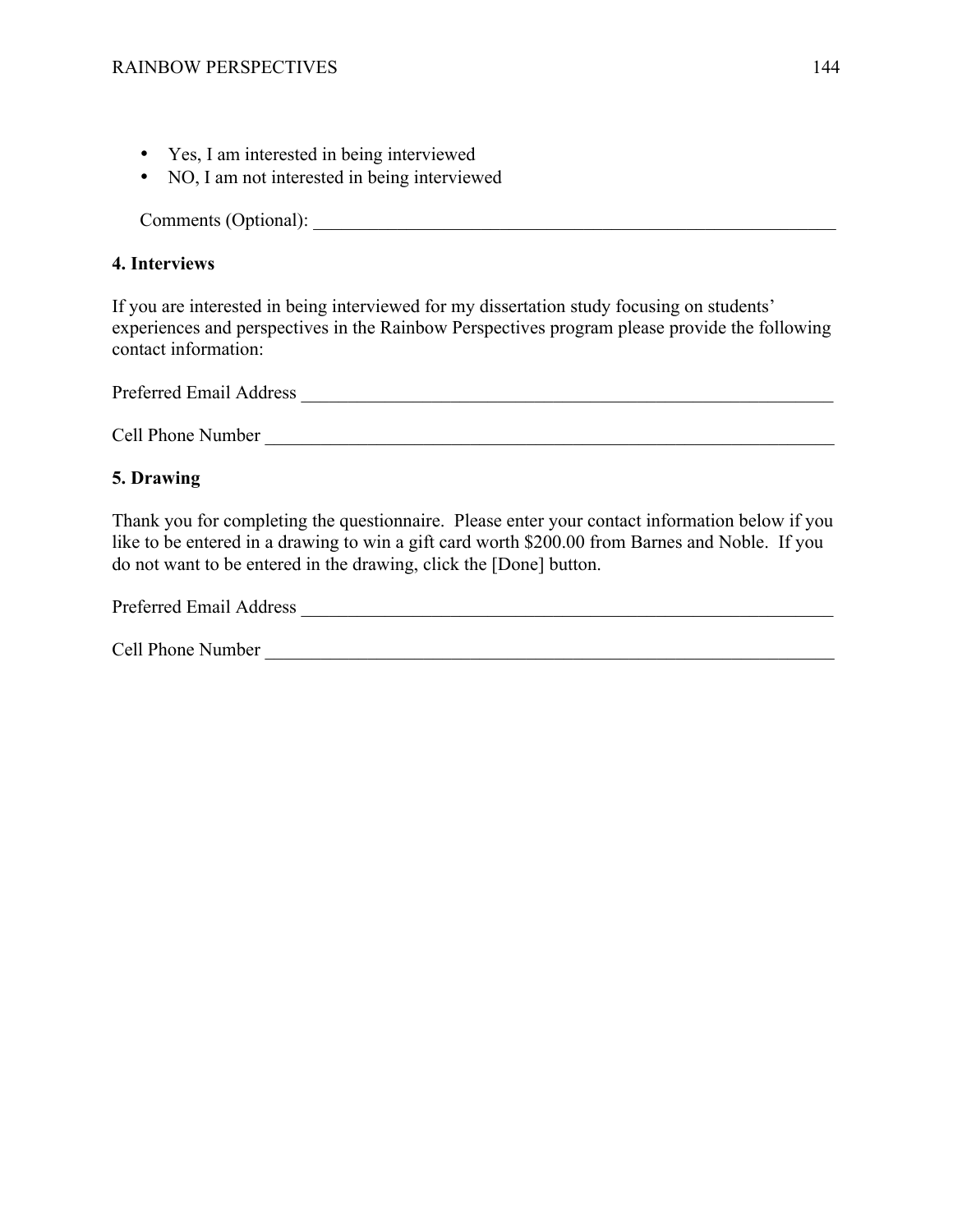# **Appendix D: Individual Interview Protocol for First Individual Interview**

Thank you for taking the time to talk with me. I am Sarah Beth Bailey, a graduate student looking to learn about your experiences at Rutgers University and how living in Rainbow Perspectives Housing has influenced these experiences. You can see I am recording this interview so I can later transcribe our conversation. I am recording our conversation so I can capture everything we are talking about. Please know no one will hear the recording, it is just a tool for me to document our conversation as accurately as possible. This should take about 60 minutes. Please let me know if at any point you have any questions or need clarification.

Your identity will not be disclosed to anyone. Please let me know if you have any questions. Are you comfortable if we begin the interview? I would like to begin by learning specifically about your experiences living in Rainbow Perspectives Housing.

- 1. First, I am interested in learning about your interest in Rainbow Perspectives Housing. What interested you in the program?
	- a. How did you find out about Rainbow Perspectives Housing?
	- b. What factors impacted your decision to enroll?
	- c. Who knows you live in Rainbow Perspectives Housing (i.e. parents/sponsors)?
- 2. Since you made the decision to be part of the Rainbow Perspectives Housing, in what ways has it met or not met your expectations thus far?
	- a. What were your expectations for the housing community?
	- b. What would you do differently if you could make the decision all over again?
- 3. How would you describe or explain Rainbow Perspectives Housing to another student that might be interested in living there?
	- a. How would you describe the benefits of living in Rainbow Perspectives Housing?
	- b. How would you describe the challenges?
- 4. How would you describe the living environment in Rainbow Perspectives Housing? (i.e. affirming, isolating, comfortable, safe, etc.)
	- a. How do you think being a part of this community influences your success at Rutgers? (i.e. socially, academically, etc.)
- 5. What aspects of college life do you find challenging? a. In what ways has your participation in Rainbow Perspectives influenced these challenges?
- 6. What does living in Rainbow Perspectives Housing mean to you? a. How has living in Rainbow Perspectives Housing impacted how you feel about yourself/your identity, specifically your sexuality and/or gender identity?
- 7. Tell me about these experiences of being an LGBTQQAAI student at Rutgers University.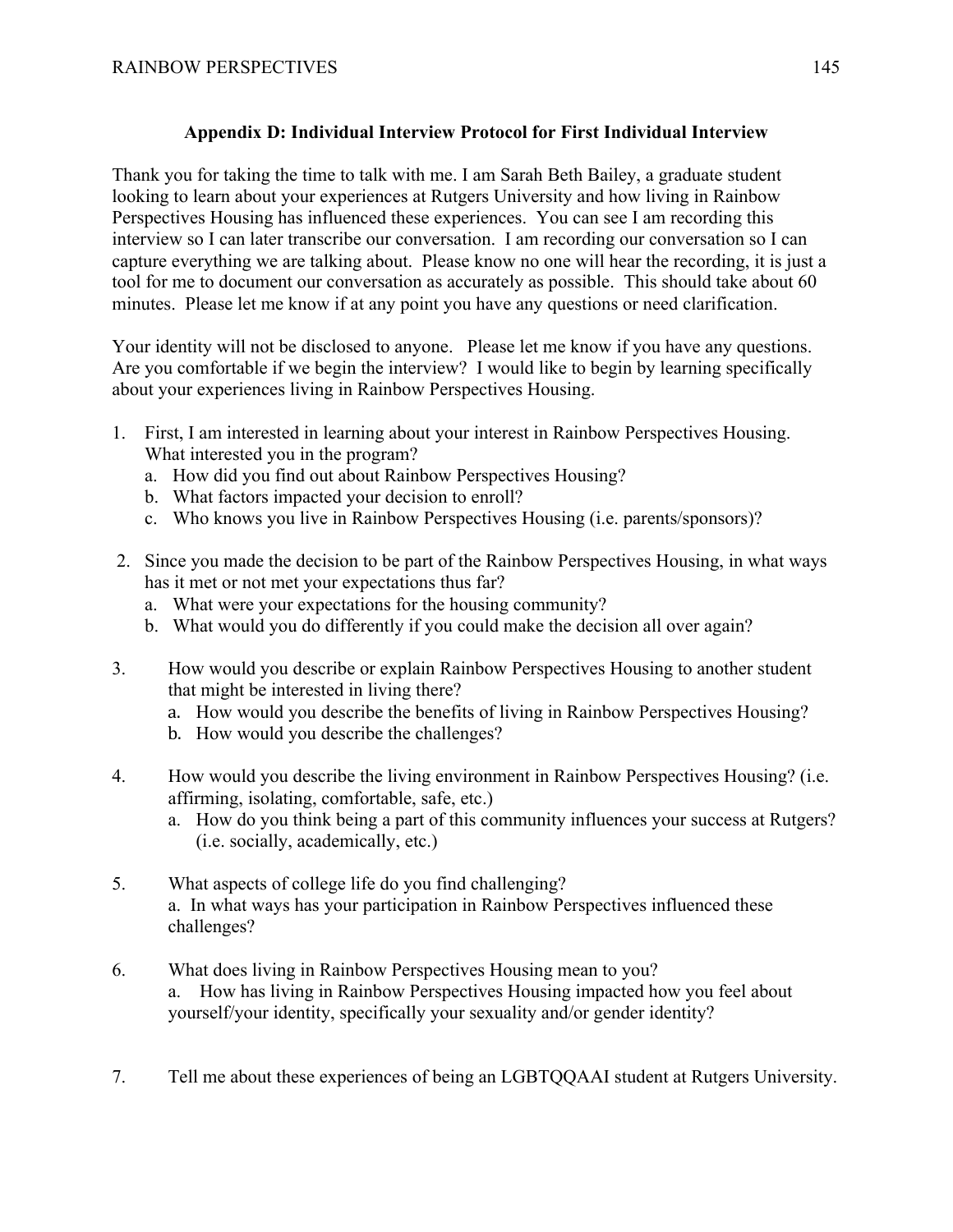- 8. What has been your most memorable experience while living in the Rainbow Perspectives Housing thus far?
- 9. I feel like I have learned so much by talking with you. Is there anything else you can tell me to help me better understand your experience living Rainbow Perspectives Housing?

Thank you for taking the time to talk with me today about your experiences on campus and in Rainbow Perspectives Housing. This information will contribute greatly to my research. I will be in touch shortly to provide a transcript of our interview that I have typed up based on the recording. I will ask you to read through the transcript and confirm it accurately represents this interview and ensure there is nothing you want to add or clarify.

Thank you again and I will be in touch soon.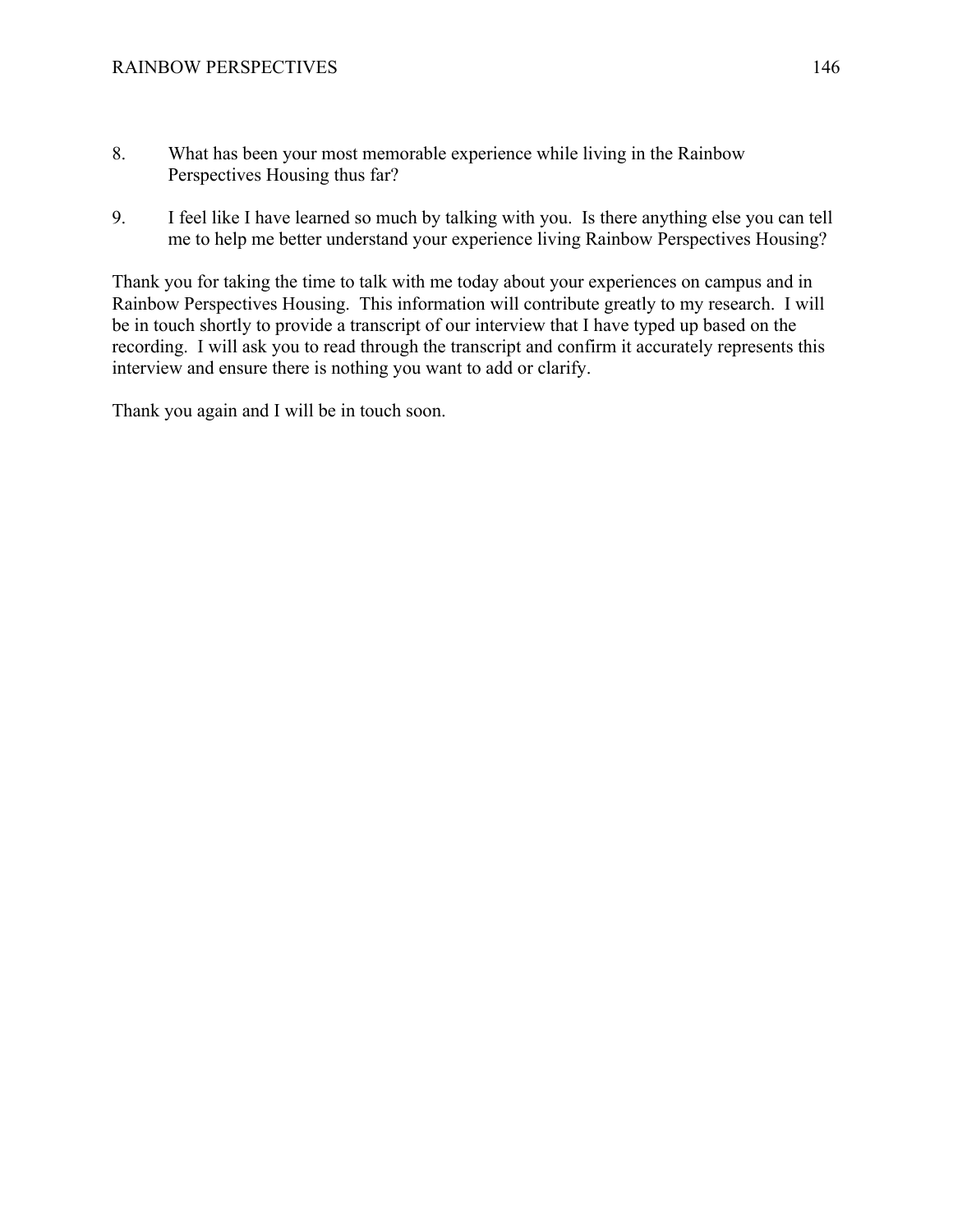### **Appendix E: Interview Informed Consent Form**

#### **Consent Form**

Project Title: Rainbow Perspectives: A case study exploring the perceptions and experiences of students in a LGBTQQAI focused special interest housing community.

Purpose of the Study: This research is being conducted by Sarah Beth Bailey, a doctoral candidate in the department of Educational Theory Policy & Administration in the Graduate School of Education at Rutgers University. I am inviting you to participate in this this research project because you are a member of the Rainbow Perspectives special interest housing program. The purpose of this study is to examine the experiences and perceptions of students living in the Rainbow Perspectives special interest housing program at Rutgers University under the guidance of James Giarelli.

Procedures: The procedure involves two individual interviews each approximately 60 minutes each in the Fall 2013 and Spring 2014 semester. The total time for your participation will be approximately 2 hours. All interviews will take place at a time and private location convenient for you. In appreciation for your participation, you will receive \$25.00 cash after each interview.

Potential Risks and Discomfort: There are no known risks associated with participating in this research study.

Potential Benefits: There are no direct benefits to you, but I hope that in the future other people might benefit from this study through improved understandings of undergraduate students' experiences and perspectives of LGBTQQAI special interest housing communities.

Confidentiality: This research is confidential. The research records will include some information about you and this information will be stored in such a manner that there is some linkage between your identity and the response in the research exists. Some of the information collected about you includes, demographic info (i.e. age, ethnicity, and class year) and your experiences in the Rainbow Perspectives program and at Rutgers University). Please note that we will keep this information confidential by limiting individual's access to the research data and keeping it in a secure location. All hard copy documents will be stored in a locked cabinet in a locked office that only the researcher will have access to. All electronic documents will be stored on a password-protected computer.

The researchers and the Institutional Review Board (a committee that reviews research studies in order to protect research participants) at Rutgers University are the only parties that will be allowed to see the data, except as may be required by law. If a report of this study is published, or the results are presented at a professional conference, only group results will be stated. All study data will be kept for three years.

Right to Withdrawal and Questions: Your participation in this research project is voluntary. You may choose not to participate at all. If you decide to participate in this research, you may stop participating at any time. If you decide not to participate in this study or if you stop participating at any time, you will not be penalized or lose any benefits to which you otherwise qualify. If you decide to stop taking part in the study, if you have questions, concerns, or complaints, or if you need to report an injury related to the research, please contact the investigator, Sarah Beth Bailey at sbbailey@rutgers.edu or 848-932-7442 or James Giarelli at james.giarelli@gse.rutgers.edu or 732-932-7496.

Page 1. Participant initials\_\_\_\_\_\_\_\_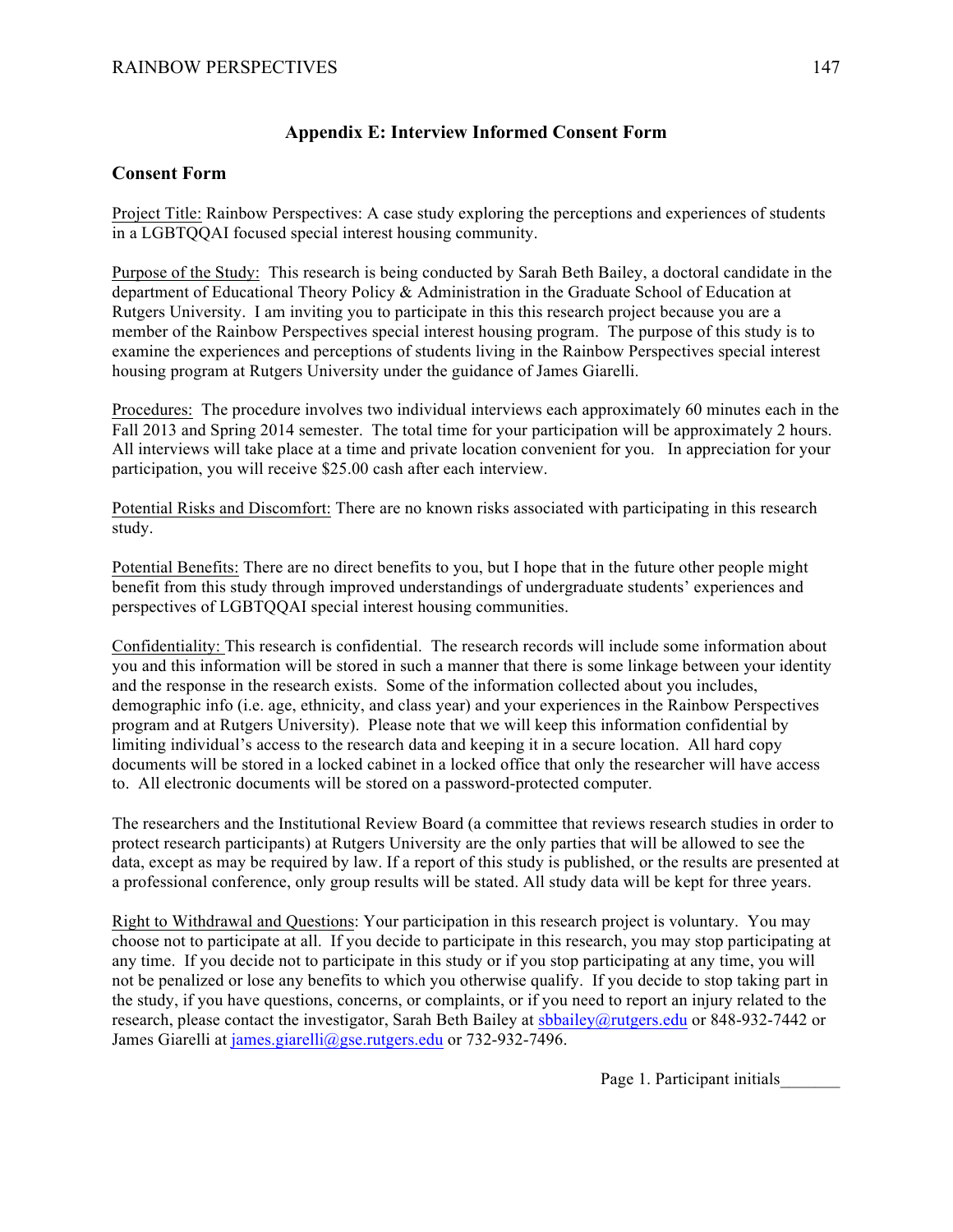Participants Rights: If you have questions about your rights as a research participant or wish to report a research-related injury, please contact: Rutgers University: Institutional Review Board for the Protection of Human Subjects Office of Research and Sponsored Programs; 3 Rutgers Plaza New Brunswick, NJ 08901-8559; phone: 848-932-0150; fax: 742-932-0162; email: humansubjects@orsp.rutgers.edu.

Statement of Consent: Your signature indicates that you are at least 18 years of age; you have read this consent form or have had it read to you; your questions have been answered to your satisfaction and you voluntarily agree to participate in their research study. You will receive a copy of this signed consent form.

| <b>Study Participant Print</b> | Date |
|--------------------------------|------|
| <b>Study Participant</b>       | Date |
| <b>Study Researcher</b>        |      |
| Sarah Beth Bailey              | Date |

You have already agreed to participate in the research study entitled: Rainbow Perspectives: A case study exploring the perceptions and experiences of students in a LGBTQQAI focused special interest housing community conducted by Sarah Beth Bailey. We are asking for your permission to allow us to audio (sound) record the interviews you participate in as part of that research study. You do not have to agree to be recorded in order to participate in the main part of the study.

The recordings will be used for analysis by the research team. The recordings will include everything we talk about during the interviews except your name. Your name will not be included in the recordings as the researcher will ask you to choose a pseudonym and the researcher will refer to you by this name throughout the interview project.

The recordings will be stored in a locked file cabinet in a locked office and linked with a code to subjects' identity and will be will be retained for three years and destroyed after this time.

Your signature on this form grants the investigator named above permission to record you as described above during participation in the above-referenced study. The investigator will not use the recordings for any other reason than that/those stated in the consent form without your written permission.

| <b>Study Participant Print</b>     | Date |
|------------------------------------|------|
|                                    |      |
| <b>Study Participant</b>           | Date |
| Study Researcher Sarah Beth Bailey | Date |
|                                    |      |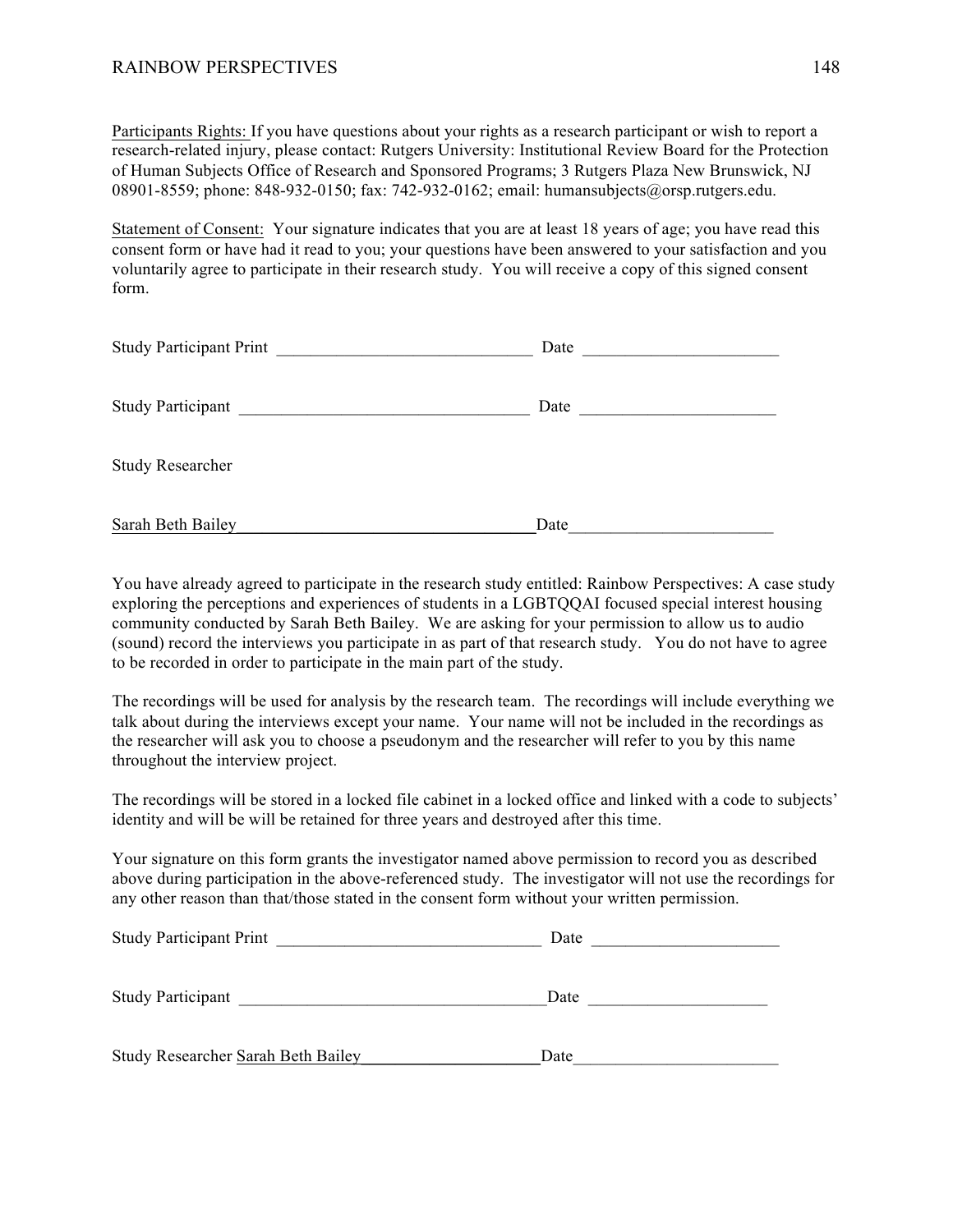Page 2. Participant initials

Contact Information:

Sarah Beth Bailey, Graduate Student, Graduate School of Education Rutgers. The State University of New Jersey 115 College Ave New Brunswick, NJ 08901 Phone: 732-932-7442 Fax: 732.932.8832 Email: sbbailey@rutgers.edu

Dr. James Giarelli Rutgers, The State University of New Jersey 10 Seminary Place, Room 105 New Brunswick, NJ 08901 Phone: 732-932-7496 Email: james.giarelli@gse.rutgers.edu

Rutgers University Institutional Review Board for the Protection of Human Subjects Office of Research and Sponsored Programs 3 Rutgers Plaza New Brunswick, NJ 08901-8559 Phone: 848-932-0150 Fax: 732-932-0162 Email: humansubjects@orsp.rutgers.edu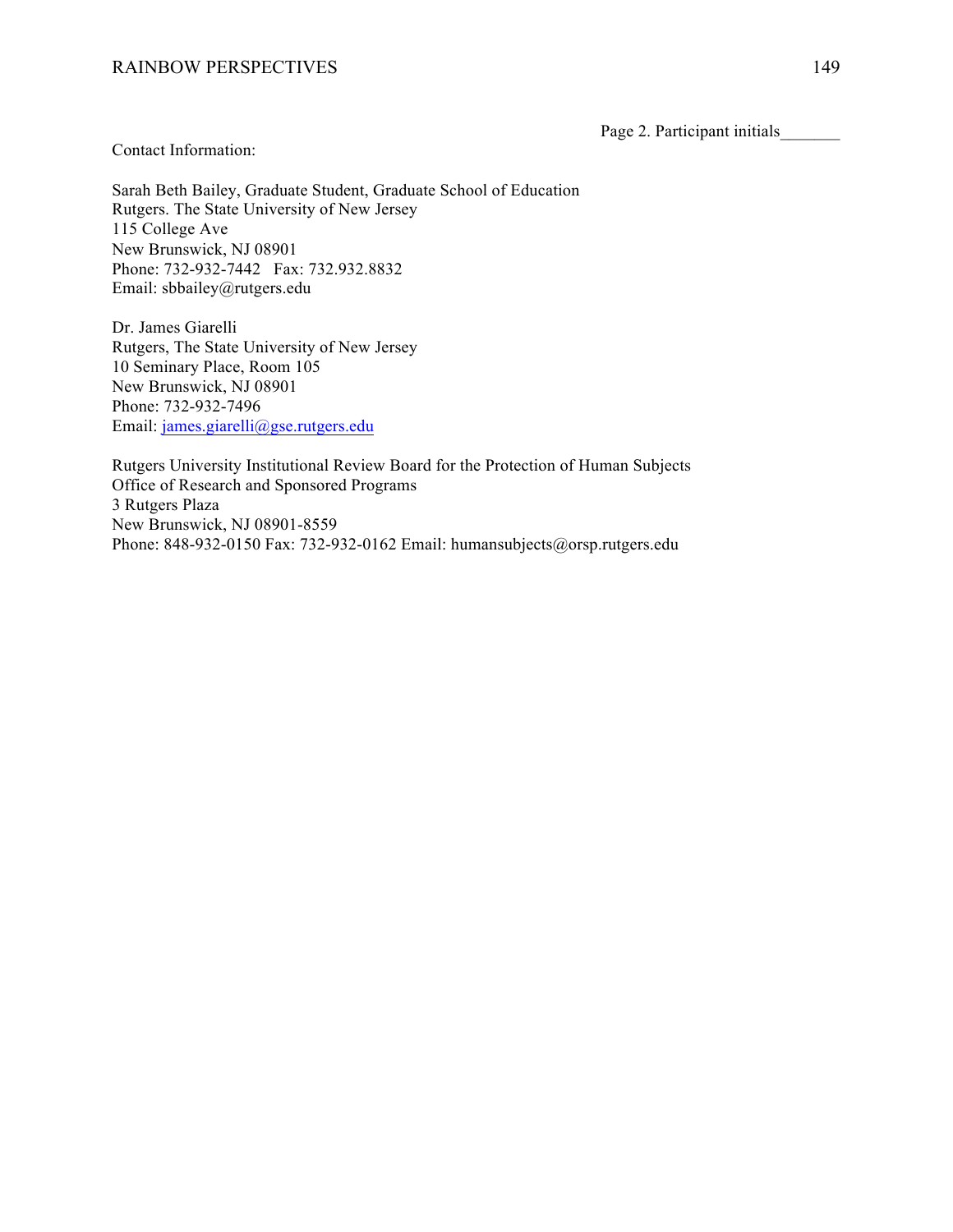# **Appendix F: Individual Interview Protocol for Second Interview**

Thank you for taking the time to talk with me again. I really enjoyed learning more about your experiences at Rutgers and Rainbow Perspectives during our previous conversation. I wanted to follow-up with you and learn more about how things are going and your plans for next year. You can see I am recording this interview again so I can later transcribe our conversation. I am recording so I can make sure I capture everything we are talking about. Please know that no one will hear the recording, it is just a tool for me to document our conversation as accurately as possible.

Please let me know if at any point you have any questions or need clarification.

Are you comfortable if we begin?

- 1. How are you? Have their been any new developments with you since I saw you last?
- 2. During our first conversation, you described the living environment in Rainbow Perspectives as  $\qquad \qquad \text{and/or} \qquad \qquad$ . As you have now lived in the community a full semester how would you currently describe living in Rainbow Perspectives?
	- a. (If different) How would you describe events or experiences that have influenced you now describing the community differently than before?
	- b. (If the same) What has continued to contribute to how you feel about living in Rainbow Perspectives or what in general has contributed to how you feel about living in Rainbow Perspectives?
- 3. What are you plans this summer?
	- a. How will you adjust to not living in the Rainbow Perspectives housing this summer, as it is only open during the academic year?
	- b. How will you adjust to a new living environment that is not LGBTQAI focused/friendly?
	- c. How do you think this change will impact you?
- 4. I have heard the housing lottery for next year is complete. What are your housing plans for next year? (NOTE: for senior student only ask second question)
	- a. Why are you planning to return to Rainbow Perspectives?
		- i. What are your hopes for the program next year?
	- b. Why do you not plan to return to Rainbow Perspectives?
		- i. What will you miss about Rainbow Perspectives and why?
- 5. As you look back over and reflect on this past academic year how do you think being a part of Rainbow Perspectives has influenced your entire year?
	- a. How has Rainbow Perspectives influenced your challenges?
	- b. How has Rainbow Perspectives influenced your successes?
- 6. What have you learned or come to know about your sexuality or gender identity (if